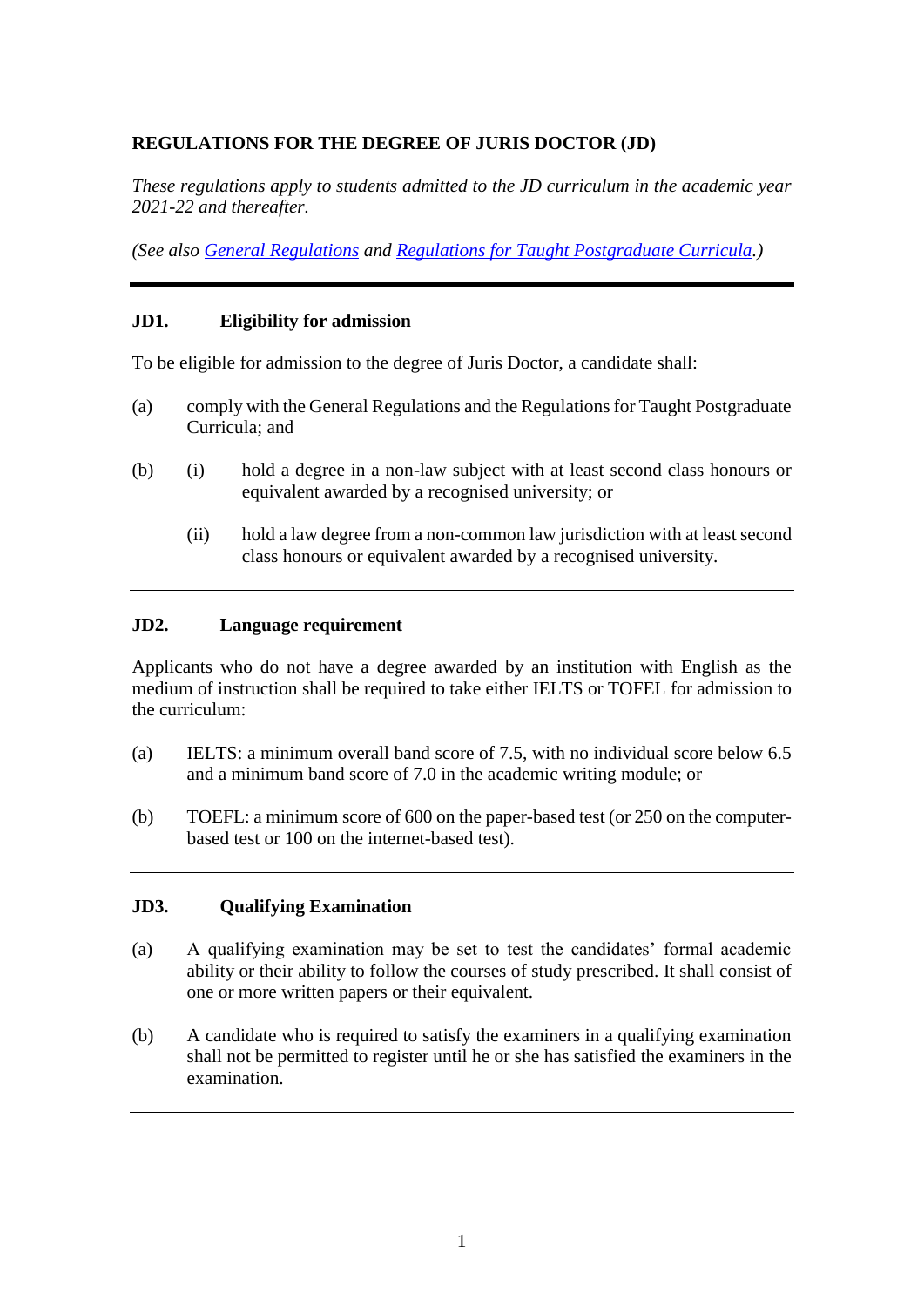# **JD4. Period of study**

- (a) The curriculum for the degree of Juris Doctor shall normally require two academic years of full-time study, and shall include any assessment to be held during and/or at the end of each semester including summer semester.
- (b) Candidates shall not in any case be permitted to extend their studies beyond the maximum period of registration of three academic years, unless otherwise permitted or required by the Board of the Faculty of Law.

## **JD5. Completion of the curriculum**

To complete the curriculum for the degree of Juris Doctor, a candidate shall:

- (a) satisfy the requirements prescribed in TPG 6 of the Regulations for Taught Postgraduate Curricula;
- (b) follow instruction and attend classes as required, and complete all coursework requirements; and
- (c) subject to JD6, pass courses totalling at least 144 credits in value in the manner specified below:
	- 84 credits of compulsory courses;
	- 6 credits of capstone course; and
	- 54 credits of electives, including a 6-credit course listed under "International, Comparative and Theoretical Perspectives in Law".

# **JD6. Advanced Standing**

- (a) The Board of the Faculty of Law may grant advanced standing to a candidate for up to 12 credits of courses in recognition of an equivalent course or equivalent courses completed successfully in another degree curriculum, where such a course is or such courses are completed no more than 5 years prior to the candidate's commencement of the JD curriculum. Advanced standing will not be granted for the capstone course.
- (b) Where advanced standing credits are granted, the Board of the Faculty of Law shall specify from which course or courses the candidate is exempted in the curriculum. Advanced standing credits shall not be included in the calculation of the cumulative GPA, but the credits may be recorded on the transcript of the candidate.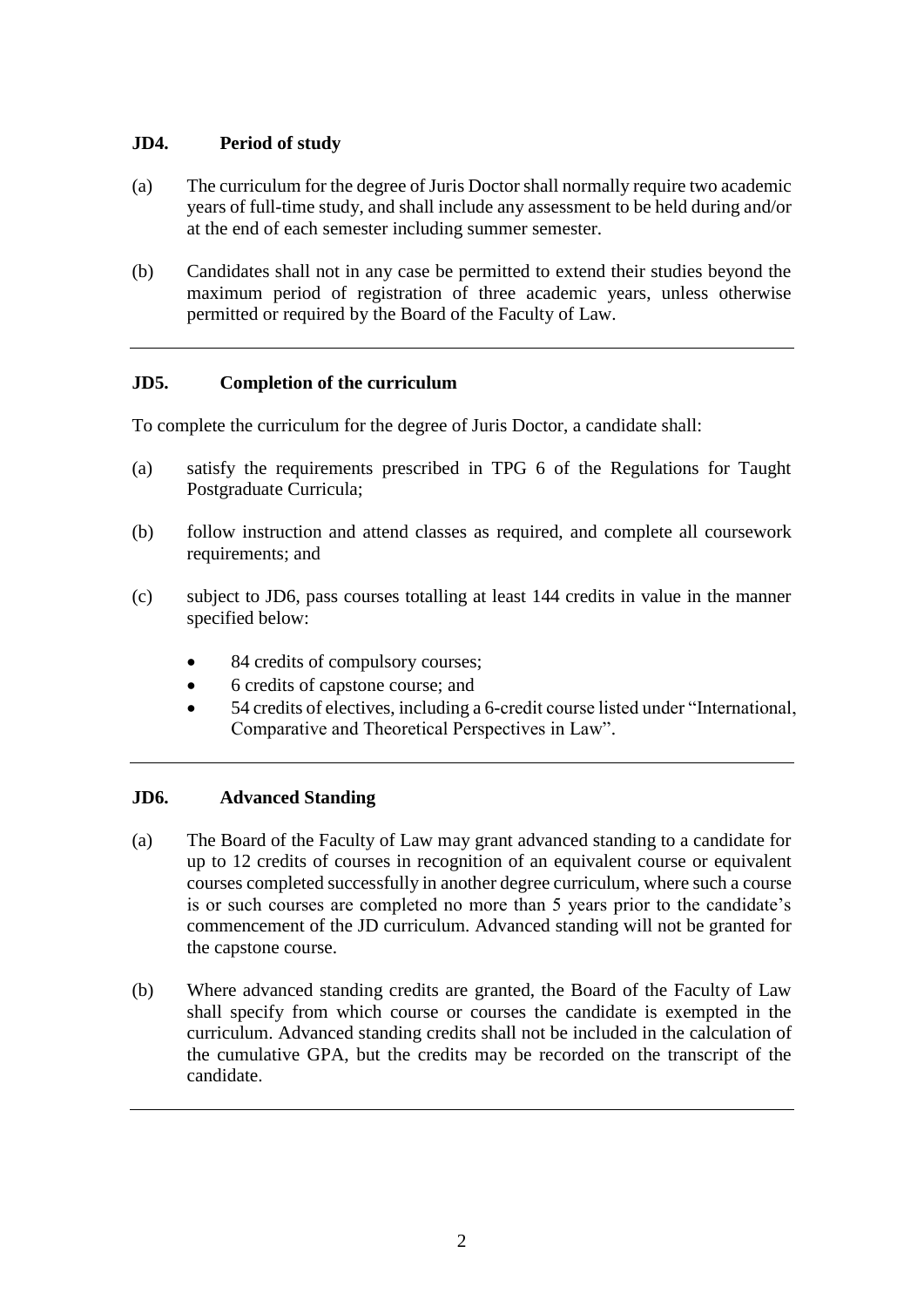# **JD7. Exemption**

- (a) The Board of the Faculty of Law may grant exemption to a candidate for up to 12 credits of courses in recognition of an equivalent course or equivalent courses completed successfully in another degree programme, where such a course is or such courses are completed no more than 5 years prior to the candidate's commencement of the JD curriculum.
- (b) Where an exemption is granted, the Board of the Faculty of Law shall specify from which course or courses the candidate is exempted in the curriculum. Candidates who are so exempted must replace the number of exempted credits with courses of the same credit value.

## **JD8. Selection of courses**

- (a) A candidate shall select his or her courses in accordance with the recommended sequence of the curriculum during the course selection period as specified by the University. Such selection shall be subject to approval by the Board of the Faculty of Law. Changes to the selection of courses may be made, with the approval of the Board of the Faculty of Law, during the add/drop period of respective semesters, and such changes shall not be reflected in the transcript of the candidate. Requests for changes after the respective add/drop period shall not normally be considered.
- (b) Withdrawal from courses beyond the designated add/drop period will not be permitted, except for medical reasons and with the approval of the Board of the Faculty of Law. Withdrawal without permission will result in a fail grade in the relevant course(s).

## **JD9. Dissertation**

- (a) A candidate shall submit the title of his or her dissertation no later than April 30 of the final year of study. The dissertation shall be presented for examination by a date to be specified by the Head of the Department of Law.
- (b) Under exceptional circumstances a candidate may apply to the Board of the Faculty of Law for an extension of the deadline by which the dissertation must be presented for examination.
- (c) The candidate shall submit a statement certifying that the dissertation represents his or her own work undertaken after registration as a candidate for the degree. The examiners may require an oral examination on the subject of the dissertation.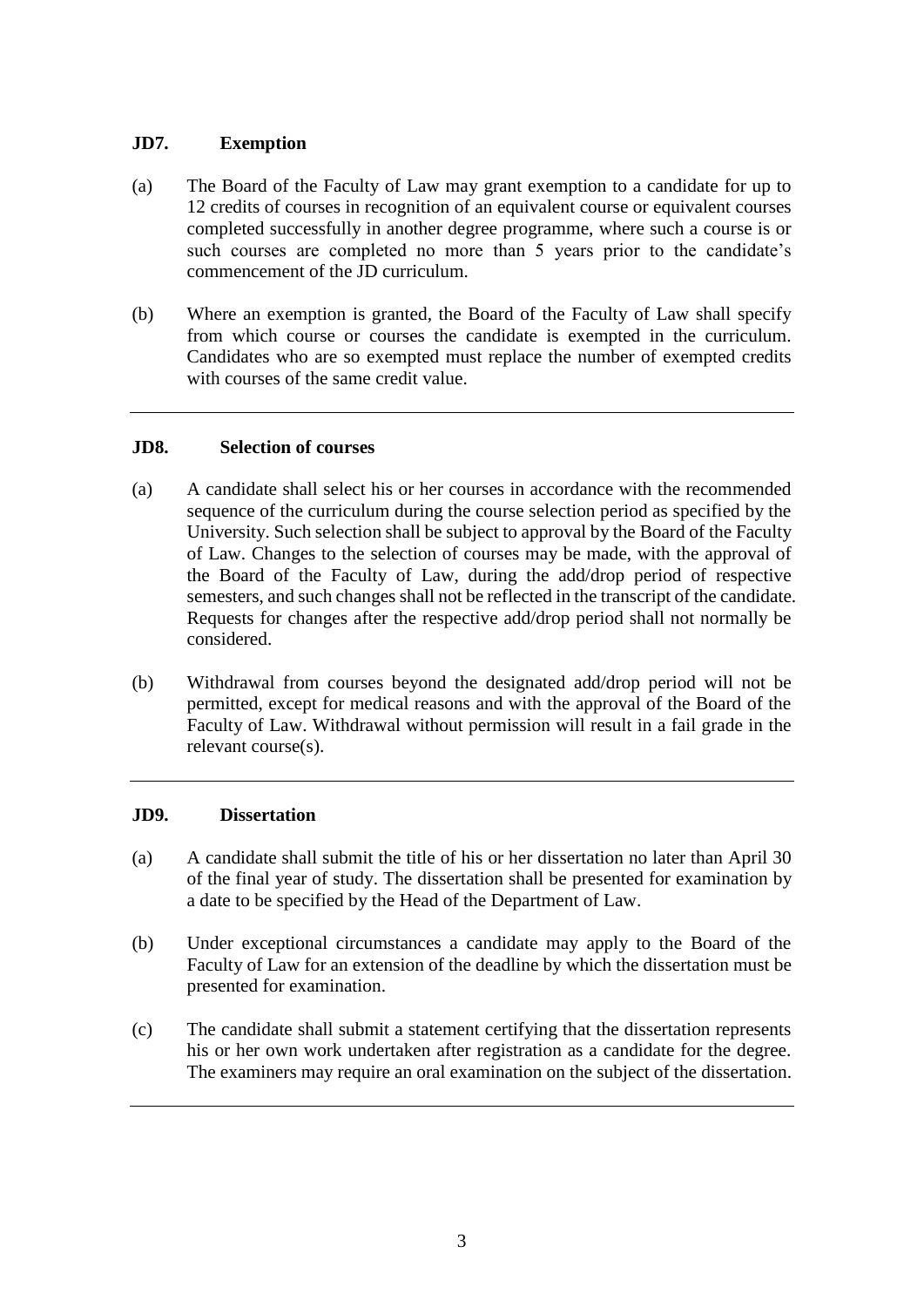### **JD10. Progression in curriculum**

- (a) Candidates shall normally be required to undertake a combination of courses and study requirement as prescribed in these regulations and the syllabus, and in the manner as specified below, unless otherwise permitted or required by the Board of the Faculty of Law.
	- (i) Candidates shall normally be required to take not fewer than 30 credits nor more than 42 credits in any one semester (except the summer semester), except in the last semester of study when candidates may be required to take fewer than 30 credits to satisfy the outstanding curriculum requirements.
	- (ii) Where candidates are required to make up for failed credits, the Board of the Faculty of Law may give permission for candidates to exceed the annual study load (66 credits in Year 1 and 78 credits in Year 2) provided that the total number of credits taken does not exceed the maximum curriculum study load of 216 credits for the maximum period of registration specified in JD4(b).
- (b) Candidates may, with the approval of the Board of the Faculty of Law, transfer credits for courses completed at other institutions during their candidature. The number of transferred credits may be recorded in the transcript of the candidate, but the results of courses completed at other institutions shall not be included in the calculation of the GPA. The combined total number of credits to be granted for Advanced Standing and credit transfer shall not exceed half of the total credits normally required under the curriculum of the candidates during their candidature at the University.
- (c) Unless otherwise permitted by the Board of the Faculty of Law, candidates shall be recommended for discontinuation of their studies if they have:
	- (i) failed to complete successfully 42 or more credits in two consecutive semesters (not including the summer semester), except where they are not required to take such a number of credits in the two given semesters, or
	- (ii) failed to achieve an average semester GPA of 1.30 or higher for two consecutive semesters (not including the summer semester); or
	- (iii) exceeded the maximum period of registration specified in JD4(b).

#### **JD11. Assessment**

(a) Candidates shall be assessed for each of the courses for which they have registered, and the courses will be assessed with a wide variety of methods, including (but not exclusively) traditional examinations, research papers, class performance and take-home examinations. A candidate shall pass a course if the Board of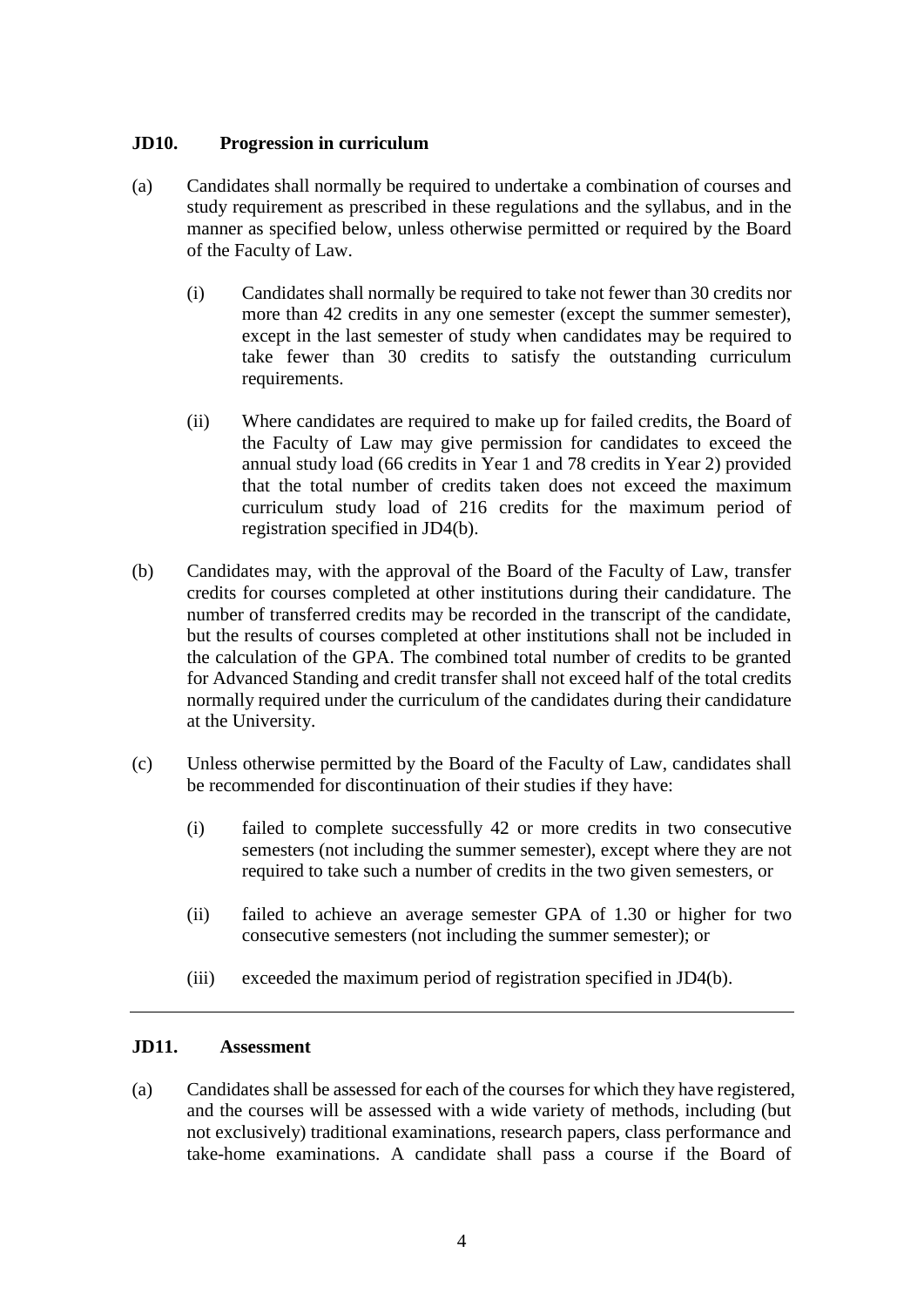Examiners is satisfied by the candidate's performance in the assessment. Only passed courses will earn credits.

- (b) Candidates suspended under Statute XXXI shall not be allowed to take, present themselves for, and participate in any assessments during the period of suspension, unless otherwise permitted by the Senate.
- (c) Candidates shall not be permitted to repeat a course for which they have received a passing grade for the purpose of upgrading.
- (d) Candidates are required to make up for failed courses in the following manner:
	- (i) undergoing re-assessment/re-examination in the failed course to be held no later than the end of the following semester (not including the summer semester); or
	- (ii) re-submitting failed coursework, without having to repeat the same course of instruction; or
	- (iii) repeating the failed course by undergoing instruction and satisfying the assessments; or
	- (iv) for elective courses, taking another course in lieu and satisfying the assessment requirements.
- (e) Where candidates are permitted or required to present themselves for re-assessment/re-examination/assessment in an alternative course under (d) above, the new grade obtained together with the previous F grade shall be recorded on the transcript and be included in the calculation of the semester GPA, year GPA and the cumulative GPA.
- (f) Where a candidate has failed to present a satisfactory dissertation, the Board of Examiners may permit the candidate, subject to his or her performance in other examinations, to either revise the dissertation and re-present it, or present a new dissertation, for examination within a specified period determined by the Board of Examiners.
- (g) The maximum number of attempts for a particular course or requirement, including retakes and re-examinations, is three.
- (h) There shall be no appeal against the results of examinations and all other forms of assessment.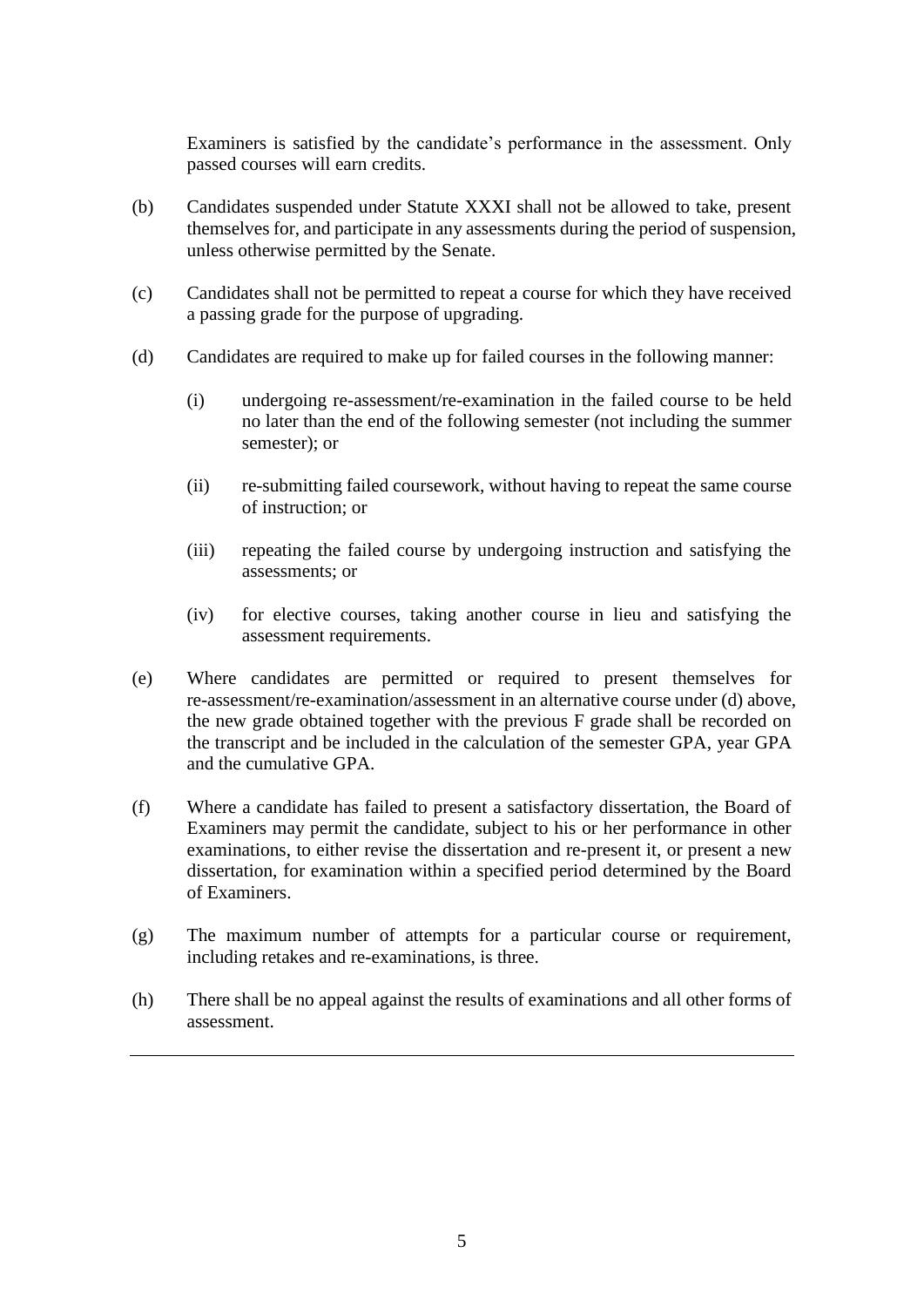### **JD12. Absence from an examination**

- (a) Any candidate who is absent from an examination in the manner provided for in JD12(b) and JD12(c) may be permitted by the Board of Examiners to sit a supplementary examination. Any supplementary examination shall be part of that academic year's examination, and the provisions made in the regulations for failure at the first attempt shall apply accordingly.
- (b) A candidate who becomes aware of his or her inability to sit an examination, on medical or other grounds deemed acceptable by the Board of Examiners, may apply, not later than two weeks of the first day of the candidate's absence from any examination, for permission to sit a supplementary examination at a later time pursuant to JD12(a).
- (c) Where the Board of Examiners is satisfied that a candidate's failure to obtain permission prior to his or her absence from an examination is justified by extenuating circumstances, the Board of Examiners may waive the requirement to obtain prior permission under JD12(a) and grant the candidate permission to sit a supplementary examination at a later date pursuant to JD14.

### **JD13. Grading system**

Individual courses shall be graded in accordance with TPG9 (a) or (c) of the Regulations for Taught Postgraduate Curricula as determined by the Board of Examiners.

## **JD14. Requirements for graduation**

Subject to JD6, to be eligible for the award of the degree of Juris Doctor, candidates shall comply with the General Regulations and the Regulations for Taught Postgraduate Curricula, and pass courses not fewer than 144 credits in value within the maximum period of registration, which shall include the successful completion of a capstone course as specified in the syllabuses of the curriculum.

## **JD15. Award of Degrees**

(a) The degree of Juris Doctor shall be awarded in five divisions in accordance with UG9 of the Regulations for First Degree Curricula:

> First Class Honours Second Class Honours Division One Second Class Honours Division Two Third Class Honours Pass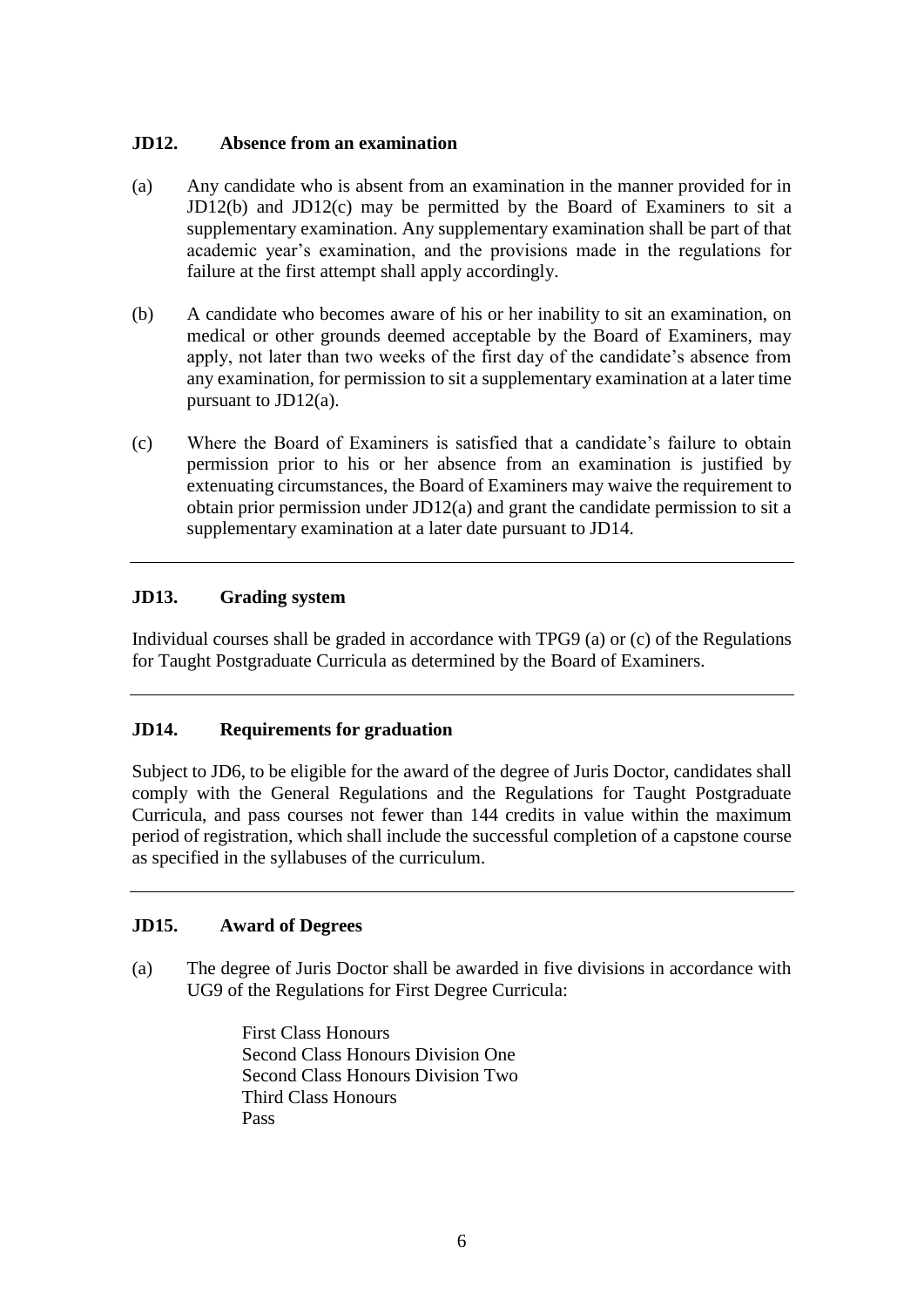(b) The classification of honours shall be determined by the Board of Examiners for the degree in accordance with the following Cumulative GPA scores, with all courses taken (including failed courses) carrying equal weighting:

| <b>Class of honours</b>     | <b>CGPA</b> range |
|-----------------------------|-------------------|
| <b>First Class Honours</b>  | $3.60 - 4.30$     |
| <b>Second Class Honours</b> | $(2.40 - 3.59)$   |
| Division One                | $3.00 - 3.59$     |
| Division Two                | $2.40 - 2.99$     |
| <b>Third Class Honours</b>  | $1.70 - 2.39$     |
| Pass                        | $1.00 - 1.69$     |

- (c) In exceptional cases honours classification may not be determined solely on the basis of a candidate's Cumulative GPA and the Board of Examiners for the degree may, at its absolute discretion and with justification, award a higher class of honours to a candidate deemed to have demonstrated meritorious academic achievement but whose Cumulative GPA falls below the range stipulated in (b) above of the higher classification by not more than 0.1 Grade Point.
- (d) A pass list of successful candidates shall be posted on Faculty notice boards and the student homepage.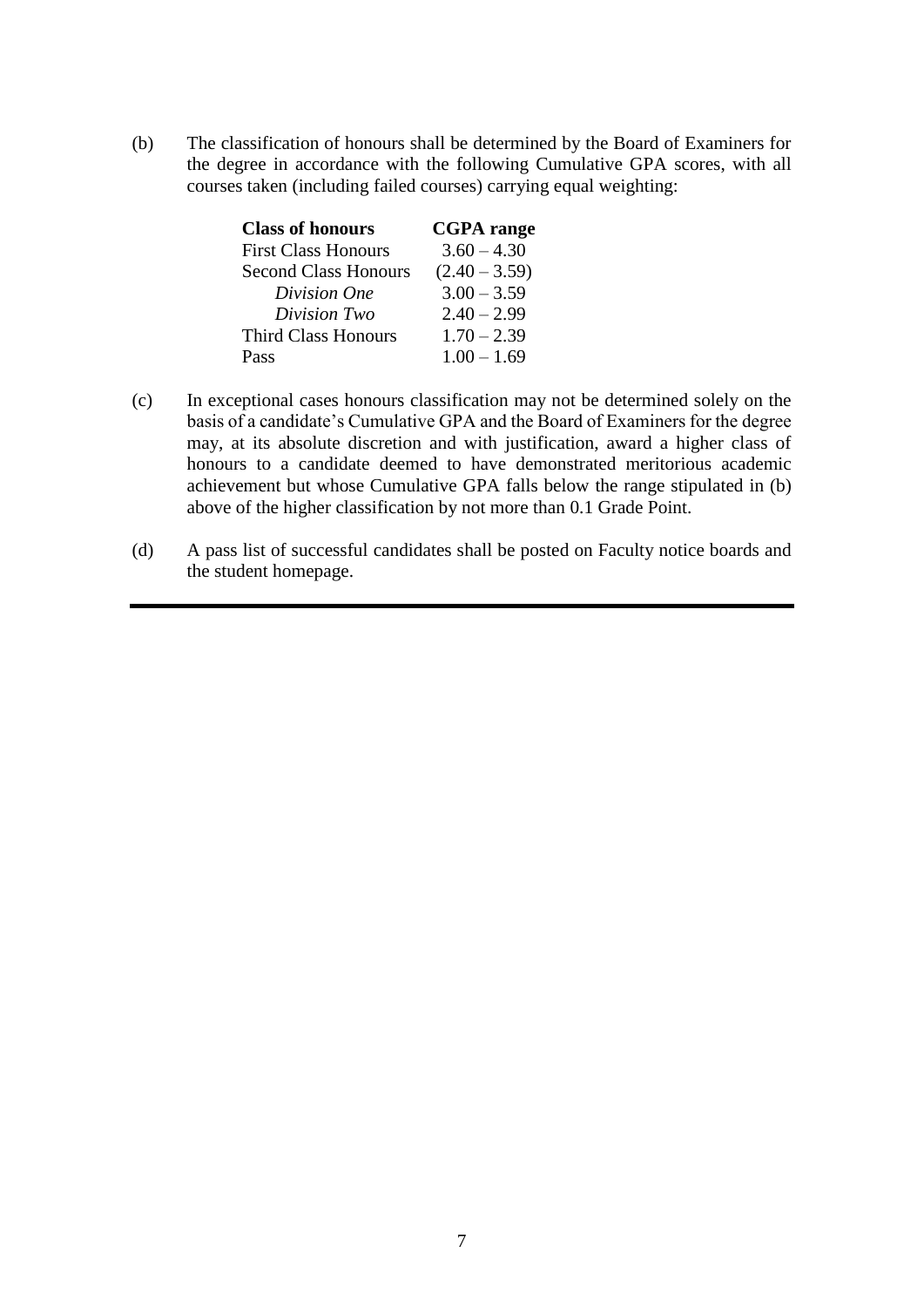#### **SYLLABUS FOR THE DEGREE OF JURIS DOCTOR**

1. Candidates are required to complete a total of 144 credits, including a capstone course within two academic years<sup>1</sup>:

#### First year (66 credits)

| Course code      | Course title                                    | Credits |
|------------------|-------------------------------------------------|---------|
| JDOC1001         | Law of contract I                               | 6       |
| JDOC1002         | Law of contract II                              | 6       |
| JDOC1003         | Criminal law I                                  | 6       |
| JDOC1004         | Criminal law II                                 | 6       |
| JDOC1005         | Law of tort I                                   | 6       |
| JDOC1006         | Law of tort II                                  | 6       |
| JDOC1007         | Legal system and legal research <sup>2</sup>    | 6       |
| JDOC1009         | Constitutional law                              | 6       |
| JDOC1010         | Commercial law                                  | 6       |
| JDOC3093         | Administrative law                              | 6       |
| <b>JDOC</b> xxxx | Electives (See also $2(a)$ , (b) and (c) below) | 6       |

#### Second year (78 credits)

| Course code      | Course title                                    | Credits |
|------------------|-------------------------------------------------|---------|
| <b>JDOC</b> xxxx | Capstone course (See also 3 below)              | 6       |
| JDOC2001         | Equity and trusts I                             | 6       |
| JDOC2002         | Equity and trusts II                            | 6       |
| JDOC2003         | Land law I                                      | 6       |
| JDOC2004         | Land law II                                     | 6       |
| <b>JDOC</b> xxxx | Electives (See also $2(a)$ , (b) and (c) below) | 48      |

2. There are 54 credits of electives in total.

<u>.</u>

- (a) All students must take one 6-credit elective course listed under "International, Comparative and Theoretical Perspectives in Law ("ICT electives")".
- (b) Students with no substantial background in Chinese Law must take one 6-credit elective course listed under "Chinese Law electives".
- (c) To proceed to the PCLL, students will need to devote 18 elective credits to PCLL prerequisites. They are:

<sup>&</sup>lt;sup>1</sup> An 'academic year' comprises two regular semesters, with dates as prescribed by the Senate each year. The Department of Law may organise 'January semester' and 'June (summer) semester' in addition to the two regular semesters.

<sup>2</sup> JDOC1007 Legal system and legal research shall be taught as an intensive course during the induction period in August. It shall be graded with pass/fail and shall not be counted in the calculation of the cumulative GPA (CGPA).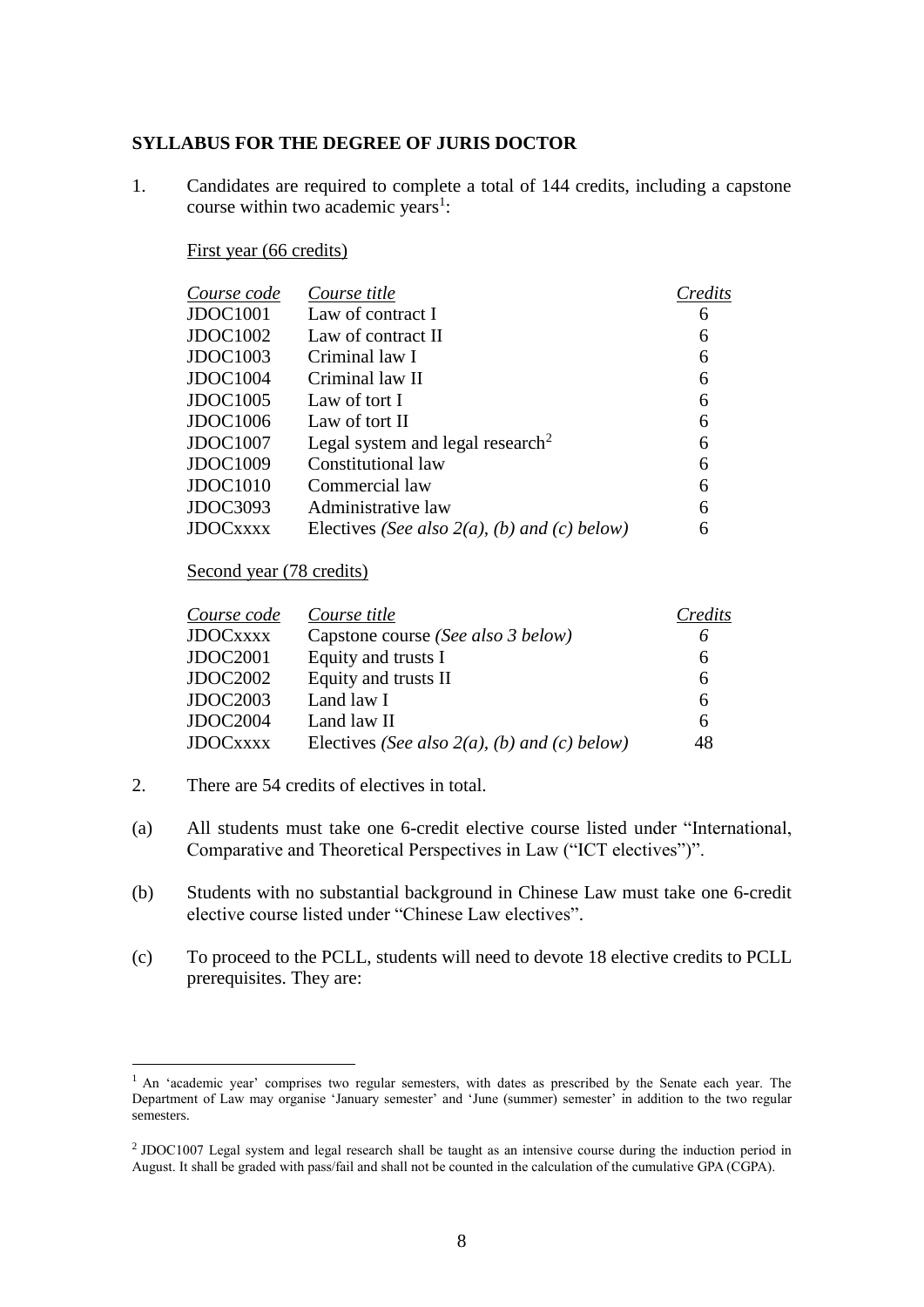| Course code Course title |              | Credits |
|--------------------------|--------------|---------|
| JDOC3015                 | Company law  |         |
| JDOC3102                 | Evidence     | 6       |
| JDOC3105                 | Land law III | 6       |

3. Students must choose one capstone course from the list below (each carries 6 credits):

| JDOC1011        | Dissertation                                                     |
|-----------------|------------------------------------------------------------------|
| <b>JDOC6205</b> | Clinical legal education $3$                                     |
| JDOC6232        | Clinical legal education programme – refugee stream <sup>3</sup> |
| <b>JDOC3058</b> | International mooting competition <sup>3</sup>                   |
| <b>JDOC3059</b> | Jessup international law moot court competition                  |

- 4. The "ICT electives", "Chinese Law electives", and other elective courses listed in this syllabus will not necessarily be offered every year; from time to time, depending on the exigencies of staffing, additional courses may be offered. Students should always check the Faculty's website for the most up-to-date information when choosing their courses.
- 5. The "ICT electives" (each carries 6 credits) are listed as follows:

| <b>JDOC6243</b> | Advanced intellectual property law                         |
|-----------------|------------------------------------------------------------|
| <b>JDOC6153</b> | Business and human rights                                  |
| JDOC6284        | Comparative company law                                    |
| <b>JDOC6156</b> | Comparative constitutional law                             |
| <b>JDOC6226</b> | Comparative constitutional law theories                    |
| <b>JDOC6292</b> | Comparative constitutional review: theory and practice     |
| <b>JDOC6209</b> | Comparative family law                                     |
| <b>JDOC6251</b> | Comparative property law                                   |
| <b>JDOC6154</b> | Competition law I                                          |
| JDOC6155        | Competition law II                                         |
| <b>JDOC6101</b> | Competition, mergers $&$ acquisitions                      |
| JDOC6207        | Corporate conflicts                                        |
| JDOC6286        | Cross border corporate insolvency: issues and solutions    |
| <b>JDOC6127</b> | Current issues in financial law                            |
| <b>JDOC6300</b> | Digitalisation: health, law and policy                     |
| JDOC6062        | Economic, social and cultural rights                       |
| <b>JDOC6126</b> | e-Finance: law, compliance and technology challenges       |
| <b>JDOC6063</b> | Equality and non-discrimination                            |
| <b>JDOC6303</b> | EU financial regulation and technology                     |
| <b>JDOC6222</b> | Financial dispute resolution: Hong Kong and international  |
|                 | perspectives                                               |
| JDOC6307        | Hong Kong National Security Law in comparative perspective |
| JDOC6304        | Governing online platforms: law, economics and politics    |
| JDOC6068        | Human rights: history, theory and politics                 |
|                 |                                                            |

<sup>&</sup>lt;sup>3</sup> This course shall be graded with pass/fail and shall not be counted in the calculation of the cumulative GPA (CGPA).

<u>.</u>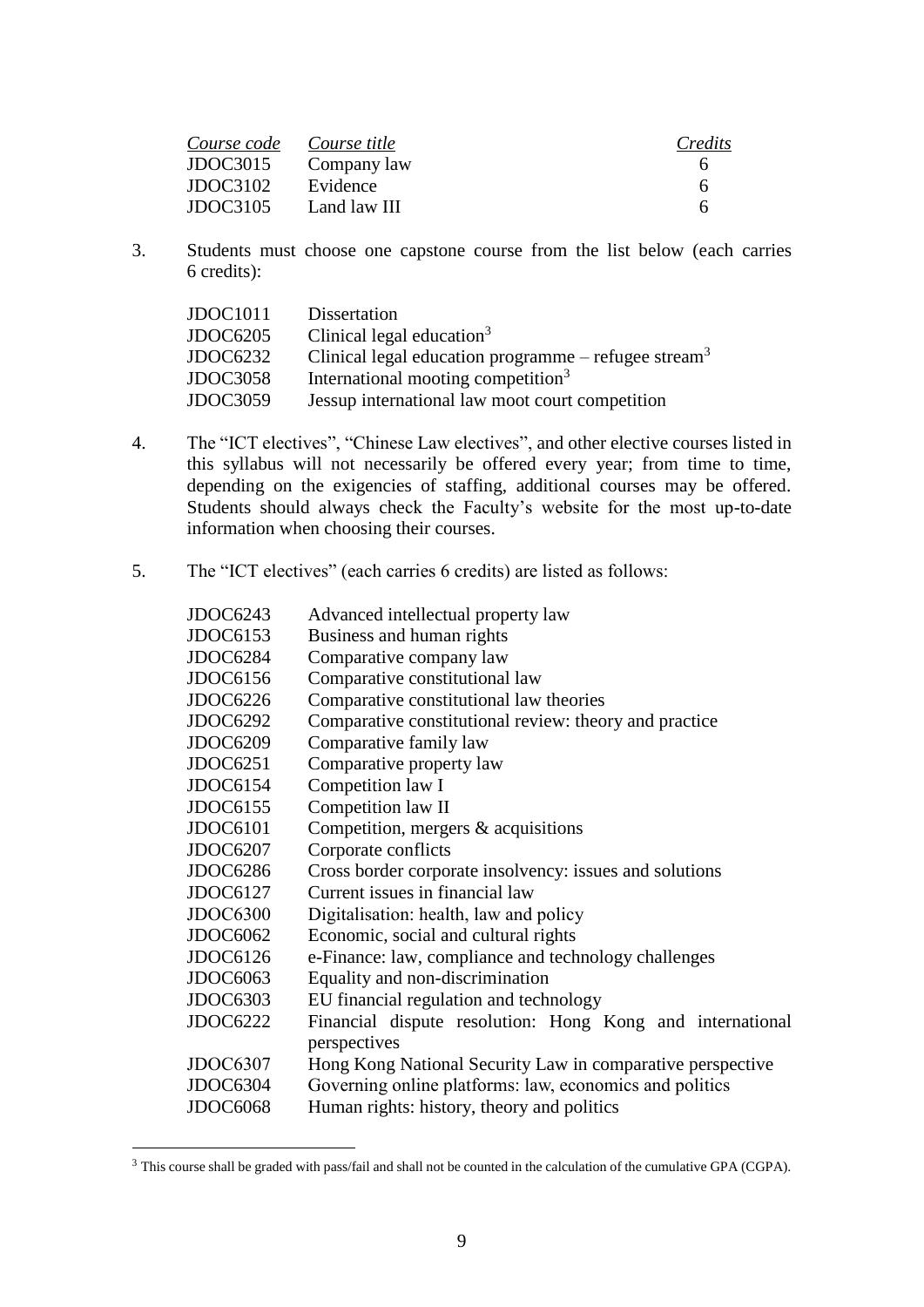| <b>JDOC6107</b> | <b>Insurance Law</b>                                                                |
|-----------------|-------------------------------------------------------------------------------------|
| <b>JDOC6120</b> | Intellectual property and information technology                                    |
| <b>JDOC6140</b> | Intellectual property, innovation and development                                   |
| JDOC6132        | International and comparative intellectual property law                             |
| <b>JDOC6099</b> | International commercial arbitration                                                |
| JDOC6293        | International corporate governance                                                  |
| <b>JDOC6182</b> | International organisations                                                         |
| JDOC6073        | International protection of refugees and displaced persons                          |
| JDOC6096        | International tax and tax planning                                                  |
| <b>JDOC6128</b> | International trade law I                                                           |
| <b>JDOC6288</b> | Introduction to European Union law                                                  |
| <b>JDOC6227</b> | Introduction to private international law (conflict of laws)                        |
| <b>JDOC6263</b> | Introduction to U.S. class action law                                               |
| <b>JDOC6230</b> | Law and practice of investment treaty arbitration                                   |
| <b>JDOC6308</b> | Law and society in China                                                            |
| <b>JDOC6290</b> | Law and society in South East Asia                                                  |
| <b>JDOC6170</b> | Law and the internet                                                                |
| <b>JDOC6289</b> | Law, governance and development in Asia                                             |
| <b>JDOC6055</b> | Law of international finance 1                                                      |
| JDOC6094        | Law of international finance 2                                                      |
| <b>JDOC6260</b> | Law of state immunity and sovereign debt                                            |
| JDOC6253        | Law of the cities                                                                   |
| <b>JDOC6178</b> | Law, economics, regulation and development                                          |
| <b>JDOC6247</b> | Medico-legal issues                                                                 |
| <b>JDOC6179</b> | Multiculturalism and the law                                                        |
| <b>JDOC6219</b> | Patent law                                                                          |
| <b>JDOC6109</b> | Public international law                                                            |
| JDOC6141        | Regulation of cyberspace: theories of internet and normativity                      |
| JDOC6093        | Regulation of financial markets                                                     |
| JDOC6266        | Regulatory compliance in international finance and OTC<br>derivatives documentation |
| <b>JDOC6305</b> | Sanctions: law and practice                                                         |
| JDOC6306        | The economic analysis of law                                                        |
| <b>JDOC6187</b> | The interface between competition law and intellectual property<br>law              |

6. The "Chinese Law electives" (each carries 6 credits) are listed as follows:

| <b>JDOC6268</b> | Administrative law and governance in China                                 |
|-----------------|----------------------------------------------------------------------------|
| <b>JDOC6115</b> | Advanced seminar on Chinese law                                            |
| <b>JDOC6185</b> | China investment law                                                       |
| <b>JDOC6186</b> | China trade law                                                            |
| <b>JDOC6278</b> | Chinese judicial reform in comparative perspective                         |
| <b>JDOC6003</b> | Civil and commercial law in the People's Republic of China                 |
| <b>JDOC6025</b> | Company law and securities regulation in the People's Republic<br>of China |
| JDOC6264        | Competition law and policy in China                                        |
| <b>JDOC6171</b> | Corruption: China in comparative perspective                               |
|                 |                                                                            |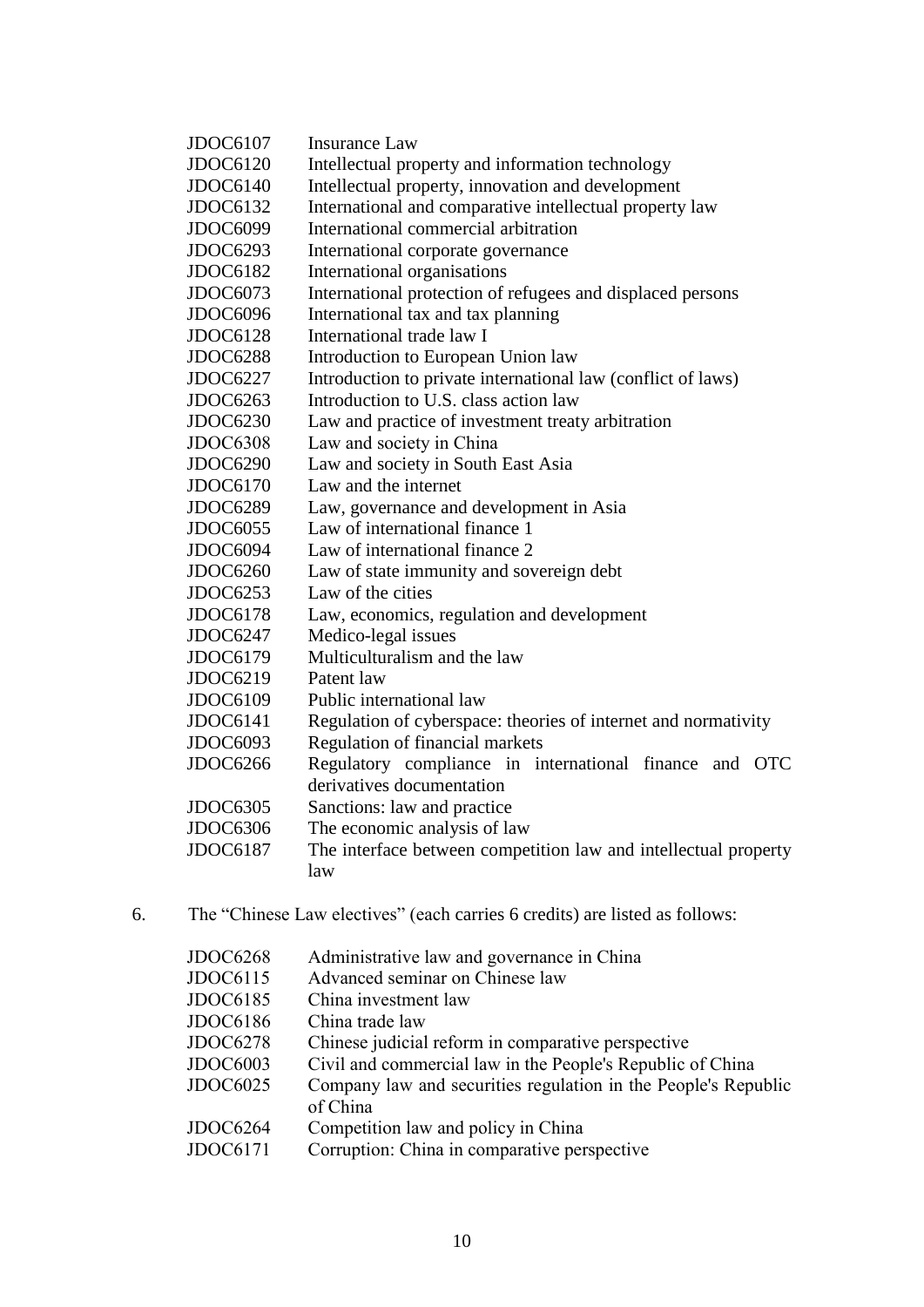| JDOC6114        | Cross-border legal relations between the Mainland and Hong  |
|-----------------|-------------------------------------------------------------|
|                 | Kong (in Putonghua)                                         |
| JDOC6214        | Current issues in Chinese law                               |
| JDOC6070        | Human rights in the People's Republic of China              |
| <b>JDOC6212</b> | Intellectual property in China: law, politics and culture   |
| JDOC6008        | Introduction to Chinese law and legal system                |
| JDOC6056        | Law and economics of Chinese capitalism                     |
| JDOC6110        | Law and regulation of banking and insurance in the People's |
|                 | Republic of China                                           |
| JDOC6308        | Law and society in China                                    |
| <b>JDOC6029</b> | Managing commercial disputes in China: law, issues and      |
|                 | techniques                                                  |
| JDOC6165        | PRC economic law                                            |
| <b>JDOC6139</b> | China information technology and electronic commerce law    |
| JDOC6047        | PRC property law                                            |
| JDOC6048        | PRC security and insolvency law                             |
| JDOC6225        | PRC shipping law (in Putonghua)                             |
| JDOC6201        | PRC taxation law and policy                                 |
| JDOC6167        | PRC tort law                                                |
| JDOC6213        | Property protection in China: law, politics and culture     |
| JDOC6277        | The theory and history of the PRC constitution              |

8. Other elective courses (each carries 6 credits) are listed as follows:

| JDOC6228        | Advanced legal theory                                         |
|-----------------|---------------------------------------------------------------|
| JDOC6022        | Advanced research methodology                                 |
| JDOC6183        | Animal law                                                    |
| <b>JDOC6138</b> | <b>Arbitration</b> law                                        |
| <b>JDOC6058</b> | Armed conflict, humanitarian law and human rights             |
| JDOC6229        | Arms control and disarmament law                              |
| <b>JDOC6236</b> | <b>ASEAN</b> law                                              |
| JDOC6024        | Banking law                                                   |
| <b>JDOC6271</b> | <b>Bioethics foundations</b>                                  |
| <b>JDOC6172</b> | Carriage of goods by sea                                      |
| JDOC3097        | Civil procedure                                               |
| JDOC6296        | Climate and energy justice in practice                        |
| JDOC6124        | Communications law                                            |
| <b>JDOC6238</b> | Comparative arbitration in Asia                               |
| JDOC6279        | Comparative corporate law and theories                        |
| <b>JDOC6150</b> | Comparative law                                               |
| JDOC6262        | Comparative law of elections                                  |
| JDOC6245        | Compliance in the Hong Kong securities industry               |
| <b>JDOC6285</b> | Computer programming, data mining, and the $law - an$ applied |
|                 | introduction                                                  |
| <b>JDOC6220</b> | Constitutionalism in emerging states                          |
| <b>JDOC6252</b> | <b>Construction of Commercial Contracts</b>                   |
| <b>JDOC6223</b> | Copyright and creativity                                      |
| JDOC6082        | Corporate governance and shareholder remedies                 |
|                 |                                                               |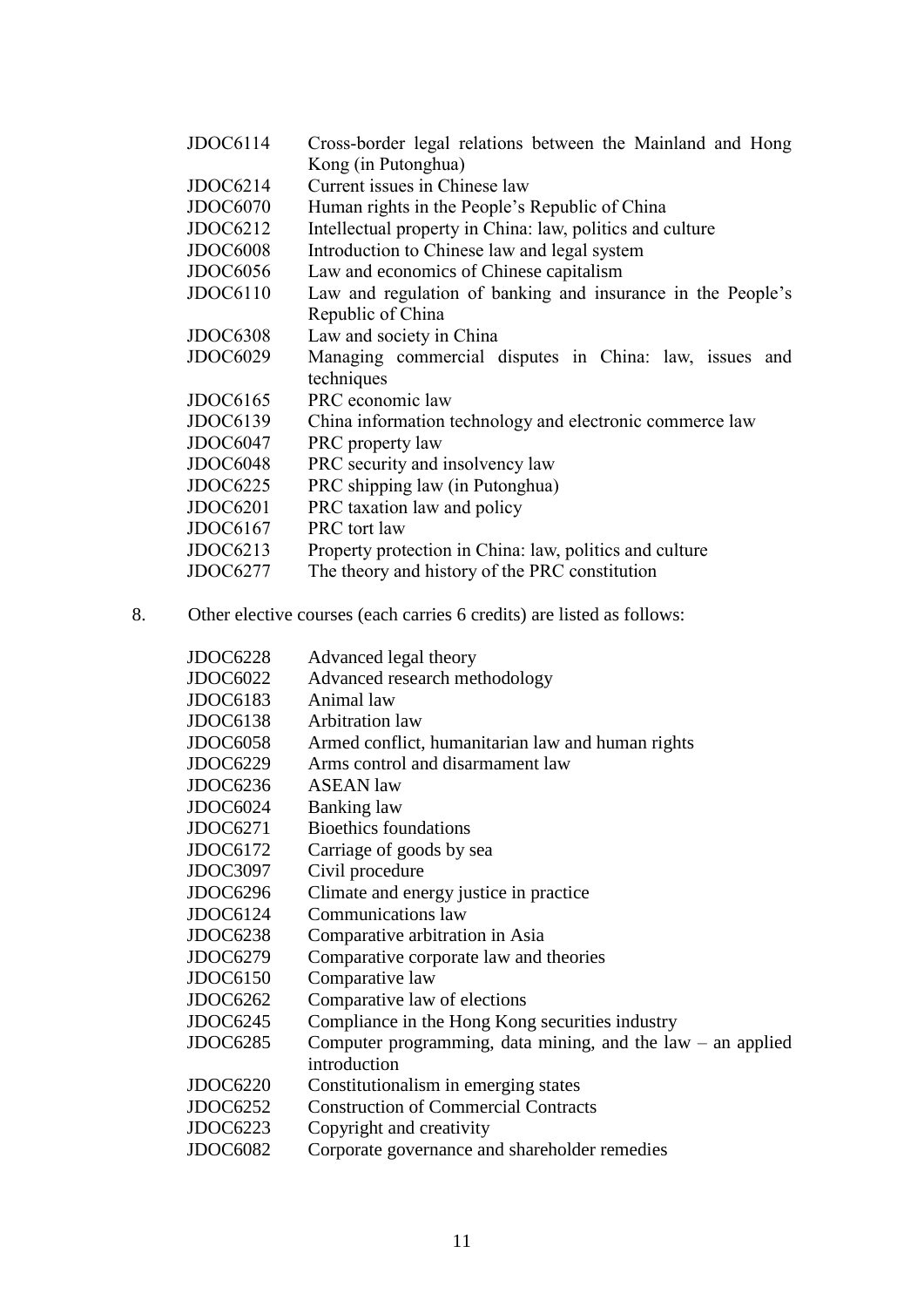| JDOC6267        | Courts                                                         |
|-----------------|----------------------------------------------------------------|
| <b>JDOC6002</b> | Credit and security law                                        |
| <b>JDOC3099</b> | Criminal procedure                                             |
| <b>JDOC6233</b> | Critical theory in legal scholarship                           |
| <b>JDOC6206</b> | Cross border corporate finance: issues and techniques          |
| JDOC6084        | Cross-border insolvency law                                    |
| JDOC6060        | Current issues in human rights                                 |
| JDOC6087        | Current issues in insolvency law                               |
| <b>JDOC6117</b> | Cybercrime                                                     |
| <b>JDOC6152</b> | Dealing with legacies of human rights violations               |
| JDOC6088        | Derivatives: law and regulation                                |
| JDOC6111        | E-business law                                                 |
| JDOC6090        | Emerging markets: finance and investment                       |
| <b>JDOC6210</b> | Energy law                                                     |
| <b>JDOC6249</b> | <b>Entertainment</b> law                                       |
| JDOC6064        | Ethnicity, human rights and democracy                          |
| JDOC6174        | Family mediation                                               |
| JDOC6287        | FinTech finance                                                |
| JDOC6066        | Gender issues in human rights                                  |
| <b>JDOC6194</b> | Global business law I                                          |
| <b>JDOC6195</b> | Global business law II                                         |
| JDOC6106        | Global information technology law and practice                 |
| <b>JDOC6216</b> | Graduate seminar                                               |
| <b>JDOC6005</b> | Hong Kong intellectual property law                            |
| <b>JDOC6119</b> | Human rights and cyberspace                                    |
| JDOC6034        | Human rights in Hong Kong                                      |
| <b>JDOC6242</b> | Human rights in practice                                       |
| <b>JDOC6188</b> | Intellectual property policy and practice                      |
| <b>JDOC6072</b> | International and regional protection of human rights          |
| <b>JDOC6237</b> | International arbitration: practice, process and strategy      |
| JDOC6036        | International criminal law                                     |
| JDOC6007        | International dispute settlement                               |
| <b>JDOC6133</b> | International economic law                                     |
| <b>JDOC6037</b> | International environmental law                                |
| <b>JDOC6189</b> | International law and modernity for a multipolar world         |
| <b>JDOC6190</b> | International law in a world of crises                         |
| JDOC6057        | International securities law                                   |
| <b>JDOC6280</b> | Introduction to artificial intelligence and law                |
| <b>JDOC6295</b> | Issues in consumer law: theory and policy                      |
| <b>JDOC6231</b> | Justice                                                        |
| <b>JDOC6199</b> | Law and policy                                                 |
| <b>JDOC6239</b> | Law and regulation of private banking and wealth management I  |
| <b>JDOC6246</b> | Law and regulation of private banking and wealth management II |
| <b>JDOC6146</b> | Law and religion                                               |
| <b>JDOC6197</b> | Law and social theory                                          |
| <b>JDOC6301</b> | Law, innovation, technology and entrepreneurship (LITE) –      |
|                 | postgraduate internship                                        |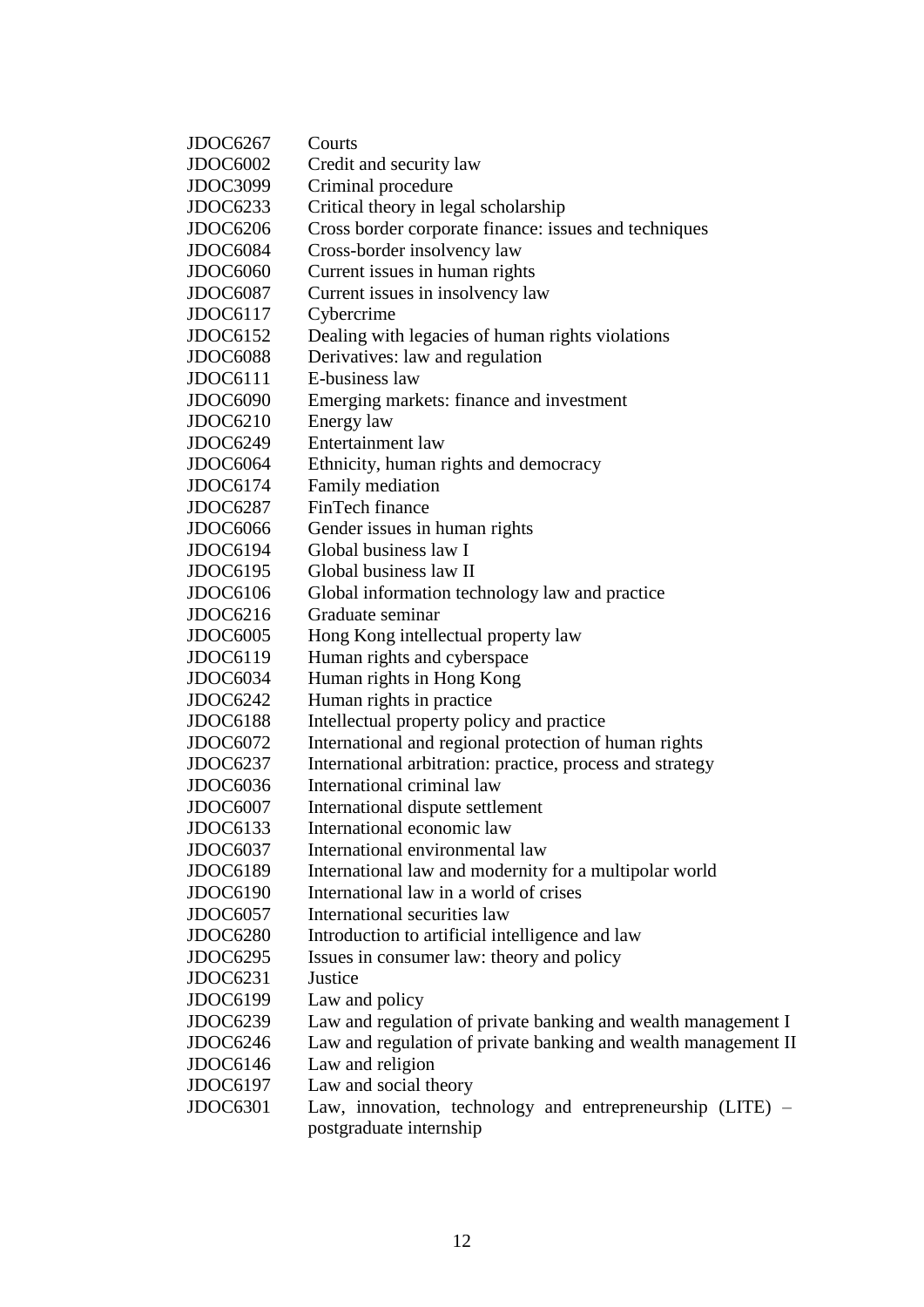| <b>JDOC6302</b> | Law, innovation, technology and entrepreneurship (LITE) lab -<br>tech startup law plus |
|-----------------|----------------------------------------------------------------------------------------|
| <b>JDOC6265</b> | Law, regulation and compliance for insurance industry in Hong                          |
|                 | Kong                                                                                   |
| JDOC6297        | Macau and Hong Kong comparative constitutional law                                     |
| <b>JDOC6181</b> | Management and commercialization of intellectual property                              |
| <b>JDOC6291</b> | Mental disability and the law                                                          |
| JDOC6224        | Mergers and acquisitions                                                               |
| <b>JDOC6075</b> | National protection of human rights                                                    |
| JDOC6163        | Negotiation: settlement and advocacy                                                   |
| JDOC6176        | Online dispute resolution                                                              |
| JDOC6097        | Pension and investment funds in Hong Kong and the PRC                                  |
| JDOC6196        | Preventative law: approaches to conflict prevention<br>and                             |
|                 | resolution                                                                             |
| JDOC6164        | Principles of family law                                                               |
| JDOC6046        | Privacy and data protection                                                            |
| <b>JDOC6298</b> | Private equity and venture capital: law and practice                                   |
| JDOC6204        | Public law in common law jurisdiction                                                  |
| <b>JDOC6281</b> | Research seminar in ADR ethics and policy                                              |
| JDOC6144        | Rights and remedies in the criminal process                                            |
| JDOC6049        | Securities regulation I                                                                |
| JDOC6244        | Securities regulation II                                                               |
| <b>JDOC6240</b> | Security and human rights                                                              |
| <b>JDOC6221</b> | Selected problems of the European convention on human rights                           |
| JDOC6076        | Seminar in human rights research                                                       |
| <b>JDOC6215</b> | Seminar on human rights and constitutionalism in Asia                                  |
| JDOC6274        | The beginning and end of life                                                          |
| <b>JDOC6275</b> | The legal foundations of global health and development                                 |
| <b>JDOC6272</b> | The physician-patient relationship                                                     |
| <b>JDOC6250</b> | The regulation of biomedical research                                                  |
| <b>JDOC6200</b> | Topics in trademark law                                                                |
| <b>JDOC6299</b> | Trusts in commerce, finance, and wealth management                                     |
| <b>JDOC6102</b> | White collar crime: law and practice                                                   |
| JDOC6211        | World trade law, policy and business                                                   |
|                 |                                                                                        |

*NOTE: Not all courses will be offered in any given year. For actual courses available, please refer to annual course offerings.*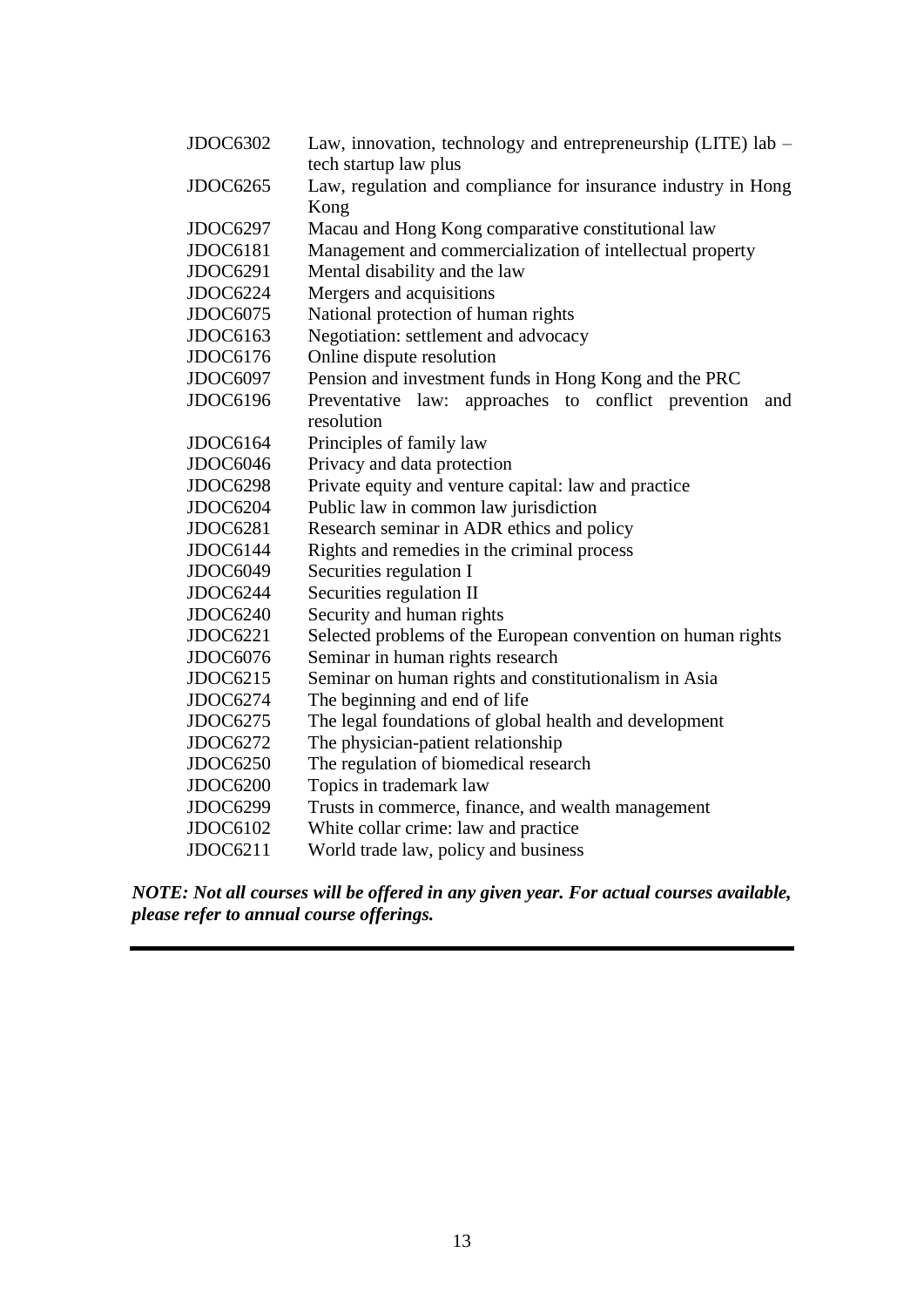## **COURSE DESCRIPTIONS FOR THE DEGREE OF JURIS DOCTOR**

### *Compulsory Courses:*

### **JDOC1001 and JDOC1002 Law of contract I and II (12 credits)**

Contract is a compulsory subject in the JD degree. A sound knowledge of the principles of the law of contract is an essential element of any legal education. The principles of contract law govern many important areas of daily life and of the national and international economy. They also constitute an essential building block for other branches of the law, especially commercial law.

This course is concerned with the principles relating to the law of contract generally, rather than to the rules dealing with contracts of a particular subject matter, such as those applicable to the sale of goods (whether domestic or international), to insurance contracts, to land contracts, to agency or to contracts of employment. The law applicable to these contracts is studied in other subjects, some of which (like sale of goods and agency in commercial law) are also compulsory. The study of contracts in specified contexts assumes knowledge of the general principles that we study in this course.

Along with tort and unjust enrichment (also known as restitution), the law of contract forms part of the law of obligations, the part of law that identifies the situations in which one person becomes liable in private law to another person. That liability is, generally, to pay damages. Unlike tort and unjust enrichment (where liability is commonly said to arise simply by operation of law), the liability that arises in contract originates in the parties' consent, which generally finds expression in an agreement between the parties. The consensual nature of the contractual obligation has a determining effect on the nature of the obligation between the parties and on the remedies that arise for its breach. It also stresses the need for care in the drafting of contracts.

In origin, the law of contract is the creation of the common law courts. Throughout its long historical development, the law of contract has been influenced by commercial practice, both national and international, and by the rules of other systems of law. This continues in today's globalised world, and not only in common law systems of law. A telling example is the adoption, in recent Chinese codifications of contract law, of principles developed either in other systems of law or in international legal instruments.

While the law of contract in Hong Kong (as in most countries that have adopted the common law) remains uncodified, statute now plays an important role in the development of contract law – for example, in protecting consumers. This course focuses on the most important principles and rules of contract law, as found in case law, statute and international legal instruments.

Assessment: Semester 1: 30% mid-term examination; 20% written assignment Semester 2: 50% final examination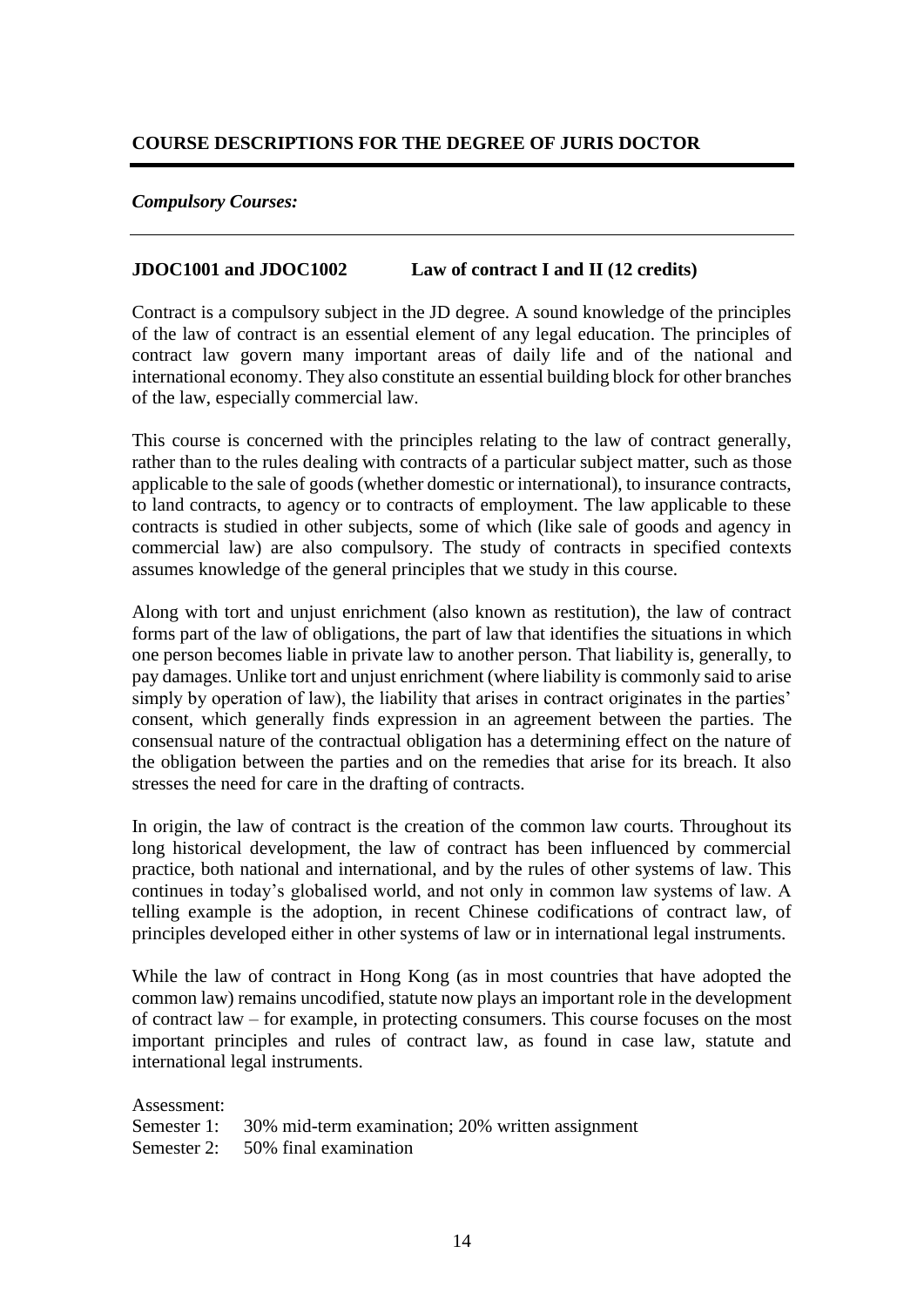### **JDOC1003 and JDOC1004 Criminal law I and II (12 credits)**

Criminal Law I introduces students to the principles of Hong Kong criminal law and liability. Topics include the nature and classification of crime, elements of criminal procedure in Hong Kong, the burden of proof and the impact of constitutional human rights, and the general principles of criminal responsibility, including criminal defences and degrees of participation. Offences considered will include homicide and theft.

Criminal Law II examines further aspects of criminal law and liability in Hong Kong, including additional criminal defences and inchoate liability. It will examine the application of the general principles of criminal responsibility in selected criminal offence areas, including homicide, assaults, sexual offences, and theft and deception. Where possible, students will be encouraged to consider alternative approaches to the principles of liability, and to develop social policy analysis skills.

Assessment: Semester 1: 30% mid-term exam; 10% magistrate's court report Semester 2: 10% group presentation; 50% final examination

#### **JDOC1005 and JDOC1006 Law of tort I and II (12 credits)**

Tort is one of the first subjects undertaken in the JD degree. Along with contract and unjust enrichment (also referred to as restitution), it forms part of the law of obligations, which covers the situations in which one person may be liable to another person in private (or civil) law. In tort, that liability is, generally, to pay damages as compensation for a 'wrong'. The law of tort defines the circumstances in which an individual incurs responsibility for conduct that the law classifies as 'wrongful'. In this sense, tort may be regarded as the private law equivalent of criminal law, which is, however, generally enforced against individuals by the State, rather than by another individual.

Private law extends beyond the law of obligations to include the law of property and the law of succession. Historically, it may have included much more than this (for example, it could be regarded as having included family law). A common aspect of the development of private law is that, in origin it was the creation of the common law courts, and therefore found, primarily, in case law.

Case law remains an important source of tort law, but, as with most other areas of law today, statute law now overshadows much of it, and this is likely to increase further in the future. A study of tort law is still, however, an excellent vehicle for the study of common law method. Students who study this course will, therefore, be required to read closely a number of cases and statutes for every seminar.

While the formal legal sources of tort law are easy to identify, the policies underlying the law, which focus on the role that tort plays in society, are extremely controversial. An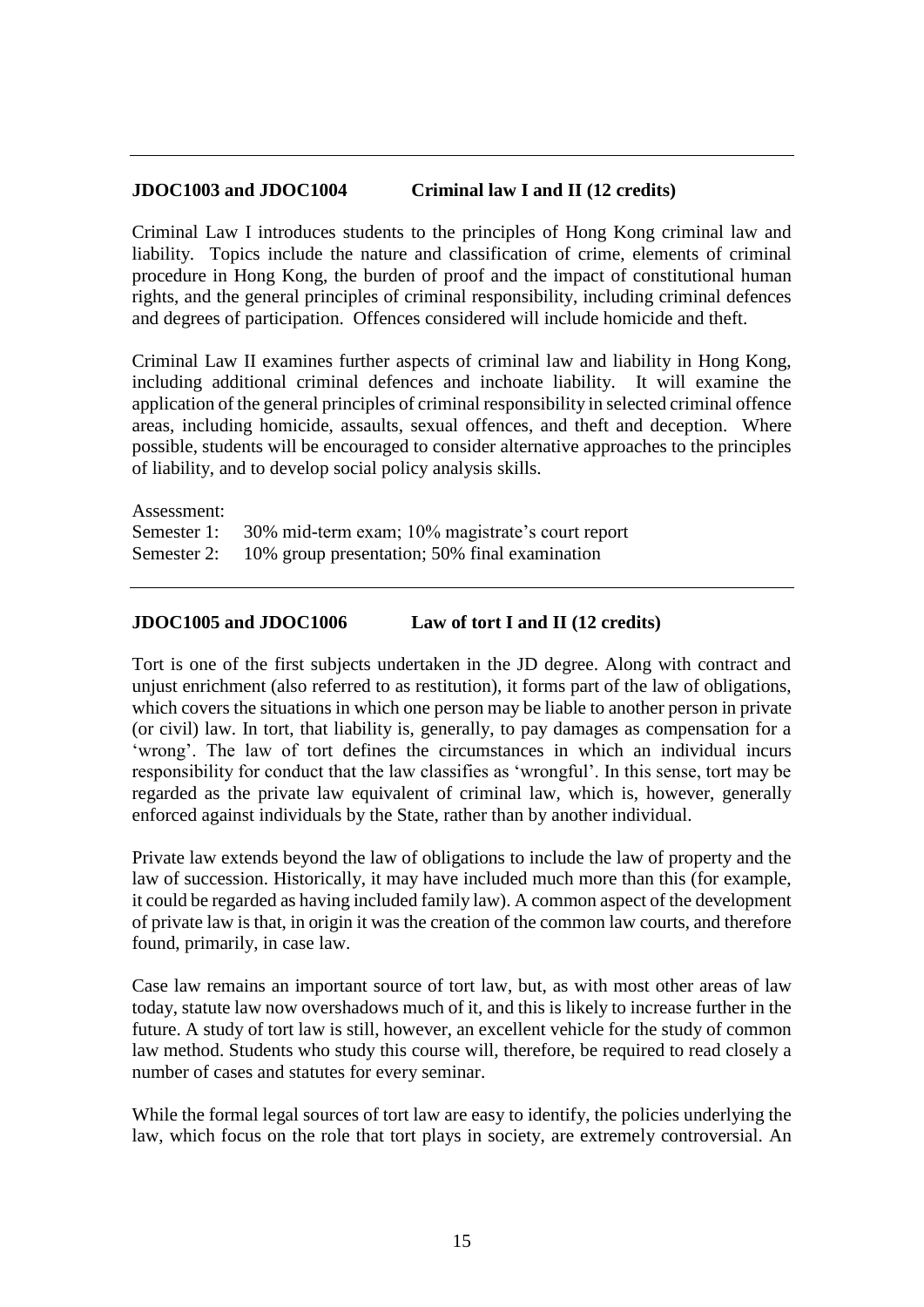understanding of these controversies is essential for a thorough knowledge of tort law and of the way in which it is developing globally in the twenty-first century.

Assessment: Semester 1: 25% examination, 25% mid-term test Semester 2: 50% examination

## **JDOC1007 Legal system and legal research**

The legal system component of this course provides students with a comprehensive introduction to the legal system of Hong Kong, the only common law jurisdiction in East Asia. It encourages students to appreciate the underlying values of legal practice and the administration of justice in the context of wider global and regional developments. It explains the crucial role played by the rule of law in Hong Kong's historic transition from a cluster of marginal fishing settlements into a leading international financial centre over the course of nearly two centuries. And it enables students to reflect on the idiosyncratic challenges facing this internationalised jurisdiction, under Chinese sovereignty since 1 July 1997.

The legal research component of this course will focus on:

(1) Case reading: distinguishing law/fact; learning the structure and language of common law judgments; identifying relevant facts; identifying and defining legal issues, ratios, arguments, reasoning with precision; learning the ways in which judges in one case treat the judgments in earlier cases; precedent in action.

(2) Basic legal writing skills using short weekly marked up and graded writing assignments in the format of case briefs, letters to clients, closed internal memoranda. Emphasis will be placed upon correct use of general English and appropriate legal terminology, clarity of expression and logical, effective organisation of ideas and arguments.

(3) Learning skills: pre-class preparation; in class exercises, participation in class discussions using group and Socratic methods.

Assessment: Students will be assessed on a pass/fail basis by reference to the end-ofcourse assessment.

## **JDOC1009 Constitutional law**

Constitutional law is a core component of a legal system. It also constitutes the foundation of a legal system, because it stipulates what are the sources of law in the legal system and how the law is made; it establishes, empowers and constrains the legislative, executive and judicial branches of government; and it regulates the relationship between these organs of government as well as the relationship between the government and the people.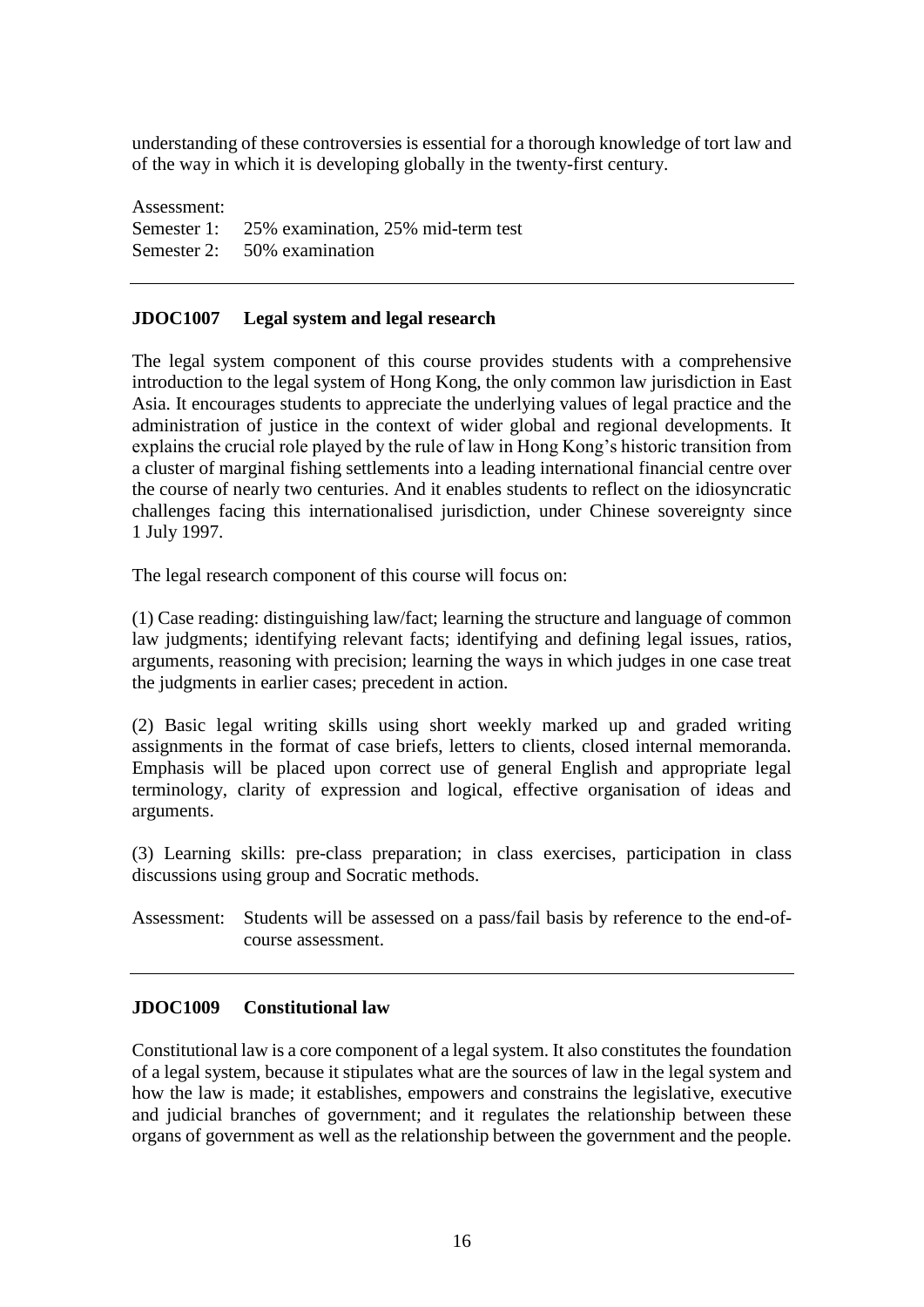From the perspective of the people, constitutional law guarantees and protects their human rights and fundamental freedoms.

In Hong Kong, constitutional law also performs the important function of regulating the relationship between Hong Kong as a Special Administrative Region of the People's Republic of China (PRC) and the Central Government Authorities of the PRC. Constitutional law in Hong Kong is therefore the legal foundation of 'One Country, Two Systems'. It is also an area of the law which is often the focus of public and media attention. Constitutional law cases and controversies often appear in the Hong Kong press as frontpage news stories. The outcomes of constitutional litigation sometimes not only change the lives of the parties to the case, but also have wide and deep impact on the Hong Kong community and its public and social policies, or the political relationship between Hong Kong and mainland China.

Constitutional law is closely related to politics, political philosophy and history, which some of you may have encountered in your previous studies. Some constitutional controversies in Hong Kong are covered in our course on Hong Kong's legal system. We hope that this course on constitutional law will provide for you the opportunity to study the subject more systematically and intensively. However, as it is only a one-semester course, it can do no more than opening the door for you, so that those of you who are interested in a broader and deeper understanding of the subject may acquire a solid foundation for your future studies in this interesting, exciting and challenging domain of public law.

Assessment: 100% open-book final examination

#### **JDOC1010 Commercial law**

The aim of this course is to introduce students to the fundamental legal concepts and principles relating to commercial law in Hong Kong.

- A: Sale of Goods Transfer of Title The rule *nemo dat quod non habet* Exceptions to *nemo dat*  Legal and Equitable Interest Duties of Seller and Buyer Express and Implied Terms Passing of Property Remedies **Gifts**
- B: Personal Property

Types of Personal Property – Chose in Possession – Chose in Action Ownership – Possession Bailment Legal and Equitable Assignment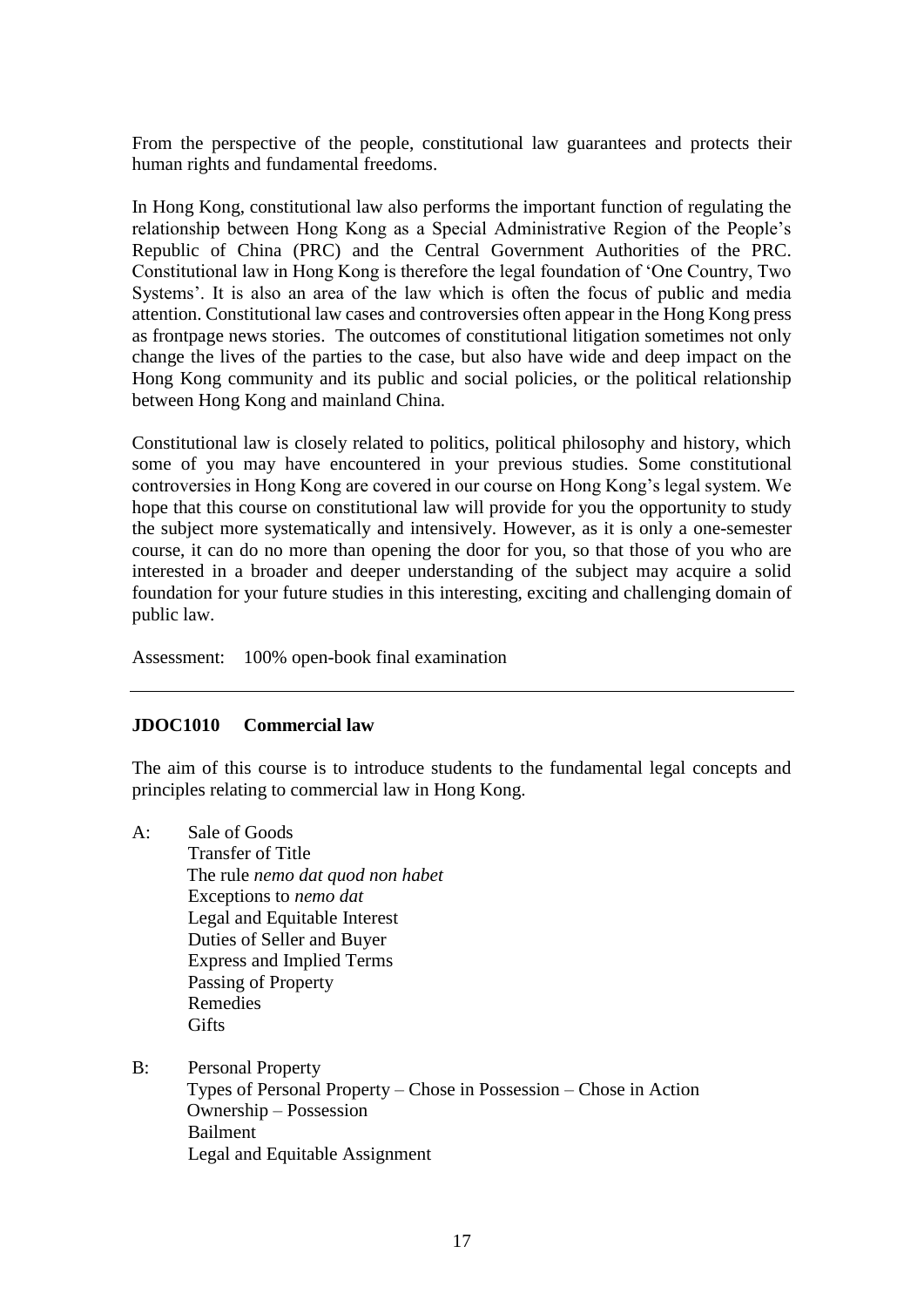Credit and Security Types of Security: Pledges - Liens - Mortgages (other than of land) - Bills of Sale Fixed and Floating Charges Retention of Title *(Romalpa)* Clauses Set-off; Assignments of Choses in Action Rules of Priority Banking and Customer Relationship Negotiable Instruments: Bills of Exchange

- C: Consumer Credit and Protection Regulatory Framework Money Lenders Ordinance and Pawn Brokers Ordinance Function and Power of Consumer Council, Funds for Litigation and Group Litigation Consumer Credit **Guarantees** Consumer Protection Unconscionable Contracts Ordinance Control of Exemption Clauses Ordinance Supply of Services (Implied Terms) Ordinance Money Lenders Ordinance Protection of Vulnerable Consumers: Misrepresentation
- D: Agency Law

Assessment: 100% in-hall examination

#### **JDOC2001 and JDOC2002 Equity and trusts I and II (12 credits)**

History and nature of equity; equitable obligations (fiduciary obligations, breach of confidence other than trade secrets); equitable remedies (account, rescission, compensation, Lord Cairns' Act, injunction).

History and nature of trusts; creation of express trusts (the three certainties, formal requirements, constitution of trusts); administration of trusts; variation of trusts; the duties of trustees and rights of beneficiaries; liability for breach of trust, personal and proprietary; resulting and constructive trusts.

Assessment: 75% in-hall examination, 25% mid-term test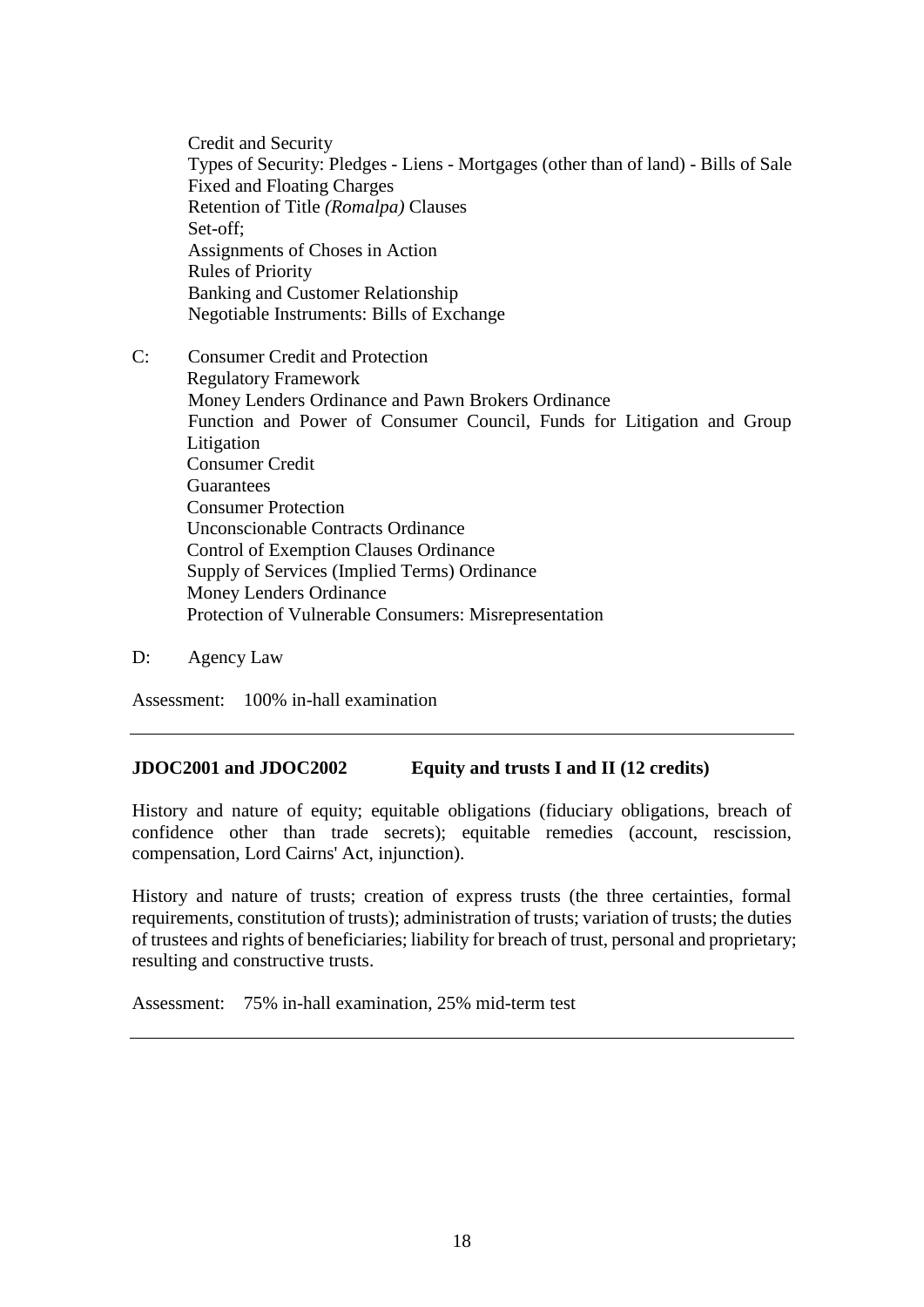## **JDOC2003 and JDOC2004 Land law I and II (12 credits)**

- Introduction: The concepts of tenures, estates, ownership and property of proprietary interests in land: creation; assignment; intervention of equity (e.g. *Walsh v Lonsdale*, part performance, estoppel, constructive and resulting trusts).
- Concurrent interests: joint tenancy and tenancy in common; severance; termination of co-ownership.
- Adverse possession: acquisition of possessory title.
- Priority: common law; statutory rules.
- Leases: nature an types of leases; relationship of landlord and tenant; termination; statutory intervention.
- Leasehold covenants: enforceability.
- Licences: revocability; enforceability.
- Easements: nature; creation; determination.
- Security interests: mortgages; charges; pledges; liens.

Assessment: 30% exploration (group work), 70% examinations (one exam at the end of each semester)

#### **JDOC3093 Administrative law**

The course will introduce Hong Kong's law on judicial review of administrative action. Topics that may be covered in any particular year include: theories of administrative decision-making, grounds of judicial review (errors of law and fact; procedural impropriety; errors in the exercise of discretion; legitimate expectations); public-private divide; the practical aspects of bringing an action for judicial review; and non-curial means of control and scrutiny of administration action (Ombudsman, Administrative appeals, public enquiries). The course will guide students on how to apply the law in factual scenarios and encourage students to reflect upon various theoretical issues in Administrative law.

Assessment: 60% final examination; 40% research paper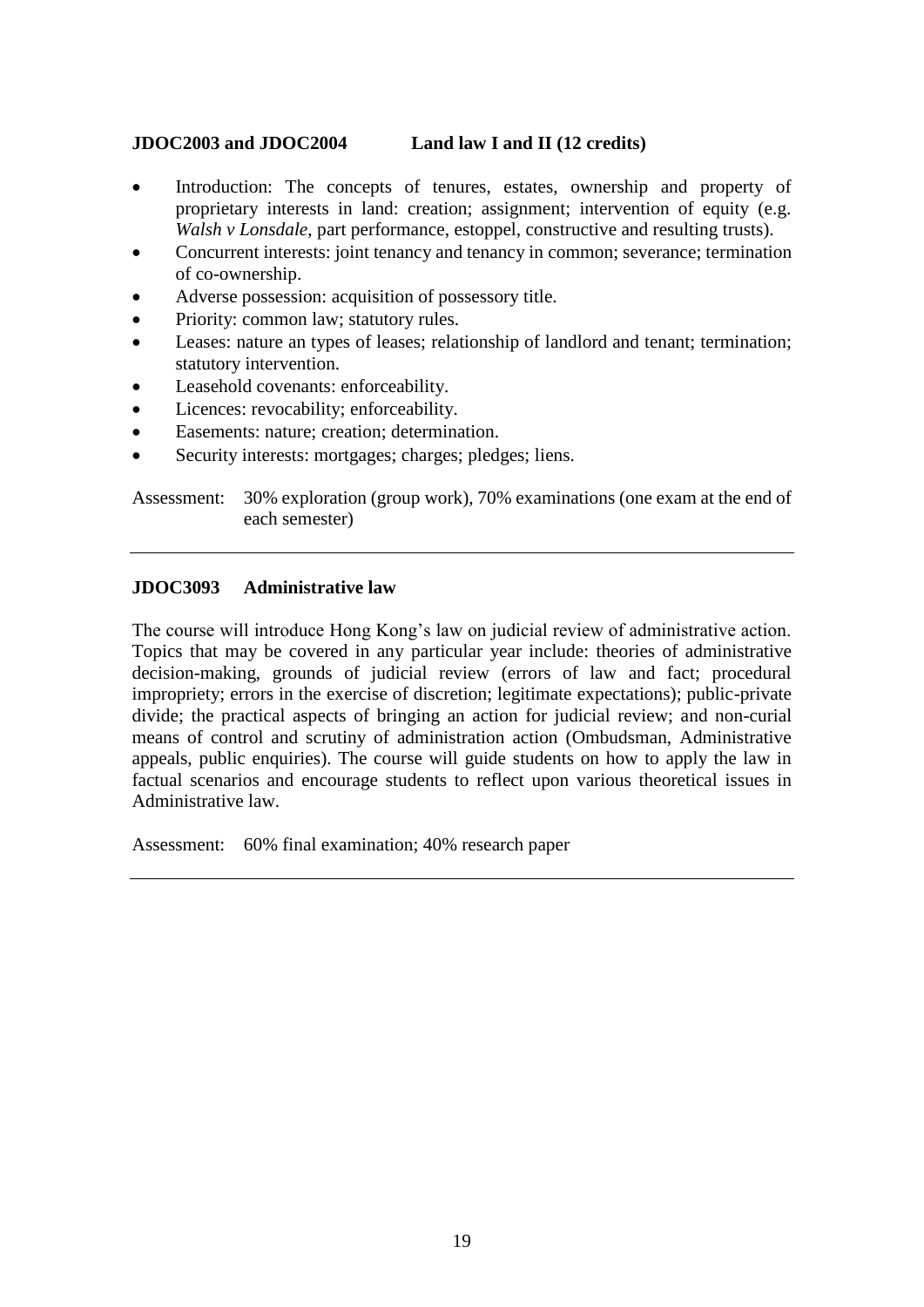#### *Capstone Courses:*

### **JDOC1011 Dissertation**

An individual research project on an approved topic carried out under the supervision of an assigned teacher, resulting in the submission of a research paper not exceeding 8,000 words (excluding tables of cases and statutes, notes, appendices and bibliographies. Footnotes or endnotes should not exceed 1,000 words.). While comparative perspectives are permitted, the topic must be primarily on common law and/or HK legal issues(s).

Instructions will be given on the principles of legal writing and in legal research methodology.

Assessment: 90% dissertation, 5% class presentation, 5% class participation

### **JDOC3058 International mooting competition**

Students who have been selected as members of the team to represent the University of Hong Kong in one of the designated competitions in the International Mooting Programme of the Faculty of Law are eligible to enrol in this course.

These competitions may involve the preparation as members of a team of substantial written memorials, as well as participation in oral rounds.

A member of the Faculty will act as supervisor for those enrolled in the course.

With the Programme Director's permission, it is possible to take this course on a noncredit earning basis.

Assessment: Students will be assessed on a pass/fail basis on components for written work, oral advocacy, and a brief individual research paper.

#### **JDOC3059 Jessup international law moot court competition**

The Philip C. Jessup International Law Moot Court Competition is an international mooting competition in the field of public international law. Teams of up to five members prepare written memorials on a problem involving contemporary issues of international law, and participate in the Hong Kong regional mooting competition; the winner of the regional round is entitled to participate in the international rounds held in the United States. The deadline for the submission of the written briefs is normally early January; the oral rounds normally take place in February (Hong Kong) and late March/early April (international rounds).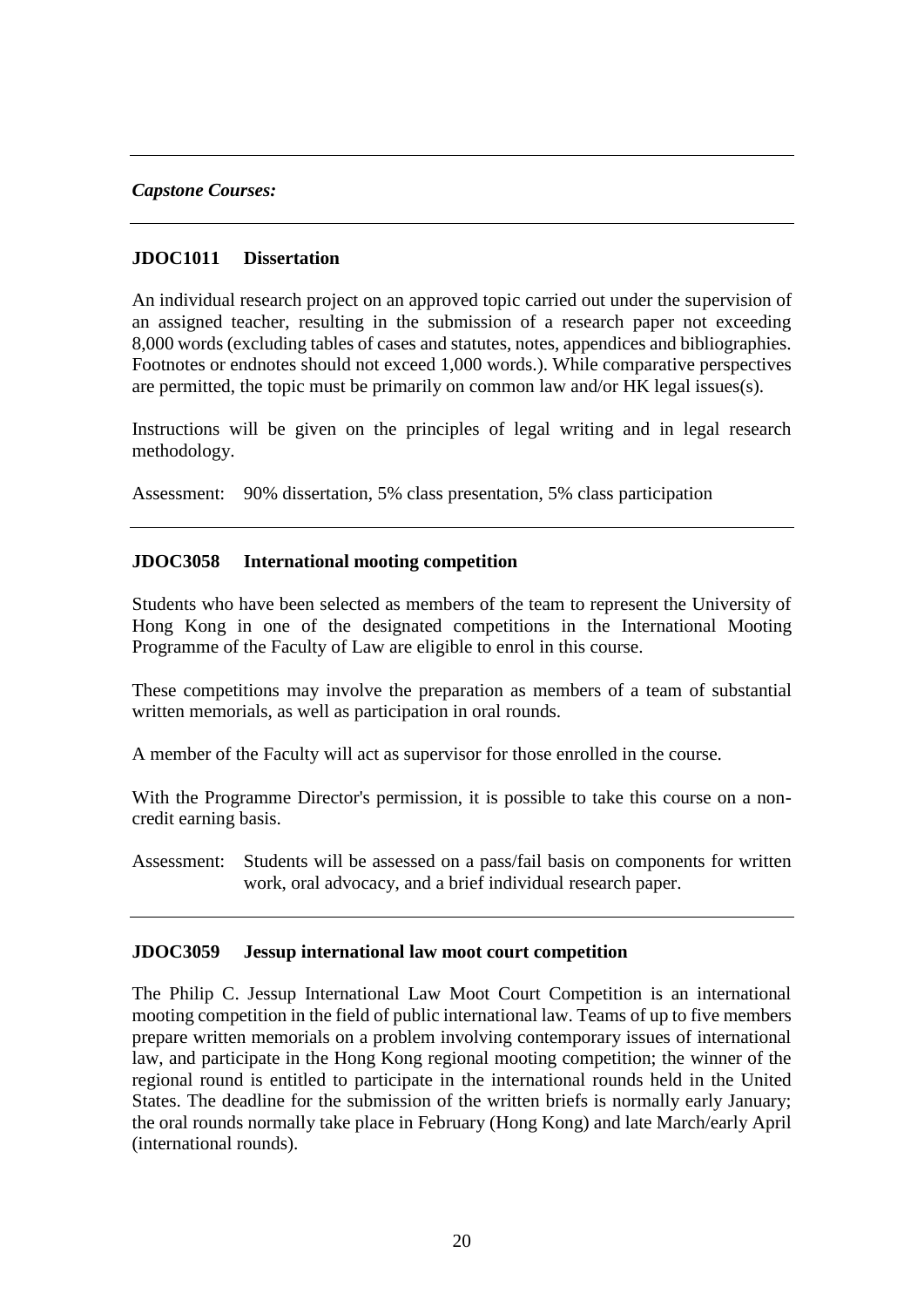Eligibility for enrolment in the course is limited to those students who have been selected as members of the team to represent the University of Hong Kong. A member of the Faculty will act as supervisor for those enrolled in the course. Assessment for the course may include components for written work, oral advocacy, and a brief individual research paper.

Students will be assessed on a pass/fail basis.

Assessment: 100% continuous assessment

# **JDOC6205 Clinical legal education**

In this course, through interviewing real clients and handling real cases under the supervision of the course coordinator and voluntary duty lawyers in the private sector, students will develop lawyering skills such as interviewing, negotiation, communication, facts investigation, legal research and analysis, applying the legal theories and principles to the real client's case or situation, legal writing and drafting, as well as professional ethics and responsibilities. The "course" will consist of the following elements – training sessions and legal clinic work (including attending interview and advice sessions and preparing case summary, legal research memos and summary of advice). The applicants for this course are required to submit an application in prescribed form to the course coordinator for consideration and approval.

Assessment: Students will be assessed on a pass/fail basis by reference to the contents of the portfolio and the course coordinator and the supervising lawyers' feedback on their professional attitudes and competence when they handle clients' cases.

## **JDOC6232 Clinical legal education programme – refugee stream**

The Clinical Legal Education Programme – Refugee Stream ("the Clinic") is offered to undergraduate and post-graduate students in the Faculty of Law at the University of Hong Kong (HKU) in partnership with the Centre for Comparative and Public Law (CCPL) and Justice Centre Hong Kong. Justice Centre provides information and individual assistance to claimants seeking non-refoulement protection in Hong Kong (known as "protection claimants") and advocates for their rights in policy spheres and through campaigns to raise public awareness and change perceptions.

The Clinic allows students to learn both the theory and practice of non-refoulement law in Hong Kong. Students will learn the legal Hong Kong for assessing protection needs and develop their legal skills in a real practice setting. Specific skills include: interviewing protection claimants, working with an interpreter, fact investigation, legal research and analysis, and legal writing and drafting.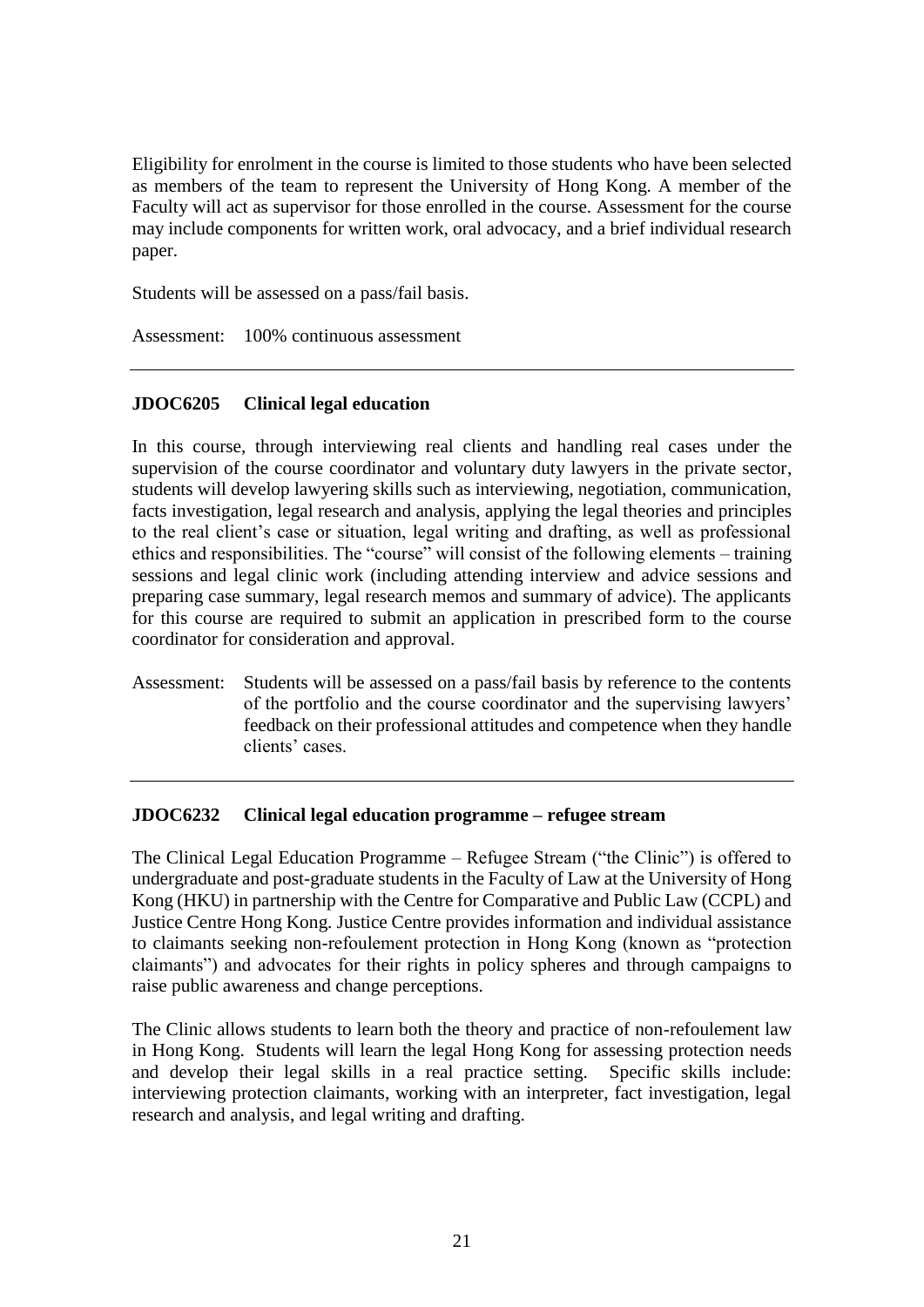Students will also have opportunities to develop professional judgment through encounters with real legal and ethical dilemmas. Students will learn to take a human rights-based approach to legal work, to recognise challenges, to creatively identify options, and to diligently and ethically assist protection claimants

Students work under the direct supervision of Justice Centre's Legal Officer and/or other Justice Centre staff.

Assessment: 100% clinical work: Pass/Fail in two components, namely 1) preparation and participation in group seminars and clinical sessions; 2) written work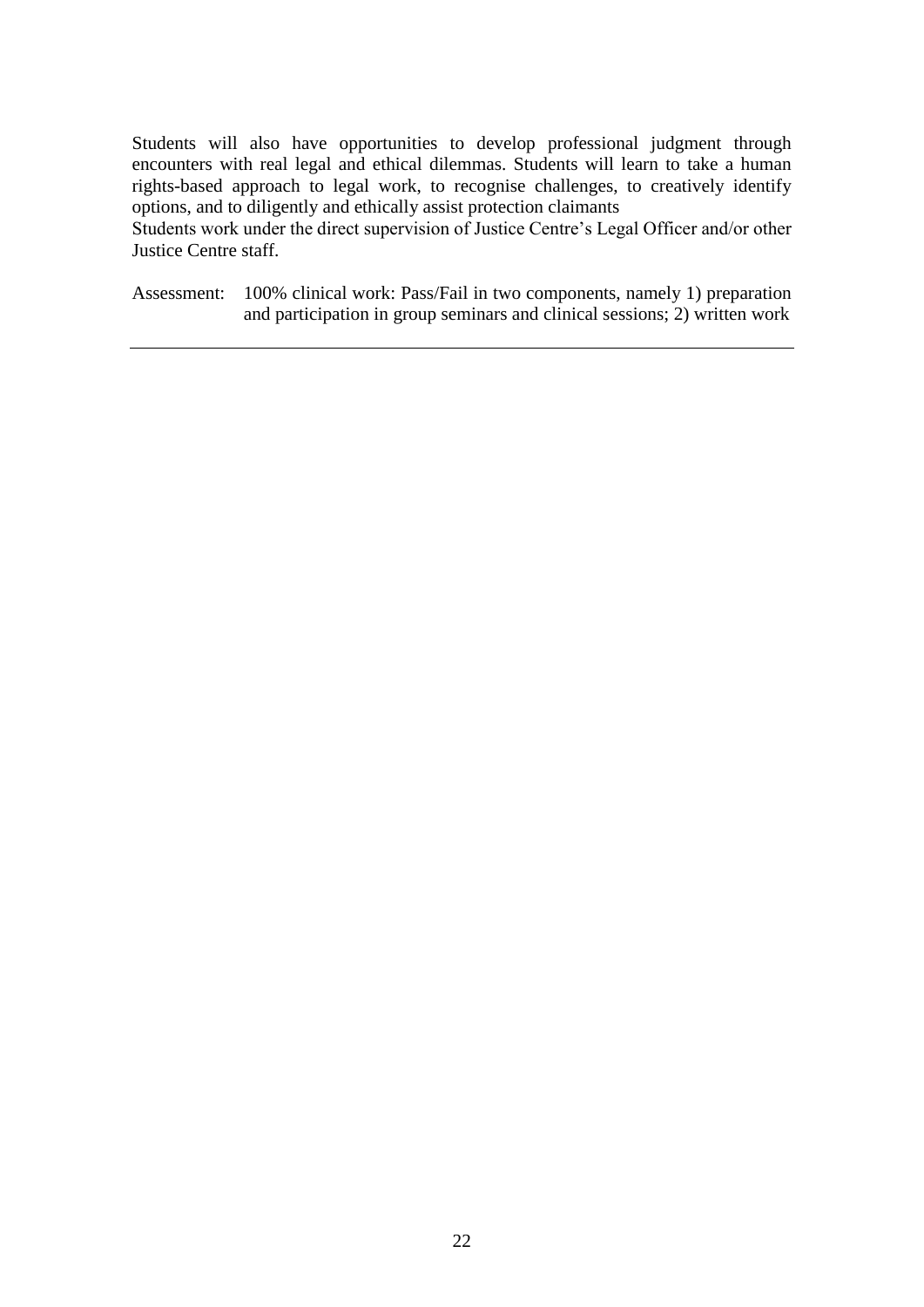## *PCLL Prerequisite Electives:*

### **JDOC3015 Company law**

Partnerships: general and limited partnerships; duties and liabilities of partners

Corporate entity and limited liability (limited by shares and limited by guarantee) and constitution of a company (articles of association)

Capital: the nature and types of capital, the allotment transfer and transmission of shares

Capital maintenance rule: distributions, reduction of capital, redemption of shares, purchase by a company of own shares and financial assistance by a company for purchase of own shares

Directors: the position and duties of directors; board meetings and its decision-making process

Members: the position of members; general meetings; majority rule and minority shareholders' protection

Corporate dissolution and insolvency: winding-up, ranking of claims, unfair preferences, invalidation of floating charges, transactions under value and fraudulent conveyances

Note: In the dealing with the above topics, there will be a particular emphasis on Hong Kong case law and the Companies Ordinance (Cap.622) and the Companies (Windingup and Miscellaneous Provisions) Ordinance (Cap.32).

Assessment: 20% class participation and presentation exercises, 80% examination

#### **JDOC3102 Evidence**

- What may be proved: facts in issue; relevance; admissibility and weight.
- Functions of judge and jury: who decides; judicial discretion.
- Burden of proof: standard of proof; presumptions.
- Methods of proof: oral testimony; documentary evidence; real evidence, proof without evidence.
- Oral testimony: competence, compellability of witnesses; questioning of witnesses including rules *re* previous consistent statements, refreshment of memory and collateral issues; corroboration of witnesses; identification evidence.
- Hearsay: scope, rationale, problem areas.
- Common law exceptions to hearsay: informal admissions especially confessions; other common law exceptions.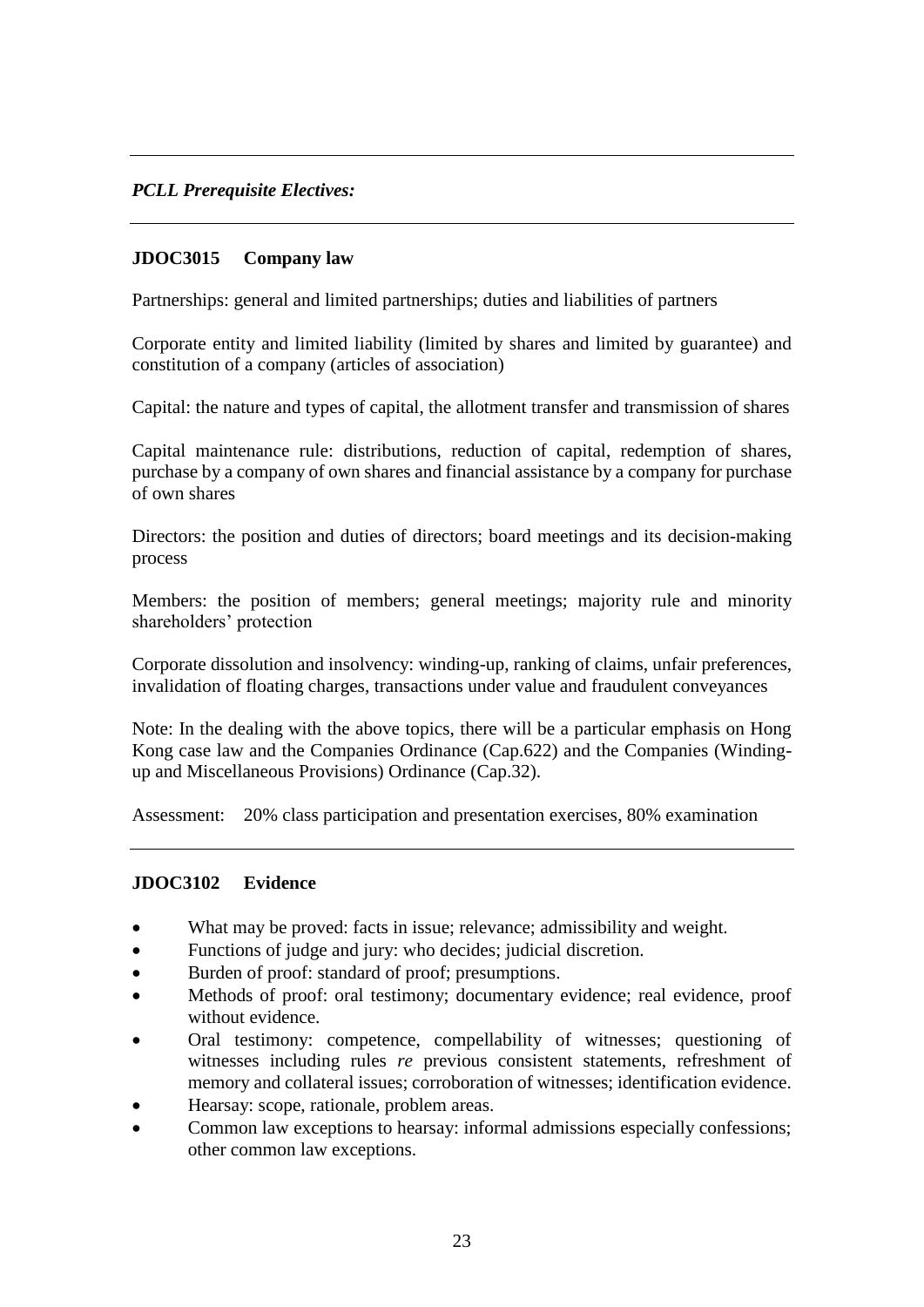- Statutory exceptions to hearsay.
- Evidence of character of parties.
- Exclusion of evidence; self-incrimination; confession; unlawfully obtained evidence and human rights violation.
- Privilege and public interest immunity.
- Similar fact evidence.
- Opinion and expert evidence.

Assessment: 75% examination, 25% take home mid-term test

## **JDOC3105 Land law III**

This aim of this course is to enable students to acquire the fundamental understanding and knowledge of land law in Hong Kong context so that they can competently understand and review property transactions documents in Hong Kong.

The following topics would be covered in the course:

- Government leases and Conditions; sale and grant of land by Government; sectioning and subdivision of land; duration of leases; compliance with Conditions; certificate of compliance; user restrictions in Government leases and Conditions; waiver of restrictive covenants
- Deeds of mutual covenant; nature of co-owners' interests; common terms in deeds of mutual covenants; allocation of shares; basis principles governing building management; enforcement of covenants in deeds of mutual covenant
- Special features of the New Territories: small house policy and tsos and t'ongs
- Planning: Outline Zoning Plans; planning permission; planning through building controls; Land (Compulsory Sale for Redevelopment) Ordinance
- Termination of Government leases and Conditions; resumptions by the Government and assessment of compensation;
- Partition of Land in Joint Ownership
- Remedies; specific performance; rescission, damages; other express remedies in sale and purchase agreements, Land registration and priority of registered instruments

Assessment: 20% mid-term test, 80% in-hall examination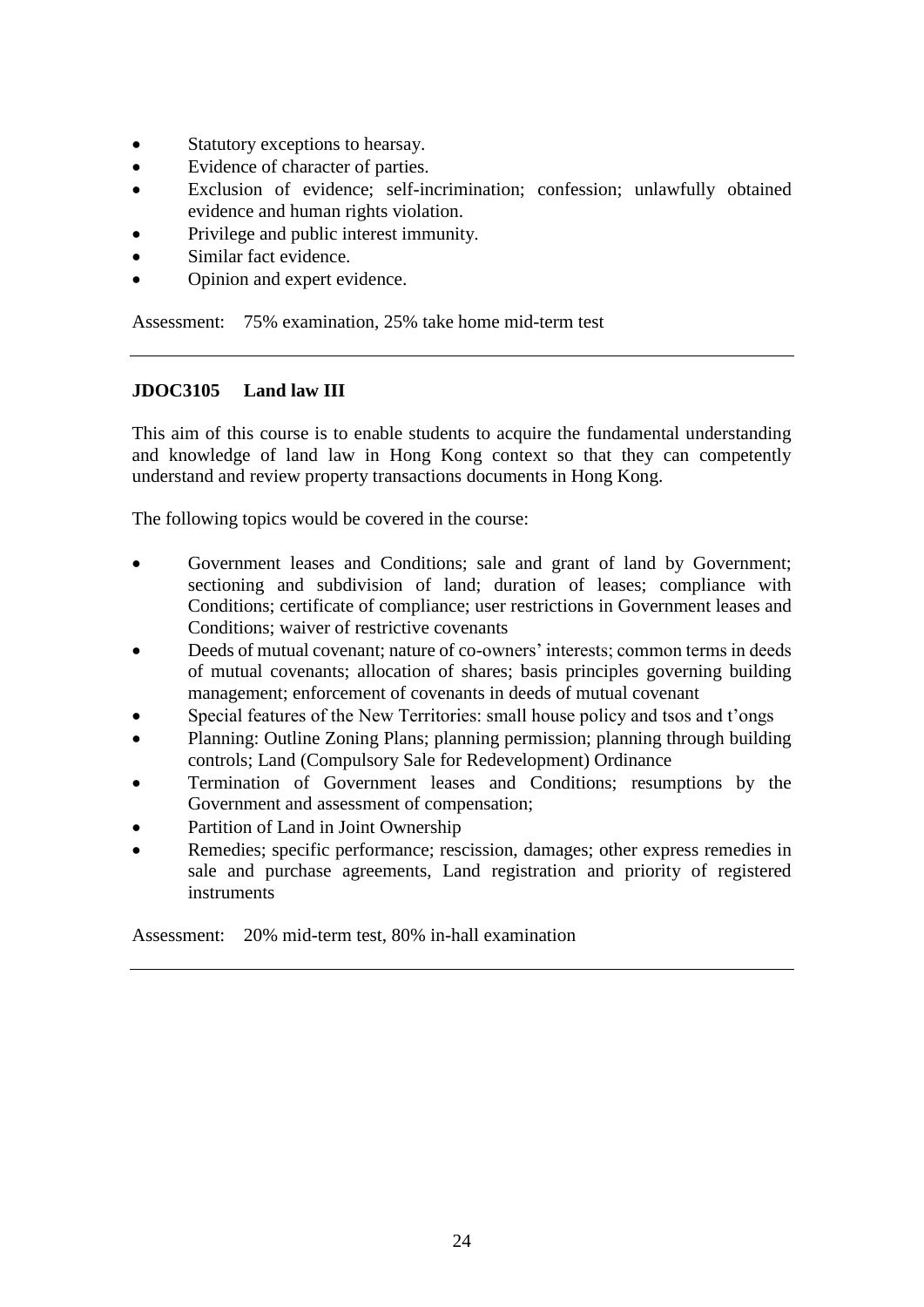# *Electives (including ICT, Chinese Law, and other electives):*

## **JDOC3097 Civil procedure**

The conduct of civil litigation in the High Court and District Court:

- considerations prior to commencement of action;
- legal aid:
- jurisdiction of courts;
- parties and joinder;
- commencement of proceedings;
- service and acknowledgment of service;
- pleadings (Statement of Claim, Defences and Counter-Claims; Reply);
- summary disposal of actions (judgment on admissions; default judgment and summary judgment);
- interlocutory application (interlocutory injunctions, Mareva injunctions, Anton Piller Orders, prohibition orders, security for costs, interim payments);
- discovery, further and better particulars, interrogatories;
- compromises and settlements, ADR, sanctioned offer and sanctioned payment;
- aspects of the civil trial, preparation for trials and trail procedures, judgment and costs;
- enforcement of judgements; and
- appeals.

Assessment: 100% in-hall examination

#### **JDOC3099 Criminal procedure**

An introduction to Criminal Procedure in Hong Kong: The conduct of criminal cases in Magistracies, District Courts and the High Court. Police powers including arrest, detention, search and seizure; questioning; remedies for abuse of police powers; Bail: general principles; refusal of bail; conditions; bail applications; offences.

Identification parades and identification evidence: identifications parades; Tumbull identification guidelines and procedures for use at court; dock identification; photo and video identification.

Jurisdiction of criminal courts; territorial jurisdiction; classification of offences; jurisdiction of the criminal courts of Hong Kong. Formulation and amendment of charges. Commencement of criminal proceedings; transfers and committals; indictments; preparation for trial and discovery in criminal proceedings; pleas; plea bargaining; juries and aspects of criminal trials; costs; sentencing options; criminal appeals.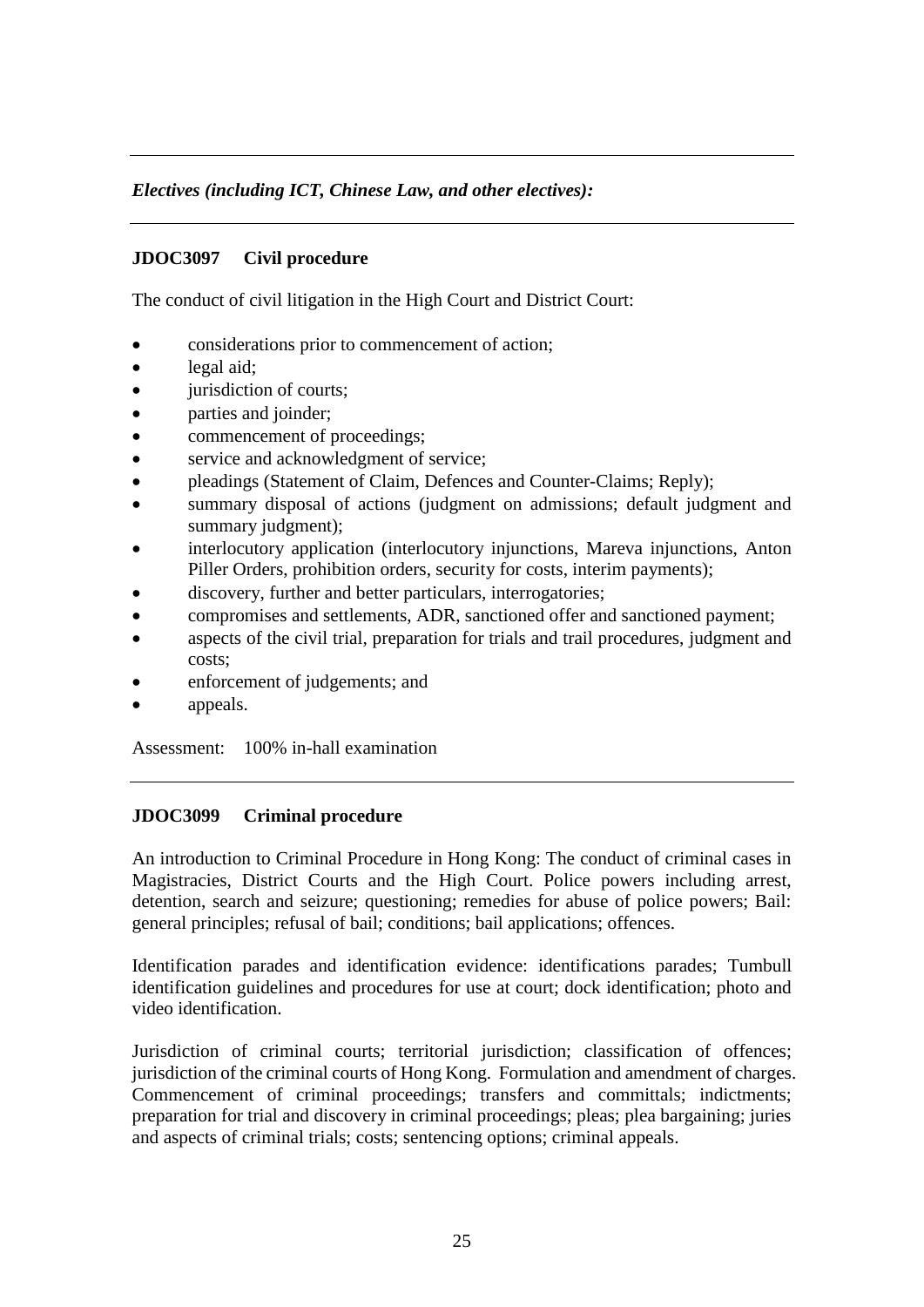### **JDOC6002 Credit and security law**

The legal aspects of supplying and securing credit in respect of consumers and companies; the legal means of taking security over different types of property.

The forms of credit and security are divided into the "real" securities and the "quasisecurities". The real securities are: charges, mortgages, pledges and common law liens. The quasi-securities include hire-purchase, bills of sale, assignments of the benefit of a chose in action, sales and re-sales, finance leases, retention of title transactions, and many other forms usually involving indirect money lending. All of these forms of security are available to consumers as well as corporate borrowers. A common corporate loan is a charge over book debts. A common consumer loan transaction is a mortgage over land.

Topics to be studied include:

- the concept of security,
- the role of equity in security transactions, real and personal securities,
- types of business finance,
- insolvency,
- drafting of documentation to achieve particular purposes,
- reviewing new or novel forms of property, e.g. carbon sequestration;
- reviewing overseas developments in codifying commercial law; and
- remedies.

Assessment: 20% class participation, 80% examination

#### **JDOC6003 Civil and commercial law in the People's Republic of China**

This course examines PRC civil and commercial law from a functional perspective. In the course students will be introduced to the fundamental legal concepts relating to civil and commercial relations and transactions in China as well as the principles underlying the areas of law, including contracts, secured transactions, and payment mechanisms. In addition to teaching the formal law in these areas, the course will examine the relationship between contract enforcement and economic development. In the teaching, both a descriptive account of law and interdisciplinary methods of studying some areas of law will be provided. Through the study of the above specific areas of law and their theoretical foundations, students will be provided with the necessary analytical skills and judgmental power essential for their future work.

Assessment: 100% research paper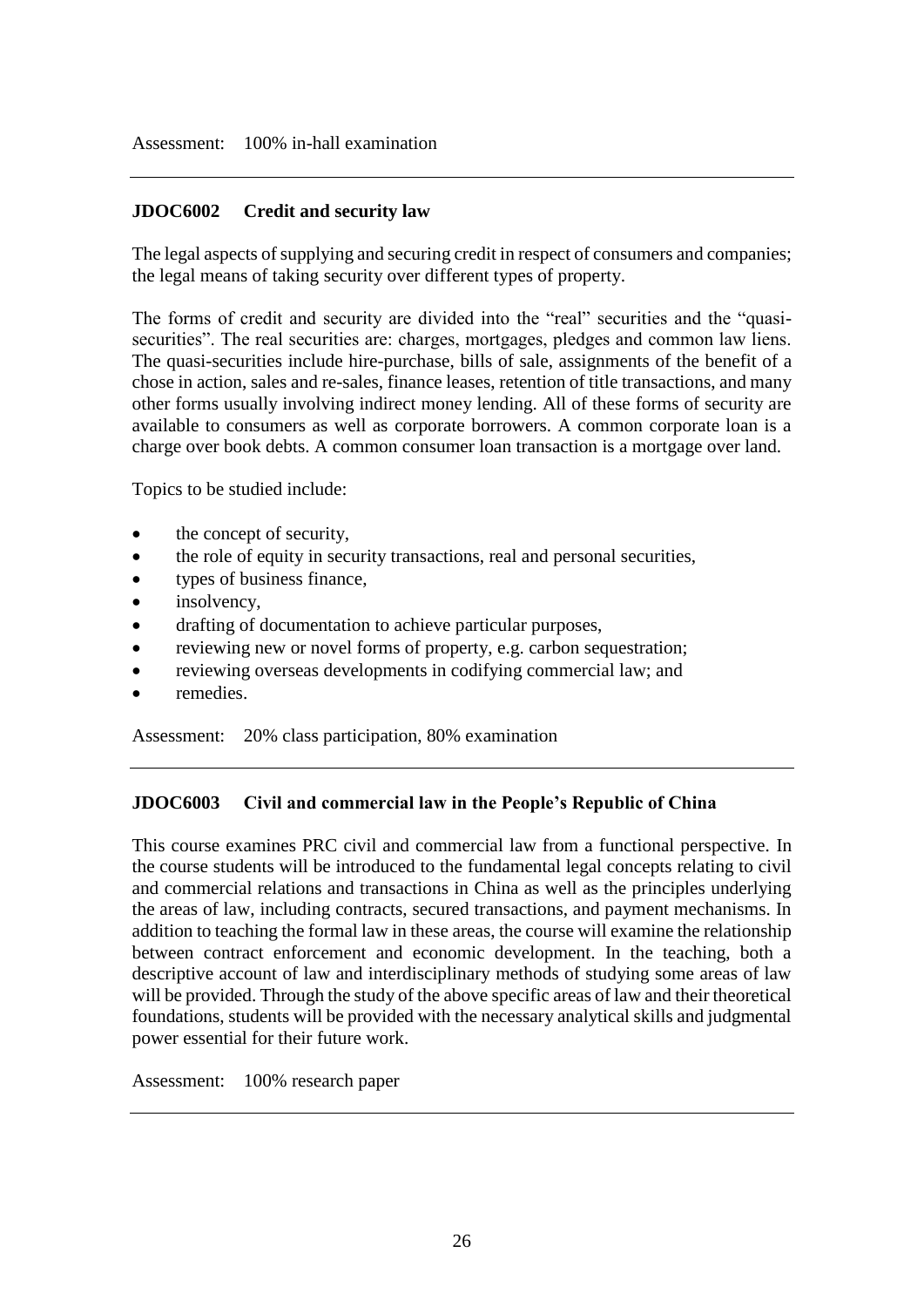### **JDOC6005 Hong Kong intellectual property law**

A comparative study of the Hong Kong law relating to patents, copyright, registered designs, trade marks, trade secrets, trade descriptions, common law remedies including and akin to passing off and injurious falsehood, and associated rights in information. Previous study or practice in the area of intellectual property would be an advantage but is not essential provided some preliminary private study is undertaken.

Assessment: 0% or 25% optional assignment, 100% or 75% take-home examination

### **JDOC6007 International dispute settlement**

Disputes are bound to arise on the international level. UN Charter Articles 2(3) and 33 require states to resolve their disputes through peaceful means, which include "negotiation, enquiry, mediation, conciliation, arbitration, judicial settlement, resort to regional agencies or arrangements, or other peaceful means of their own choice." Inasmuch as these peaceful means of dispute settlement are governed by a body of rules and principles, lawyers play an important role in making sure that such means are used in a fair and effective manner. After explaining the history and development of international dispute settlement, as well as the general obligation on states to resolve their disputes peacefully, this course will explore each method in light of the relevant law and cases, with particular emphasis being placed on legal resolution through international courts and tribunals, including international arbitration and resolution through the International Court of Justice, the International Tribunal for the Law of the Sea, and the WTO Dispute Settlement Mechanism. The course concludes by looking at the future of international dispute settlement, including the need for conflict prevention and dialogue, the increasing juridification of dispute settlement, and the problems associated with the proliferation of dispute settlement mechanisms.

Assessment: 20% participation, 80% research paper

#### **JDOC6008 Introduction to Chinese law and legal system**

The objective of this course is to introduce students to China's developing legal system and selected areas of substantive law. The notion of law as contemporary lawyers understand it has been an important part of China's efforts at "modernization" since the second half of 19<sup>th</sup> century, even though for a pre-urban and preindustrial society imperial China had a relatively sophisticated legal culture. Since 1978, in order to promote economic reform (among other reasons), the Chinese party-state has refurbished its legal system and created an impressively broad corpus of legal rules. However, from a comparative perspective, the extent to which China has become a "rule of law" society remains unclear and this is one of the main concerns of the course. After examining briefly the system of governance before China embarked on its modernization programme, and bearing in mind the continuing influence of some of the enduring values of Chinese legal culture, this course goes on to explore the wide-ranging processes of legal modernization, the constitutional foundations of the current party-state, key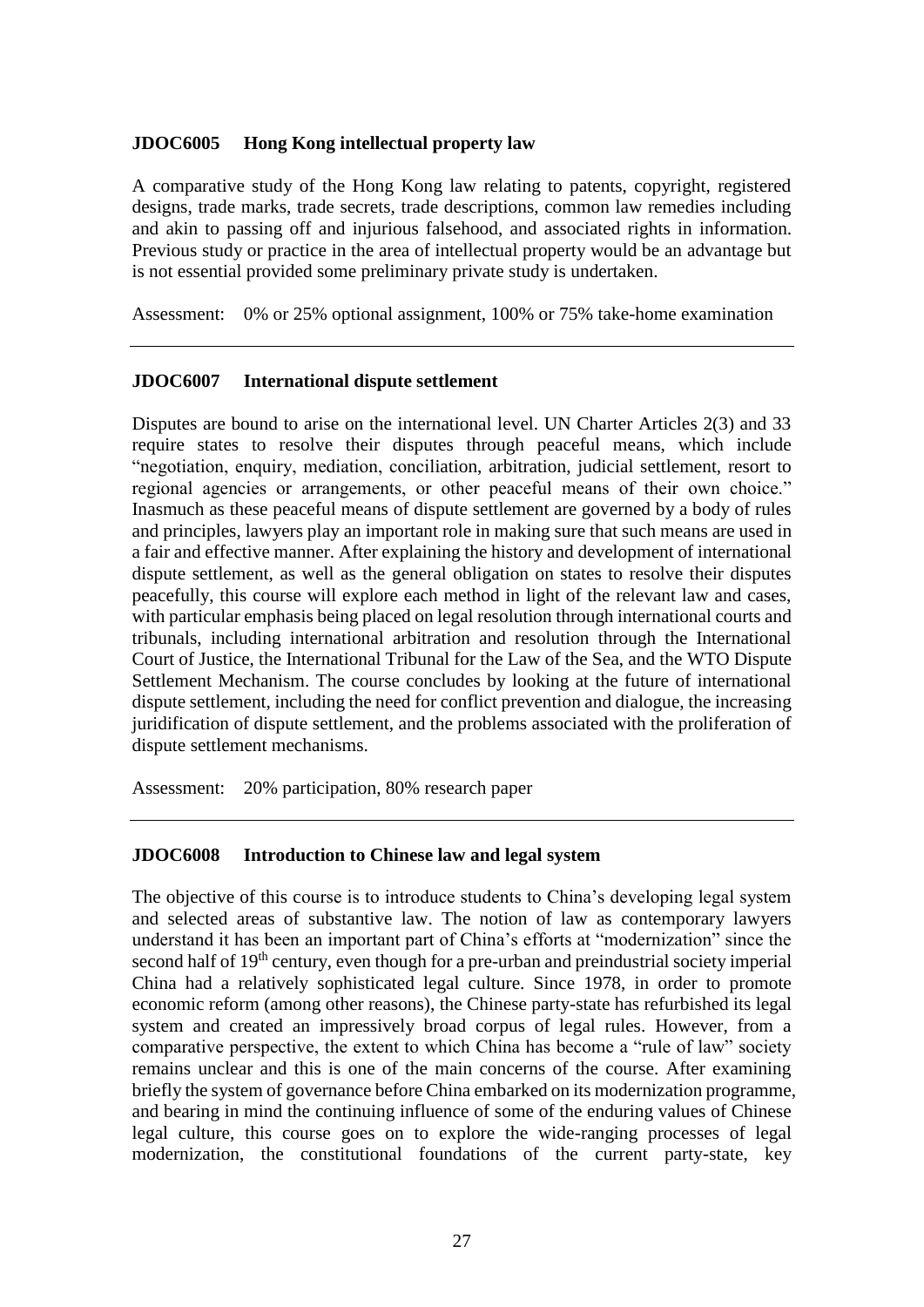contemporary Chinese legal institutions, access to civil, criminal and administrative justice, administrative and civil law, family and population law (because the family remains central to Chinese society), and social protection law (because this throws light on the relevance of law for social justice). Assessment is primarily by means of a takehome examination, though students should also be prepared to participate in the class fully and, time constraints permitting, to make class presentations.

Assessment: 10% class participation, 90% take-home examination

# **JDOC6022 Advanced research methodology**

The meetings in this introductory course explore the strategies and techniques available for research and writing in doctrinal and empirical legal studies, and the ways in which various research methodologies relate to the different theoretical approaches that inform research. Attention is also given to the manner in which differing research methods are often combined in practice, and to the skills involved in analyzing data and presenting findings. Students are encouraged to see their findings as potentially making contributions to both empirical knowledge and theoretical understanding.

The course teachers consider what research questions can be asked and which research methods might best help to provide answers to such questions. Because law students are generally more familiar with doctrinal research, so the course gives greater attention to empirical research. Course teachers look at the skills of questionnaire design, interviewing, participant observation, case studies, documentary research, surveys, sampling, ethical correctness and so on.

At the end of this course, students should have developed a strong understanding of how to identify and address research problems, a good awareness of the empirical and doctrinal research methodologies that they might use in their investigation and analysis, and an enhanced ability to design and implement a research project in the field of legal studies.

Assessment: 100% research proposal

## **JDOC6024 Banking law**

This course is intended to provide an introduction to the major issues in banking law in Hong Kong. It is concerned with:

- the law governing the nature of the contract (and its termination) of the bankercustomer relationship;
- legal issues arising in relation to special types of accounts such as joint accounts, trust accounts, professionals and various types of business associations;
- banker's duties including confidentiality and the duty of care;
- fiduciary duties;
- lending and investment services, including securities and guarantees/indemnities;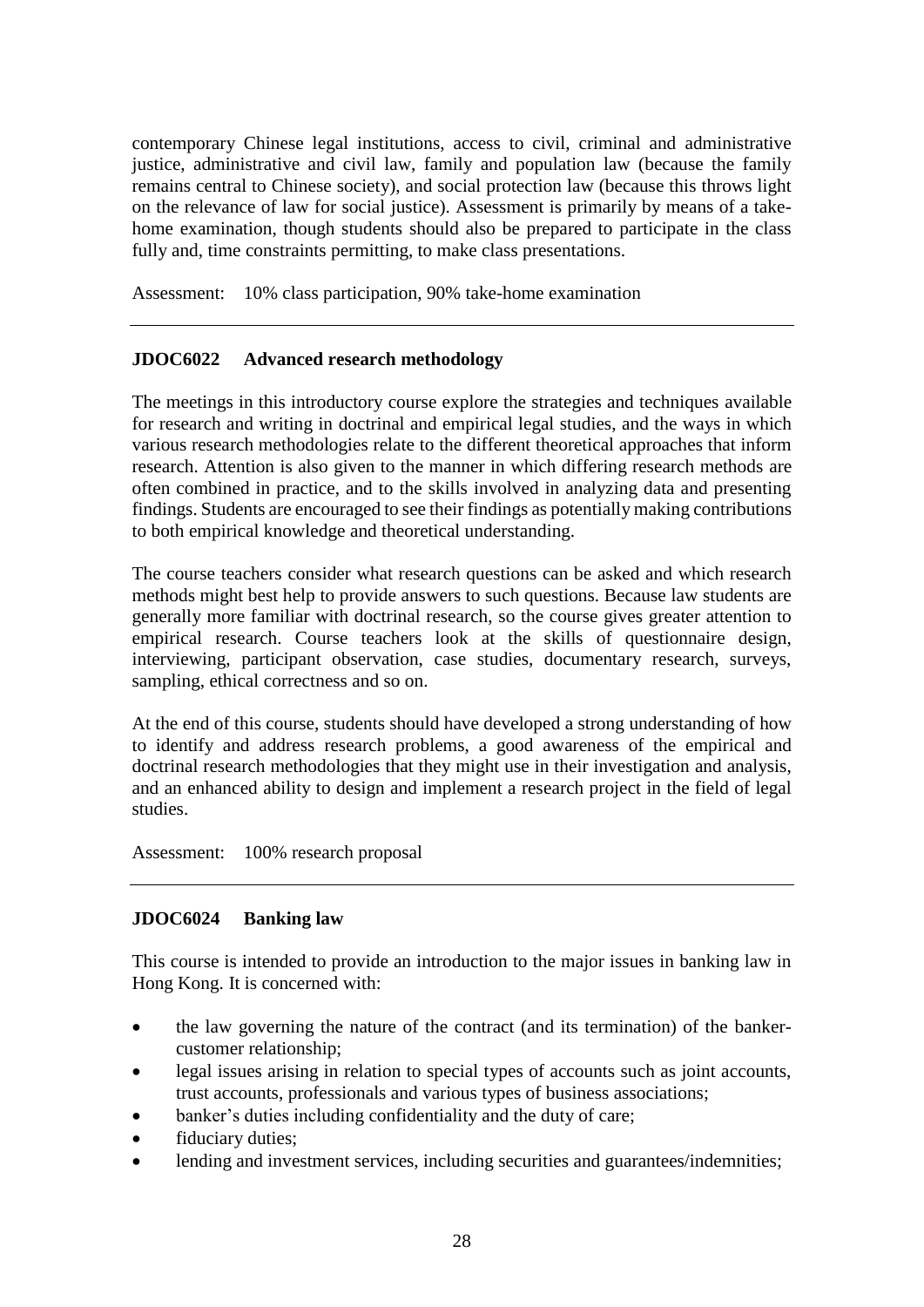- the role of the bank in documentary credits, and the growing stress on autonomy of these documents;
- banker's rights including appropriation of payment, the lien and set-off;
- bills of exchange; and
- newer developments including shadow banking, Islamic finance, charge-backs, non-performing loans and others.

In the financing area, there will be an introduction to the key issues relating to bank loans and banker's security, and an in-depth study of autonomous payment obligations including guarantees, standby letters of credit and performance bonds. There will be discussion on a new development in relation to proposals for "implied good faith" to operate contrary to the principle of autonomy.

Students who enrol in this course are expected to be familiar with the common law of contract and trust.

Assessment: 20% class participation, 80% examination

## **JDOC6025 Company law and securities regulation in the People's Republic of China**

This course covers both company law and securities regulation in the People's Republic of China. The part on company law involves an examination of the legal framework governing the structure and organization of business corporations and the responsibilities of and protection afforded various groups participating in a corporation's affairs, in particular, shareholders, creditors and management. The basic conceptual framework reflected in modern corporate legislation, and especially recent Chinese statutes, regulations, and administrative rules is emphasised, with particular attention to the concept of corporate entity, scope of business activities, shareholders' rights and responsibilities, directors' duties, the governance of joint stock companies, management and control of limited companies. The part on securities regulation involves an analysis of the scheme of securities regulation in the PRC. Topics covered will include efficient capital markets, types of securities and capital structure, agency theory, portfolio theory, regulation of primary market offerings, trading in secondary markets, inside trading, mergers and acquisitions, stock exchanges, and securities market professionals.

Assessment: 100% research paper

## **JDOC6029 Managing commercial disputes resolution in China: law, issues and techniques**

This course takes students to the areas of significance in the field of dispute resolution in Mainland China, particularly with respect to resolving business and commercial disputes. All major methods of dispute resolution will be examined, including civil litigation, commercial arbitration, and mediation in Mainland China. Some topical issues such as corporate disputes, securities enforcement, private international law, civil justice reform,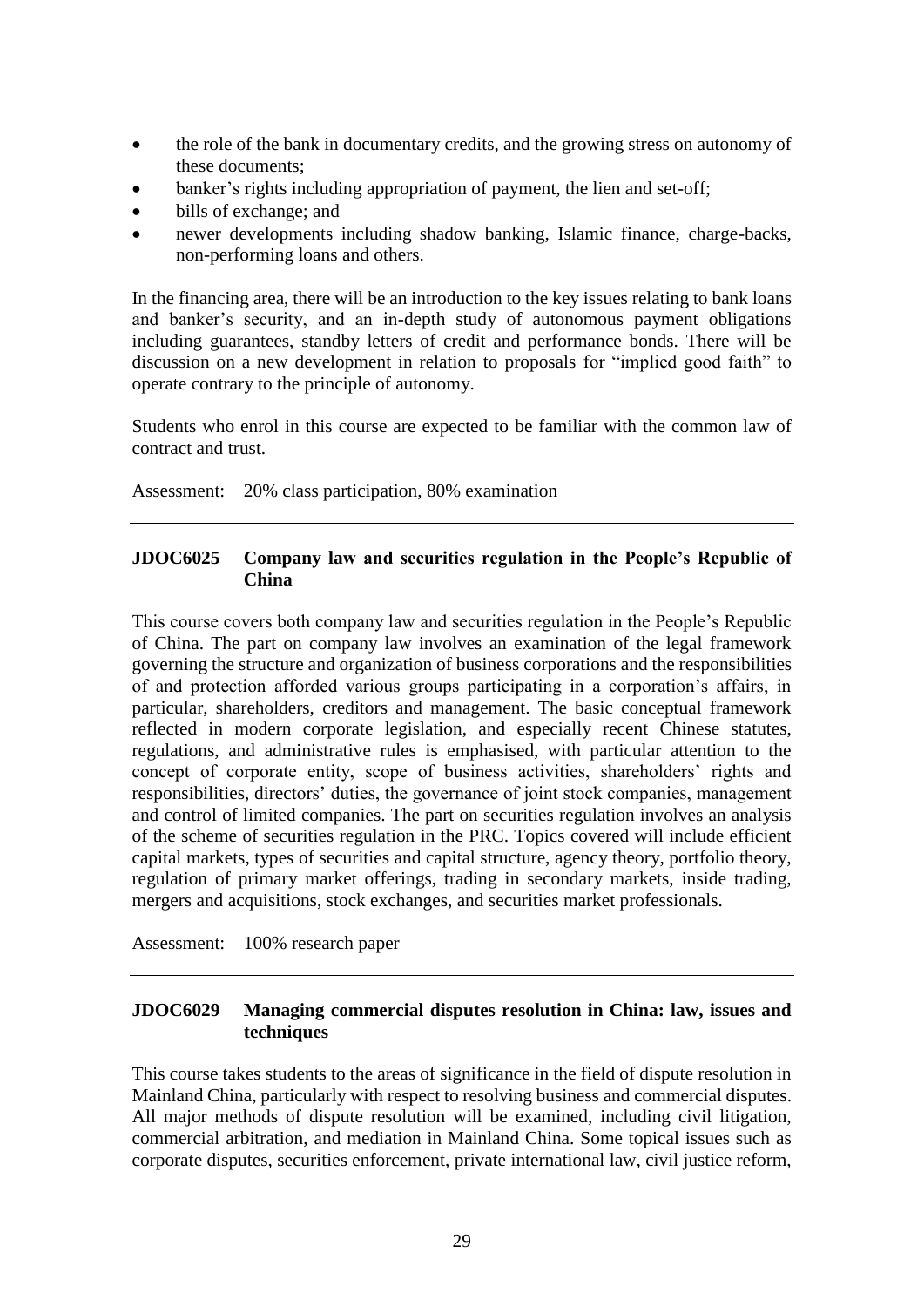and cross-border judicial assistance on commercial matters with Hong Kong, Macau and Taiwan will be looked into as well.

Assessment: 30% mid-term response report, 70% research paper

### **JDOC6034 Human rights in Hong Kong**

History of enactment, the Bill of Rights Regime, ICCPR, implementation of human rights treaties, Basic Law, interpretation, scope of application, inter-citizen rights, locus standi, permissible limitations, derogation and reservation, enforcement and remedy.

Study of selected rights, including civil and political rights, economic, social & cultural rights and people's rights. Topics covered include impact on civil and criminal process, right to a fair and public trial, arrest, search and seizure, torture and degrading treatment, liberty and security of person, freedom of association and assembly, freedom of expression, right to nationality, right to family, right to political participation, discrimination and equality, right to housing, social security, education and the environment. The exact topics to be covered will be determined at the beginning of the course and may change from year to year.

Assessment: 5% class participation, 25% short paper, 70% research paper

## **JDOC6036 International criminal law**

International criminal law is an extremely topical, relevant and increasingly controversial area of international governance. This course explores the rationale, origins, normative development, institutional mechanisms and role of international criminal law. It analyses the current state of international criminal law and its place in the modern international legal system in light of important recent developments. It discusses why States should reform their national criminal laws to accord with international developments and focuses on both the substantive and procedural law. It examines relevant international legal concepts, general principles of international criminal law, and how international criminal tribunals function. It considers particular international crimes, participation in such crimes, defences, and important recent cases. To do this, we trace the roots of international criminal law in customary laws of war and early attempts to enforce rules prohibiting war crimes, before reviewing the operation of the Nuremberg and Tokyo International Military Tribunals that were established after the Second World War. We then take account of the Geneva Conventions, 1949, and the rise of international human rights law, focusing on the crimes of aggression, genocide, war crimes and crimes against humanity. We then delve into the law and practice of the ad hoc International Criminal Tribunals for the former Yugoslavia and Rwanda and relate their establishment and operation to the emerging system of international criminal law, and the process under way to establish the International Criminal Court.

Assessment: 80% research paper, 10% court or tribunal presentation, 10% class participation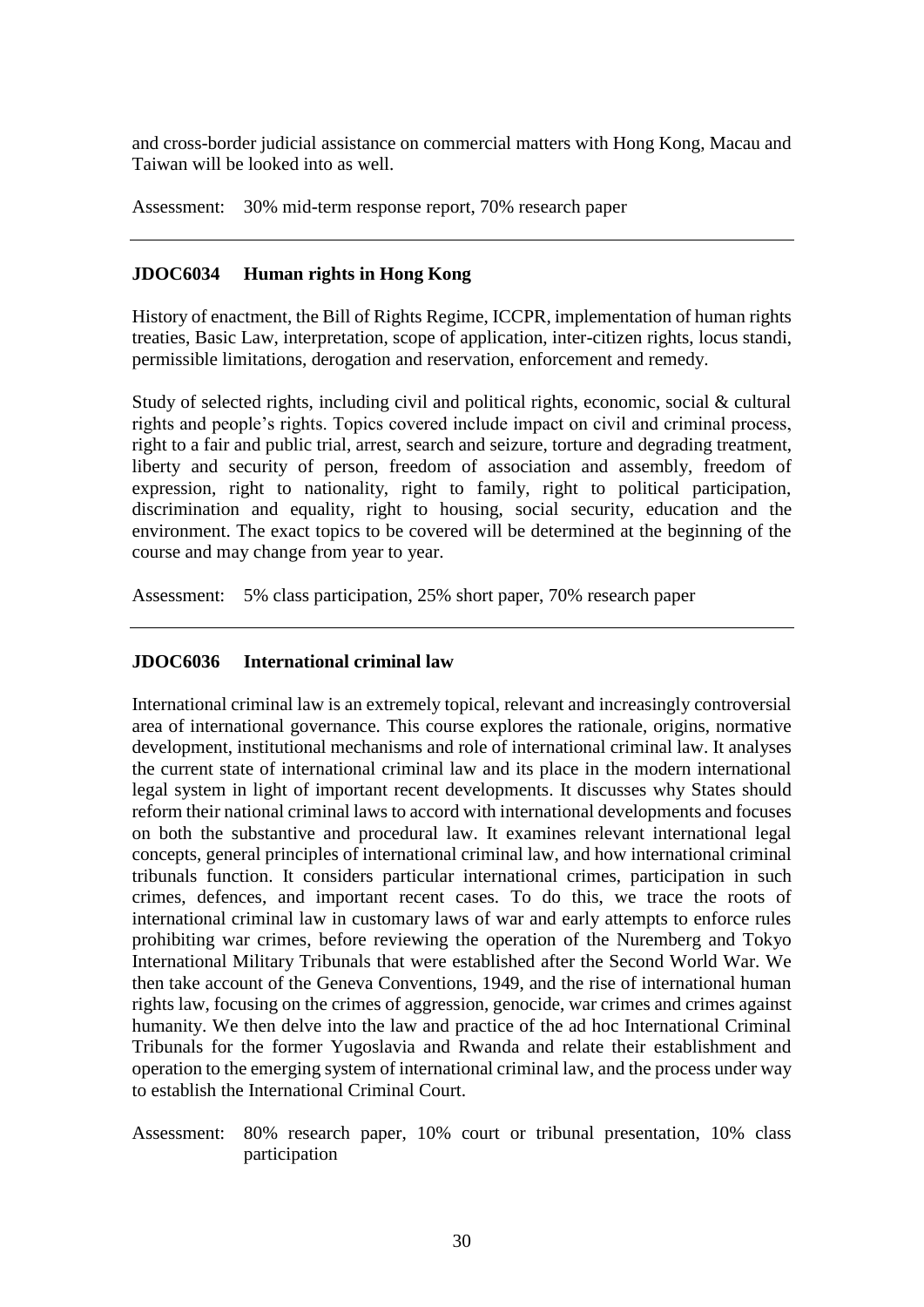#### **JDOC6037 International environmental law**

Air pollution, deforestation, climate change, biodiversity loss and the extinction, or near extinction, of some wildlife species are just some of the many environmental problems that the world faces today. Environmentalists, governments, courts, NGOs, and a variety of other interested parties or stakeholders, both at the top of the international and domestic levels, have contributed to solving environmental problems by the use of law. To what extent has it been successful, or unsuccessful? How do states solve environmental problems collectively, that is, by way of treaties and conventions, and individually, that is, by way of domestic law? How do some states balance economic development and resource exploitation against environmental protection?

This course aims to provide students with a contextual and elementary understanding of the key global and domestic environmental issues and the purported legal solutions. After a broad survey of the major international environmental laws, this course will look at some selected jurisdictions and see the way in which these jurisdictions deal with environmental problems legally. The jurisdictions that will be looked at include China, the UK and Hong Kong, as well as some major regional organizations such as the EU and ASEAN. Moreover, this course will delve into specific areas of environmental concerns such as the marine environment, climate change and the protection of wildlife. Prior knowledge of the subject matter is not required.

Assessment: 100% research paper

#### **JDOC6046 Privacy and data protection**

This course will explore privacy and data protection in an increasingly interconnected data economy. Reference will be made to the balance between privacy on the one hand and other rights as well as public and social interests on the other. The challenges posed by technological innovations and applications such as the internet, social media, mobile applications, cloud computing and Big Data will be highlighted. Specific topics to be addressed will include:

- (a) the concept of "privacy" and the genesis and development of its political, philosophical and economic underpinnings;
- (b) existing common law and statutory protection: the equitable remedy for breach of confidence, defamation, copyright, the intentional infliction of emotional distress, the public interest, remedies;
- (c) the protection of "personal information": Personal Data (Privacy) Ordinance, data protection principles, data access and correction rights, regulation of direct marketing, transborder data flow, Interception of Communications and Surveillance Ordinance, Electronic Health Record Sharing System Ordinance;
- (d) Privacy Commissioner for Personal Data: powers, functions, enforcement, exemptions, from data protection principles.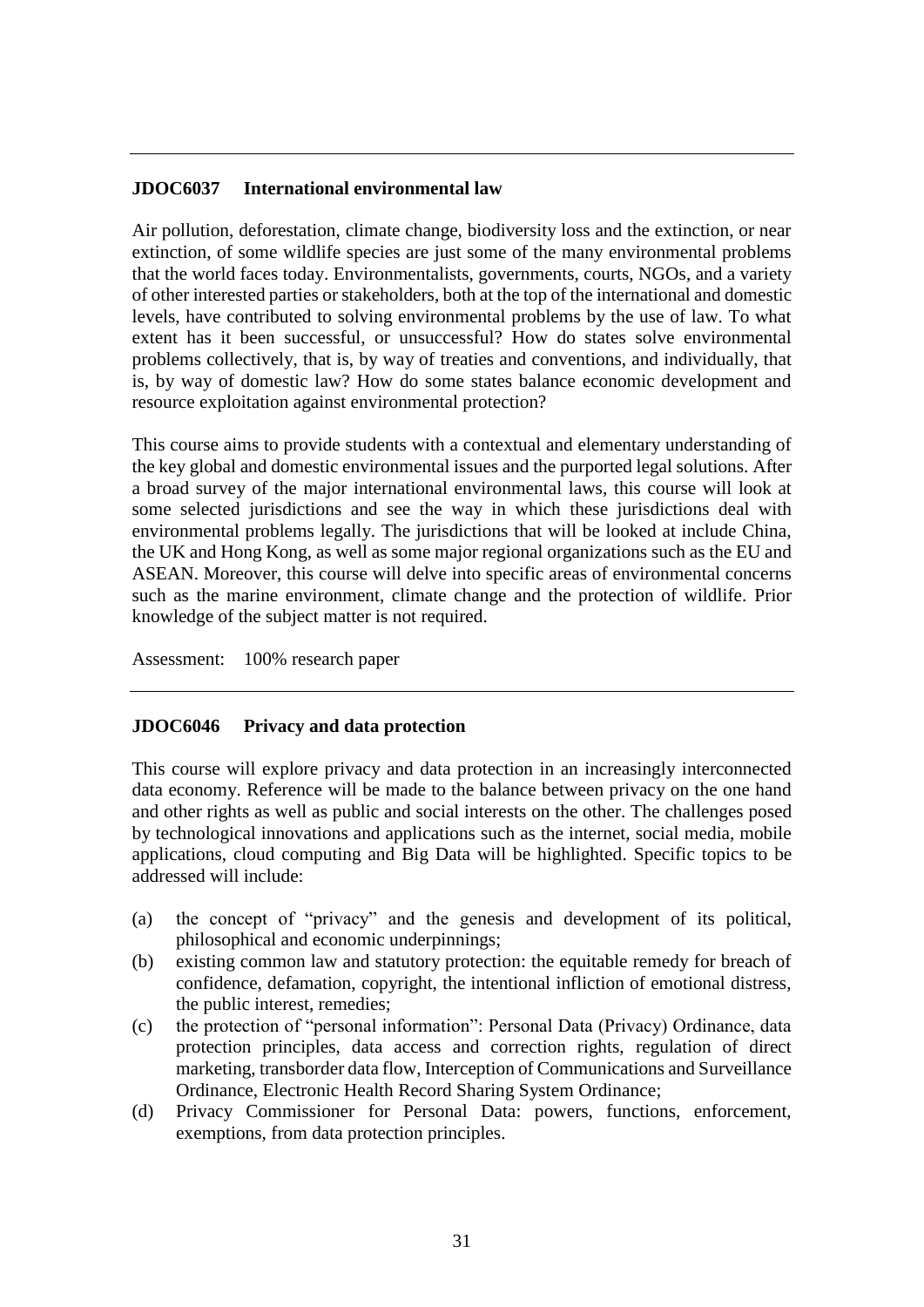The course will focus on the Hong Kong situation but reference will be made to relevant international human rights instruments and the global and regional trends and developments.

Assessment: 40% research assignment, 60% take-home examination

### **JDOC6047 PRC property law**

It is generally believed that secure property rights are the key to economic growth. Yet it is said that China has been the world's fastest growing major economy for the past 40 years without a well-functioning property law. This seeming contradiction has compelled leading scholars of different disciplines to reflect on the role of property rights in economic, social and political development. Is the general belief valid? Is China really a counterexample? This course intends to answer both questions by investigating the evolution of the Chinese property system, including evolution of property rights in Chinese constitution, evolution of the Chinese land administration laws, evolution of property rights in Chinese civil laws (i.e., from the 1986 Principles of Civil Law to the new Civil Code) and the relationship between property rights in action and property law on the books.

This course endeavors to deepen students' understanding of the PRC property system, with a focus on how real world developments influence the property law, and vice versa. It will draw on cases and examples from the real world to help students understand the PRC property system. This course will not only enable students to understand the complex system of the PRC property system, but also the factors that have driven its development.

Assessment: 70% written assessment, 30% class participation

## **JDOC6048 PRC security and insolvency law**

This course will focus on both security and insolvency issues in the People's Republic of China, with reference to both PRC foreign investment enterprises and state-owned enterprises and companies. The options available to creditors for protecting their interests under Chinese law will be a central feature of both parts of this course.

Aspects of security law to be covered include the five forms of security - guarantees, mortgages, pledges, liens and deposits, with an emphasis on mortgages and guarantees. Topics to be studied include: the concept of security, Chinese attitudes towards security, the selection of security providers and of security vehicles, real and personal security, types of business finance, creating security (investigation, negotiation and documentation), the approval process, the recording system, and remedies.

The insolvency portion of the course will focus on the insolvency of foreign investment enterprises and state-owned enterprises and companies. The PRC Bankruptcy Law and related legislation at both the national and local levels will be considered. Topics to be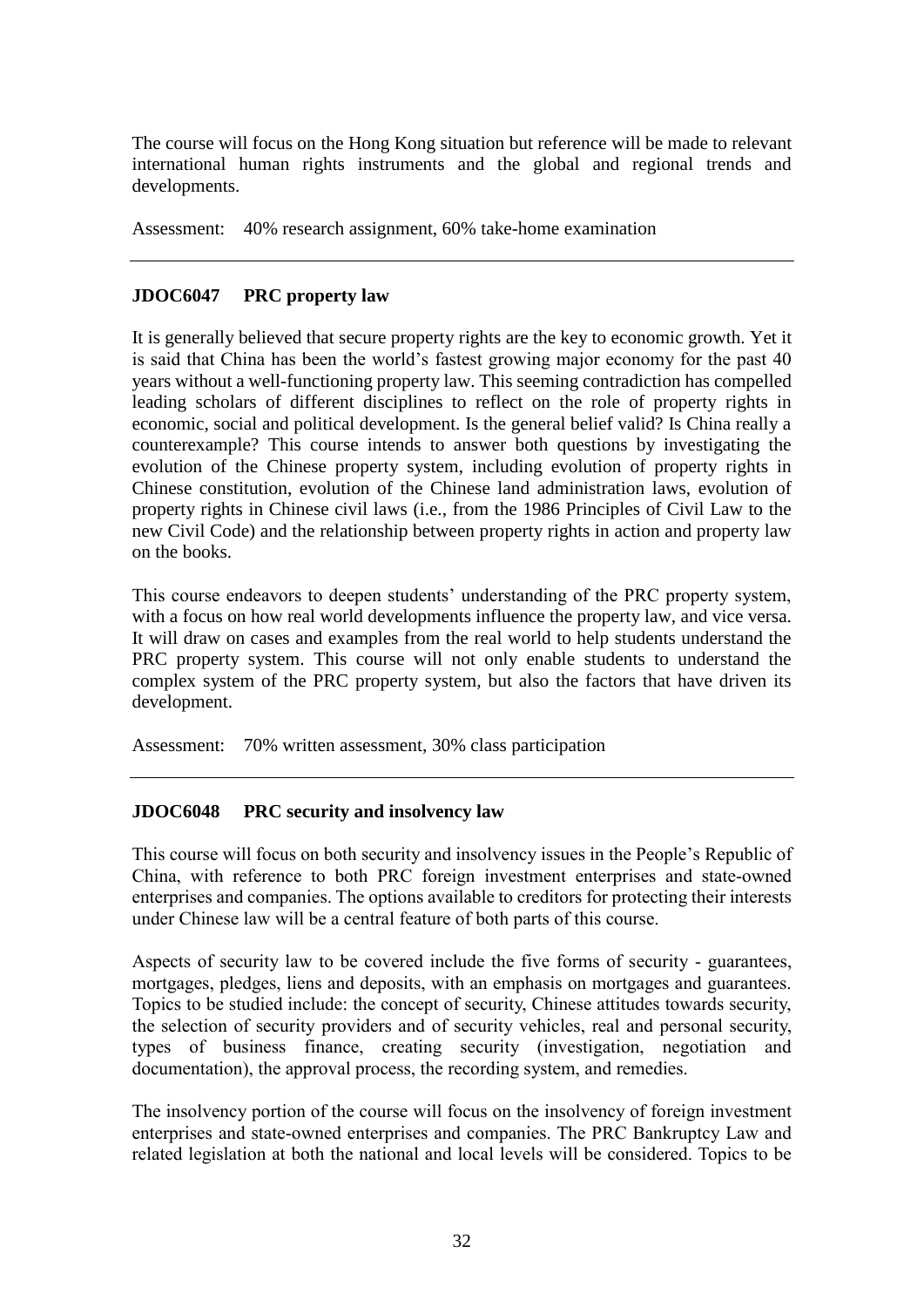studied include insolvency principles, the economic and political ramifications resulting from the insolvency of state-owned enterprises and companies, an overview of the insolvency process, commencement of insolvency cases, property available for distribution to creditors, representatives of the estate, and liquidation procedures generally. Cross-border insolvency issues, especially in relation to co-operation with the Hong Kong SAR, will also be considered. A reading knowledge of simplified Chinese characters would be desirable.

Assessment: 30% mid-term assignment, 70% research paper

# **JDOC6049 Securities regulation I**

The overall aim of the course is to develop an understanding of the regulatory framework governing the securities markets in Hong Kong and how regulations affect securities activities and transactions undertaken by issuers, intermediaries and investors. An underlying theme of the course will be to understand why regulations put in place and to critically assess the effectiveness and appropriateness of the regulatory framework and specific regulations.

The course is structured in three conceptual parts. (1) Orientation: the nature of regulation and the products, actors and marketplaces with which the course will be concerned. (2) Framework: the core laws, regulations and regulators comprising the regulatory framework. (3) Application: how regulation interacts with the business of effecting transactions in the marketplace.

The course will examine key securities laws and regulations, in particular: the Securities and Futures Ordinance (SFO), the prospectus provisions of the Companies (Winding-up and Miscellaneous Provision) Ordinance, regulatory codes issued by the Securities and Futures Commission (SFC), and the Listing Rules. The objectives, principles and purposes of regulation will be introduced. The nature and functions of a stock market will be considered.

The function of key bodies undertaking regulatory functions, namely the SFC, the Hong Kong Monetary Authority, The Stock Exchange of Hong Kong Limited, the Market Misconduct Tribunal and the Securities and Futures Appeals Tribunal will be examined. The impact of regulation on corporate transactions and the general practices of the market and its intermediaries will be studied. A portion of the course will be given over to studying the impact of regulatory requirements on the conduct of initial public offerings.

The course will conclude by bringing together the knowledge gained over the duration of the course to consider the benefits and drawbacks of regulation for the market and critically assess the impact and effectiveness of regulation. What are the shortfalls of regulation, and where is regulation heading?

Assessment: 100% take-home examination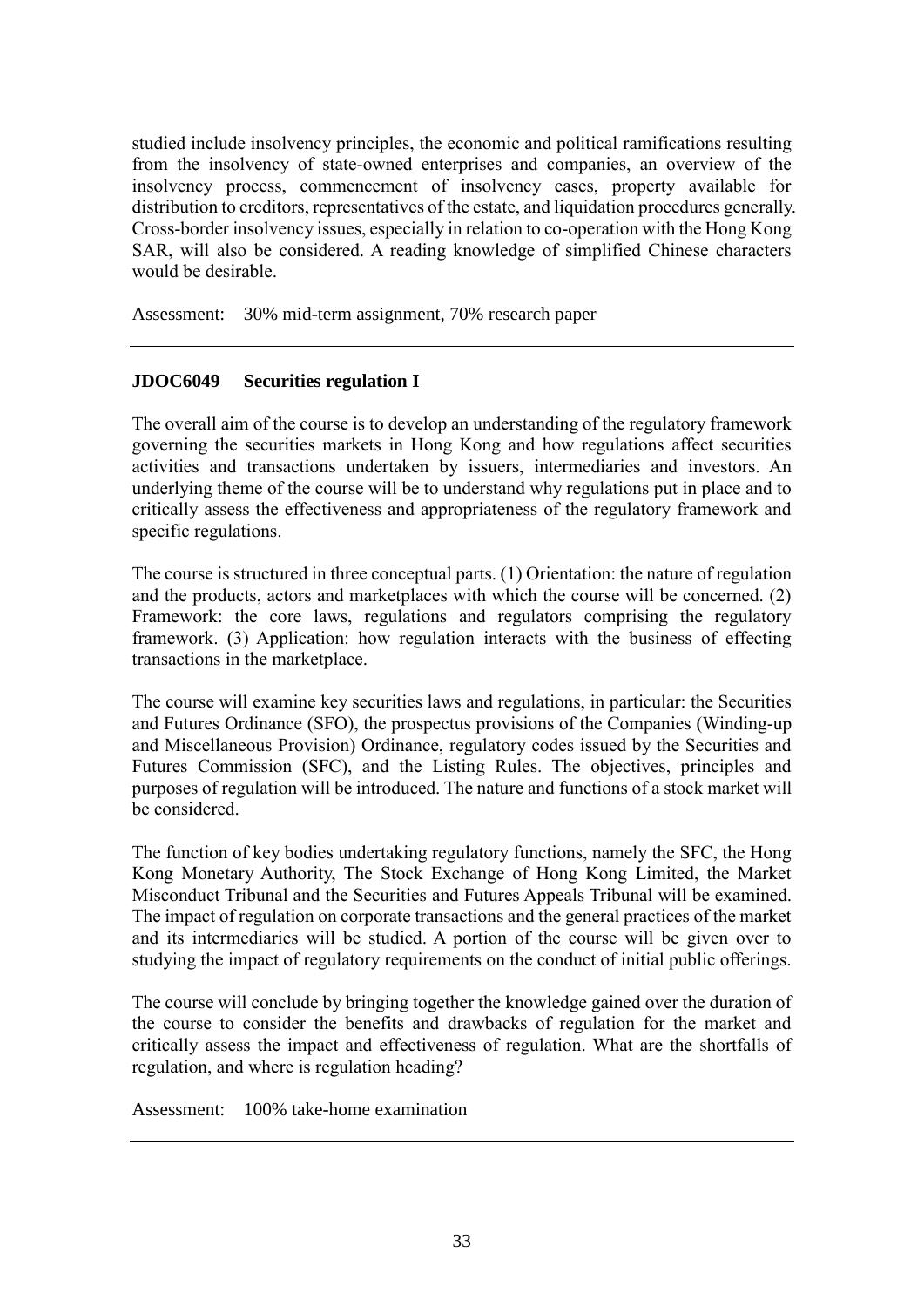### **JDOC6055 Law of international finance 1**

Law of international finance 1 examines the fundamentals of financial transaction formation and its connection with national and transnational law, financial sector innovation and contemporary commercial practices – that is, "How deals work", and how law and regulation influence the decisions of banks and other intermediaries operating in organised markets.

The course aims to (i) create from first principles a usable understanding of four elemental capital market transactions; and (ii) provide a common scholarly platform for those new to financial law or to common law practices. This includes consideration of the institutional incentive that influences the commercial actions of transaction parties; contract formation; why transactions succeed or fail; important regulatory settings; and the forms of documentation used to structure transactions and allocate commercial and legal risks.

Four generic transactions will be examined using examples of recent real applications international syndicated loans; major currency bond issues and debt issuance programmes; simple asset-backed securities; and interest rate and currency swaps. Standardised documentation and topical materials will be used throughout.

Prerequisite: Non LLM(CFL) students must demonstrate a workable understanding of contract and commercial law or a strong professional background in contemporary finance.

Assessment: 90% take-home examination, 10% mid-term group assignment

## **JDOC6056 Law and economics of Chinese capitalism**

China's transformation from a planned economy to the most capitalist country in the world, despite the absence of a well-functioning legal system, at least from the western perspective, raises numerous questions. This seminar endeavors to understand Chinese capitalism from the law and economics perspective. What is the constitutional and private legal foundation of Chinese capitalism? What is the role of law in Chinese society and business? What roles has law played in the different stages of China's market transition and different sectors of Chinese economy?

This course takes an integrative, evolutionary, and comparative approach. Firstly, it integrates studies of black-letter law with observations of Chinese society. In particular, it explores whether and how black-letter law is implemented in reality through a series of case studies in property, corporate governance, constitutional review, etc. Secondly, it investigates the evolution of Chinese law to deepen our understanding on Chinese law and also shed light on its future direction in a rapidly shifting environment. Thirdly, it takes China as a comparative case study to enhance our understanding of law and market institutions.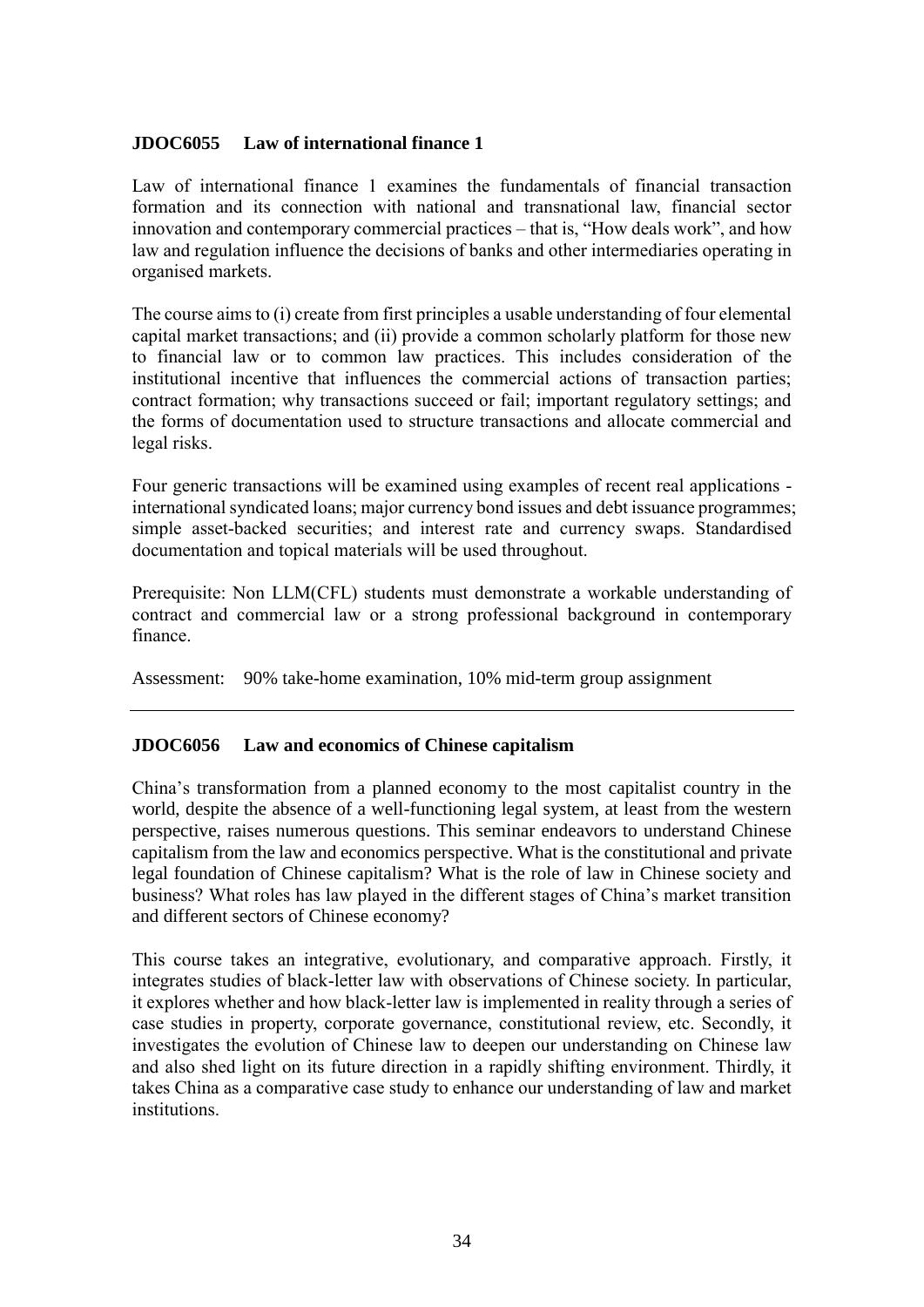Assessment: 30% two response papers, 30% class participation (including group projects), 40% final essay

### **JDOC6057 International securities law**

International securities law is an advanced course and LLM(CFL) capstone for students who have successfully completed Law of International Finance 1 and Securities Regulation I or whose professional background is considered appropriate by the instructors.

It deals with two related concerns — the law and regulation of organised markets and exchanges and the law and regulation of cross–border equity new issues. It is taught both from academic and practitioner perspectives.

The course aims to develop a usable understanding of the law, practice and regulation of international IPOs, and those contractual risks and governance issues associated with organised markets or exchanges and central counterparties. This includes considering the motives of users, contract formation, why new issues succeed or fail, the documentation involved in structuring and marketing equity new issues, and how regulation impacts transaction design and entrenched market practices.

Prerequisites: JDOC6049 and JDOC6055

Assessment: 25% group project presentation, 75% two take-home examinations issued at intervals over the semester

#### **JDOC6058 Armed conflicts, humanitarian law and human rights**

This course is designed to provide candidates with a comprehensive introduction to the regulation of international and non-international armed conflicts within international law. It begins by exploring the philosophical debate on the morality of killing in war and its relationship with the law of armed conflicts. It then proceeds to study the key areas of the law of armed conflicts concerning the classification of conflicts, conduct of hostilities and restrictions on liberty, together with an assessment of the practical challenges that confront the application, implementation, and enforcement in complex situations including transnational conflict, military occupation and UN peacekeeping operations. Set within an interdisciplinary context of moral philosophy as well as military strategy, it encourages students to critically reflect on how the law of armed conflict has acquired the alternative nomenclature of international 'humanitarian' law, and how it relates to other areas of international law including *jus ad bellum*, international criminal law and international human rights law.

Assessment: 10% class participation, 15% simulated practice, 75% take-home examination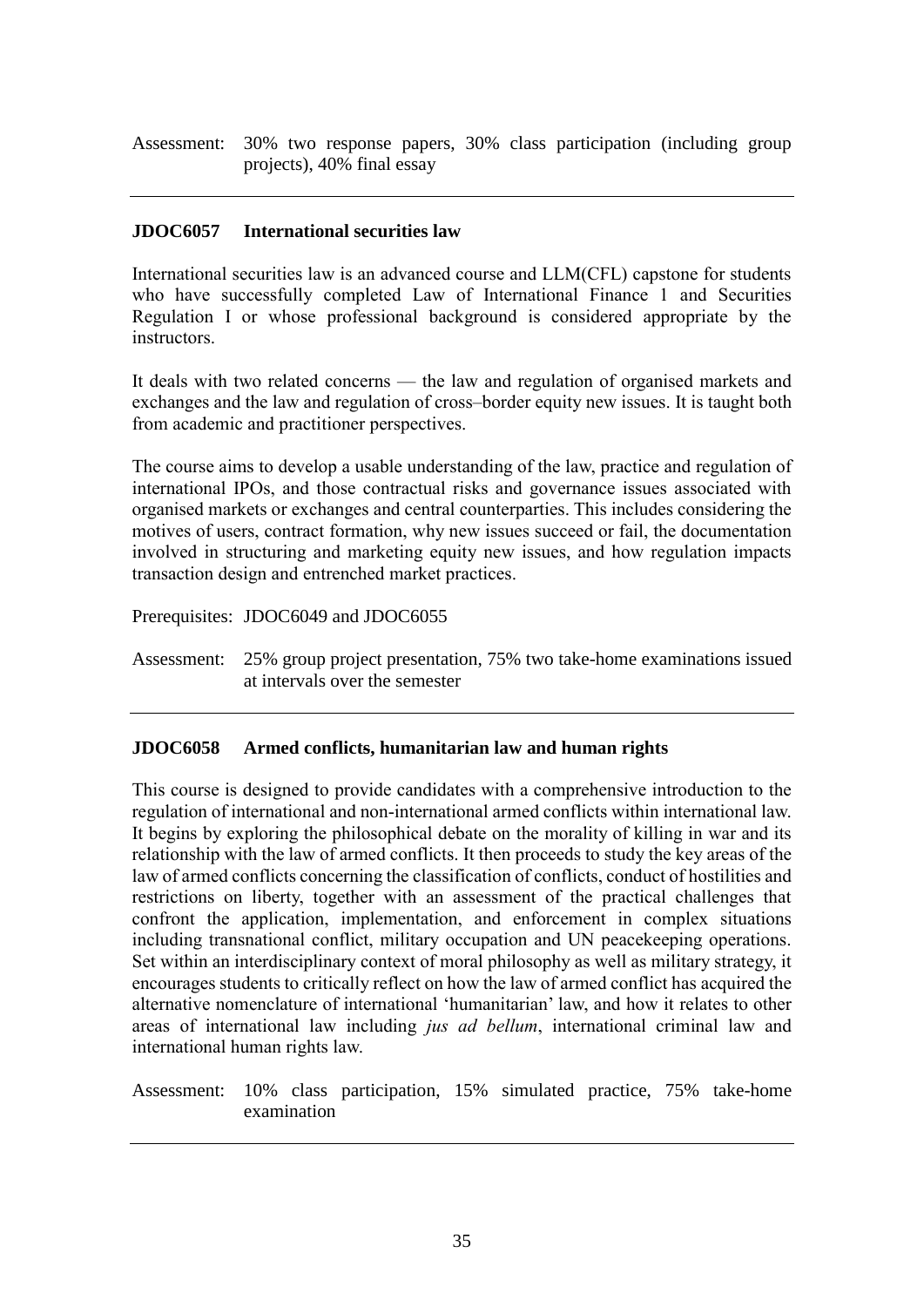### **JDOC6060 Current issues in human rights**

This course begins with a general presentation of the Council of Europe, the European Court of Human Rights and the European Convention of Human Rights. It gives an overview of the on the values, structure and achievements of the Council of Europe; it presents the organisation, structure and procedure of the European Court of Human Rights; it outlines the rights and freedoms guaranteed by the Convention and key concepts essential to the understanding of the European Convention system.

The course will be then structured on seven topics which represent current issues in human rights:

- **The right to health,** presenting the historical development of the concept of the right to health, its guiding principles and related obligations; these are illustrated through case law concerning the right to medical treatment, medical malpractice and the liability of health professionals and forced medical treatment.
- **The right to a healthy environment** and its' development as a human right; the course presents case law from the European Court of Human Rights, as well as other regional courts such as the Inter-American and African systems.
- **Reproductive rights,** focusing on the principles of reproductive autonomy, respect for private and family life and the prohibition of discrimination; it covers the topics of abortion, contraception, home birth and forced sterilisations.
- **Bioethical issues,** focusing on the European approach on IVF treatment, surrogacy, the protection of genetic data, euthanasia and assisted suicide and organ donation.
- Women's rights, course which provides an overview of international human rights law concerning women, and presents case law of the European Court of Human Rights concerning violence against women, human trafficking and other forms of discrimination.
- **Sexual minorities,** a course which presents the rights of sexual minorities in international law and case law on a variety of issues such as the criminalisation of homosexual relationships in general, ill-treatment by police and state agents, marriage and civil unions, adoption.
- **Freedom of expression,** a course which presents the international guarantees, the key aspects, the scope and the limitations of this freedom, and gives examples of case law concerning press freedom, censorship, whistleblowing, the protection of journalistic sources and more.

Assessment: 50% oral presentation, 50% research paper

## **JDOC6062 Economic, social and cultural rights**

This course will begin with a discussion of the theoretical and historical development of economic, social and cultural rights ("ESC rights") under the international human rights system. It will then examine the sources of ESC rights, the obligations of states and the implementation of ESC rights at both international and domestic levels. Among the substantive contents of ESC rights, the course will study the right to food, the right to water, the right to the highest attainable standard of health, the right to social welfare, and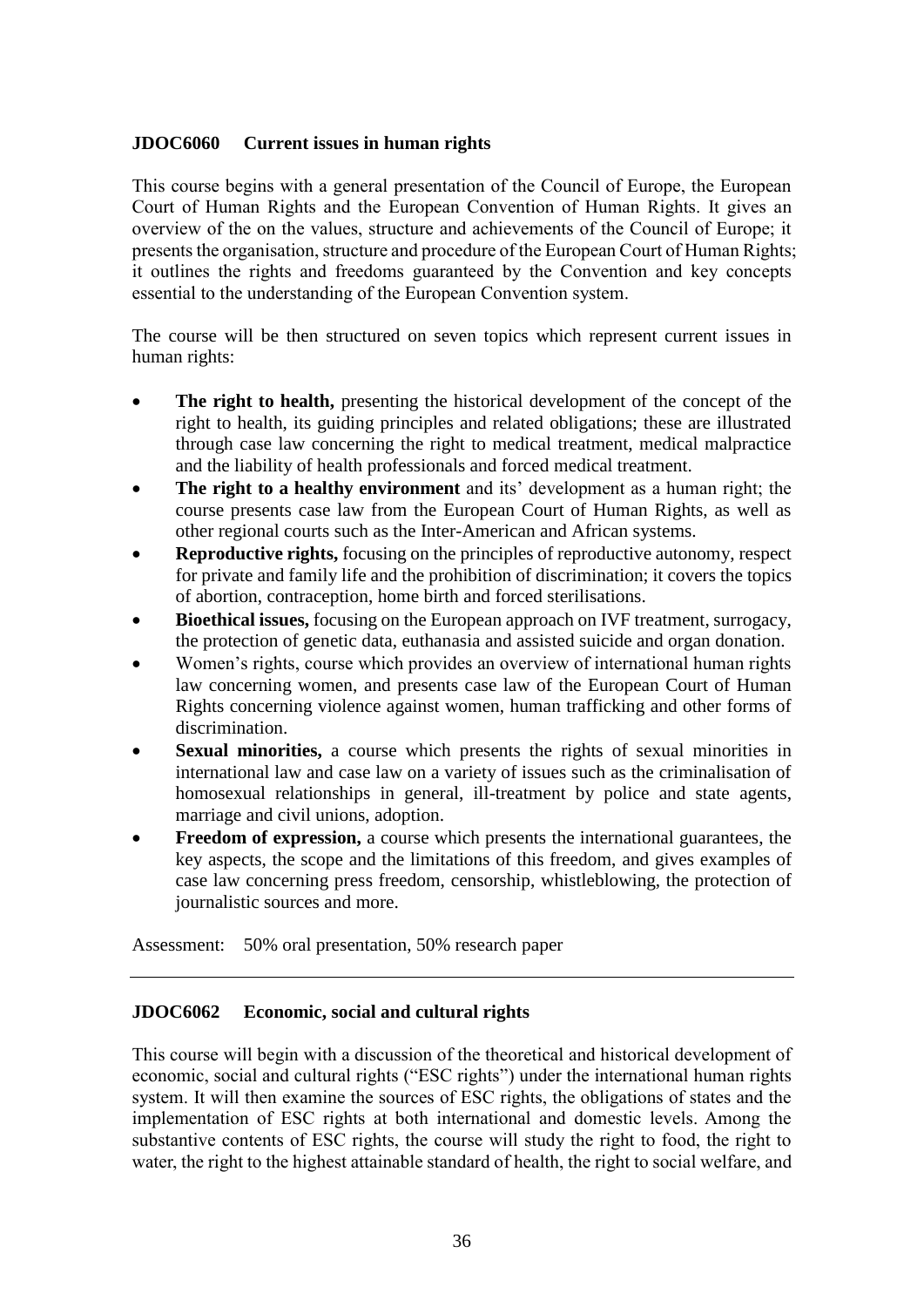the right to housing. The course will also look at approaches to monitoring and advocacy strategies for the realization of ESC rights.

Assessment: 70% research paper, 20% case comment, 10% class participation

## **JDOC6063 Equality and non-discrimination**

Equality and non-discrimination are universally regarded as fundamental human rights principles that underpin - and are necessary prerequisites to - the enjoyment of all human rights and freedoms. Indeed most of the major international human rights treaties as well as many national constitutions articulate rights to equality and non-discrimination either in general terms or with reference to a range of grounds such as race, gender, disability, religion, etc. Despite its prominent position in human rights law, the precise scope and meaning of equality remain contested and enforcement bodies have sometimes provided contradictory or conflicting interpretations. In other words, equality can mean different things to different people. This course considers how the law reflects, and might support the realization of, particular concepts of equality. It also examines the potential and the limits of the law as a means of achieving social and political change.

Assessment: 25% class participation, 75% research paper

## **JDOC6064 Ethnicity, human rights and democracy**

Most of the world's conflicts since the end of the Second World War involve ethnic groups against their own country's government, often claiming oppression or violation of their rights by these same authorities. The course examines the causes of this rise of ethnicity, and how majoritarian and liberal democracies – and other forms of government – at times seem to clash with international human rights standards in relation to these ethnic groups. It seems recent developments in the understanding and application of human rights and international law respond to this clash: the rise of rights of indigenous peoples, new modes of expression of self-determination, developments in the rights of minorities, various forms of autonomy to respond to collective claims, and the adaptation of human rights in order to better reflect and protect individuals belonging to ethnic groups facing a nonneutral state.

Assessment: 60% research paper, 30% test, 10% class participation

### **JDOC6066 Gender issues in human rights**

This course will address the role that gender has played in the conceptualisation, interpretation and implementation of international human rights standards. The topics considered will include feminist critiques of the claimed and rocentrism of human rights guarantees, the guarantees against sex discrimination under international and regional systems, the Convention on the Elimination of All Forms of Discrimination against Women, and the extent to which recent developments in human rights law and practice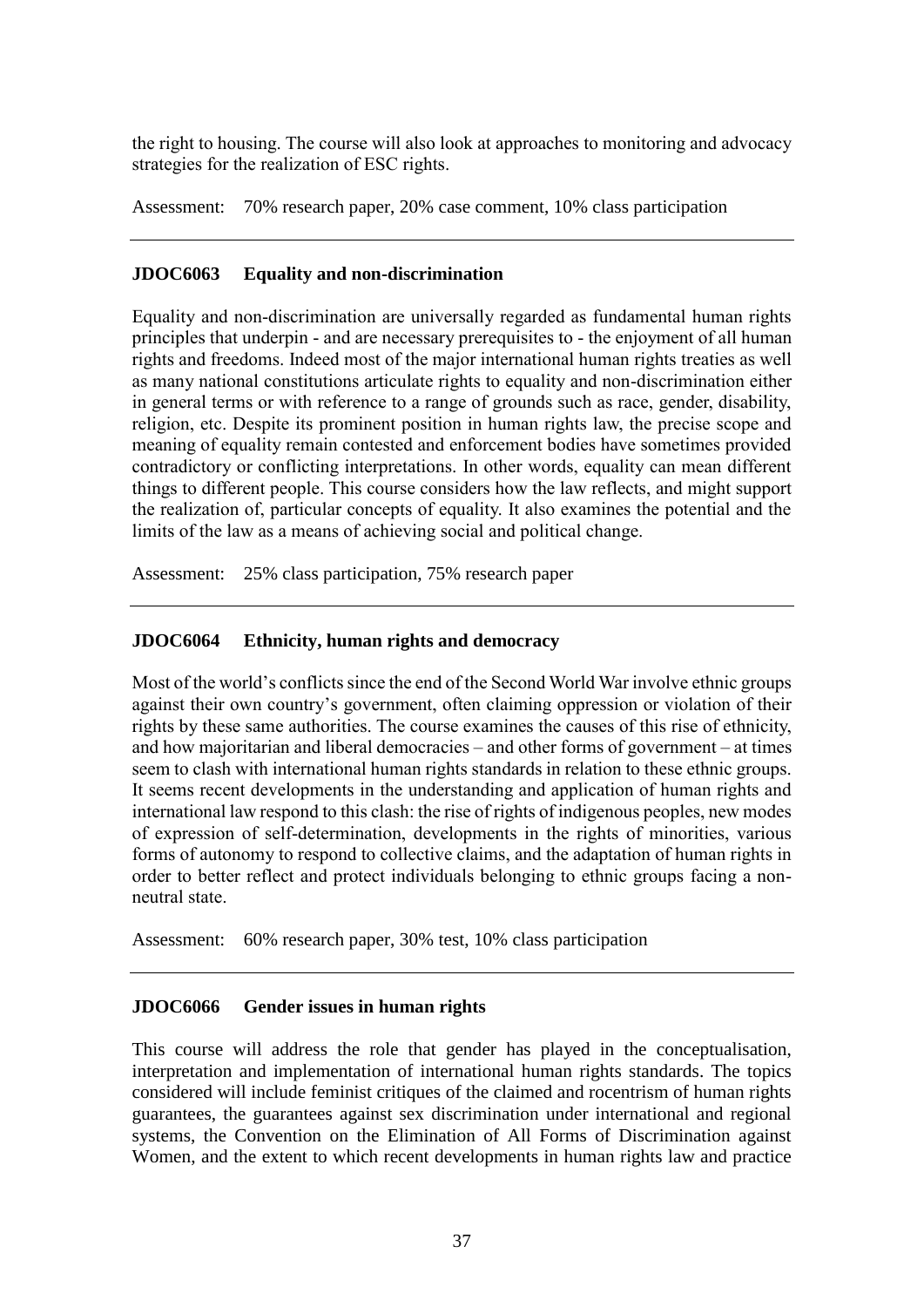address the problem of discrimination against women. Specific topics addressed may include violence against women (e.g. issues such as female infanticide, sexual harassment, marital rape, and dowry deaths), the enjoyment by women of economic, social and cultural rights, and the relationships among culture, tradition, religion and women's equality.

Assessment: 100% final paper

### **JDOC6068 Human rights: history, theory and politics**

This course will be split into three parts. First, the course will consider the idea of human rights itself. Several liberal theories of that idea will be examined in the context of the Universal Declaration of Human Rights and subsequent international human rights law instruments. The course will ask just how well these theories can explain our contemporary international legal practices, and whether it is possible to have a 'one size fits all' explanation of human rights law. This part of the course will also consider the distinction between civil and political rights on the one hand, and social, cultural and economic rights on the other, and whether the distinction between them can be maintained as part of a comprehensive human rights theory.

The second part of the course will address critiques of the human rights movement, focusing in particular on its claims to universal value and its emphasis on individualism. The issue of universal standards and cultural relativism will be examined, as will feminist and postmodern critiques of more traditional human rights theories. The course will also ask whether it makes sense to speak of group rights as human rights, particularly in the context of self-determination claims.

In the final part, the course will consider issues of interpretation and enforcement, taking particular note of the political contexts in which international human rights claims are made. The course will consider human rights based theories of international intervention, asking whether the latter can ever be justified on the basis of individual rights arguments. The course shall also turn a critical eye to existing mechanisms for international monitoring, ultimately asking whether international human rights law has been successful in promoting the idea of human rights as an aspect of good governance.

Assessment: 100% written coursework essay

### **JDOC6070 Human rights in the People's Republic of China**

This course will examine the international and domestic dimensions of the protection of human rights in the People's Republic of China. It will examine the applicability of international human rights standards to the PRC, the stance of the PRC in relation to international national mechanisms for the protection of human rights, and the place of international standards in domestic law. The course will consider the theoretical debates about the origin and contingency of human rights standards, questions of priorities in human rights, and the issue of rights in Chinese cultural contexts. It will also examine the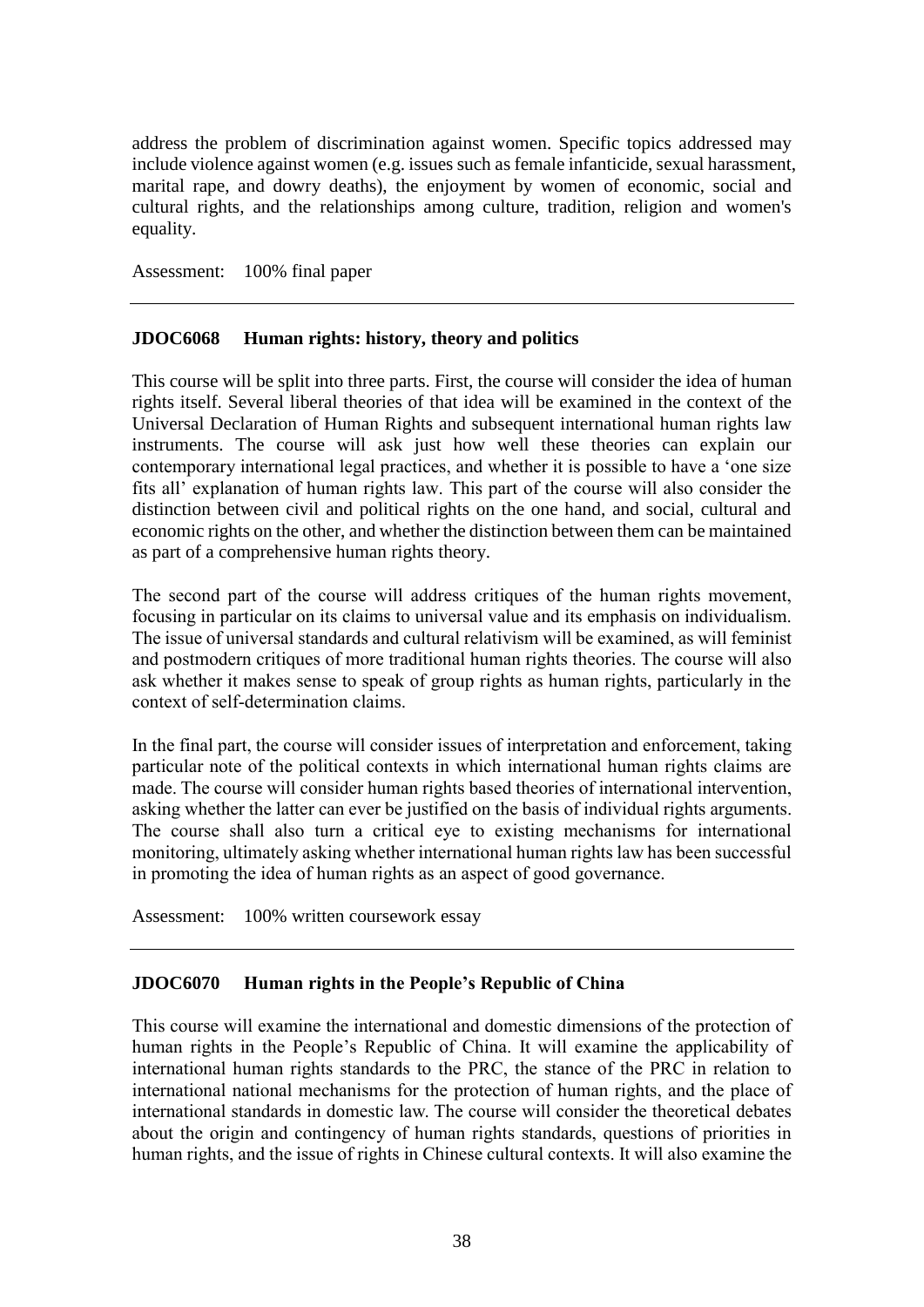extent of human rights protections available under the Chinese constitution and other laws, and will focus on selected issues, which may include the criminal justice system, freedom of expression, freedom of association, freedom of religion, labour rights, gender discrimination, and minorities/self-determination. The course will also examine the social and political forces that may contribute to the improvement of human rights in China.

Assessment: 100% research paper

### **JDOC6072 International and regional protection of human rights**

This course will examine the evolution of international standards of human rights within the United Nations system and the mechanisms established to promote their enjoyment. The topics to be covered will include the development and content of the International Bill of Rights, the major United Nations human rights treaties and the work of the United Nations treaty bodies. The Charter-based mechanisms of the United Nations will be examined, including the Commission on Human Rights and its thematic and countryspecific procedures. Particular attention will be given to the relevance of these mechanisms to the Asian-Pacific region.

The European, Inter-American and African regional systems for the protection of human rights will also be considered, in particular the work of their supervisory organs. The possibilities for an Asian regional or sub-regional human rights machinery for the protection of human rights will also be examined.

Assessment: 25% in-class presentation, 75% take-home examination

### **JDOC6073 International protection of refugees and displaced persons**

This course will examine the various international attempts to address the problem of the forced movements of people due to persecution, armed conflict or natural disaster. It covers international efforts in protecting aliens and refugees, the definitions of refugees in international and regional instruments, the principle of non-refoulement, the 1951 Convention on Refugees, the work of the United Nations High Commissioner for Refugees, and national responses to the flow of refugees.

Assessment: 100% take-home examination

### **JDOC6075 National protection of human rights**

The Seminar on National Protection of Human Rights offers an opportunity to explore human rights in its national social and institutional contexts. Students will explore the important themes of national protection of human rights with an emphasis on Asia. Particular attention will be paid to domestic constitutional questions such as democracy, human rights and the rule of law. Asia is a region that houses nearly two-thirds of the world's population and includes a wide range of cultures and developmental contexts. We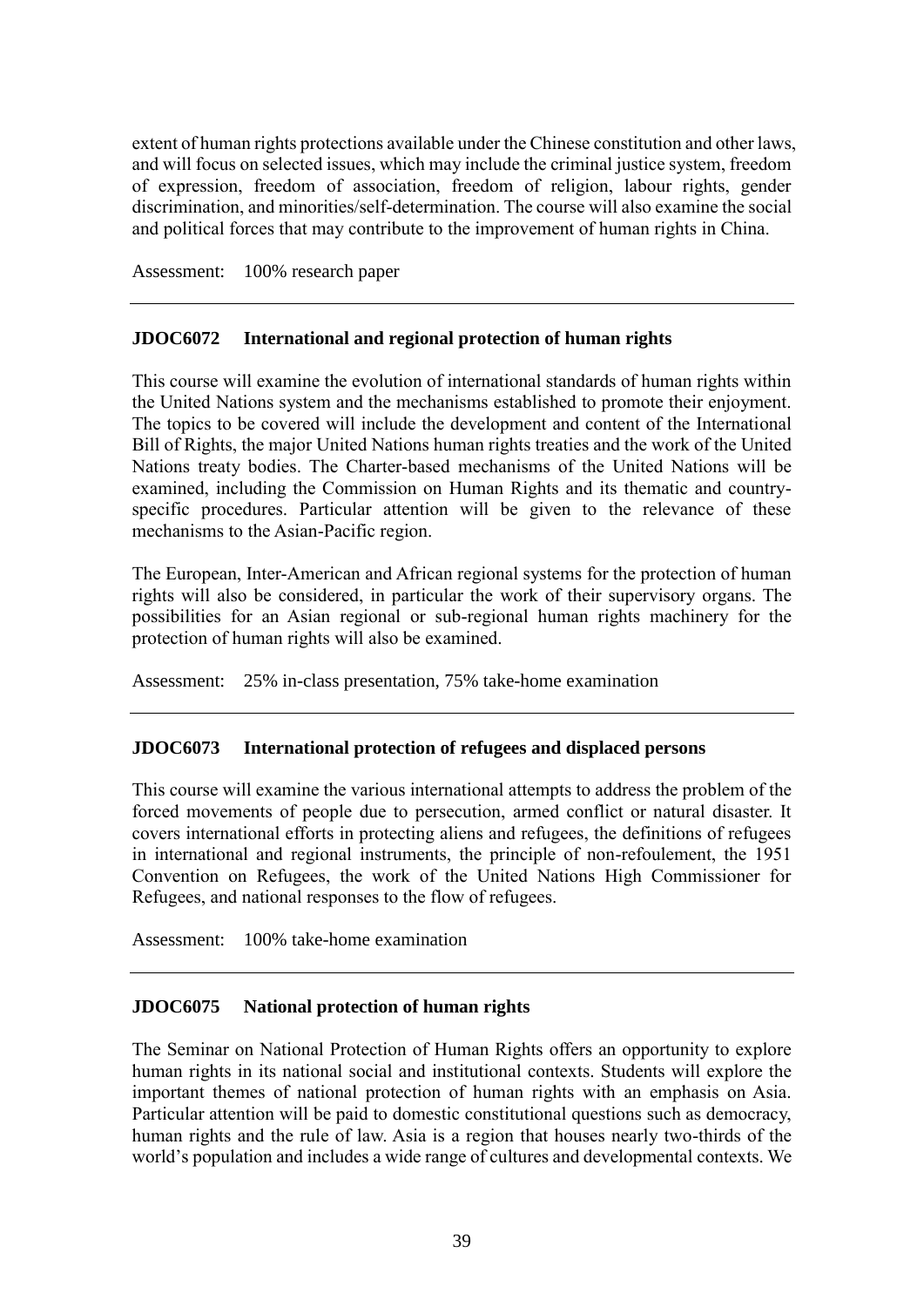confront a common observation that human rights practice is ultimately local. While the human rights movement has made extraordinary efforts in the post-World War II era to develop global standards and institutions it has been plagued by weak implementation at the local level. Significant regional human rights treaties and institutions in Europe, Africa and the Americas have sought to address this deficiency on a regional level with mixed success. As the only region without a regional human rights regime, Asia has relied more completely on domestic constitutionalism and local institutional practices to articulate and implement human rights commitments. This has made the human rights debate more seriously a matter of local politics and legal culture. Asia has had a noteworthy engagement with some of the central themes in the human rights debate, relating human rights to culture, to the political economy of development, democratization, autonomy, and development of civil society. Asian discussions of these concerns have intimately connected issues of human rights and development. The seminar will explore these rich Asian themes and efforts.

Assessment: 20% presentation of research paper; 10% class participation (including two response papers and discussion), 70% research paper

## **JDOC6076 Seminar in human rights research**

The seminar provides students with the opportunity to develop their own critical thinking and legal research and writing skills through an examination of cutting edge scholarship in the field of international human rights, a series of short writing assignments, nongraded research and exercises and research paper.

The course does not aim to teach substantive law but rather to teach the skills of designing a human rights research project, developing research strategies and applying research results. The course seeks to provide an overview of approaches to research in the field of law – and human rights law in particular - and to develop students' skills in combining those approaches. The course will familiarise students with the major sources of international (including regional) human rights law as well as familiarise students with the documentation of the United Nations and regional human rights systems.

The course will provide students with preliminary assistance in writing research papers, in particular by working with students on the formalities of writing and citing sources, avoiding plagiarism, formulating research questions and structuring research papers.

Assessment: 50% research paper, 30% short reaction paper, 10% in-class presentation, 10% class participation

### **JDOC6082 Corporate governance and shareholder remedies**

This course aims to investigate competing approaches to the concept of corporate governance explored in comparative literature and to canvass major debates on corporate governance reform among academic, business, and policy circles in selected jurisdictions, primarily Hong Kong and mainland China. The course will examine important corporate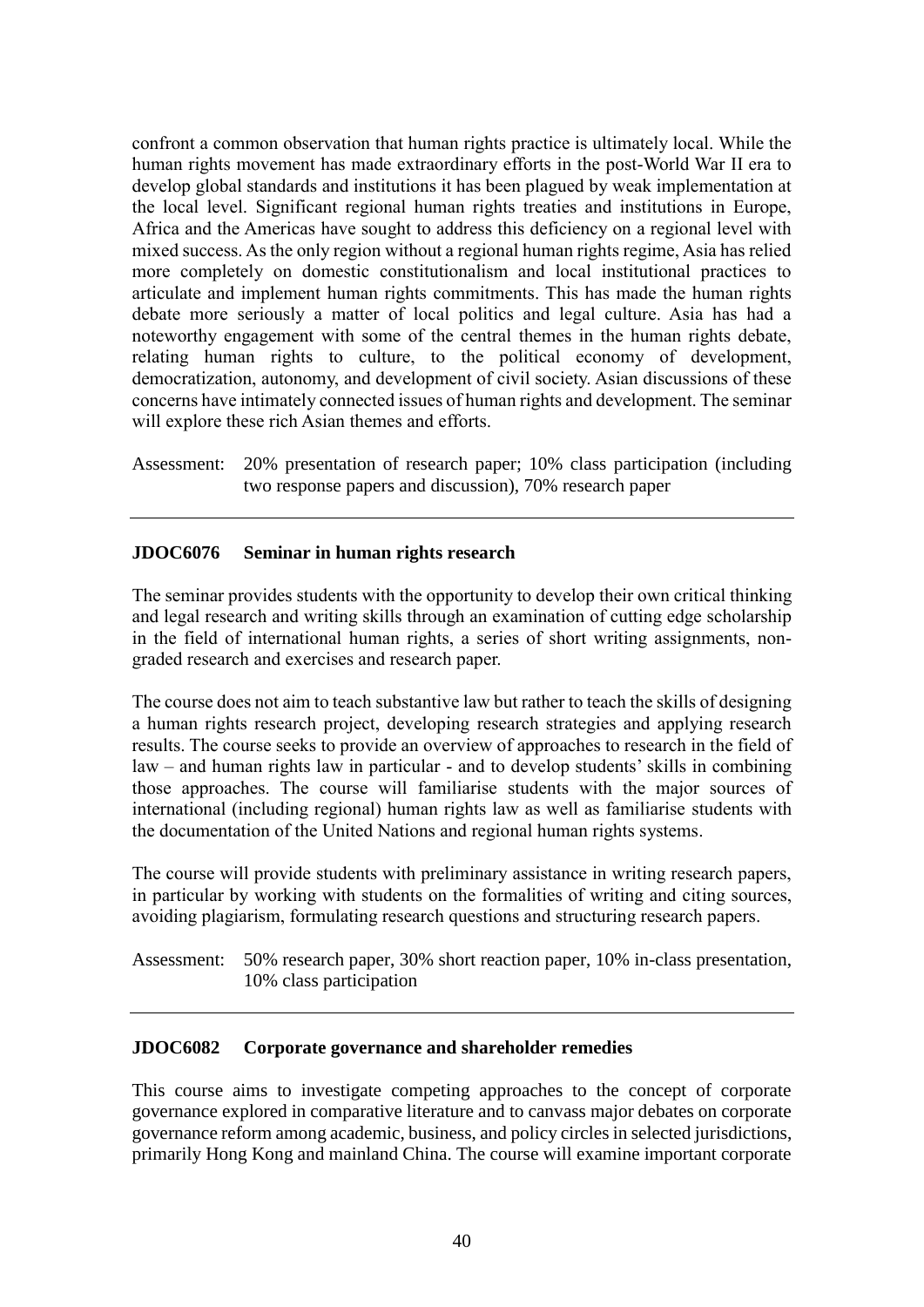governance institutions in select jurisdictions, particularly the legal standards and arrangements for shareholder protection and remedies, as well as regulatory initiatives to promote good corporate governance practices and addressing corporate governance failures. Useful examples from overseas jurisdictions, such as the United States and United Kingdom, will be drawn on to illustrate international experience in corporate governance reform.

Assessment: 100% research paper, subject to prior approval of research proposal

## **JDOC6084 Cross-border insolvency law**

The course is aimed to provide students with a basic and clear understanding of the issues confronting financially distressed companies. To that end, the options available to insolvent companies, the intricacies of corporate restructuring and insolvency, and the various elemental aspects of the reorganization and insolvency procedures will be explored and examined. Relevant and highly pragmatic issues such as forensic accounting, cross-border and transnational insolvencies will also be introduced to students who are interested in choosing a professional career as private insolvency practitioners.

Assessment: 30% group research project and presentation, 70% take-home examination

### **JDOC6087 Current issues in insolvency law**

Insolvency cases in Hong Kong are at an all-time high and the entire insolvency legal regime - including the bankruptcy of individuals and the liquidation and rescue of companies – is in transition. This course will cover both personal and corporate insolvency and will address the ongoing initiatives to reform Hong Kong law.

Detailed knowledge of insolvency law is not a prerequisite. The *Hong Kong Corporate and Personal Insolvency Manuals* will be assigned and will provide students with both an overview of insolvency law in Hong Kong and a detailed analysis of practical considerations. Discussions in class will consider the adequacy of existing insolvency laws and procedures in Hong Kong and evaluate the strengths and weaknesses of the law reform amendments and proposals. Comparisons will be made with insolvency law developments in other jurisdictions.

There will be four primary areas covered: (1) personal insolvency law (both bankruptcy and voluntary arrangements); (2) corporate liquidation; (3) corporate rescue (including out-of-court rescues and the proposed Provisional Supervision procedures); and (4) crossborder insolvency.

Assessment: 100% research paper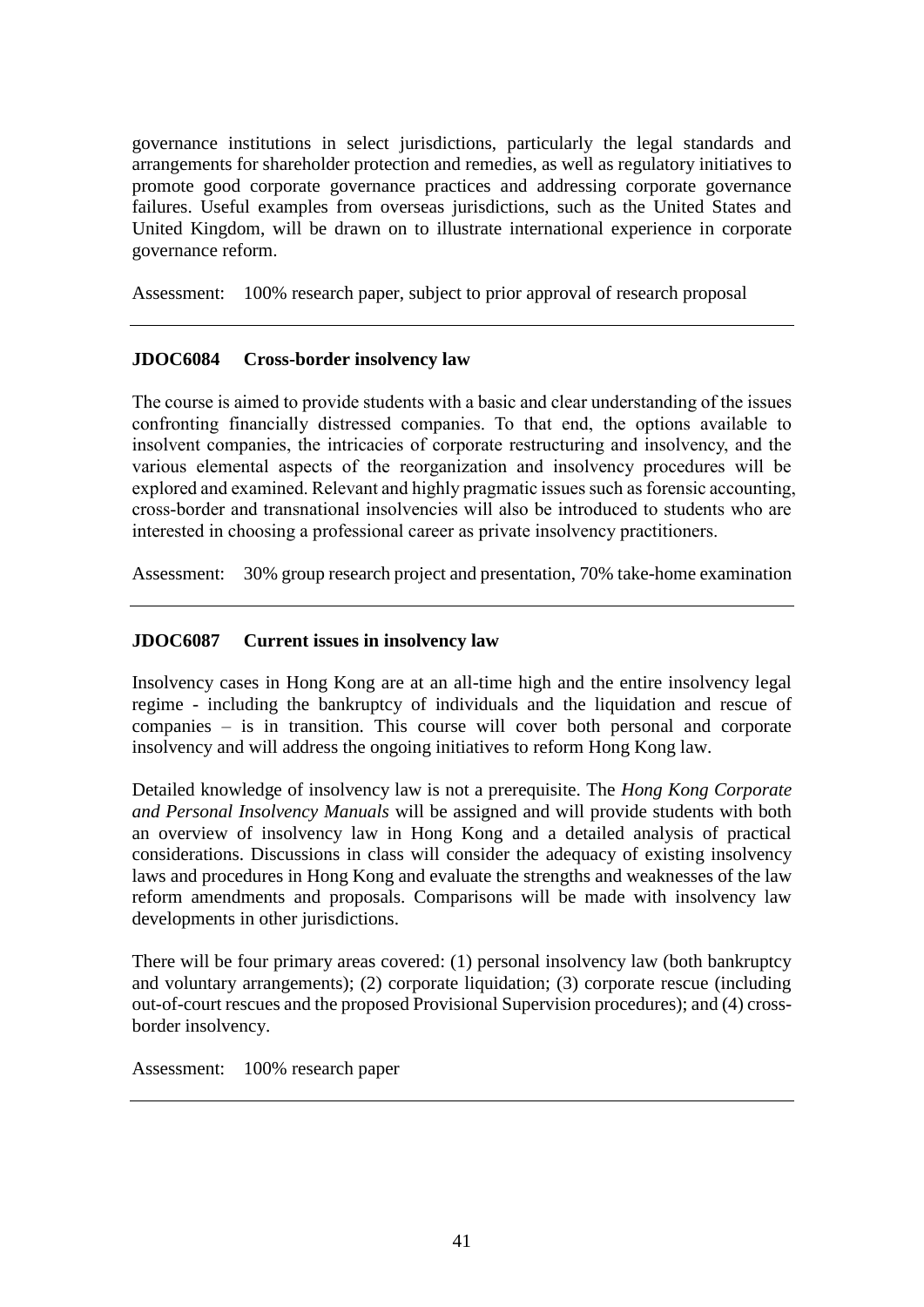### **JDOC6088 Derivatives: law and regulation**

Covers the historical and market developments of swaps and derivatives, market innovations as to financial, capital market and commodities based derivatives, use of derivatives in emerging economies, regulatory and supervisory concerns, and selective case studies of regulatory and litigation issues as to derivative arrangements.

Assessment: 100% continuous assessment

### **JDOC6090 Emerging markets: finance and investment**

Consideration of the fundamental regulatory and contractual aspects of financing and investment in developing countries and transitioning economies, with a particular focus on the One-Belt One-Road (OBOR) Initiative. Specific subject matters to be studied will include the role of law in privatization and foreign direct investment in emerging economies and the basics of infrastructure project financing, particularly in OBOR countries. Challenges facing finance and investment in emerging markets including corporate social responsibility issues, corruption, local opposition and businesses operating in conflict zones will also be examined.

Assessment: 10% class participation, 30% two simulate practices, 60% research paper

### **JDOC6093 Regulation of financial markets**

Designed for students considering or planning to work in the financial sector, this is an overview perspective course, for LLM (and JD) students without financial background. Specifically, the course will examine, from legal and policy perspectives, the fundamentals respecting regulation of the primary financial intermediaries and markets: i.e., money and banking, investment banking, and asset management and insurance. Emphasis will be on the on-going phenomenon of globalisation and interdependence/interconnection of financial markets and intermediaries, and the need for economies to develop viable and robust financial markets, with a particular focus on the current global financial crisis. Use of international, comparative (especially PRC, US and EU) and interdisciplinary materials will be made.

Assessment: 80% take-home examination, 20% group research project and in-class group presentation

### **JDOC6094 Law of international finance 2**

Law of international finance 2 is an advanced course for students who have completed Law of International Finance 1. Its theme is non-traditional 'shadow' finance, dealing in context with contract formation, regulatory reforms and market practice.

The course provides insights to complex financial transactions and structured finance.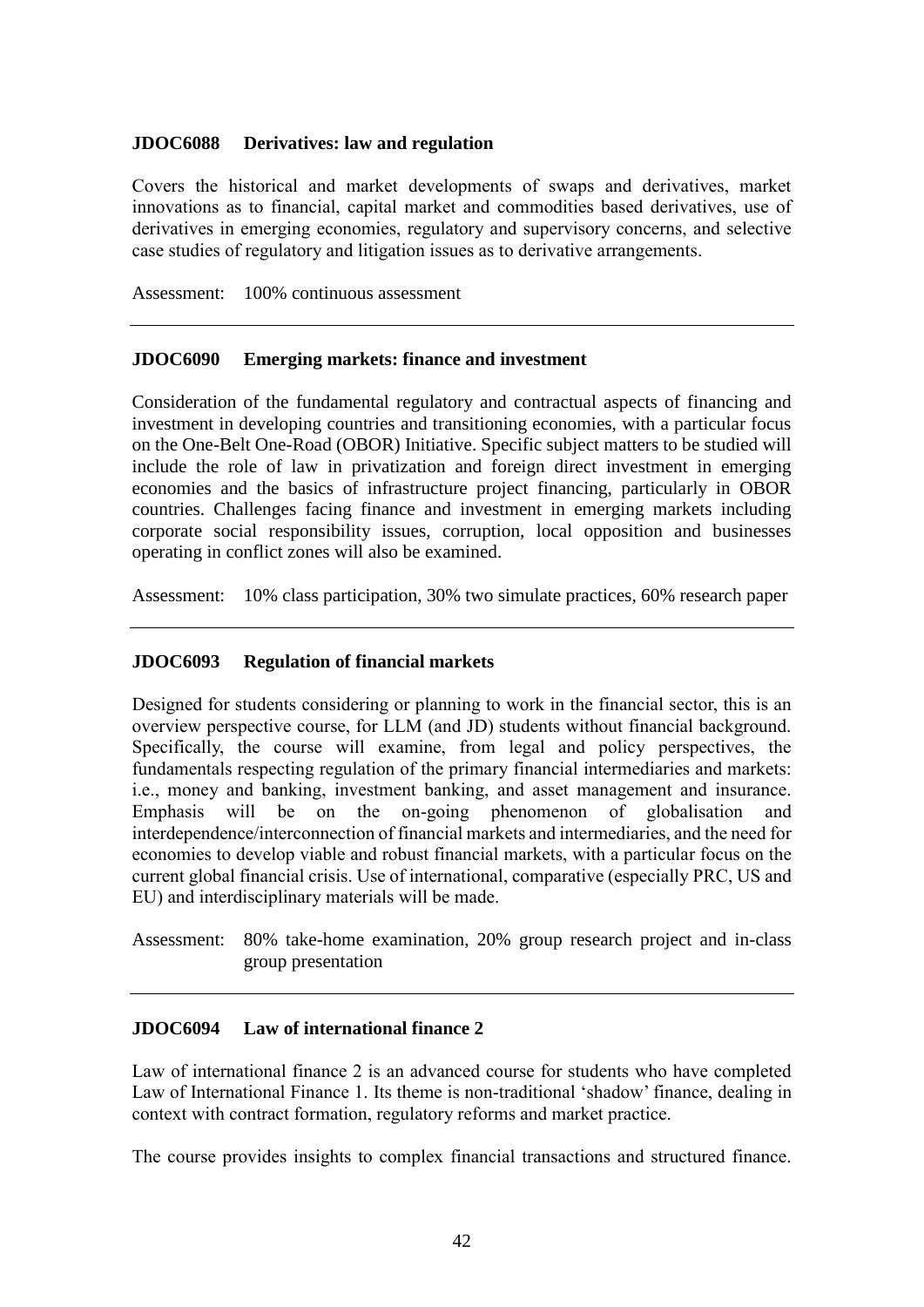This includes consideration of the parties involved and their various objectives; why transactions succeed or fail; and the impact of regulation on transaction design and shifts in activity between the 'conventional' and shadow financial systems.

Topics include the uses and risks of special purpose vehicles; non-recourse finance for movable objects (ships and aircraft) and infrastructure; credit derivatives and synthetic transactions; mis-selling to retail and professionals; and conflicts in debt restructuring. The course will consider the roots and features of complex transactions; how they contributed to the 2007-09 financial crisis; and examine legal and commercial aspects of recent transactions, especially when one elemental instrument is combined or embedded with others.

Prerequisites: JDOC6055 or an academic equivalent; or substantive and demonstrable professional experience.

Assessment: 100% Three take-home examinations issued at intervals over the semester

### **JDOC6096 International tax and tax planning**

This course:

- 1. highlights and explains the major concepts of international taxation and tax planning by focusing upon the taxation implications arising from cross-border business transactions (and, to a lesser extent, employment), as well as suggests appropriate structures for implementing those transactions.
- 2. examines and contrasts the ways in which selected jurisdictions deal with the problems of taxing cross-border activities, with a particular focus upon important concepts such as jurisdiction to tax, controlled foreign companies legislation, foreign tax credit (and exemption) regimes, transfer pricing, withholding taxes, taxation compliance and anti-avoidance rules, and particular attention to the role, application, and interpretation of double taxation agreements (DTAs).
- 3. examines, in particular, specific and general anti-avoidance rules in (a) domestic legislation and (b) DTAs and, generally, the role of the courts in this area, antiavoidance doctrine and tax ethics in relation to tax planning.
- 4. with regard to 2. and 3. above, examines in detail the taxation systems of several jurisdictions (specifically, Singapore, Hong Kong and the PRC (Mainland) and, for comparative purposes, Japan and the United States) by considering the taxation implications of outbound and inbound investments and appropriate structuring for (a) residents of those jurisdictions and (b) non-residents who carry out business operations (or who perform employment-related services) in those jurisdictions.
- 5. studies topical issues of international tax policy such as jurisdiction to tax, taxation of internet transactions, transfer pricing, tax administration, recent changes to the OECD Model Tax Convention and the implications for tax policy and practice arising from the OECD's 'BEPS' (base erosion and profit shifting) project.
- Assessment: 50% take-home examination, 40% group presentation (including writtenup report), 10% class participation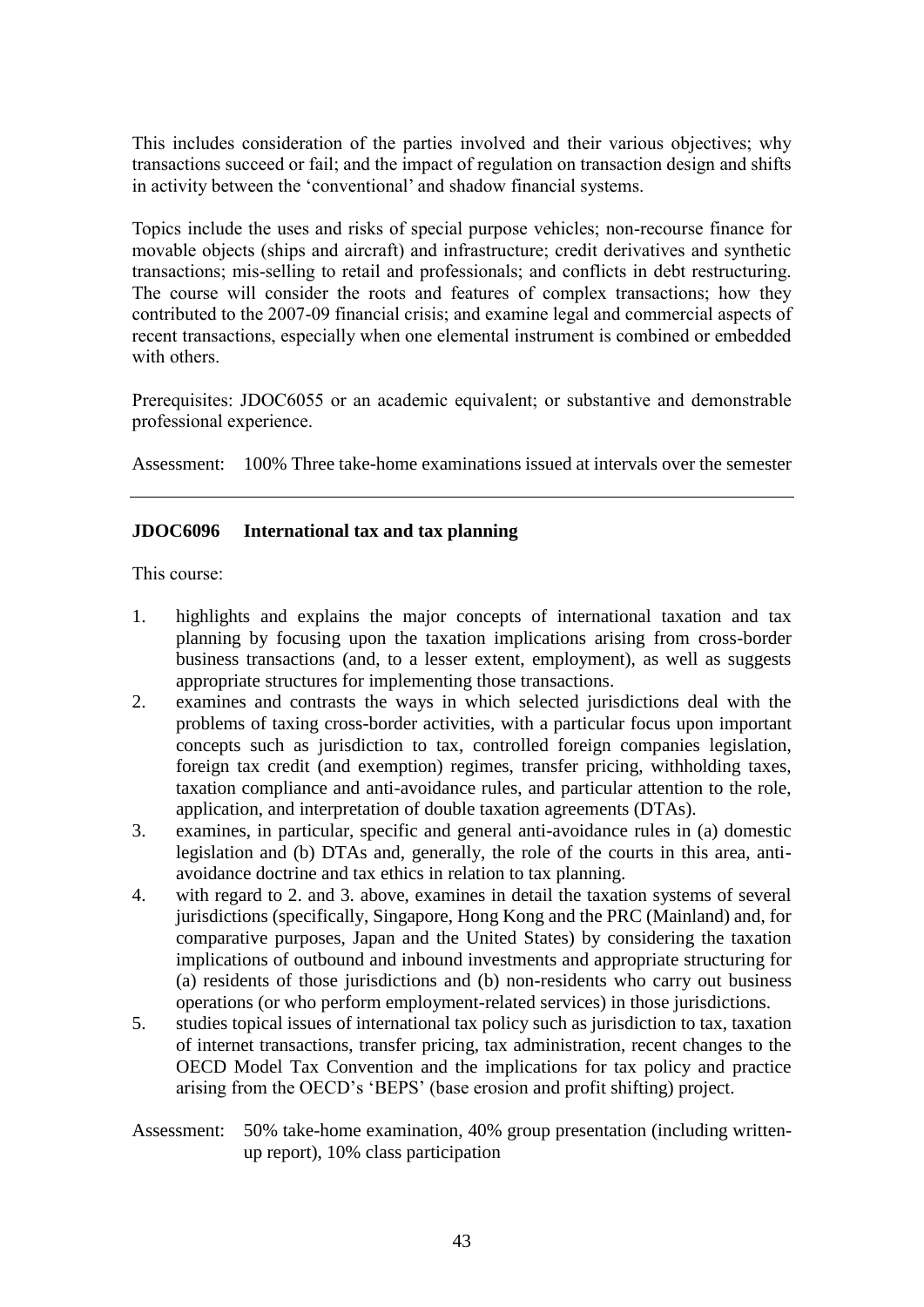### **JDOC6097 Pension and investment funds in Hong Kong and the PRC**

This course is a comparative study of (a) the private law rights and obligations in and (b) the regulatory regime of pension funds and investment funds in Hong Kong and in the PRC. In relation to (a), emphasis will be placed on the different legal structures used in the two jurisdictions to operate pension and investment funds, and the differences in the extent of the rights and duties of the parties arising thereunder. In relation to (b), emphasis will be placed on a few recent legislative developments in both jurisdictions, such as the new legislative framework on mandatory provident funds in Hong Kong, and the provisional regulation on investment funds in the PRC. Knowledge of PRC law is helpful, but not a prerequisite to this course.

Assessment: 100% continuous assessment

### **JDOC6099 International commercial arbitration**

International commercial arbitration is well established as the preferred binding mechanism for resolving cross-border commercial disputes. It has seen particularly marked growth and acceptance in the last 20-30 years, including in the Asia Pacific region. The law and practice of international commercial arbitration, while scarcely regulated, has evolved into a highly specialised craft based on international best practices. This course will consider the international and domestic legal framework for international commercial arbitration, as well as the broader regime including international arbitration rules, international arbitration institutions and organizations and international arbitration practices. However, a key focus will be the inside workings of international arbitrations, revealing the sometimes obscure practices of the discipline. The main topics covered include the making and enforcement of arbitration agreements, establishment of and powers of arbitration tribunals, jurisdictional issues, applicable law (both procedural and substantive), arbitration procedure and evidence, interim and final remedies and rendering and enforcement of arbitration awards (including challenges and appeals). The course will be taught with case examples principally from the Asia Pacific region, and extensive examples from the practices of well known arbitral institutions, such as the ICC International Court of Arbitration, and of arbitrators sitting under the auspices of the ICC.

Students will be expected to have grasped an understanding of the core features of international commercial arbitration as a distinct discipline and to have developed a sense of how to approach technical legal problems that can arise in this field. They should also know their way around the UNCITRAL Model Law and 1958 New York Convention, and be able to apply that knowledge to relevant factual scenarios.

Assessment: 100% take-home examination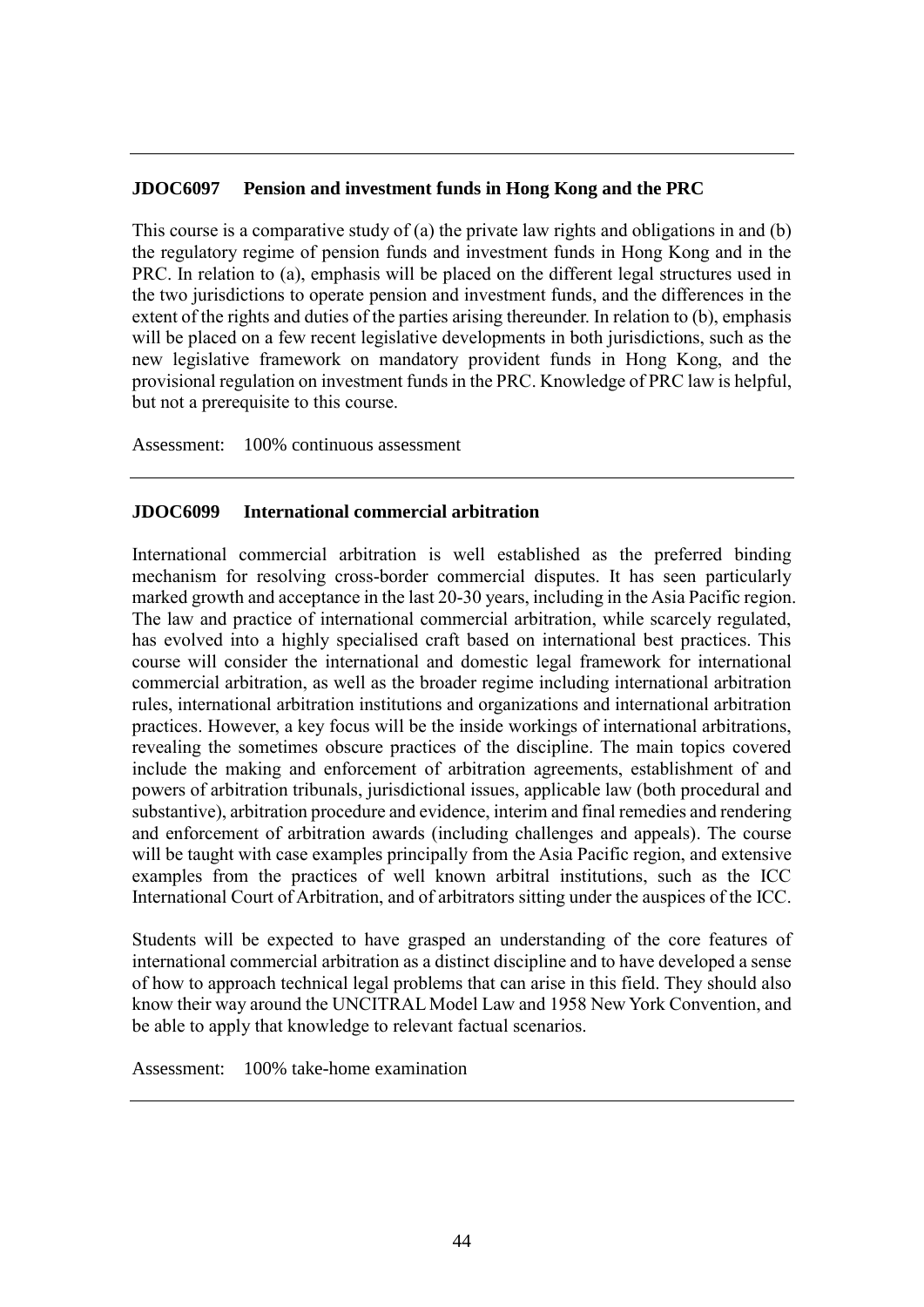### **JDOC6101 Competition, mergers and acquisitions**

This course covers the merger review aspect of competition law from a global perspective. The course is divided into two sessions. The first session focuses on the merger review practices of the US, with a particular focus on the case law and agency practices regarding the review of mergers. The second session will introduce students to basic principles of merger review under EU law. Emphasis will be placed on both the institutional framework and substantive review of mergers under EU law.

Assessment: 100% two take-home examinations

### **JDOC6102 White collar crime: law and practice**

White collar crimes are often defined as non-violent offences that are committed for financial gain. They are characterised by, among other things, deceit, concealment, and violation of trust. Every organisation can be potentially exposed to different types of white collar crimes, though its level of exposure to such issues, be it in scale and complexity, may vary depending on its nature and size. White collar crimes not only reflect a social problem, but they can sometimes create an issue of such magnitude that can ultimately bring an organisation to its knees once they strike its very core.

While the focus of this course will predominantly be on the legal/regulatory aspects of white collar crimes, part of the discussion will include examining the ways to how an organisation can prevent this types of issues in practice and event of occurrence.

Assessment: 15% research synopsis, 85% research paper

### **JDOC6106 Global information technology law and practice**

This course examines the legal and policy issues relating to information technology (IT) from a comparative, global perspective. It covers wide range of issues involving how national governments regulate the technology of internet and how private citizens' rights relating to internet are protected. Issues to be canvassed include privacy and personal data, internet jurisdiction, regulation of internet marketing, issues in electronic transactions, internet governance, domain name business models and disputes intellectual property challenges for new business models, legal issues raised by cloud computing, as well as net neutrality and telecom regulation.

Assessment: 25% class presentation, 75% final paper

#### **JDOC6107 Insurance law**

The course covers the operation and regulation of the insurance market; the definition, importance and reform of the concepts of "Insurable Interest" and "Utmost Good Faith"; the specific terms of insurance contracts; how losses and claims under insurance contracts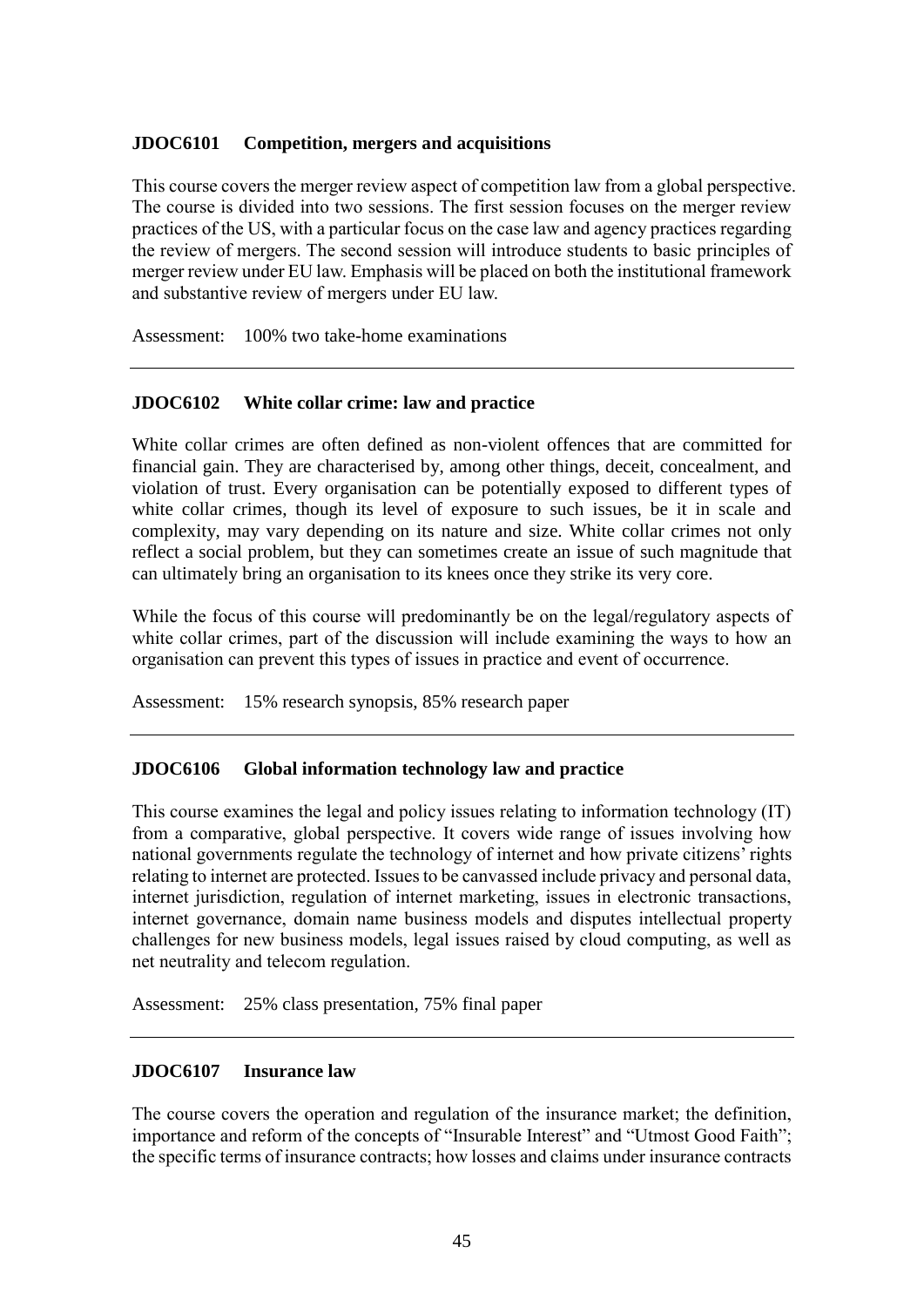are dealt with; the rights of insurers, including subrogation and contribution; the rights and duties of insurance intermediaries; and the nature of property insurance, marine insurance, reinsurance and liability insurance.

Prerequisites: Law of contract

Assessment: 10% class participation, 90% take-home examination

### **JDOC6109 Public international law**

Public international law governs inter-state relationships and entities such as individuals, international organizations and so on. The scope and importance of public international law has expanded dramatically in the last century due to increased awareness and studies towards globalisation, escalation of conflicts, environmental issues and human rights violations.

This *postgraduate* course explores the history, ideas and concepts that shape public international law and practice, and on the relationship between public international law and other ideas and phenomena. It aims to (i) provide a critical introduction to the subject matter and in-depth investigations into specific themes (such as war and peace, territorial disputes, state immunities, international dispute resolutions) and (ii) equip students with the skills and ability to advise on the basics of public international law and to analyze contemporary international legal problems.

Assessment: 10% class participation, 20% reflective journal, 30% mid-term examination, 40% research paper

# **JDOC6110 Law and regulation of banking and insurance in the People's Republic of China**

This course involves an examination of the legal framework governing banking and insurance. The course begins with a discussion of the central bank, the People's Bank of China, regarding its role, activities, and regulatory power. The course will cover other main financial regulators such as CBRC, CSRC and CIRC. Entry into the business of banking and regulation of the activities of banking business are examined. In addition to the regulatory regime, the law of negotiable instruments and the international transaction aspects of banking business are also treated. The course will discuss such matters as the types of security interests, principal terms of most common forms of loan facilities, basic structure of syndicated loan and international bond issues. The course will also address the causes, systemic risks and potential regulatory instruments in relation to China's booming shadow banking sector.

The course then moves into the regulatory regime governing the insurance industry. Restrictions of entry and activities of insurance companies are examined. Prudential management and investment limitations are also dealt with. Regulatory supervision of insurance companies and regulation of insurance agents and brokers are analysed. Other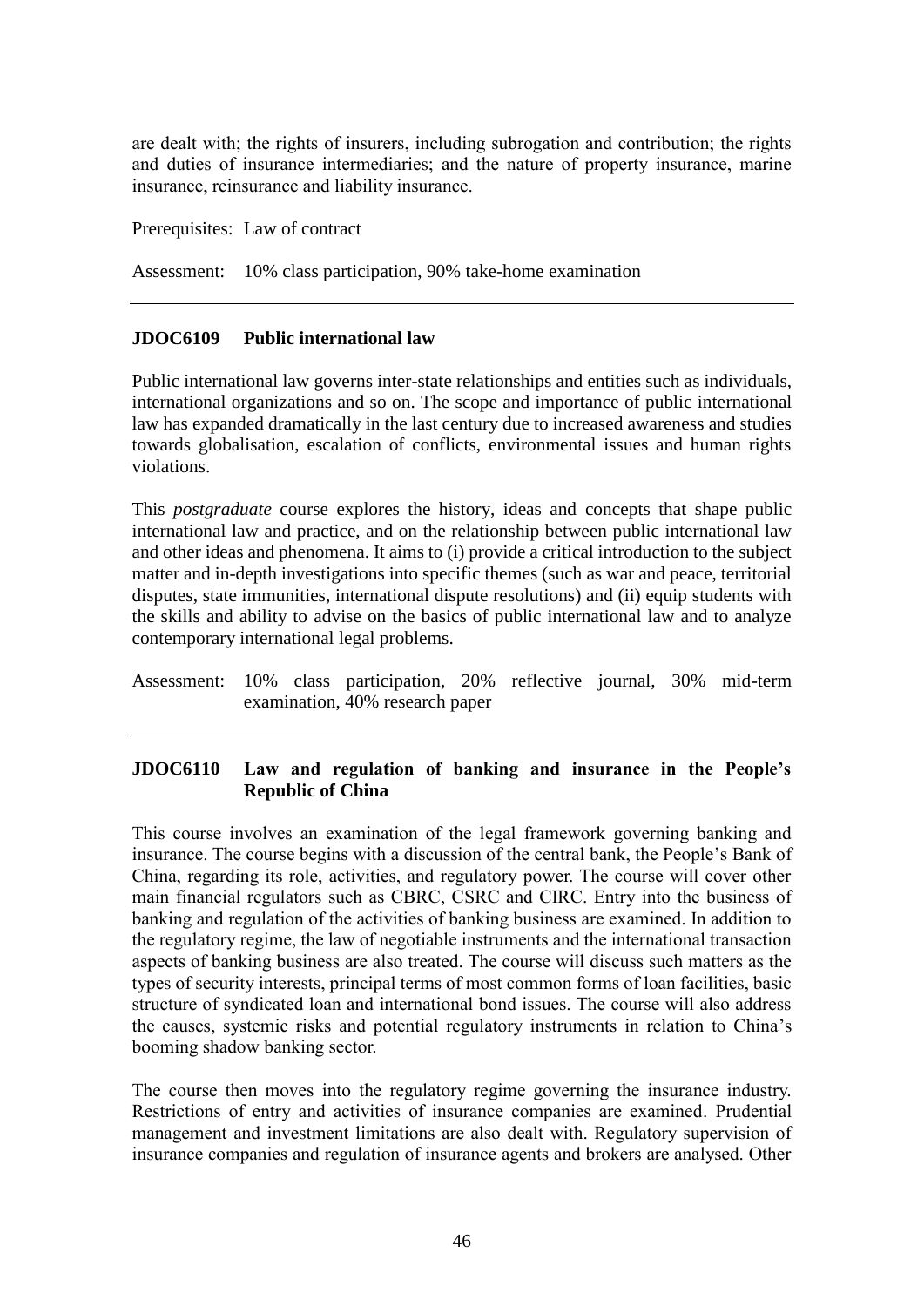topics of insurance law include: insurable interest, subrogation, the insurance contract, third party claimants, and bad faith claims.

Prerequisite: Basic knowledge of the Chinese legal system

Assessment: 100% examination

### **JDOC6111 E-business law**

More and more companies and organisations are embracing information technology to add value to their business and to remain competitive. In the e-business environment, on one hand, existing law is being applied in a new setting. On the other hand, development of law is needed in order to address specific issues that online business creates.

The course looks at the main legal issues generated by the developments in e-business, their possible solutions and how to strategize and create value in the e-business context accordingly.

Topics to be covered include the international and national framework for e-business, branding and trade marks, contractual issues of online trading, online security issues, privacy and data protection, liabilities of online service providers, online tort issues and jurisdictional issues.

Prior knowledge of the subject matter is not required.

Assessment: 40% written assignment(s) and/or case preparation note(s), 60% research paper

## **JDOC6114 Cross-border legal relations between the Mainland and Hong Kong (in Putonghua)**

The course will focus on the constitutional, criminal and civil aspects of cross-border legal relations, which will include:

- The status of PRC constitution and the Basic Law and the issue of congressional supremacy,
- Criminal jurisdictions,
- Repatriation of fugitives and sentenced persons and mutual legal assistance in other criminal matters,
- Mutual recognition and enforcement of arbitral awards and judgments,
- Procedures of cross-border services and evidence taking, and
- Cross-border insolvency and family law matters.

The course will be taught in both Putonghua and English. The medium of coursework and examination will be in Chinese.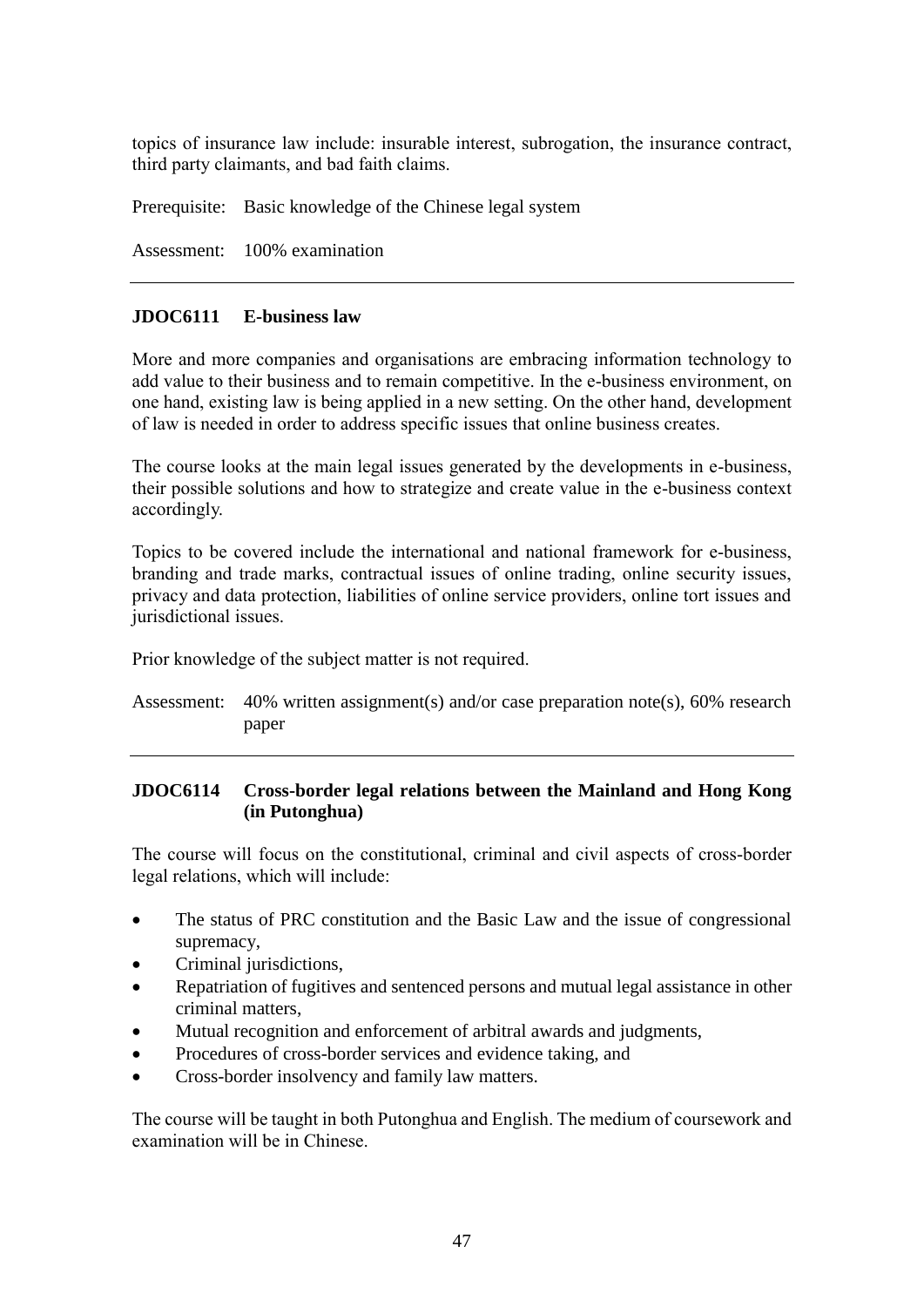### **JDOC6115 Advanced seminar on Chinese law**

This seminar is designed for students who wish to write and to present a research paper written in English to a good standard on a significant topic in the field of Chinese legal studies. Students are encouraged to focus on topics in the current legal system, but may also select their research question from law and legal development issues in imperial and Republican China, and earlier stages of China's socialist legal system (including prior to 1949 in CCP Liberated Areas). Students are also encouraged to draw on the discourses of comparative (and, where relevant, international) law in order to place their understandings and findings in a wider context. This intellectual contextualization is not only valuable in its own right but should serve also, for example, as an encouragement to students to reflect expansively on the broader 'value added' of their research conclusions. Chinese language proficiency is not required, as the course concentrates on westernlanguage discourse, though of course Chinese-language sources may well be very useful for some areas of research.

Assessment: 20% class participation, 80% research essay

### **JDOC6117 Cybercrime**

'Cybercrime' refers to computer-mediated activities which are either criminal or regarded as illicit and which can be conducted through global electronic networks. It encompasses cybercrimes against the person (e.g. cyber-stalking, cyber-pornography), cybercrimes against property (e.g. hacking, viruses, causing damage to data, cyber-fraud), and cyberterrorism. The computer-age has also provided organised crime with more sophisticated and potentially secure techniques for supporting and developing networks for a range of criminal activities, including drugs trafficking, money laundering, illegal arms trafficking, and smuggling.

Cybercrime poses new challenges for criminal justice, criminal law, and law enforcement. This course will examine the nature of and problems created by cybercrime, along with some of the legal and policy challenges arising in relation to the development of national and international law enforcement and regulatory responses to cybercrime.

Assessment: 60% research paper, 40% assigned research, review and presentation

### **JDOC6119 Human rights and cyberspace**

The exponential growth of digital communications technologies (DCT) great opportunities for and poses significant challenges to enjoyment of human rights in many areas. This course will examine a number of areas in which the digital revolution has provided new tools and opportunities for promoting the enjoyment of human rights such as privacy, equality, free expression and access to justice, as well as for facilitating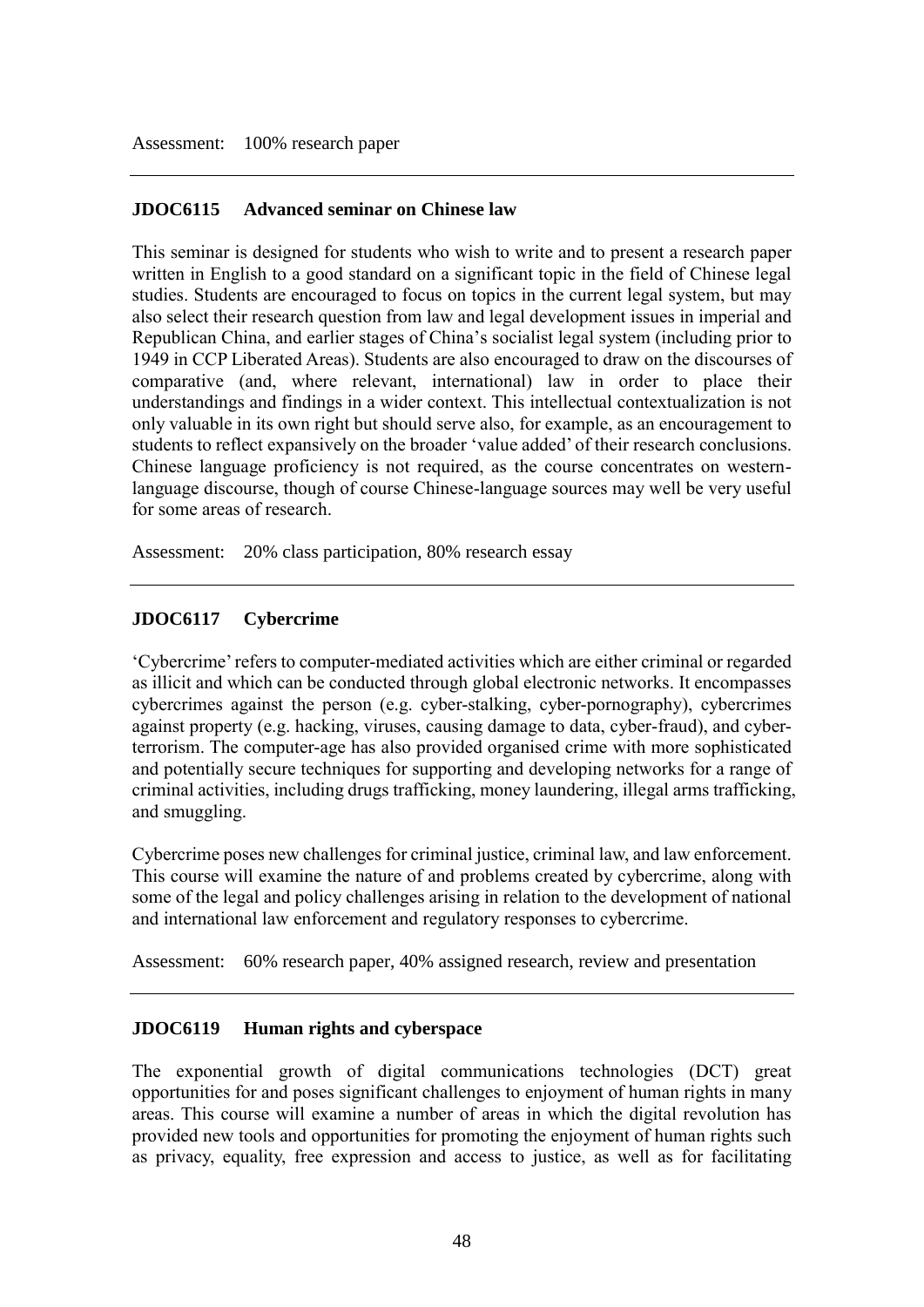violations of human rights. Topics to be covered may include:

- understanding privacy, free expression and equality as human rights;
- historic debates relating to DCTs' capacity to enhance human rights and freedoms;
- the global dimensions of digital networks and the parameters of the digital divide;
- implications of data profiling and sorting for privacy, equality and free expression;
- legal responses to "cyberbullying" and cyberviolence;
- the rights and needs of young people in a digitally networked world;
- technologically facilitated violence against women and girls;
- technology as a potential facilitator of access to justice; and
- the use of DCT to promote human rights.

Assessment: 20% participation, 20% paper presentation, 20% presentation on examples where technology has been used to facilitate human rights, 40% research paper

# **JDOC6120 Intellectual property and information technology**

Given the ubiquity of information technology (IT) today, intellectual property (IP) issues related to IT have never been more challenging. With the predominance of frequent headlines about IT-related IP matters, IP and IT is, indisputably, one of the topics that has aroused great interest and attention today.

The course looks at the main IP issues related to IT, how IP can be used to protect, manage and create value from IT innovations, products and creations, and how the dynamic nature of IT would never leave IP law remain static.

Assessment: 10% presentation and class participation, 10% quiz, 30% examination, 50% research paper

## **JDOC6124 Communications law**

This course examines how the telecommunication and broadcasting industries are regulated in Hong Kong, and introduces the main features and problems of the relating legislation and regulation.

Topics may include:

- TV and radio licensing
- Foreign ownership control
- Cross media ownership control
- Content regulation
- Competition regulation in broadcasting sector
- Telecommunications licensing
- Interconnection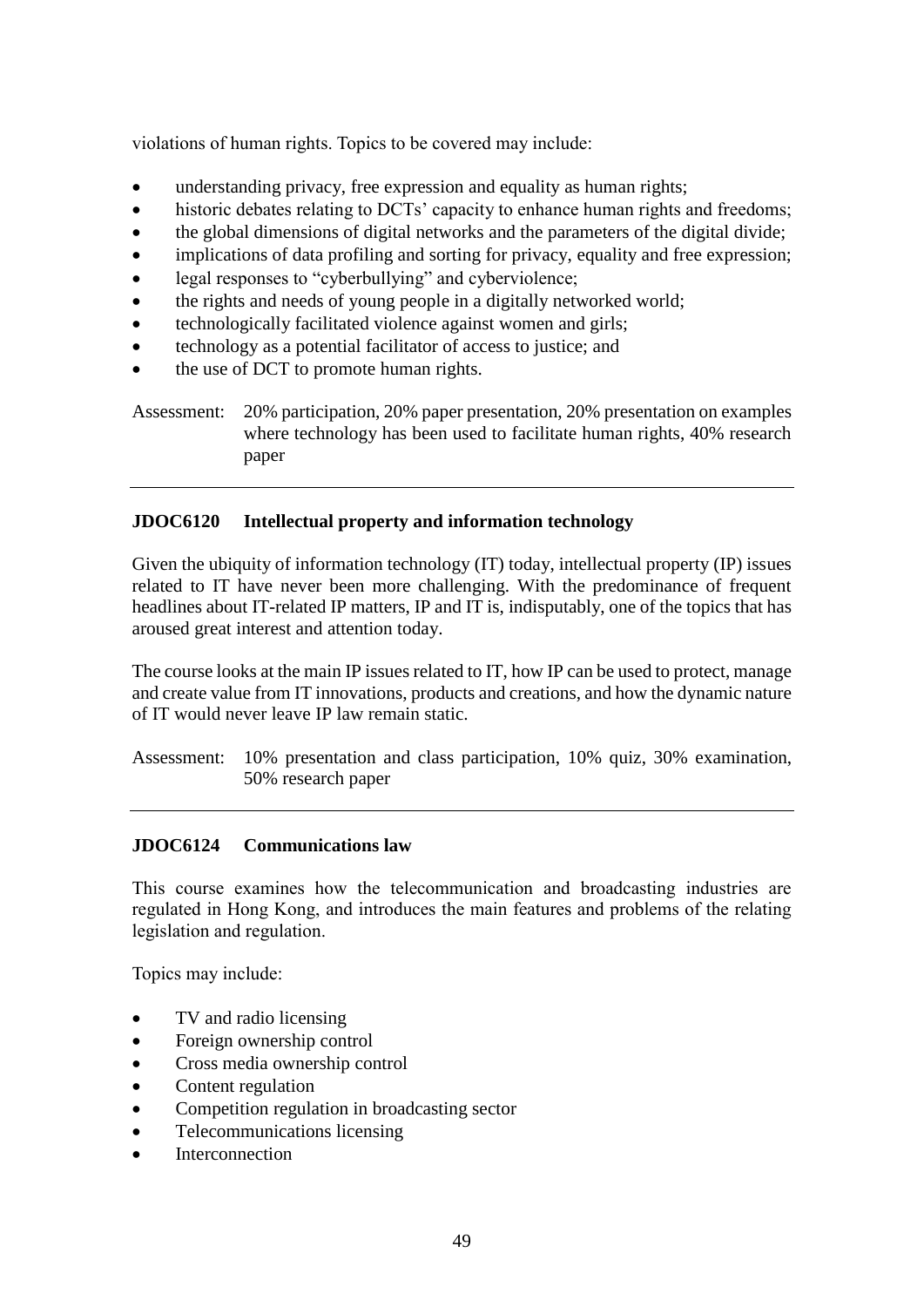- Competition regulation and consumer protection in telecommunications sector
- **Convergence**
- Interception and surveillance

Assessment: 20% group project, 70% research paper, 10% class participation

### **JDOC6126 e-Finance: law, compliance and technology challenges**

The overall aim of this is to help students understand how regulatory compliance and enforcement processes are being transformed by increased global competition and accelerating technological innovation in financial markets.

Topics covered will include how the role of information technology in the delivery of modern financial services has evolved over time as well as how recent developments in information technology are transforming compliance processes inside firms and enforcement efforts of regulators.

The impact of digital transformation of compliance in financial services on law firms, legal departments in companies, government attorneys, compliance managers, internal and external auditors, and system administrators will be considered.

A case study examining the impact of global competition and technology innovation on data protection/information privacy compliance efforts under Hong Kong, European Union and US law will be used to integrate theoretical and practical perspectives on the delivery of e-finance services.

Assessment: 10% class participation, 40% coursework, 50% take-home examination

## **JDOC6127 Current issues in financial law**

Current issues in financial law is an advanced 'capstone' course for postgraduate students nearing the completion of their degree programmes, who will have completed Law of international finance 1, and at least one of Banking law, Credit and security law, International securities law, Law of international finance 2, Securities regulation 1 or 2.

The course covers current and contentious topics in financial, banking and securities law, and post-crisis reforms in regulation dealing with financial stability, malpractice and codes of business or product conduct. It will examine these and other issues according to events and developments at the time of the course, both locally and at international level.

The course uses a seminar format to stimulate interaction and make the discussions relevant to participants' academic and professional interests. Issues to be examined include judicial shocks and risks for commercial parties; recent OTC derivatives cases and the choice of arbitration in contract disputes; Hong Kong's prospects as an international financial centre; recent cases and current concerns in insolvency law; benchmark reform and financial misconduct; and aspects of gender diversity in financial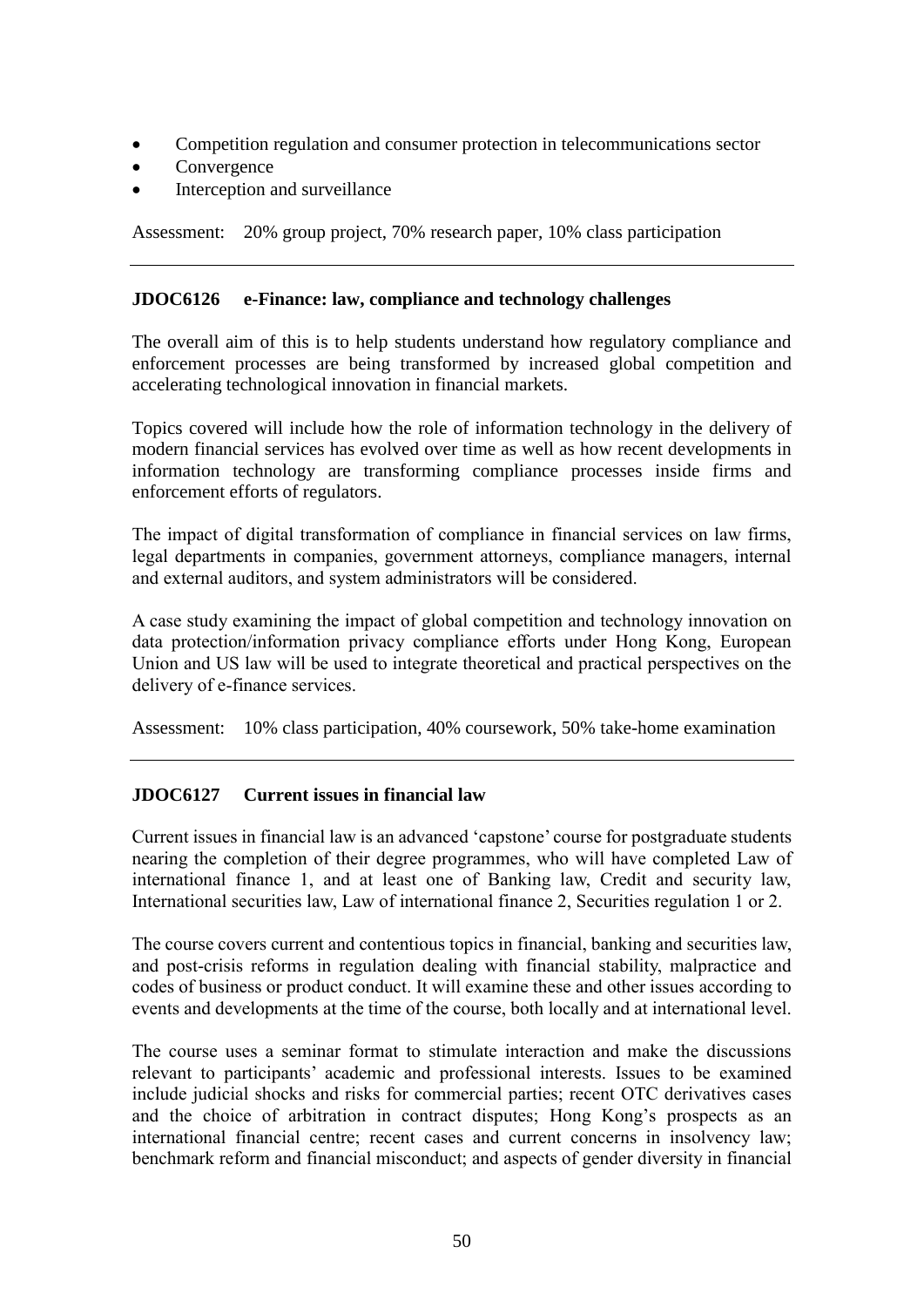law.

Prerequisites: JDOC6049 or JDOC6055 or JDOC6057 or JDOC6094 or JDOC6244

Assessment: 70% take-home examination; 30% class presentation

# **JDOC6128 International trade law I**

This course will provide students with a practical insight into a number of areas of international trade law and the practices of the Admiralty and Commercial Courts. It will use shipping scenarios to illustrate the various contracts and issues that arise in private international trade.

The course is designed to make students research and use case law, ordinances and international conventions. It is taught in a practical way and requires students to think of commercial solutions to problems.

The course covers the following areas:

- International sale of goods the contracts and terms found in sale contracts involving an international element
- Marine Insurance what is covered by insurance and the duties on an insured
- Letters of Credit the method of financing the sale contract and the obligations on the banks and parties
- Carriage of goods by sea who has a right to sue the sea carrier of the goods, the obligations on the sea carrier of the goods and whether the sea carrier can sue anyone for their losses
- Jurisdiction and choice of law in which country a claim can be brought and which law will be applied to the claim
- Litigation the most useful procedures used in commercial litigation such as security for costs, freezing injunctions, orders for inspection, arrest of ships
- Arbitration the procedures that apply to an arbitration of a claim

Prerequisites: Law of contract and law of tort

Assessment: 100% Take-home assessment

# **JDOC6132 International and comparative intellectual property law**

This course introduces the international framework within which intellectual property law operates, including copyright, patents, trademarks, industrial designs, unfair competition, trade secrets, geographic indications, and other forms of intellectual property (IP). The course examines how multilateral conventions and agreements such as Berne Convention, Paris Convention and TRIPS Agreement shape national IP laws, the role of international bodies such as WIPO and WTO, the effect of bilateral agreements, and other international influences on the development of IP law. The course also introduces the enforcement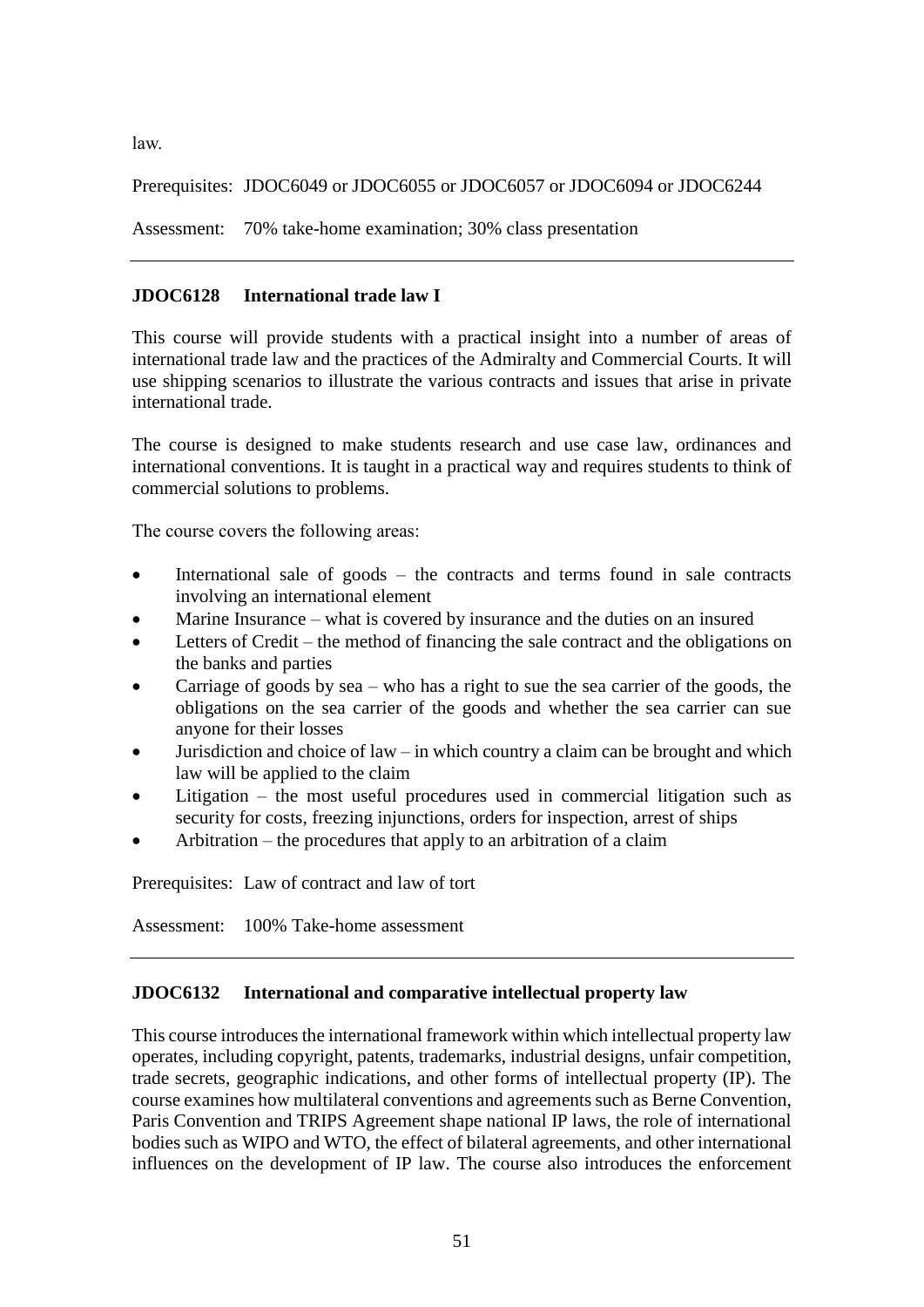provisions and WTO dispute settlement mechanism concerning international IP disputes. While devoting special attention to IPRs protection for cutting edge technologies such as biotechnology and information technology, the course also discusses the protection for traditional knowledge and folklore, and the overall implications of international IP protection for global competition between developed and developing countries in an integrated world market.

Assessment: 10% class participation, 90% take-home examination

## **JDOC6133 International economic law**

The recent dramatic transformation of the international economic legal order is generally attributed to "globalization", on the one hand, and liberalization, harmonization and unification of national policies and laws that affect trade, investment, and financial and commercial transactions across national borders, on the other hand. Concerns arise as to the coherence and compatibility of these processes and efforts with respect to national and global economic development, and overall welfare. This is the domain of international economic law; the law and policy of relations between national governments concerning the regulation of economic transactions that have cross-border effects. The course will broadly introduce those areas of international law and institutions that have shaped, or are the resultant of, the recent transformation of the international economic legal order, under three general themes: international trade, investment and competition law; international financial and monetary law; international commercial transactions. It will cover the relevant activities of international organizations such as the WTO, ASEAN, APEC, NAFTA, EU and ICSID. In addition to trade, investment and competition, the subject matter will include topics dealing with banking, insurance and securities. The role of institutions such as central banks through the BIS and the Basle Committee in the development of regulatory frameworks will be examined. The activities of two Bretton Woods international institutions, the World Bank and IMF, as well as the IOSCO will be studied. Efforts to unify or harmonise laws that affect international commercial transactions by international institutions such as the ICC, UNCITRAL, UNIDROIT, Hague Conference in Private International Law and OECD will also be examined.

Assessment: 100% take-home examination

### **JDOC6135 Alternative dispute resolution**

The course JDOC6135 Alternative Dispute Resolution ('ADR') examines disputes (their development, form and nature) and the range of processes by which they are handled (or avoided). In so doing, it considers access to civil justice issues and (including questions in the relationship between ADR and rule of law values), focusing on non-adversarial approaches to dispute resolution, especially negotiation, mediation, innovations in litigation and trial, arbitration, and forms of mixed process such as the ombudsperson. Litigation and adjudication have until the past several decades been regarded as 'the standard' mode of resolving disputes, especially among legal professionals and administrators of justice. The use of ADR has now come to be more widely accepted within many civil justice systems,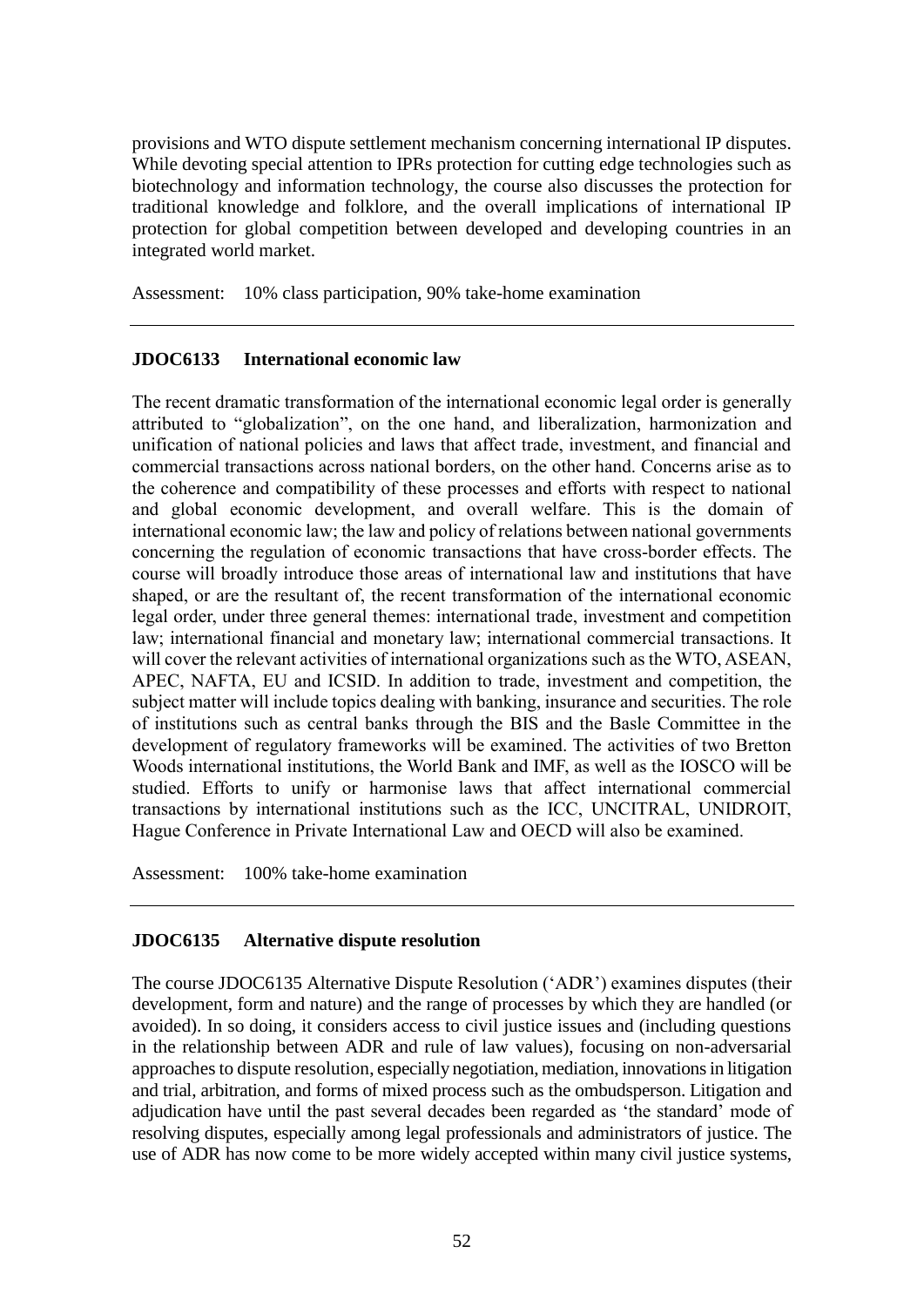including Hong Kong, so that the term ADR is today sometimes also used to refer to 'appropriate' or 'additional' dispute resolution. The course provides a general analysis of the field, and where relevant, consideration is given to dispute processes in various East Asian jurisdictions.

At the conclusion of this course, students should:

- Be familiar with the analysis of the form and nature of disputes and their incidence in society, the pattern of dispute resolution, the traditional methods of resolving disputes and the potential impact of various social, economic, legal, political and cultural factors on dispute resolution;
- Be familiar with the broad range of alternative methods of dispute resolution encountered in legal practice, and their use and application in Hong Kong and in the Asia Pacific region generally, as well as in a comparative international context;
- Be competent in critically analyzing and evaluating the various alternative methods of dispute resolution (e.g. their advantages and problems) by considering such issues as the legitimate expectations of disputants, quality of and access to justice, public and private costs of ADR and the politics of informal justice;
- Be competent in evaluating the application of ADR methods in various substantive areas and be able to advise future clients about the potential suitability of various dispute resolution processes and prepare them for participation in these varied dispute resolution processes; and
- Have participated in some simulated negotiation and mediation role-play simulations and developed some basic competency in effectively participating in negotiations and mediations. The critical, theoretical and evaluative material will be combined with simulated role-playing exercises for a better understanding of the various dispute resolution methods and processes.

Assessment: 100% research assignment

## **JDOC6138 Arbitration law**

The aim of the Arbitration Law course is to provide students with sufficient knowledge and understanding of the law of arbitration.

During the course, the students will focus on the dispute resolution process, as set out in more detail in the syllabus, including the following ADR methods:

- Negotiation;
- Mediation;
- Early Neutral Evaluation
- Expert determination;
- Adjudication
- Dispute Boards
- Arbitration
- State Court Litigation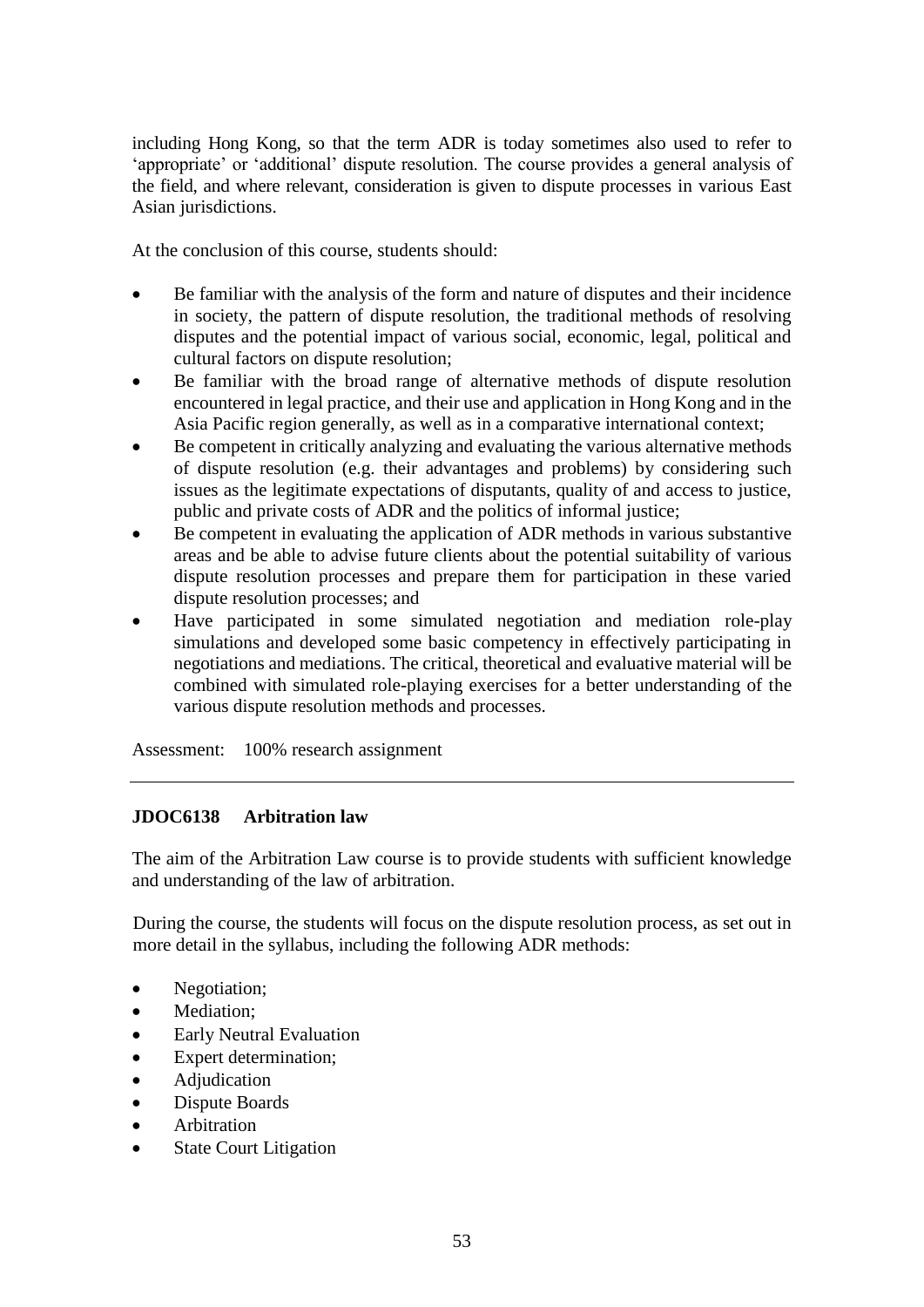Further in the course, the students will learn about the history of arbitration and about the major international arbitration legal instruments (NY Convention, UNCITRAL Arbitration Rules, UNCITRAL Model Law, the Washington Convention, and others). Further, the students will explore the differing statutory approaches to arbitration in the globalized world (common and civil law), the choices available to the parties in dispute resolution, the concepts of arbitration agreements, the arbitral procedure (commencement, tribunal appointment. Evidence, document production, written submissions, hearings, and others).

The students will learn about the duties and obligations of an arbitral tribunal, the notion of independence and impartiality, jurisdiction and powers, costs, and awards.

At the end of the course, the students will learn about the roe of the state courts in arbitration, and about their supervisory powers.

The specific educational learning outcomes of this course are as follows:

A. Knowledge and Understanding

- To enhance understanding of arbitration as a private consent-based method of resolving disputes.
- To introduce the fundamental principles of arbitration law set out in detail in the syllabus below.
- To introduce the importance of the Hong Kong Arbitration Ordinance when deciding disputes.
- To introduce the essential elements of a binding arbitration agreement and an enforceable arbitration award.
- To introduce the important role of reading and analyzing the sources of arbitration law, including both statutes (particularly domestic arbitration statutes such as the Arbitration Ordinance) and judicial decisions (case law).
- B. Intellectual and Practice Skills

This course seeks to help students develop the following intellectual skills:

- Ability to analyse and solve complex factual legal problems by selecting and applying relevant arbitration law principles;
- Ability to apply rules of law to hypothetical factual situations;
- Ability to isolate crucial issues in hypothetical factual scenarios; and
- Ability to support oral and written arguments using relevant judicial decisions and statutory provisions.

This course also seeks to help students develop the following practical skills:

- Ability to undertake the reading and research of the sources of arbitration law;
- Ability to express ideas both orally and in writing in a clear and coherent manner; and
- Ability to translate technical legal terms into language appropriate for users of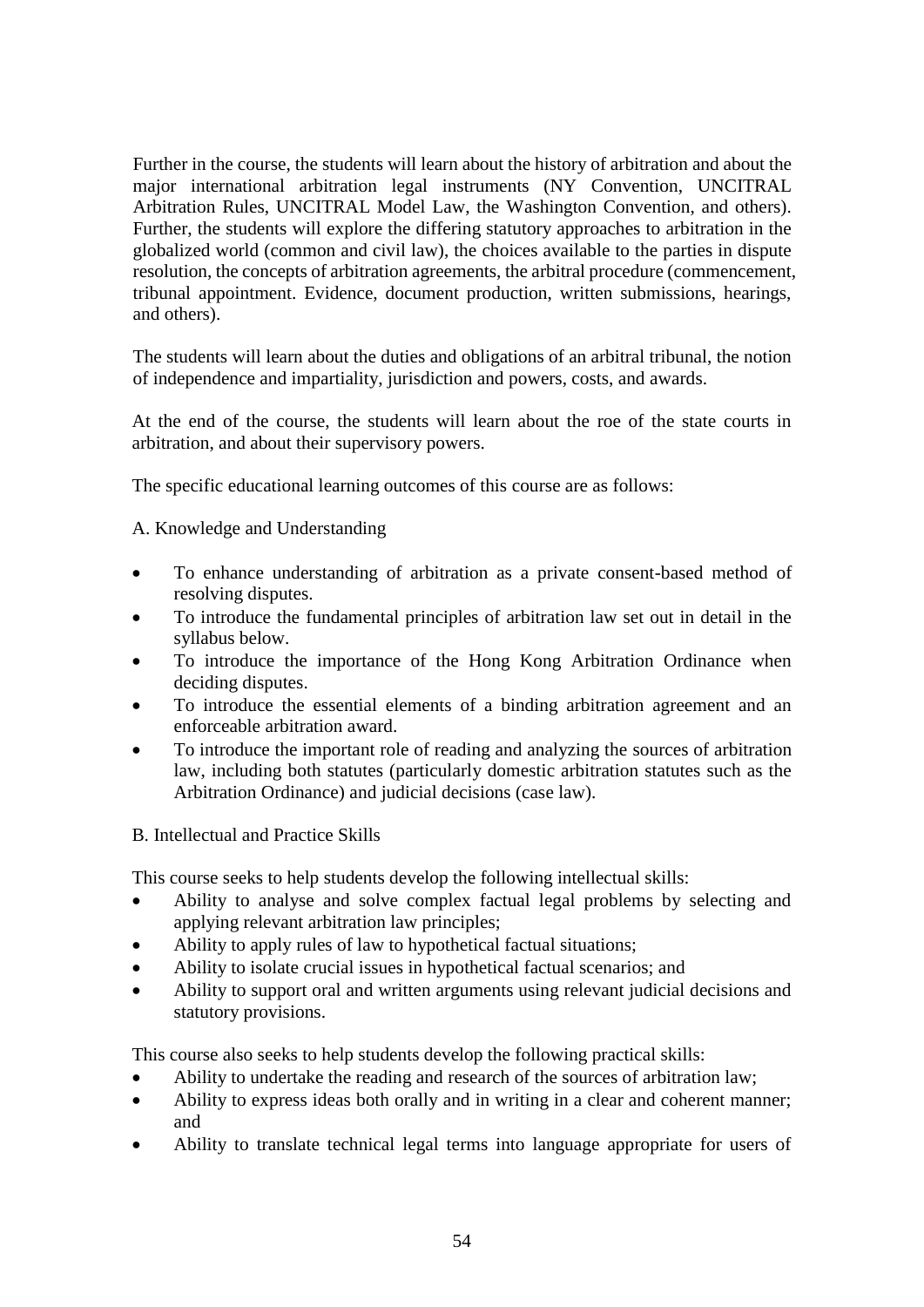arbitration and dispute resolution generally.

Students will consider a range of theoretical issues and substantive topics in this course, including:

- General Introduction to Arbitration and ADR
- Agreement to Arbitrate
- Appointment of Arbitrator
- Rights, Duties and Powers of an Arbitrator
- Commencement of Arbitration and Interlocutory Proceedings
- Arbitration Hearings
- Evidence in International Arbitration
- Costs & Interest in Awards
- Appeals
- Enforcement and Execution of Awards

Assessment: 30% research paper, 70% written final examination

### **JDOC6139 China Information technology and electronic commerce law**

This course examines the key law and regulations concerning the Internet, information technology and related business in Mainland China. It intends to provide a wide-angle view of the regulatory regime for the Internet and IT industry in Mainland China, in particular as to how such regulatory regime may be helping or damaging the development of the IT industry in Mainland China. The course also intends to compare the regulatory regime in Mainland China with that of other jurisdictions, and examine the impact of the Chinese Internet and IT Regulations on cross-border transactions of IT products and services.

Topics may include:

- Principles of IT and Internet Regulatory System
- Administration and Licensing of Websites
- Electronic Signature
- Online Advertising, Publishing and Media
- Online Intellectual Property Issues
- Big Data and Cloud Computing Issues
- Online Finance, Virtual Monies and Credit Profiling Regulatory Issues
- Domain Name System and Cybersquatting in Mainland China
- Privacy Protection, Real-Name Registration, Encryption and Internet Censorship
- National Security and Anti-Terrorism Measures relating to Online Businesses
- Anti-Monopoly and Anti-Unfair Competition Issues relating to Online Businesses
- Liabilities of Network Service Providers
- Cross-Border Transfer of Electronic Data and Use of Electronic Evidence
- Jurisdiction and Conflict of Law in the Cyberspace
- Online Dispute Resolution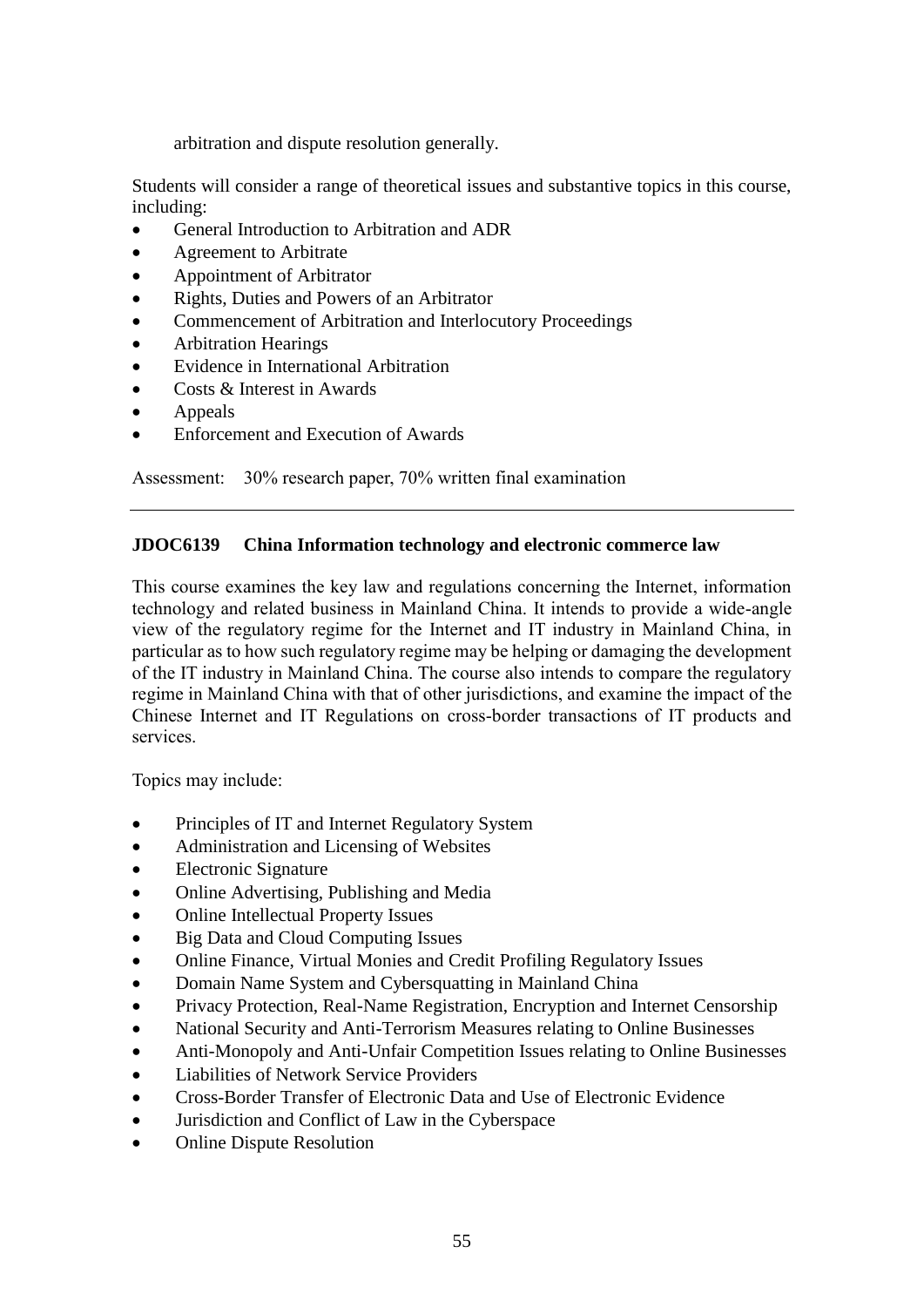Assessment: 30% presentation and class participation, 70% research paper

### **JDOC6140 Intellectual property, innovation and development**

This course examines the interplay between intellectual property law, innovation social and economic development. While it covers copyright and trademark laws and examines how these two areas are affected by digital and Internet innovations, the focus of this course will be on patent law. Particularly this course will explore how cutting-edge technologies such as information technology, biotechnology and green technology have changed the landscape of patent law on the one hand, and how patent law has affected the development of these technologies on the other hand. It uses judicial cases and empirical examples to illustrate how patents for biotech and pharmaceutical inventions have affected the access to technology and essential medicines, and how patent regime has been employed to protect genetic resources/traditional knowledge and green technologies, and whether such protection promotes or impedes innovation and technology transfer in these industries, and how IP protection has affected social and economic development of developing countries and least-developed countries. Last but not least, the course investigates IP-related antitrust issues, and discusses how to strike a balance between IP and competition for the benefit of technology innovation and economic development.

Assessment: 80% take-home examination, 20% class participation

## **JDOC6141 Regulation of cyberspace: theories of internet and normativity**

The course takes a closer look at the legal and political challenges brought about by the internet and related technologies. The goal is to provide participants with an in-depth understanding of the conflicts involved in the governance of the information environment and equip them with the tools to analyze and assess these conflicts from a normative perspective. This involves two analytical steps: (a) understanding the challenges and limitations of conventional legal institutions on the Internet, especially those administered by the State, and (b) reinterpreting and reinventing these institutions in the context of the Internet.

In order to achieve this goal, the course combines foundational readings with contextual analyses of legal institutions on the Internet. This approach enables participants to make connections between some timeless questions of law and politics implicated in regulation and revisit them in the broader context of networked information technologies. To complement this framework, class discussions will pick up contemporary cases and events to which the concepts and theories will be applied.

The course is not necessarily targeted at students with prior knowledge of the interplay between law and technology, in general, and law and the Internet, in particular. While not focused on any particular jurisdiction, it takes major common law systems as its starting point.

Assessment: 80% final research paper; 20% four notes and queries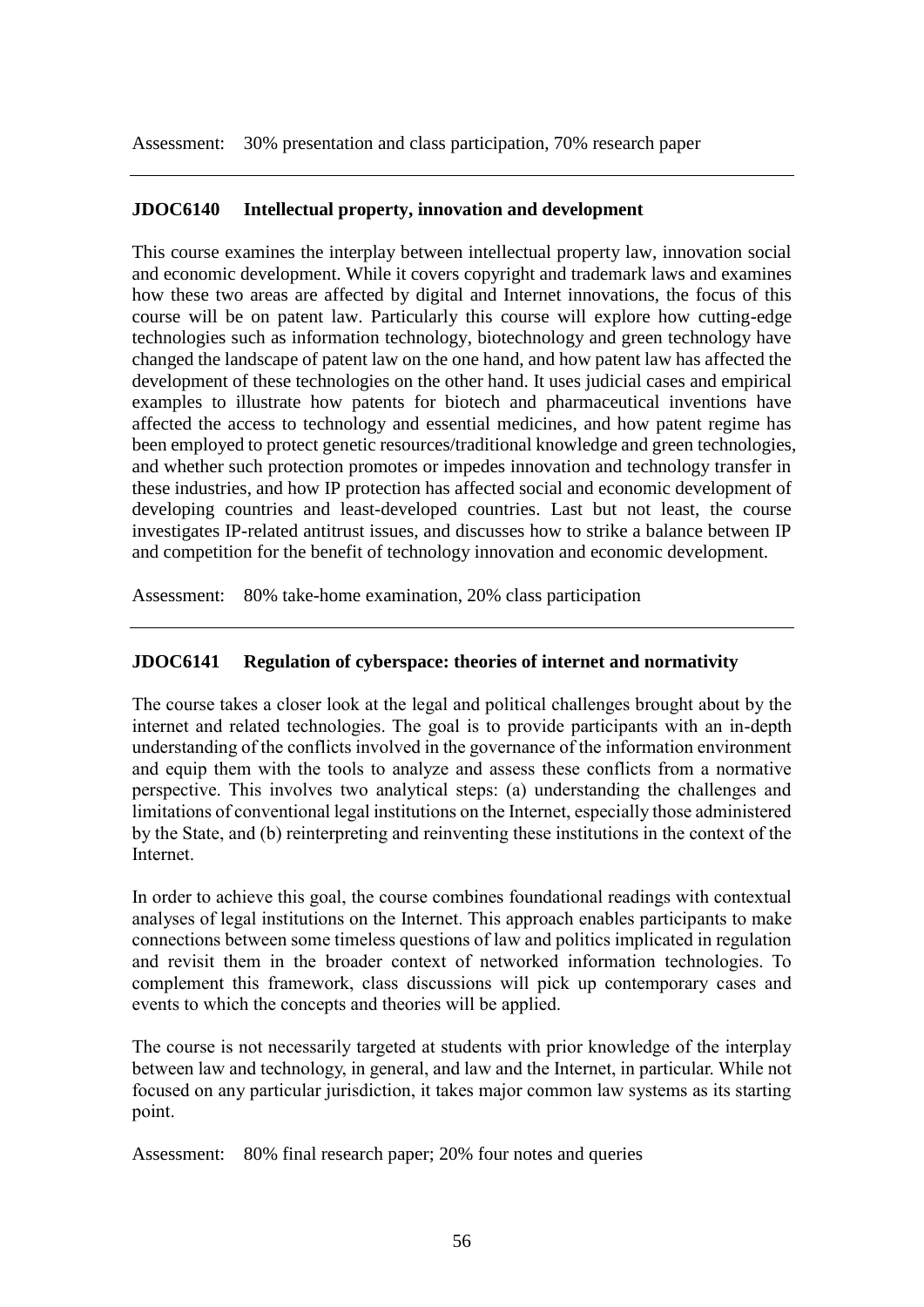### **JDOC6144 Rights and remedies in the criminal process**

This course examines how courts in various common law countries have enforced the legal rights of suspects and accused persons at different stages in the criminal process. The following rights will be studied comparatively: right to be free from arbitrary detention, right to bail, right to legal representation, right of silence, right to trial without undue delay, right against unreasonable search and seizure, and right to a fair trial. The remedies to be examined will include exclusion of evidence at trial, stay of proceedings, declaration, damages, adjournment, and bail.

Assessment: 100% take-home examination or research paper

## **JDOC6146 Law and religion**

Law and religion are two of the oldest social institutions. In various forms, law and religion exist in every human society. Law and religion also have very close relationship to each other. Looking from human history, religion could be so intertwined with law that there could be complete overlap. However, the modern trend is to separate the two so that a wall is built between law and religion. This course will examine the various models on how law and religion interact with each other. Historical as well as analytical approaches will be adopted. Critical questions will be raised on examining the proper relationship between law and religion under different worldviews and various religious traditions including Judaism, Islam, Buddhism, Hinduism and Christianity. The role of religion in public debate will also be considered.

Assessment: 20% group project and presentation, 30% research paper, 50% take-home examination

## **JDOC6150 Comparative law**

The common law system provides principles and methods for responding to society's needs and values. Some of those principles and methods will be compared with the legal and extra-legal equivalents in non-common law nations. The influence of special social and economic characteristics will be noted. Appropriate jurisprudential theory will be discussed.

Assessment: 10% presentation, 10% class participation, 80% research paper

### **JDOC6152 Dealing with legacies of human rights violations**

This course will examine the ways that nations around the world have dealt with, and are dealing with, legacies of gross violations of human rights of the past. It will draw from several disciplines but will be dominated by the legal approach which is firmly rooted in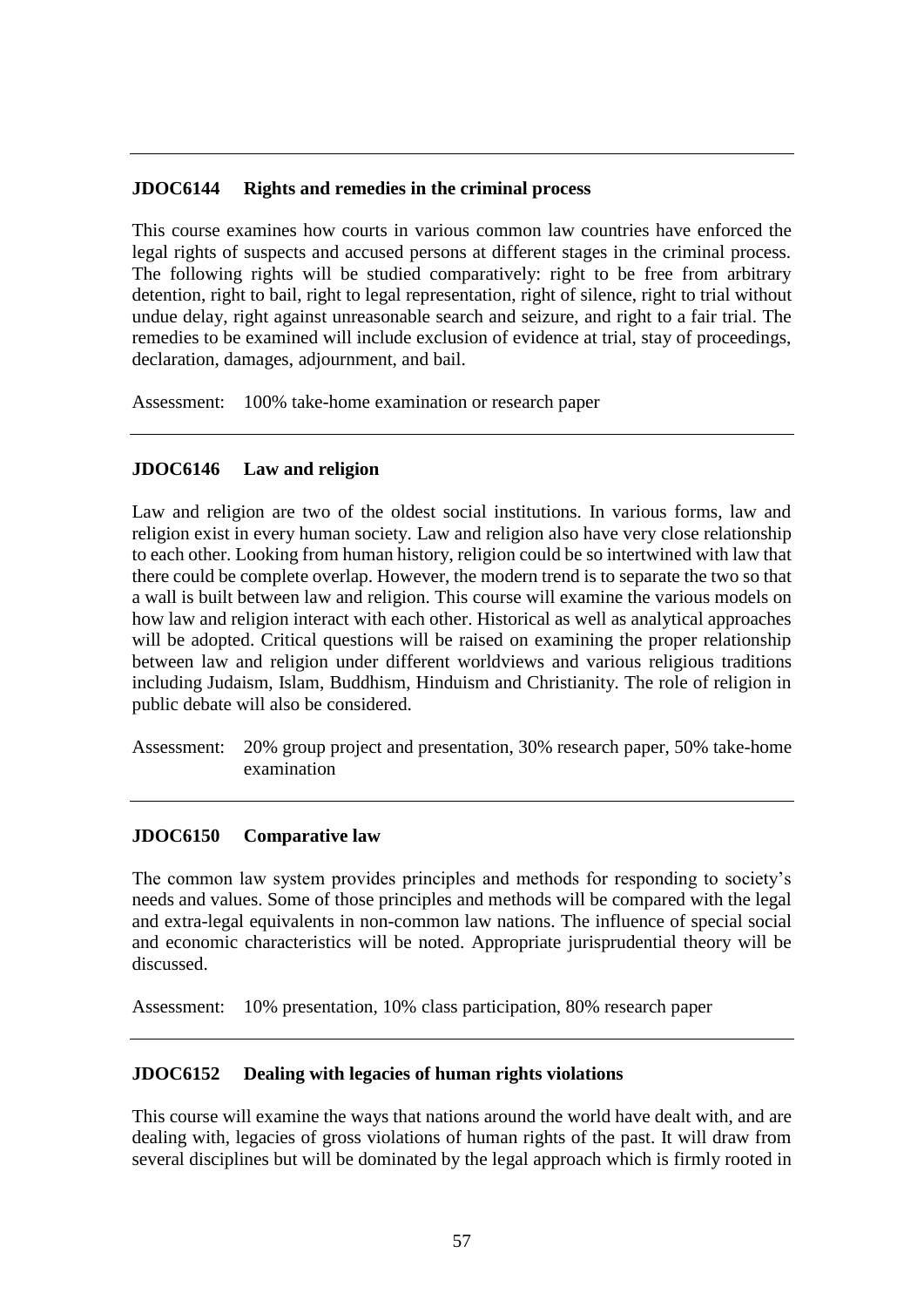the right to an effective remedy for gross violations of human rights and the duty of States to investigate, prosecute and punish such acts. Issues to be examined will include the policy choices that nations emerging from sustained periods of repression or armed conflict have to make, and the types of mechanisms that have been employed by countries that have sought to deal with such situations. The course will, *inter alia*, examine whether there is a chasm between the striking promises made by the ubiquitous use of terminology such as 'truth', 'justice', 'healing' and 'reconciliation' and reality. How does public opinion, most significantly, the views of victims and survivors, fit into international diplomacy and local politics? What role can traditional dispute resolution play? The course will also examine the work and effectiveness of international criminal tribunals, 'internationalised domestic courts', commissions of inquiry, and other methods of reckoning with past wrongs in societies around the world, as well as consideration of new processes that are evolving.

Assessment: 15% class participation, 35% group exercise, 50% research paper

## **JDOC6153 Business and human rights**

This course investigates the relationship between business and human rights in the context of globalisation and as a distinct field within the broader corporate social responsibility (CSR) movement. The course will invite students to explore the relevance of human rights standards and norms to business operations and consider the extent to which corporations are or should be bound by human rights law and obligations. The legal, political, economic and social issues arising from the cross-border activities of multinational enterprises (MNEs), particularly in developing countries, will be examined against the backdrop of the growing public demand for greater transparency and accountability. The course will also analyse the role and methodologies of civil society seeking to influence corporate human rights practices, and the ways in which some MNEs have responded to growing pressure to address human rights issues through initiatives that seek to connect CSR, human rights and business strategy by managing reputational risk and promoting human rights as a source of competitive advantage in the marketplace.

Assessment: 70% research paper; 20% advocacy exercise; 10% class participation

### **JDOC6154 Competition law I**

This course introduces students to basic concepts of competition law (known as antitrust law in the U.S.). Despite being relatively new to the region, competition law has become highly pertinent in East Asia in recent years. In Hong Kong, the Legislative Council finally adopted a cross-sector competition law for the city in June 2012. In China, the Anti-Monopoly Law came into effect on August 1, 2008 and has attracted much attention around the world ever since. With its aggressive enforcement stance, South Korea has become a favorite jurisdiction for multinational corporations to lodge complaints against competitors. With increasing cross-border enforcement across the globe, competition law will surely take on yet greater importance in the future.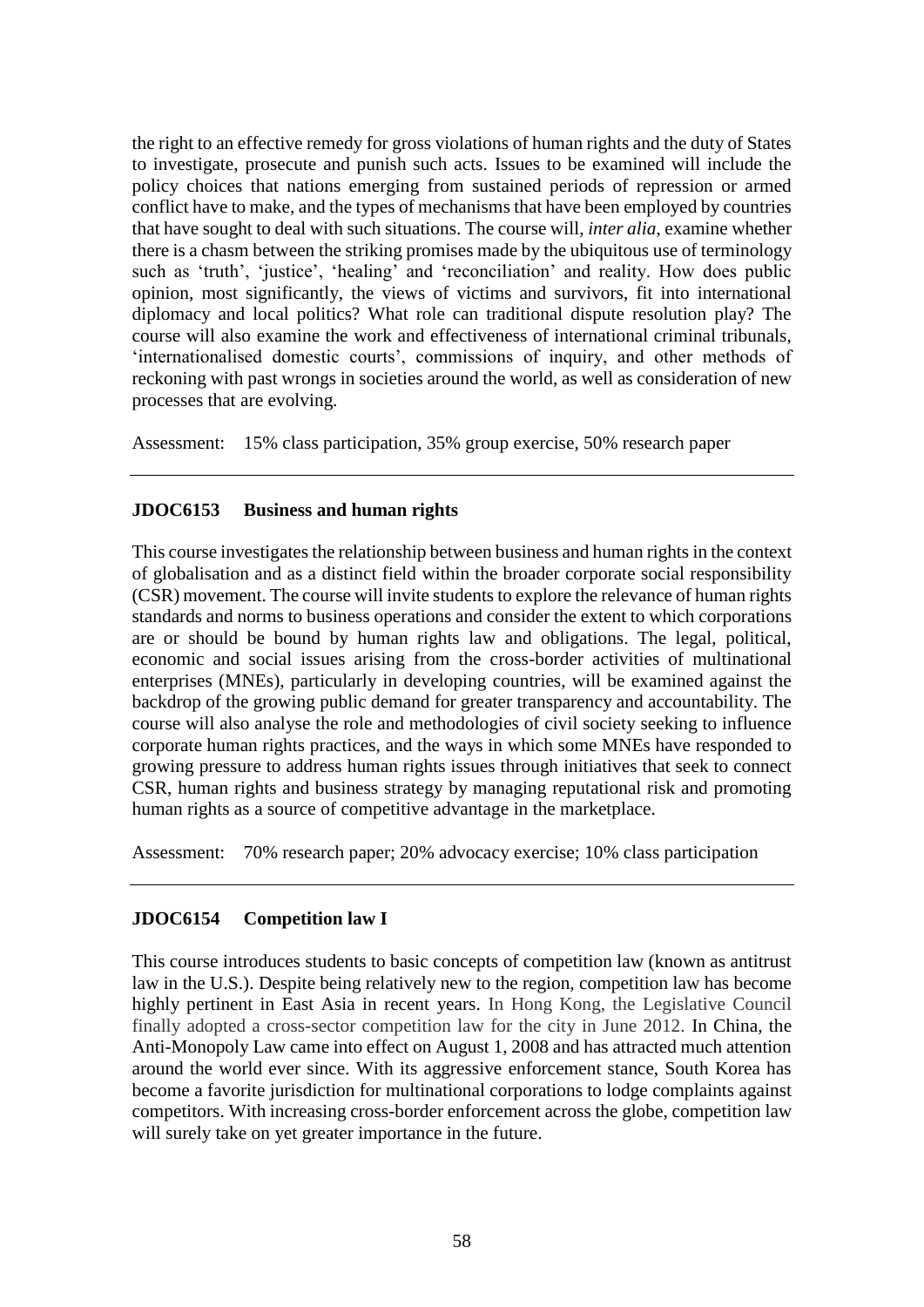This course will focus on two of the three main areas of competition law: cartels and restrictive agreements and monopolization. It will focus on U.S. law with some attention paid at the end of the course to the new Hong Kong Competition Ordinance.

Assessment: 50% take-home examination, 30% case commentary, 20% class participation

## **JDOC6155 Competition law II**

Despite being relatively new to Hong Kong, competition law has become highly pertinent in East Asia in recent years. In Hong Kong, the Legislative Council finally adopted a cross-sector competition law for the city in June 2012, and the Competition Ordinance has been in full operation since December 2015.

This course takes a comparative look at the connections and differences between Hong Kong and European Union (EU) competition law. Given the Conduct Rules of the Competition Ordinance in Hong Kong are substantially modelled after Articles 101 and 102 of the Treaty on the Functioning of the European Union (TFEU), the EU law (including "soft" law such as guidelines) on Articles 101 and 102 TFEU will provide useful guidance to the interpretation and application of the Hong Kong Conduct Rules. This course will examine in detail the First Conduct Rule and Article 101 TFEU; and the Second Conduct Rule and Article 102 TFEU. We will also consider competition law enforcement, Hong Kong specific issues and past paper questions (to illustrate the workings of competition law). This course excludes merger review, which forms the subject of a separate course.

Assessment: 55% take-home examination, 25% commentary, 20% class presentation and participation

### **JDOC6156 Comparative constitutional law**

This interdisciplinary course will survey a combination of fundamental questions and cutting-edge scholarly debates concerning both constitutional drafting and constitutional adjudication. Readings will consist primarily of social science scholarship as opposed to judicial decisions and will have a primarily empirical as opposed to normative orientation.

Law school courses in comparative constitutional law have traditionally focused on constitutional adjudication to the exclusion of constitutional drafting. However, questions of constitutional drafting and constitutional design are of considerable and growing importance. Accordingly, this course will address not only how constitutions are interpreted and enforced, but also how they are created in the first place. The course will begin by considering foundational questions, such as: What is a constitution? What purpose(s) do constitutions serve? What practical effect, if any, do constitutions have? What topics should be addressed by a constitution?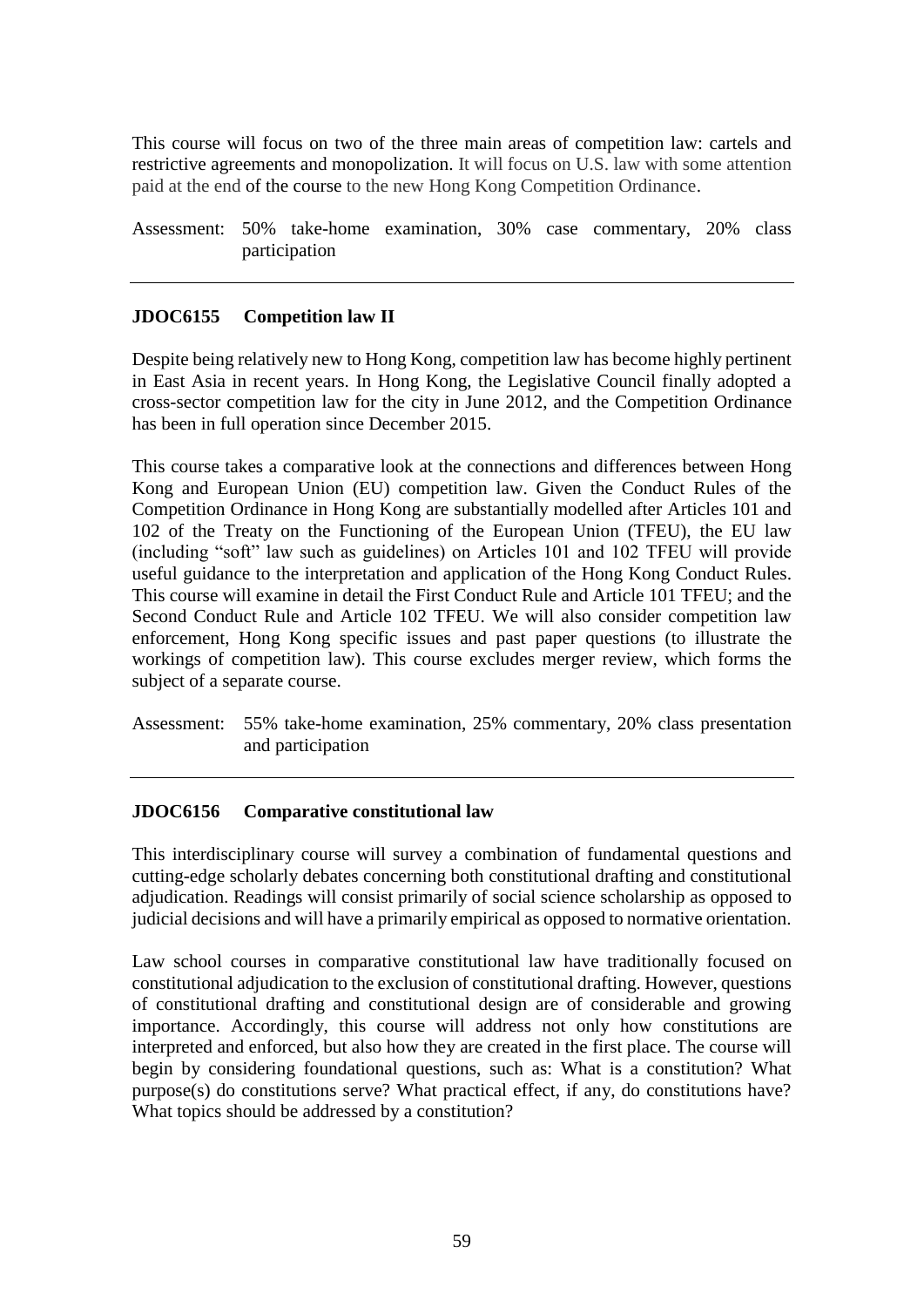Other topics to be addressed include the process by which constitutions are drafted; the extent to which the content of national constitutions has become standardized; the relationship between constitutional law and international law; the extent to which constitutional courts around the world employ common analytical techniques and the usage of foreign law by constitutional courts. The goal will be to develop an empirically informed understanding of recurring patterns and contemporary standards in constitutional drafting and constitutional adjudication. The course will be conducted in a seminar format, meaning that much of class time will be spent exploring the questions and arguments posed by the material through group discussion rather than through lectures by the instructor.

Assessment: 20% class participation, 80% written assignment

## **JDOC6163 Negotiation: settlement and advocacy**

This course is designed to give students an intensive opportunity to develop negotiation skills which can be used in the global arena to create and repair relationships and to manage and resolve conflict. Classes will consist primarily of inter-active negotiation role play simulations and inter-personal communication exercises, together with some lectures and class discussions. Initially, we will explore personal characteristics, cultural matters and communication skills. Then, we will focus on the acquisition of negotiation skills through inter-active negotiation problems. Throughout the course, we will emphasise critical reflection on the negotiation process.

This Negotiation module will involve an interactive mix of class discussions, small group sessions, student exercise and negotiation role playing simulations. Each seminar has a specific topic and students are provided with assigned readings. The teaching programme is designed to encourage maximum participation of students in the teaching process.

Students must be aware of the following expectations upon by the teacher in this course – all students in the Negotiation course must:

- 1. Attend all classes, on time and all the time. Each student depends on full and active participation by every other student. This cannot be over emphasised.
- 2. Be prepared to participate.
- 3. Prepare written outlines for all Negotiation Problems.
- 4. Complete all Negotiation Problems in class.
- 5. Complete and submit a descriptive, analytical journal of the student's progress in acquiring negotiation skills during the course.

Assessment: 50% research paper, 25% outlines and participation, 25% skills journal

### **JDOC6164 Principles of family law**

Family law is about people in a domestic setting; how domestic relationships are created, dissolved (which involves status alteration), reconstituted (remarriage, adoption), how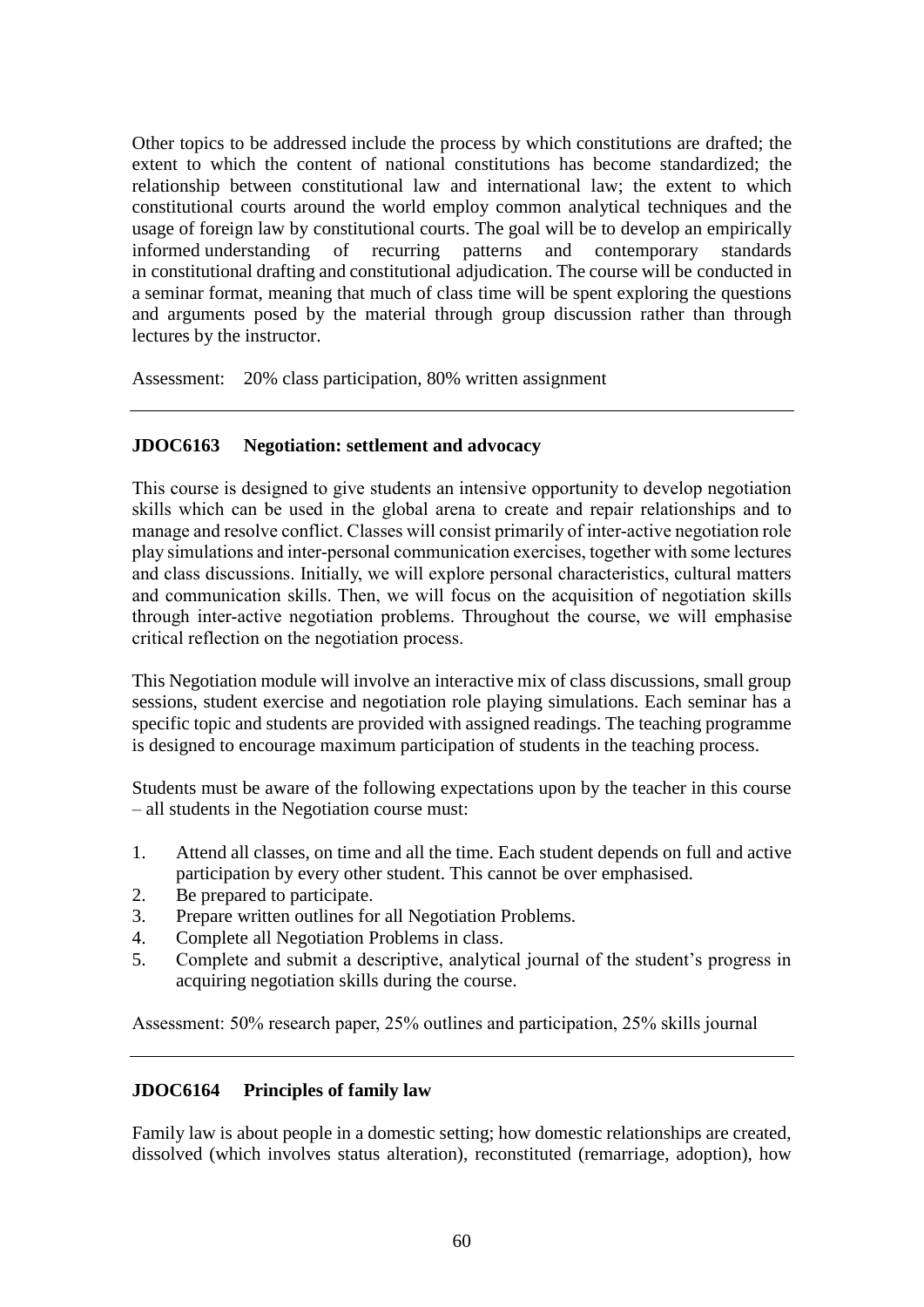relationships are regulated and disputes resolved. Hong Kong Family law is both common law and statute-based. However, the rules and principles are not ends in themselves, but they serve certain purposes or goals.

In this course, we examine the basic principles governing the creation of family relationship, termination and its consequences, how does the law deal with the evolving notion of domestic relationships, abuse occurring within such relationships, the protection it offers to the weaker party and the reconstitution of family relationships.

Families are undergoing changes constantly, as is society. Debates on transsexual marriage, same-sex marriage reflect this. Families are the microcosm of society bearing all the pressure which society exerts on its members. The challenge of the course is to understand the problems facing families today, to what extent the law is in tune with these problems, how best these problems could be alleviated, minimised or resolved by law reform or other means.

The objectives of the course is to enable you to learn the basic family law rules, understand how these rules are applied to a particular legal problem (which you need to utilise as a lawyer). As rules are not ends in themselves and they promote certain underlying values – you are required to critically analyses and assess what outcomes/values these rules promote; whether these values are consistent with prevailing societal values along certain theme, such as: (i) effective dispute resolution, (ii) protective (physical/economic) function of family law and (iii) upholding fundamental societal values concerning family, personal relationships and human rights.

Assessment: 45% written examination, 45% assignments and presentation, 10% class participation

## **JDOC6165 PRC economic law**

This course examines the general framework of major economic legal institutions in China, broadly defined as the legal and regulatory structures governing business activity in both of the public and private sectors where the role of state oversight is prominent. Three issues will be discussed: (1) the making and implementation of laws and regulations on several critical aspects of doing business in China; (b) the process of institutionalizing legal governance for Chinese commerce as well as paving a level playing field for market participants; (c) the impact of globalization, particularly since China's entry into the World Trade Organization (WTO), on the development of the country's economic legal institutions.

Four areas of law are covered:

- Enterprise law: how to start and operate a business?
- Financial law: how to finance a business?
- Competition law: how to curb anti-competitive business activity?
- Consumer protection law: how to prevent businesses from harming consumers and to hold businesses accountable for product liability?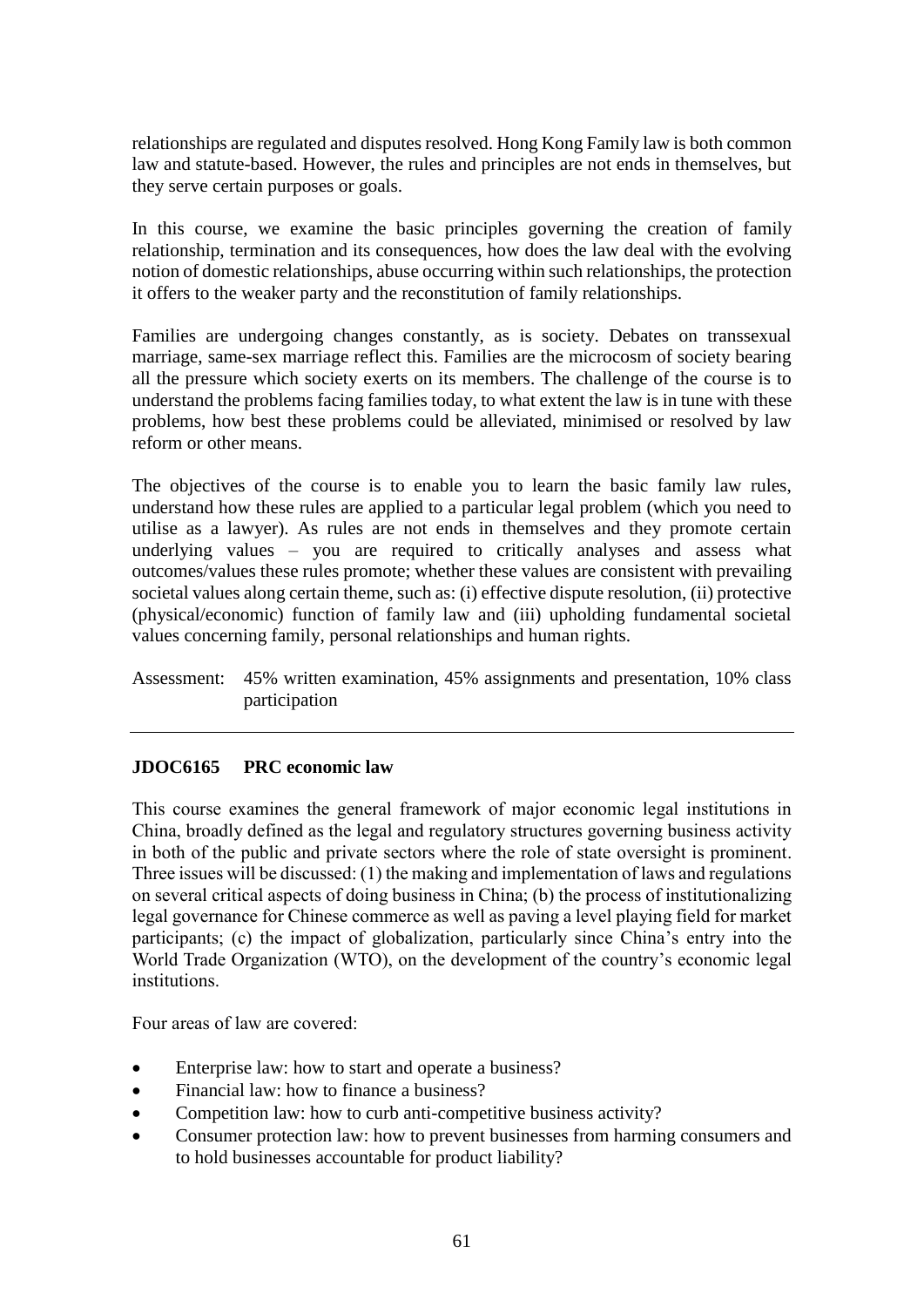The primary objective of this course is to help students develop a general understanding of the legal and regulatory framework of major economic institutions in China, particularly those involving a significant role of the Chinese state in the economy. To achieve this objective, the course will examine key laws and regulations on important aspects of the Chinese economy and their reform during China's transition from a command economy to a market economy. Domestic debates over policy orientation and reform strategy will also be reviewed to show students how China's economic legal regime has evolved in the face of changing reform dynamics shaped by both domestic and global conditions.

Assessment: 20% group presentation, 80% take-home examination

### **JDOC6167 PRC tort law**

This course introduces the history of PRC tort law, the PRC Tort Law (2010), relevant principles of PRC General Principles of Civil Law on which tort law is based, other tortrelated laws, and regulations, and judicial interpretations. The course analyzes the tort cases which have been adjudicated by Chinese courts to see how cases are decided under the existing tort laws. The discussion of the laws and cases will aim to solve the substantive issues including liabilities based on fault such as personal and property injury, tort injury to personality rights and family/business relations; liabilities without fault such as product liability, environmental pollution, ultrahazardous activities and injuries caused by domestic animal; fault-presumed liabilities such as medical malpractice, motor-vehicle traffic accident and work-related accidents. These issues and various concepts such as intentional torts, negligence, vicarious liabilities, and joint and several liabilities will be discussed in comparison with the common law counterparts.

Assessment: 100% examination

## **JDOC6170 Law and the internet**

Information and communication technologies are part of the very fabric of contemporary societies. Their understanding and mastery are a required form of literacy in the 21st century. Social dynamics everywhere have changed because of these technologies, and in their image a new social paradigm has been formed. As a social science, law is not immune to these transformations but is rather profoundly influenced by them and perhaps no technological development has shaped the face of law more profoundly than the **Internet** 

This course will empirically assess some core transformations which, in different areas, the Internet has brought to the law. While other courses in our programme (for instance, "Regulation of Cyberspace") question at a higher level of abstraction the normative foundations of such transformations, in "Law and the Internet" our aim is to give you an introductory overview of the concrete, practical shifts that the institutions of law have been experiencing in a number of different areas because of the Internet – from Identity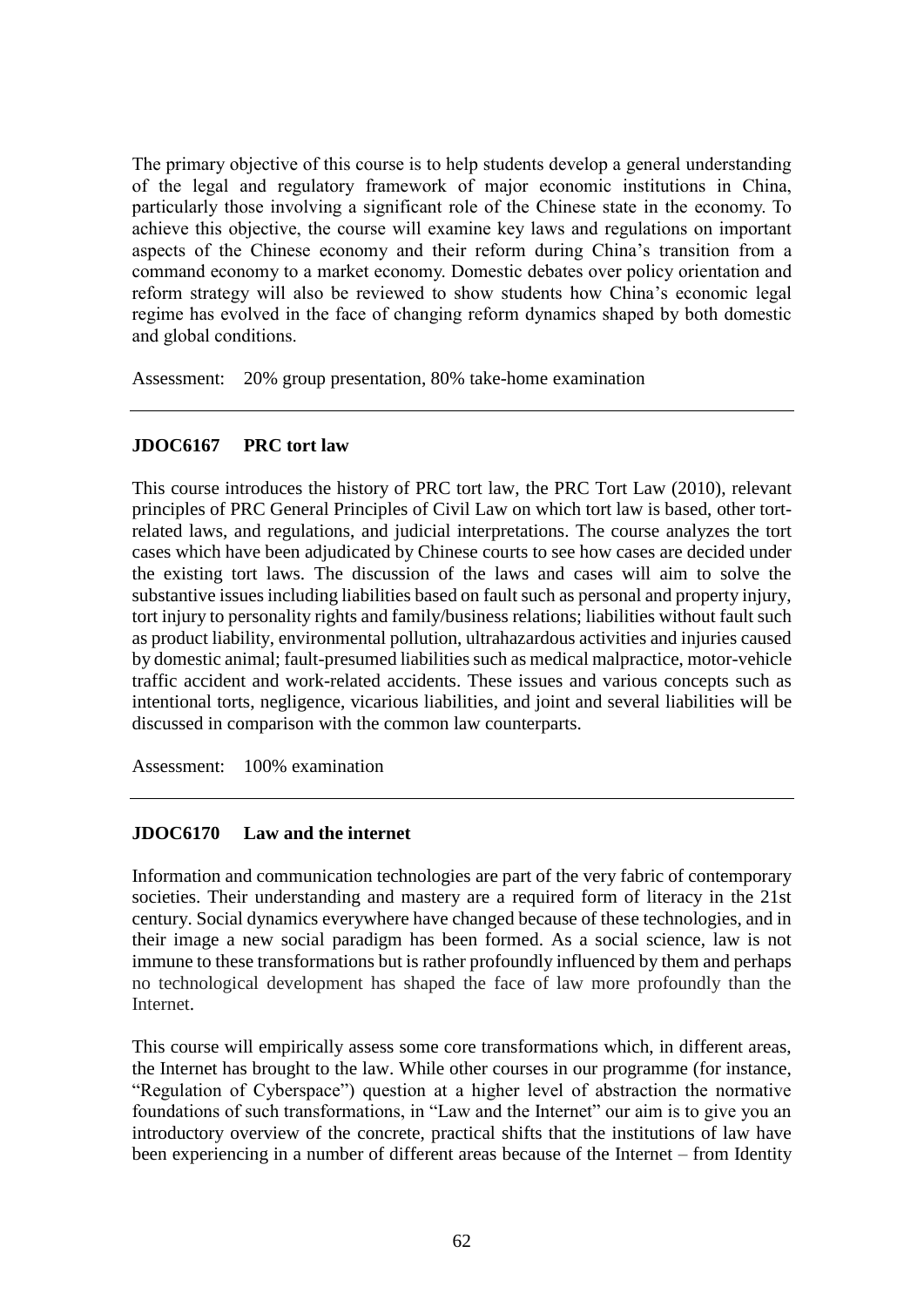and Privacy to Copyright, and from Defamation and Liability in Online Environments to Cybercrime and Jurisdiction.

Main topics will vary slightly from year to year. The focus of our course is on major common law jurisdictions, taking the law in the Hong Kong and United Kingdom as a starting point. Nonetheless, occasional – and in some areas extensive – references to the law in the European Union will be made.

Assessment: 35% mid-term essay, 65% take-home examination

### **JDOC6171 Corruption: China in comparative perspective**

This course examines the pervasive problem of corruption in the People's Republic of China in comparative perspective. The course aims to combine theoretical understanding of corruption with the best practice in prevention, investigation and punishment of corruption. Subject matters to be covered in the course include perception of corruption, definition of corruption, theoretical observations, case studies on corruption, anticorruption system, legal framework, education and whistle blowing, and international cooperation.

Assessment: 100% research paper

## **JDOC6172 Carriage of goods by sea**

Bills of lading and other sea transport documents (e.g. waybills, delivery orders); express and implied terms in contracts of affreightment (concerning seaworthiness, deviation, dangerous cargo etc); the Hague and Hague-Visby Rules; voyage charterparties and time charterparties; maritime arbitration; electronic data interchange (EDI) and electronic bills of lading.

Assessment: 100% examination

## **JDOC6174 Family mediation**

Using a combination of lecture, discussion, demonstration, and simulation, Family Mediation will present students with the theory and practice of family mediation, including: a basic grounding in the practice and theories of mediation, an understanding of the many variations of how mediation is actually conducted in family law cases, critical judgment as to when family law mediation might or might not be appropriate in individual cases, a familiarity with legislation involving family law mediation and critical inquiry as to the efficacy of different legislative initiatives, special issues facing mediators in family law mediation, and ethical consideration both as a family law mediator and as an attorney in family law mediation.

Assessment: 20% participation, 30% presentation, 50% written assessment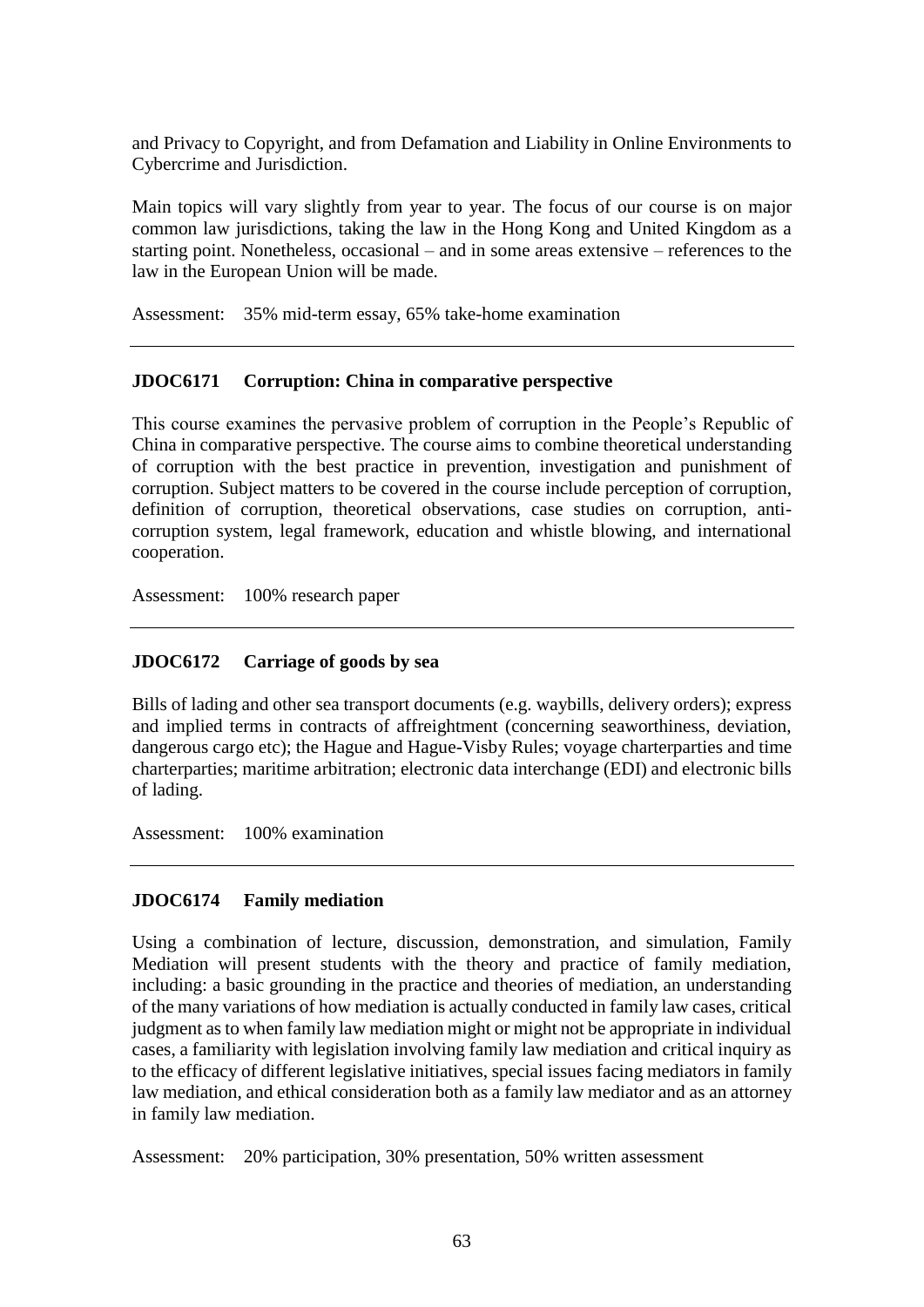### **JDOC6176 Online dispute resolution**

This course will introduce students to the use of information technology as a means of facilitating the resolution of disputes between parties. Despite the prevalent impression that online dispute resolution (ODR) is simply the online equivalent of alternative dispute resolution (ADR), the course will demonstrate to the students that ODR can augment the traditional means of resolving disputes by applying innovative techniques and online technologies to the process. Although the course will focus on the technological application in out-of-court alternative dispute resolutions, it by no means ignores the potential that these technologies have for direct application in the litigation system. The course will examine online negotiation, mediation, arbitration, their combinations or other alternatives. The course has both theoretical and practical value to practitioners and academics.

Assessment: 60% research paper, 40% in-class Moot Court practice

### **JDOC6178 Law, economics, regulation and development**

This course is premised on a conviction that the law does not exist in a vacuum, and the study of the law should therefore not be confined to a narrow focus on legal doctrine and case law. The aim of this course is to provide a broad survey of inter-disciplinary approaches to the law, which will provide students with the basic toolkit to question and analyze legal theories and institutions from alternative perspectives. The belief is that students will gain a richer and more nuanced understanding of the law and legal methods as a result.

The course comprises of three broad components: (1) Law and Regulation, (2) Law and Economics, and (3) Law and Development.

The law and regulation component of the course seeks to examine the role of law as an instrument of regulating economic and social activity. The course will explore theories of regulation, regulatory techniques and instruments, and issues of efficiency, accountability and legitimacy in relation to regulation. It will also explore the application of economic concepts to the law, focusing on areas such as torts, contracts, and property rights. For instance, the course will examine how economic concepts have been applied to provide a benchmark for determining negligence in torts.

Finally, the law and development component will examine the relationship between law and economic, social, and political development. It will survey theories concerning the meaning of development and the potential role of law and legal institutions in the development process.

Assessment: 30% class participation, 30% homework, 40% final essay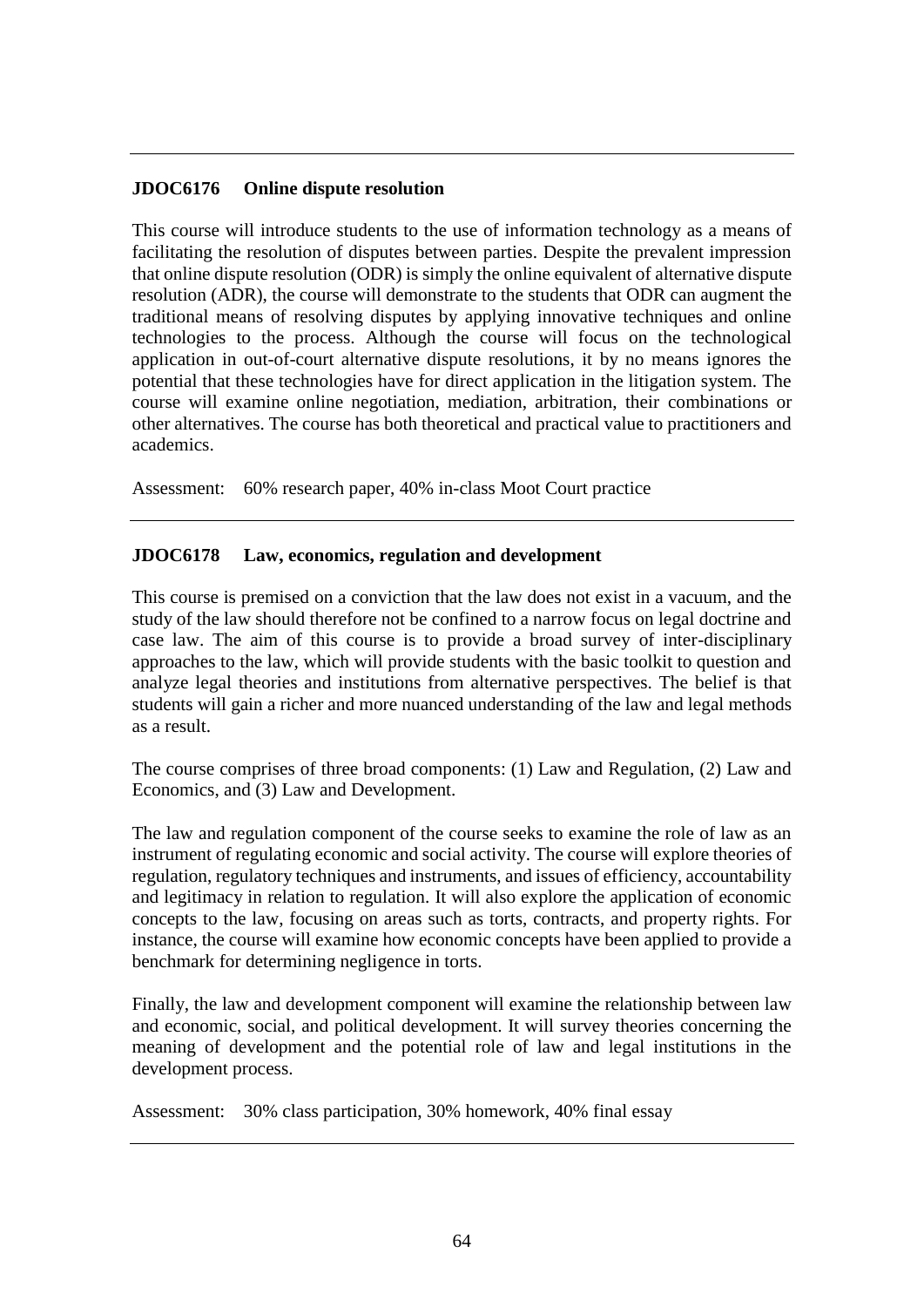### **JDOC6179 Multiculturalism and the law**

Conquests and colonial projects have long been responsible for the instigation of largescale ethnic and national mobility in order to further the ends of empire, for example, for the purposes of labour and industrial development or populating land considered to be terra nullius. In the aftermath of the First and Second World Wars, which led to a significant redrawing of national boundaries, people once again moved; some, voluntarily and in pursuit of their dreams whilst numerous others, became victims of exile due to economic, social or political circumstances. This pattern of migration has continued into the 21st Century, particularly in the aftermath of 9/11, the war in Iraq and Afghanistan, and resultant turmoil in neighbouring Middle-Eastern countries, with the immigrant and refugee exodus reaching crisis point in 2016.

This shift in the composition of inhabitants from homogenous populations into multiethnic groups within national borders beckons an overhaul of the nation-state framework. The very conception of monolithic nationhood that comprises the experiences of a singular nation, peoples or culture as definitive of their collective identity stands challenged. Governance structures presuming shared political, social and secular ideals have also demonstrably failed in their ability to cope with the increasing diversity represented among 'nationals'.

Despite the increasingly complex regime of international provisions that has emerged to safeguard the fundamental rights and interests of all people, particularly framework conventions that seek to recognise the risks faced by vulnerable minorities to protect them against violations of their religious, cultural, linguistic and political rights, even naturalised citizens often fail to have their voices heard due to discrimination, inequalities, marginalisation or exclusion of their voices. These circumstances have precipitated the most serious crises of identity in an increasingly globalised world, whose borders continue to shrink and shift as citizens become highly hybridized.

The course examines this conflict through comparative and interdisciplinary lenses, drawing on material from law, political theory, philosophy, and postcolonial studies to better understand the nature of identity, rights, citizenship and the discourse of oppression, violence and conflict. It uses a case study approach to examine contemporary global challenges in the management of pluralism and diversity. Students will develop skills to apply an enriched analytic framework through which to conceptualise these challenges and to critically examine governance structures, approaches and arguments to reconcile conflicting rights within the liberal constitutional framework in light of international human rights commitments.

Assessment: 70% research paper, 15% symposium presentation, 15% class participation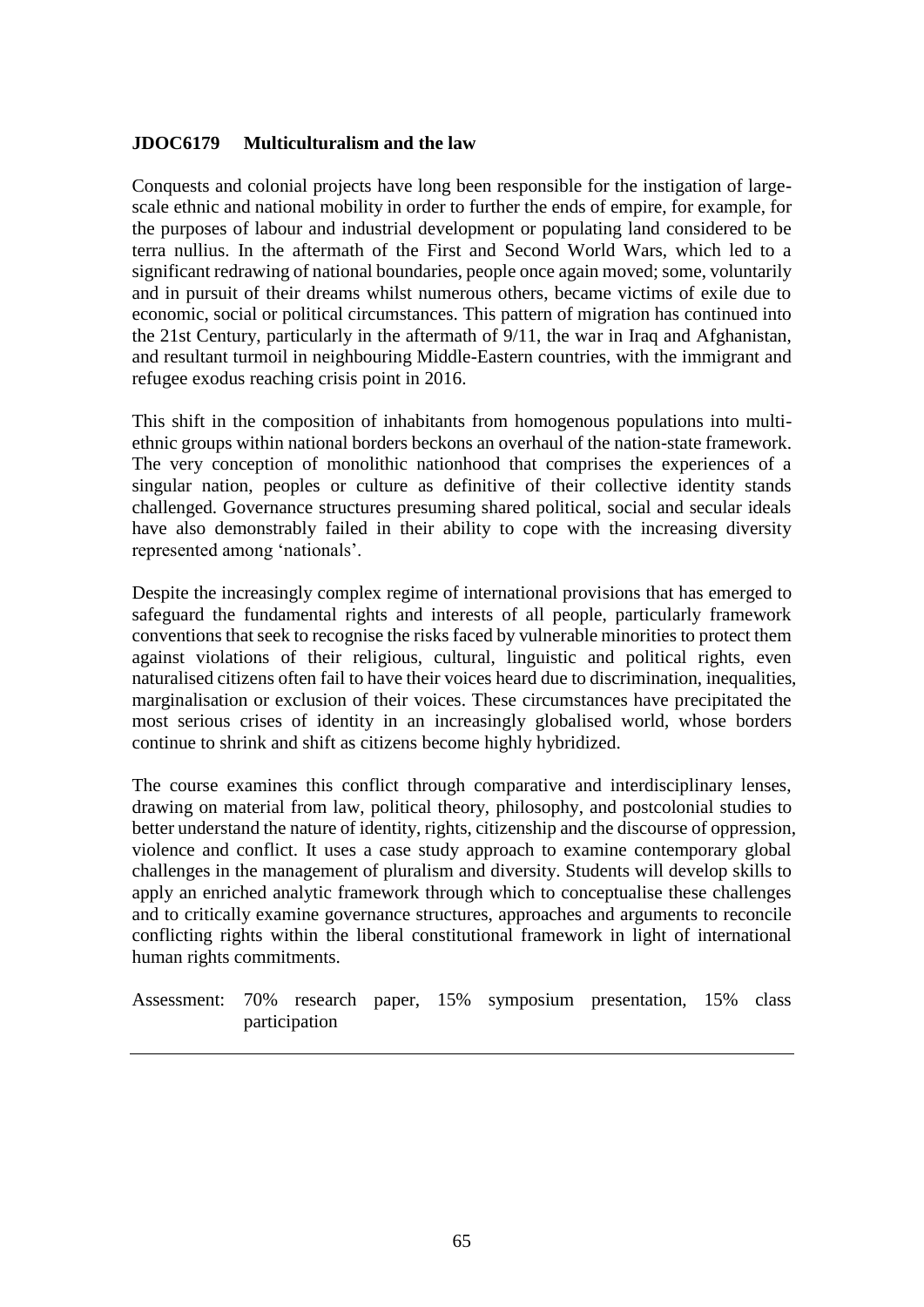# **JDOC6181 Management and commercialization of intellectual property**

Topics include:

- Technology transfer and licensing
- Commercialization of innovations
- IP portfolio management
- IP issues in merger and acquisition
- IP issues in franchising and outsourcing
- IP and standard setting
- IP and competition
- IP litigation strategies
- IP issues in innovation industries such as ISP's liability and safe harbour, keyword advertising and digital music licensing.

\_\_\_\_\_\_\_\_\_\_\_\_\_\_\_\_\_\_\_\_\_\_\_\_\_\_\_\_\_\_\_\_\_\_\_\_\_\_\_\_\_\_\_\_\_\_\_\_\_\_\_\_\_\_\_\_\_\_\_\_\_\_\_\_\_\_\_\_\_

Assessment: 100% in-hall examination

### **JDOC6182 International organizations**

Using the case method, this course explores the key court decisions that have helped establish the legal principles that empower and regulate international organizations. Analysis of these cases illuminates the relationship and tension between international law and politics in this area, as well as shows how courts help and hinder the development of international organizations, sometimes in the same case. Additional case studies will focus on contemporary problems facing a variety of international organizations. The debates and assessment exercises will strengthen students' critical reasoning skills, in addition to fostering a sophisticated understanding of the law created for and by international organizations.

Assessment: 50% case comments, 50% research paper

### **JDOC6183 Animal law**

This course examines the law relating to non-human animals. The course will introduce a range of theoretical perspectives on the way in which we think about animals, with a focus on moral/ethical theories of animal interests and animal rights. The welfare model of animal law, as expressed through relevant legislation and case law, will be critically analysed. While much of the consideration of this law will have an Asian orientation, attention will also be given to international developments in animal law. Finally, the course will explore practical ways in which lawyers may advance the interests of animals.

Assessment: 70% Written research assignment; 30% seminar presentation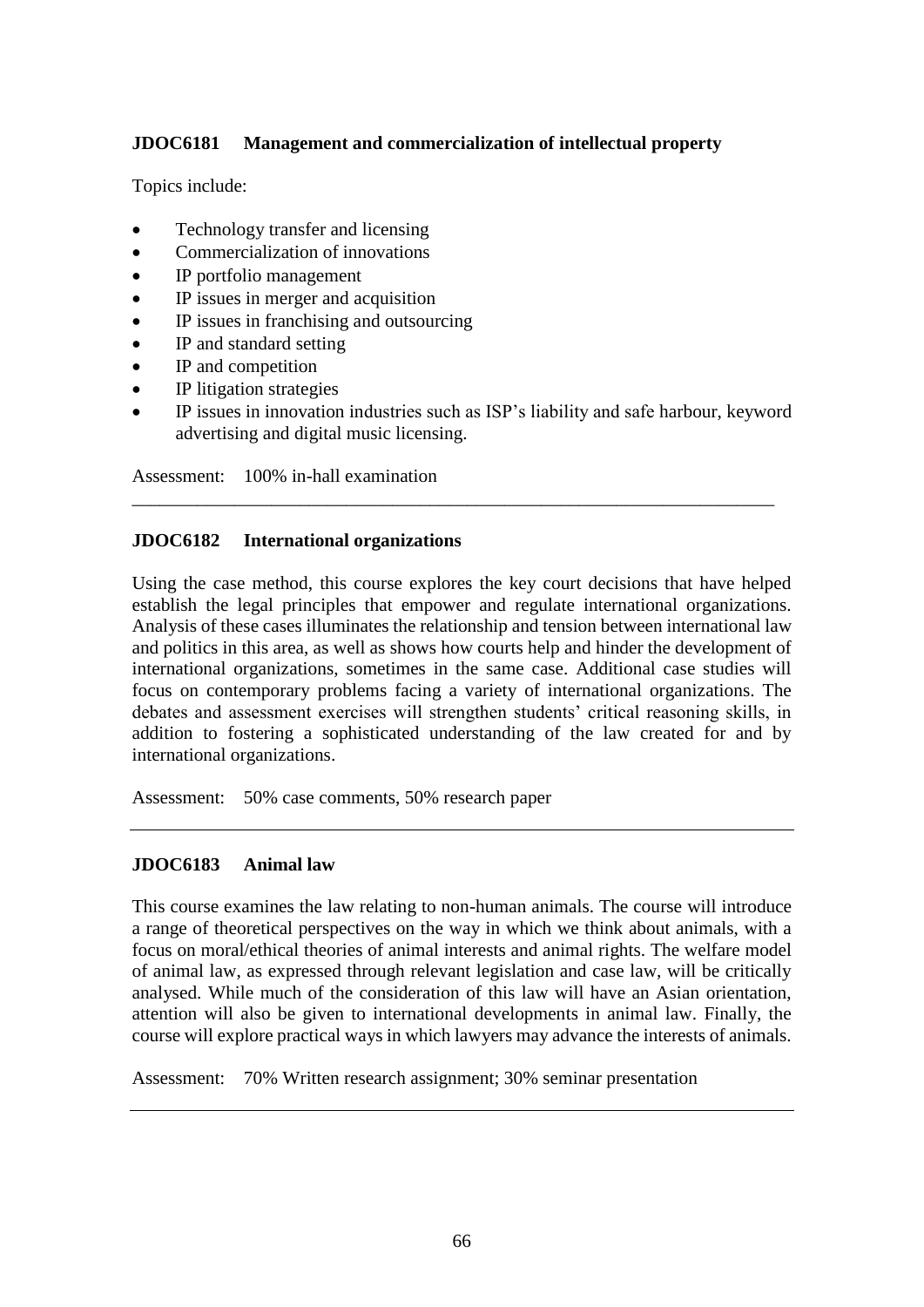### **JDOC6185 China investment law**

This course provides a comprehensive, informed treatment and analysis of the legal, policy and business aspects of foreign direct investment in China. Areas covered include: current PRC foreign investment policies and priorities, including "encouraged industries"; investment incentives and investment protection; PRC regulatory authorities and government approval process; offshore structures; PRC foreign-related business and investment organizations: representative offices, branch offices, holding companies, foreign investment enterprises (FIEs): Sino-foreign cooperative and equity joint ventures, wholly foreign-owned enterprises (WFOEs), listed and unlisted Sino-foreign joint stock limited companies (JSLCs); practical joint venture contract drafting and operational issues; trading and distribution; technology transfer; conversions; mergers and acquisitions; selected regulatory issues: corporate income taxation, foreign exchange control; FIE debt and equity financing; out-bound China investment.

Assessment: 100% research paper

#### **JDOC6186 China Trade law**

This course provides a focused, legal and policy treatment of China's conduct and regulation of international trade at both the macro- and micro-economic levels. Areas covered include: China's participation in the WTO, and in other multilateral, regional and bilateral trade-related arrangements, including ASEAN+ and China-ASEAN FTAs; Regulation of China's foreign trade: PRC regulatory authorities, PRC Foreign Trade Law, foreign trade operators (FTOs), foreign trade agency: commissioning and entrustment arrangements; PRC customs, licensing and inspection/standards systems, and trade remedies: particularly, China's anti-dumping regime; WTO, US and EU anti-dumping and subsidies/countervailing codes and related non-market economy (NME) treatment of China's export enterprises and industries; Trade transactions: standard-form contracts, import-export sales contract issues arising under the PRC Contract Law and CISG.

Assessment: 100% research paper

#### **JDOC6187 The interface between competition law and intellectual property law**

This course focuses on the interface between intellectual property laws and competition law in the two leading competition law jurisdictions in the world: the US and the European Union ("EU"). The interface between these two bodies of law is one of the most complex and controversial, and yet theoretically interesting, areas of competition law. This interface juxtaposes the public policy rationale behind intellectual property laws and competition policy, and requires the enforcement agencies and the courts to strike delicate balances between these two policies. With respect to patent law, for example, the treatment of patent rights under competition law requires the courts to calibrate the provision of innovation incentives without incurring an excessive loss in consumer welfare. Similar tradeoffs are also found in the interface between copyright law and competition law, and to a lesser extent, between trademark law and competition law.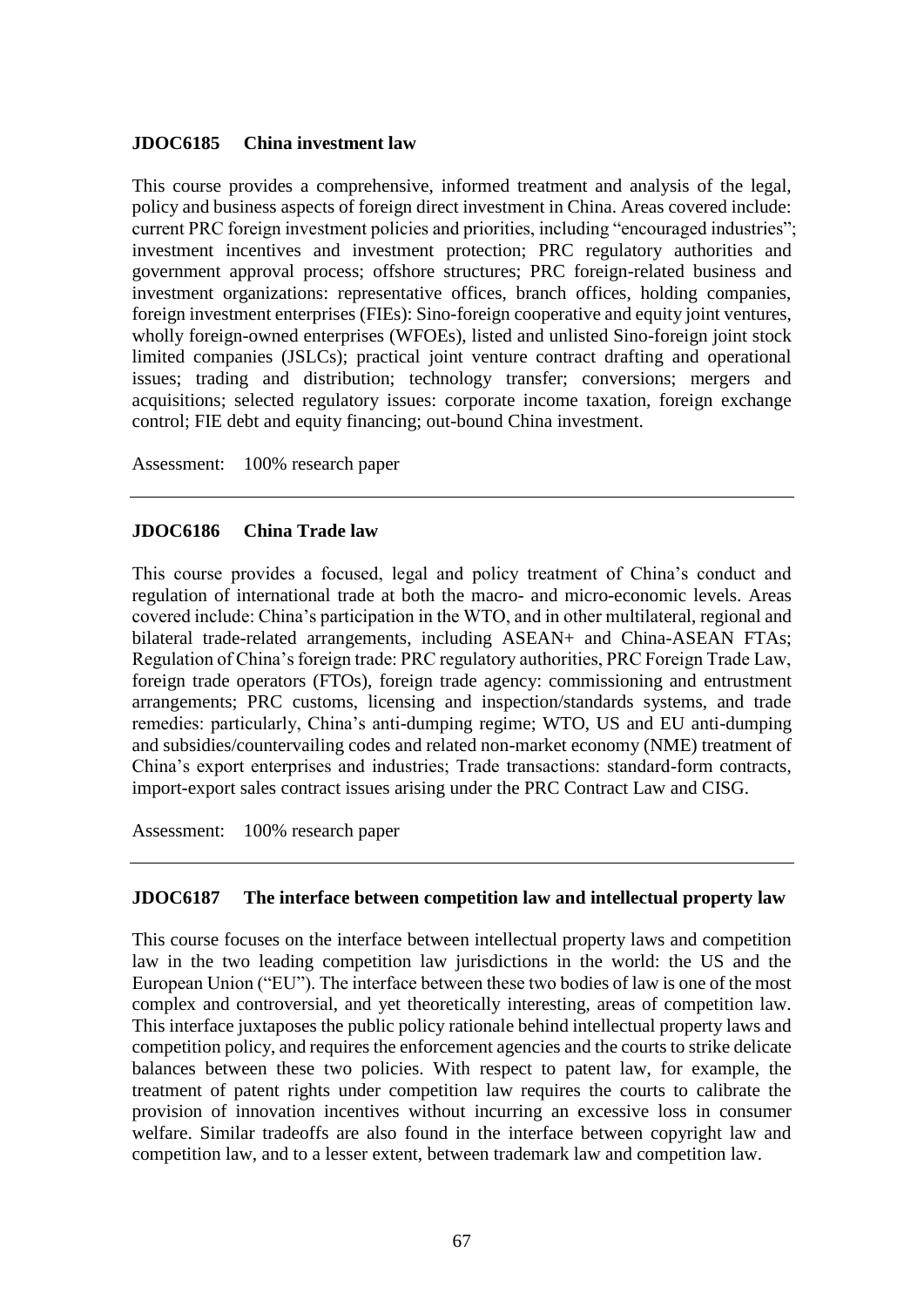Most of the thorniest issues in the interface between intellectual property laws and competition law arise under patent law. As such, this course will largely focus on the patent competition interface. The first half of the course will focus on the treatment of the exercise of intellectual property rights under US antitrust law, with topics including intellectual property enforcement, tying, unilateral refusal to deal, deceptive conduct in standard-setting organizations, predatory product design, and various kinds of collusive conduct. The second half of the course will cover similar topics under EU law.

Assessment: 100% Two take-home examinations

### **JDOC6188 Intellectual property policy and practice**

This course aims to add the theoretical aspects to the current IP courses and ask students to re-examine recent major cases in the US and commonwealth countries. The first part of the course would deal with the theories and policy analysis that justify IP protection and the rest deals with legal doctrines and practice with reference to the theories and policy analysis.

Assessment: 20% class participation, 80% weekly response papers or a research paper

#### **JDOC6189 International law and modernity for a multipolar world**

The course looks at the roots of the Western approach to international law in historical context, since the beginning of colonialism and imperialism. Its perspective is more philosophical than political, considering international law as a part of a wider scientific, cultural, religious as well as economic revolution. Key Western international law thinkers such as Vitoria, Gentili, Grotius, Vattel and Kant are examined, before coming to the 19th century expansion in the Far East. Close attention is played to the 19th century in China, especially the influence of the American Henry Wheaton and his translator, William Martin. This follows with a multipolar consideration of contemporary Chinese thinkers who are reviving Chinese classical thought on international ethics, as well as considering similar developments in the Islamic world. Some place is also given to Western internal critiques of international law from a critical or postmodern perspective.

Assessment: 10% class participation, through introducing discussion of texts, 90% essay

### **JDOC6190 International law in a world of crises**

Ideally this course is a follow on from the more introductory course, Public international law. It adopts a rigorously critical view of the capacity of positive international law to deal with contemporary problems of international society. The course first introduces the complexities of international law methods in defining and dealing with international problems and then it provides a framework for addressing these problems in an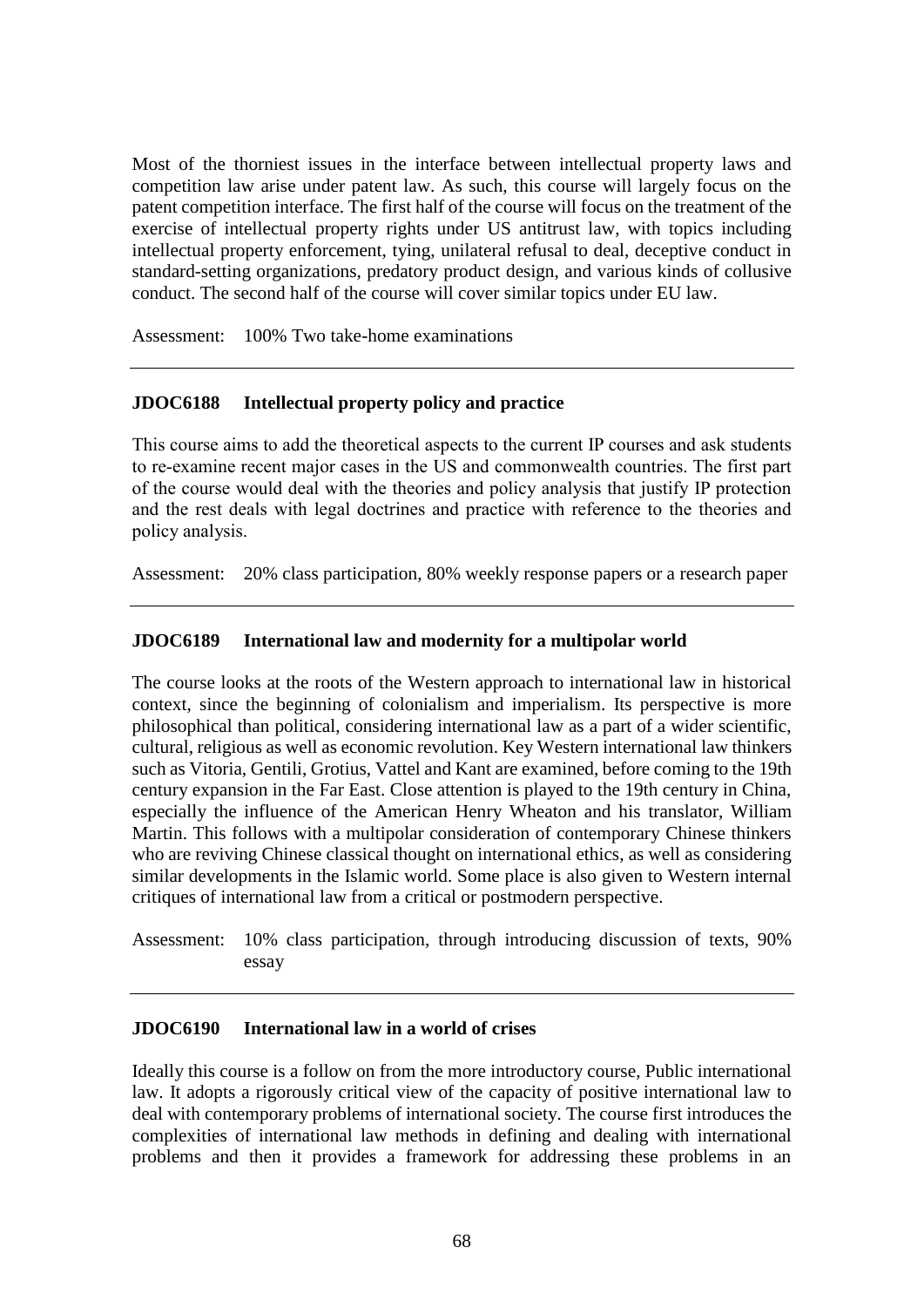interdisciplinary perspective. That is to say there is also added a political science and a political theory dimension.

There is an introduction to Crisis Theory after which follows a critical reflection on the legal skills employed by the International Court of Justice since the 1980s to deal with major crises. After this the course introduces a moveable selection of major crises such as: Islamic militant violence; ethnic conflict and its geopolitical significance; the international financial crises; nuclear proliferation; the idea of the UN alongside that of a "Coalition of the Democracies"; the strategic and economic significance of land and maritime boundary disputes. Students are encouraged to work and research together in an interdisciplinary way to propose solutions to the contemporary problems selected.

Assessment: 90% take home essay, 10% class participation

### **JDOC6194 Global business law I**

Global business law I deals with the growth of a business from being a mere domestic seller all the way through to its decision to become a foreign investor operating half-way across the world. In the course of that growth it will face international litigation, arbitration, choices about business from abroad, lawsuits abroad, investment treaties, its own lawsuits against foreign "host" states, and questions about how it plans to finance its foreign ventures.

Assessment: 100% take-home examination

### **JDOC6195 Global Business Law II**

The course employs a problem-oriented approach, and focuses on the law in action; namely, strategic choices which a business engaged in international trade would face.

The course starts off by introducing the global trading system (GATT, WTO, etc.). The first few weeks will introduce you to a problem faced by a firm which is either trying to sell or buy from abroad but faces a host of regulatory barriers. Some of these barriers are in the form of tariffs, others are not. While some firms are manufacturers seeking new markets abroad, others are domestic retailers or manufacturers trying to source internationally for cheaper goods or manufacturing inputs.

We will then address the case where the firm is not selling abroad, but wishes its own government to purchase its products to the exclusion of foreign products.

The course then turns to a different kind of business problem. What happens when a domestic firm finds itself facing such stiff competition from foreign imports that its very survival may be at stake? What tools are available to it to fend off such competition? When can such a firm claim that competition from abroad is "unfair", and does the law recognises such claims? Should it? In other cases, competition may not be unfair, but can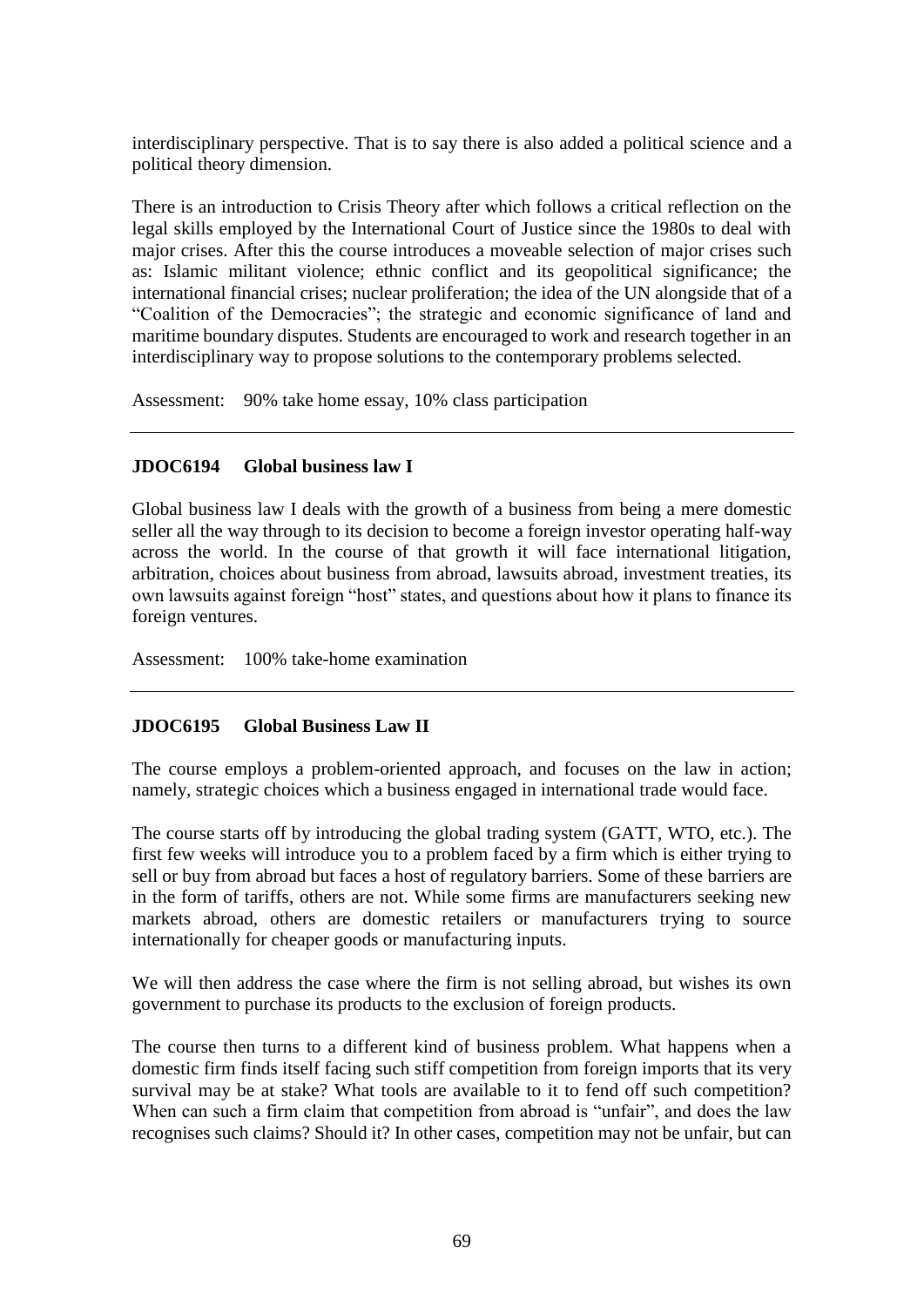the firm claim that it should be protected by its government nonetheless? What can other firms do in response to such action?

All these problems involve public/governmental regulation. To that extent we are dealing with public law. However, the issues we will address matter to whether a business will fail or succeed, depending on the available rules and how such rules may be used by these firms.

While we will be using a US casebook, many of the issues you will encounter are universal. The more minute details of the US regime may be peculiar in places, but there is in fact a high degree of world-wide convergence in the sorts of trade rules we will encounter due to widespread membership of the WTO. By using a US casebook, we also benefit by learning from a body of trade rules which has had a genuine, historical impact on the evolution of the global trading system. For many participants in the course (excepting exchange and other students from US law schools), there will be an opportunity to explore the rules of a major export market and to learn some US law. Most importantly, the casebook we will use is probably the best of its kind in introducing the subject from a business viewpoint.

Assessment: 100% take-home examination

### **JDOC6196 Preventative law: approaches to conflict prevention and resolution**

Lawyers can play a key role not just in the resolution of disputes, but also in the prevention and management of conflicts within organizations and societies. This course will explore key processes through which a system is consciously created to address conflicts among individual and entities, as well as legally defined disputes. Similar to the public health model, which aims to promote positive individual and collective habits that stem the occurrence of disease, this course seeks to examine those mechanisms, principles and processes oriented toward the prevention of conflict. The approach of the course will be both theoretical and participatory in nature.

Assessment: 75% research paper, 25% class participation

## **JDOC6197 Law and social theory**

Amongst the most powerful of contemporary analyses of law and legal institutions are those which draw on the tradition of social theory. These trends now constitute a discrete area of academic enquiry that is of growing importance and relevance. This course offers a series of readings which draw on that tradition and think them through in relation to contemporary legal problems.

The course will develop students' knowledge of the basic paradigms of social theory as it relates to law and place the development of law in social theoretical and historical context. By developing a critical understanding of the relationship between law and social theory students will assess the differences between diverse theoretical approaches and be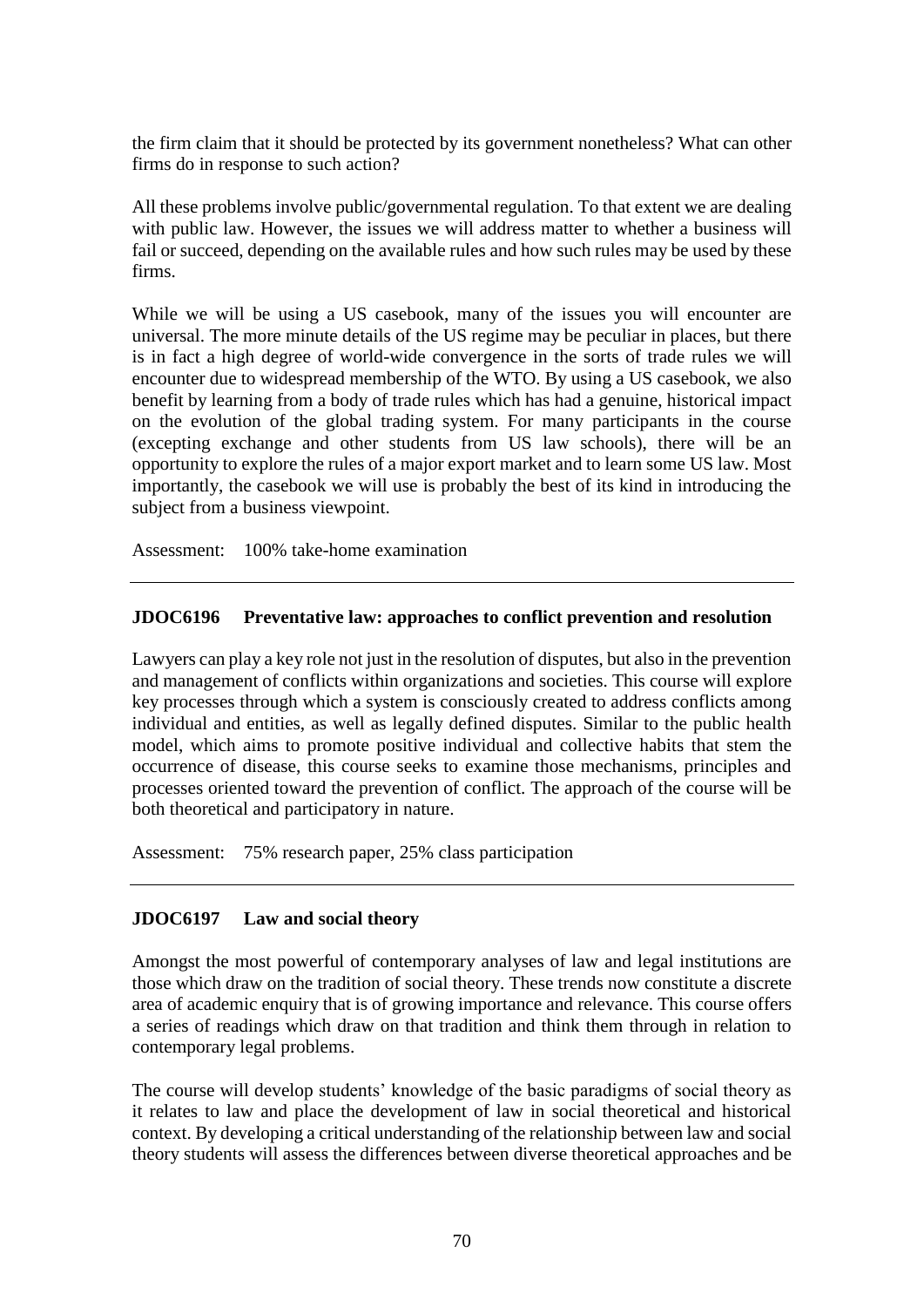able to develop and articulate their own understanding of the appropriate paradigms for analysis in legal and social theory. The aim is therefore to enhance students' understanding of contemporary law and legal institutions.

Topics to be covered may include: competing theories of law and modernity; analyses of alternative approaches to power and security; the role and consequences of processes of juridification; and theories of globalisation.

Assessment: 20% presentation, 80% research essay

### **JDOC6199 Law and policy**

This course explores and contrasts the different methodologies inherent in the disciplinary approaches of legal and policy analysis. It examines how each approach is relevant to the other in different practical situations e.g. in court and in government policy formulation. Each student will present a seminar paper that applies both legal and policy analysis to a practical issue of their choice.

Assessment: 100% research assignment

### **JDOC6200 Topics in trademark law**

Trademarks play a crucial role in merchandizing all varieties of goods and services and protecting consumers' interests. The course will explore the cutting-edge issues and landmark cases in trademark law. It will cover issues and cases concerning trademark registration, anti-confusion protection, anti-dilution protection, trademark fair use, and ecommerce. Landmark cases will be drawn from the United States, the European Union, China and Hong Kong. Moreover, the course will discuss the social, cultural, and political dimensions of trademarks. It will critically consider the public interest and social concerns arising from the legal protection.

Assessment: 20% class participation, 80% two essays

### **JDOC6201 PRC taxation law and policy**

The course first examines legal, economic and political considerations relevant to the formulation and implementation of tax law and policy in the PRC. It then introduces the legal framework of tax law in the PRC from the legislative, administrative and judiciary perspectives and illustrates how tax law is developed, implemented, interpreted and enforced. The major components of China's tax system will be reviewed, including VAT, business tax, enterprise income tax and individual income tax. Other types of taxes which are experiencing rapid developments in the regulatory framework, e.g., real estate related taxes and environmental related taxes, will be explored and discussed. Given the increasing significance of the PRC in international trade and investment, tax implications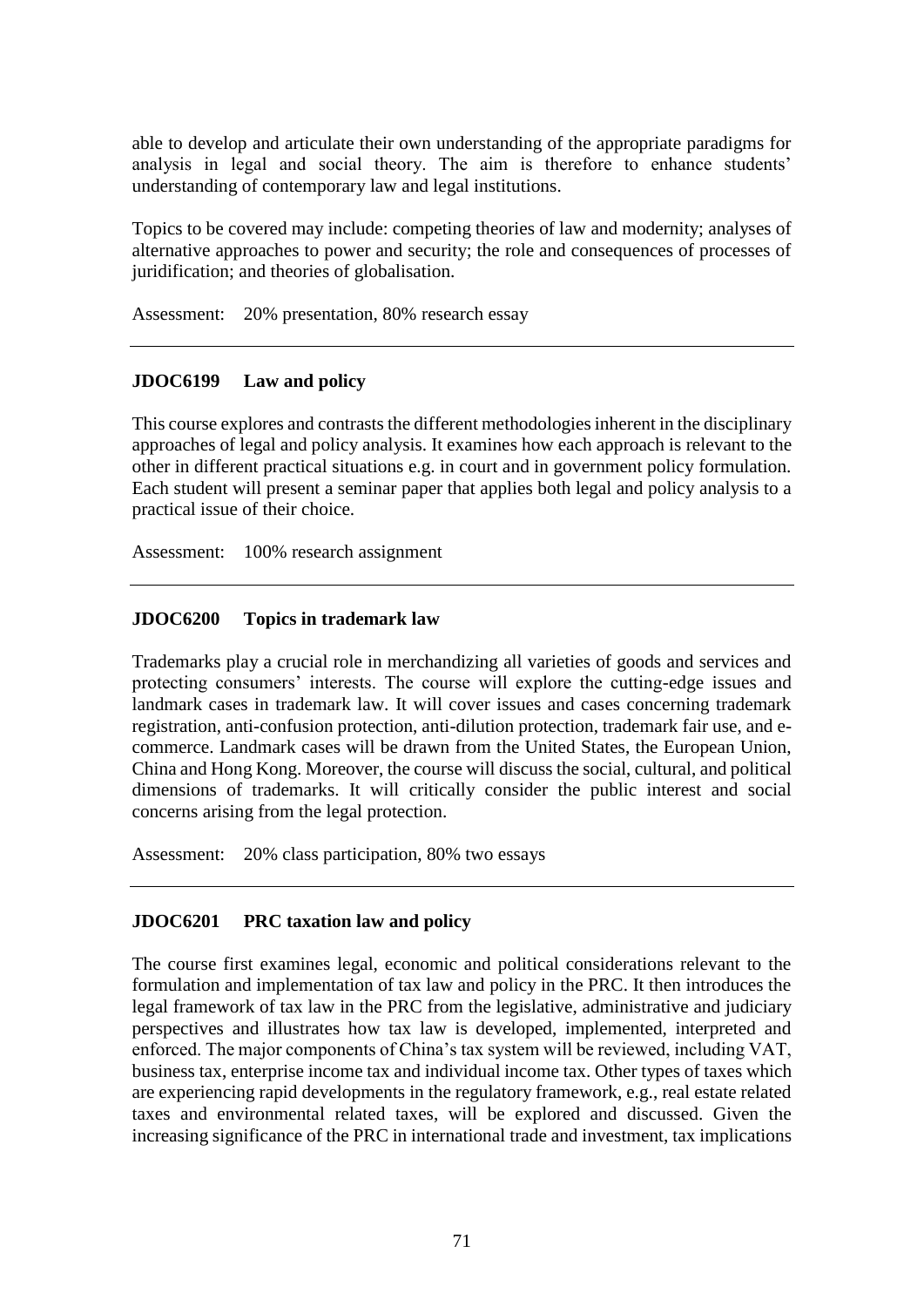arising from cross-border transactions involving PRC parties and the application of tax treaties will be analyzed.

Assessment: 20% participation, 80% research paper

## **JDOC6204 Public law in common law jurisdiction**

This course aims to provide a strong grounding in and understanding of the principles governing the development and the operation of the Common Law.

Part A of the course, introduces students, first, to the nature and philosophical underpinnings of the Common Law. Next it looks, in a series of Seminars at: the sources and general historical development of the Common Law; the importance of precedent; and of modes of statutory interpretation.

Part B of the course first examines the divergent impact of the Common Law approach on the development of Public Law in the UK and the USA. Next it considers the way in which the Chinese (Mainland) political-legal structure has been shaped by historical events both during the Imperial period and post-1912 and post-1949. It moves on to look at the way the Public Law aspect of the Common Law has developed within British Hong Kong and in the HKSAR. Finally this part of the course considers aspects of the interaction between the HKSAR Common Law system and the PRC legal system.

Assessment: 25% presentation, 75% minor dissertation

## **JDOC6206 Cross border corporate finance: issues and techniques**

The course will provide an understanding of the underlying principles and policies of corporate finance law, and will familiarise students with the actual practices of the markets and techniques of key transactions. It will focus on the consideration and treatment of issues that arise when financing transactions. Seminars to introduce the topics will be augmented by exercises which will be designed to simulate real transactions. Students will be divided into teams, which will be pitched against other teams, roleplaying, lawyers, financiers, borrowers/ fund-raisers and investment bankers.

The course will be useful to those who intend to work in the corporate and corporate finance sectors, in law firms or investment or commercial banks.

Assessment: 30% participation in team exercises, 70% research paper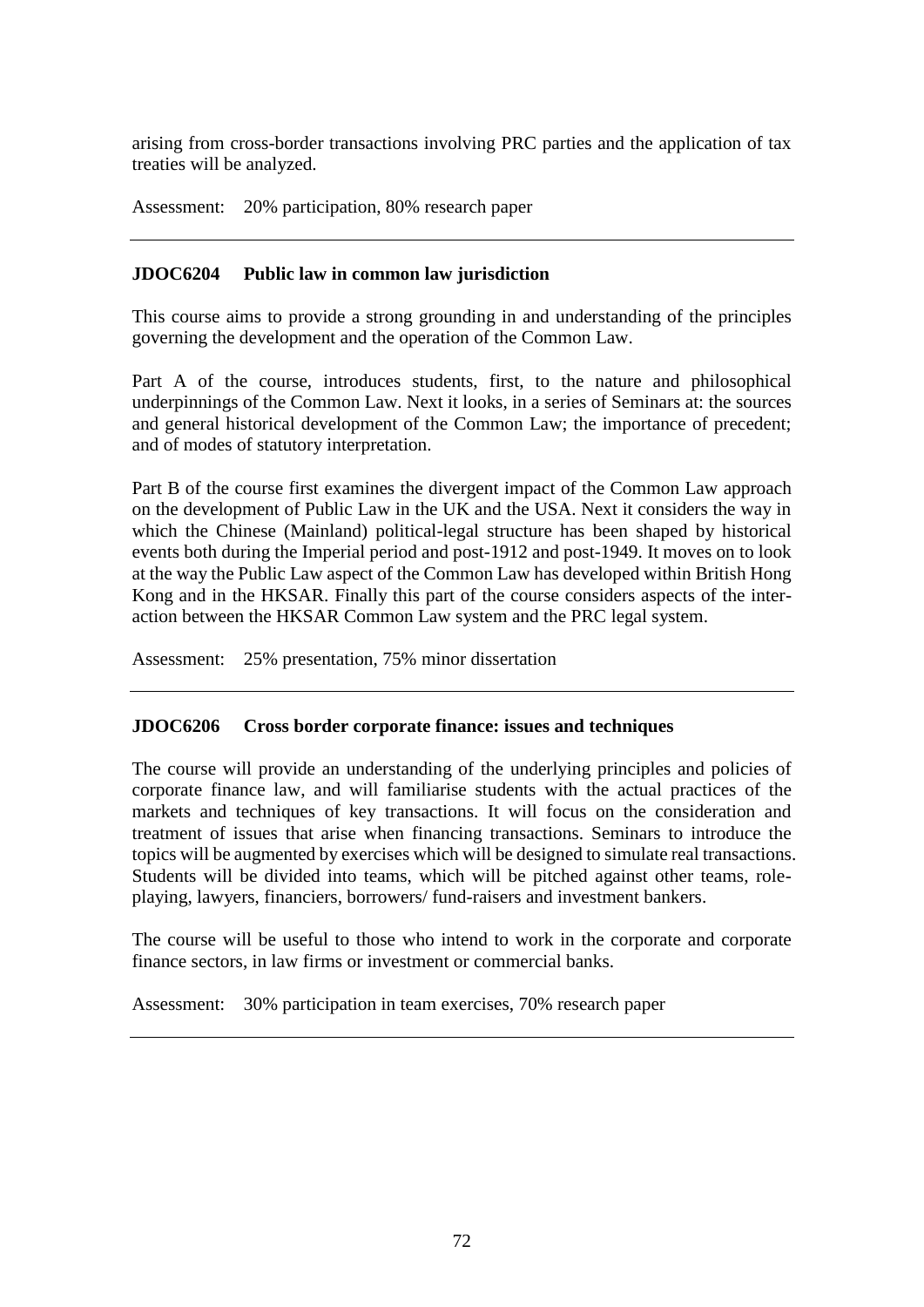## **JDOC6207 Corporate conflicts**

With increasing globalisation many corporations today operate beyond their domestic borders. Many businesses operate transnationally by means of a multinational group structure or through the medium of a joint venture. This course seeks to introduce students to the issues that arise in dealings with corporations that have a presence in more than one jurisdiction.

Some of the issues which we will be looking at are: What laws regulate companies that are incorporated in one jurisdiction but operate in another? How are mergers and amalgamations of corporations done when corporations operate in a number of jurisdictions? What are the issues that arise in the transnational collapse of corporations such as those we have witnessed in recent years? How are they dealt with?

The financial and securities markets are grappling today with issues arising from dealings in securities from multiple jurisdictions. We will also consider these issues.

The course will be useful to those who intend to have a corporate practice, or to work in the corporate, securities or banking sectors.

Assessment: 20% presentation and defense of paper, 80% research paper

## **JDOC6209 Comparative family law**

The course focuses on family law issues in a comparative and international context and *prior knowledge of family law or comparative law is not required.*

Topics include: property and maintenance on divorce; the grounds for divorce; the legal status of cohabitants; legal regulation of adult relationships and changing family constructs; marital agreements (i.e. pre-nuptial, post-nuptial and separation agreement), the relevance of gender in family law and changing one's legal gender; parenthood and parental responsibility.

All topics are covered from a comparative perspective.

This course will be of interest to students and practitioners wanting to acquire an up-todate understanding of current policy and issues in family law around the world and anyone with an interest in family law, comparative law and social policy.

Assessment: 25% class participation, 75% research paper

### **JDOC6210 Energy law**

Energy law became recognised as a distinct subject following the energy crisis that resulted from the 1973 Arab-Israeli War. This course will introduce Energy law which concerns the laws and regulations that relate to the process and technology of production,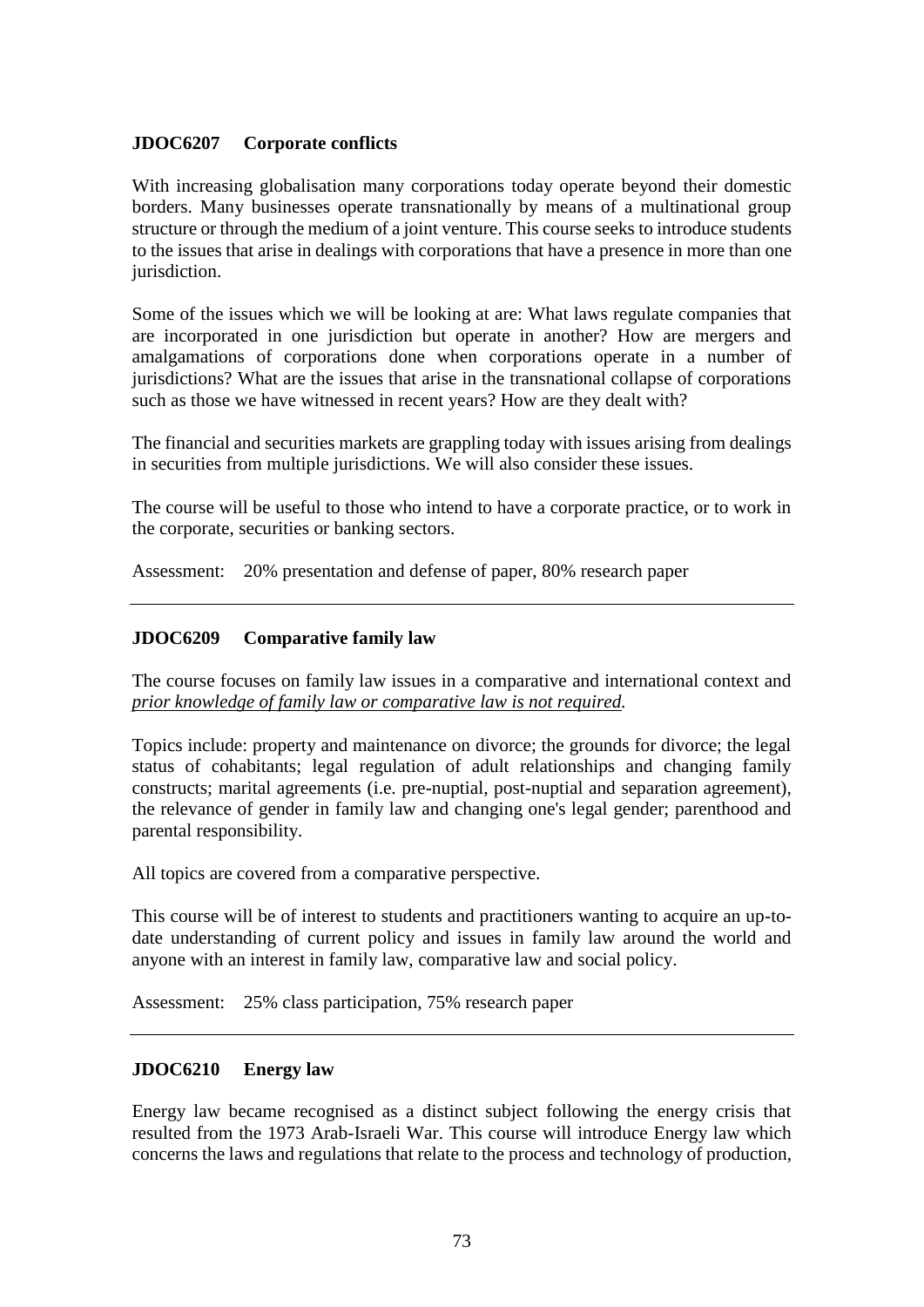distribution, conservation and development of carbon-based energy sources such as coal, oil and natural gas; non-carbon-based sources such as nuclear power; and renewable clean sources such as hydroelectricity, solar and wind power. More specifically, this course will introduce the law concerning the title, usage, development and control of those natural resources and technology which are used to manufacture energy. This specialisation is important because the energy industry remains to be a non-static, technologically developing, but heavily regulated and strategic, sector of the economy.

Areas covered in this course will include: the history of energy law; basic principles of energy law; theoretical perspectives on regulations as part of the modern legal system; regulatory issues for different types of energy; the common law rules of ownership; statutory ownership of sources; the law relating to the development of sources and technology; international energy investment law; soft regulatory laws in developing countries; alternative regulatory instruments; market mechanics; the role of law and the development of renewable energy technologies; national and supranational regulatory changes; regulatory developments in China; environmental regulations of energy and natural resources; territorial disputes over energy sources; nuclear power and the law; regulations of company structures and/or performance; regulating the largest (energy) companies in the world.

Assessment: 100% essay

# **JDOC6211 World trade law, policy and business**

This course may only be taken by graduate students. While there are no prerequisites and no prior knowledge is required, the course is designed to be especially attractive to students who have taken Global Business Law I, or International Economic Law. It is not, however, open to graduate students who have previously taken Global Business Law II.

The course is tailor-made for graduate students who, in past years, would likely have taken Global Business Law II instead. Unlike Global Business Law II, the current course provides students with the opportunities to write a paper of no more than 6,000 words comprising 50% of the examination, and incorporates materials on the policy and business aspects of trade in East Asia (China, Korea and Japan). The course will also address specific policy and business challenges in other Asian countries and sub-regions (e.g. Vietnam, Southeast Asia more generally, and India).

Assessment: 50% take-home examination, 50% research paper

### **JDOC6212 Intellectual property protection in China: law, politics and culture**

This course will examine all major areas of Chinese intellectual property, including trademarks, patents, copyright, competition and related trade and technology transfer issues, with a brief introduction to background, policies and administrative procedures. Reading knowledge of Chinese may be helpful but not a must. Prior knowledge of the subject matter is not required.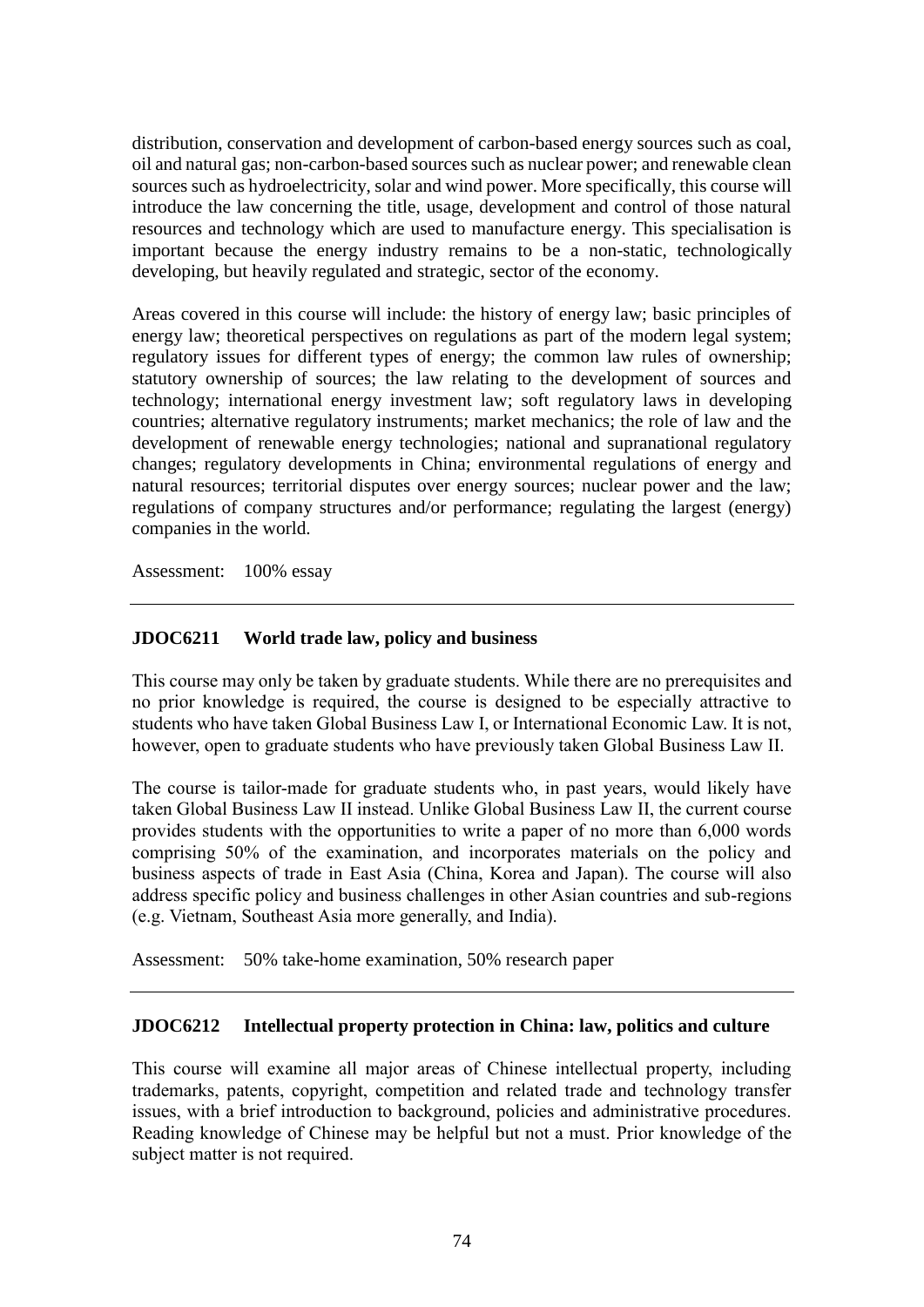Topics to be covered: the IP challenge and common ground; overview of IP administration and ARR/ALL procedures; trade and service marks; patents and technology transfer; copyright and software protection; and competition (trade secrets, advertising etc).

Assessment: 10% class participation, 90% four short essays

# **JDOC6213 Property protection in China: law, politics and culture**

Due to China's unique economic structure and political culture, property protection has loomed large for many multinational companies to operate business in China. The vast growth of their investment in the Chinese property market makes it increasingly important for them to understand and use the complex legal system to protect their property interests. Moreover, a host of problems caused by the rapidly developing economic reform in China have made property protection a core issue at the forefront of human rights debate. Since the passage of the Property Law in 2007, there has been a more heated debate over the ways in which property system should be further reformed to address the problems such as social inequality and political change in China.

Situated in the watershed moment of institutional transition in China, this course aims to examine the legal protection of property rights under the Chinese law and its related economic, cultural and political issues. All the topics of this course will be discussed through case studies. With a focus on the newly adopted Property Law, the first part of the course deals in detail with the basic principles and rules that protect property rights. For example, we will discuss the civil law principles of property protection, acquisition of property, exclusive rights conferred on property owners, and the limitations on exclusive rights. The second part of the course considers the economic, social and political issues of protecting property rights in China. To do so, we will discuss issues such as the development of the real estate market, the protection of cultural property, and takings of property and land reforms.

Assessment: 30% participation, 70% two short essays or a research paper

# **JDOC6214 Current issues in Chinese law**

This course will highlight one or more areas of contemporary Chinese commercial law and practice of importance to foreign trade, investment or finance in the People's Republic of China. The subject matter to be covered in the course is not fixed and will vary from year to year. Students will be apprised in advance of the subject of the course to be offered. A reading knowledge of simplified Chinese characters would be desirable.

Assessment: 100% research paper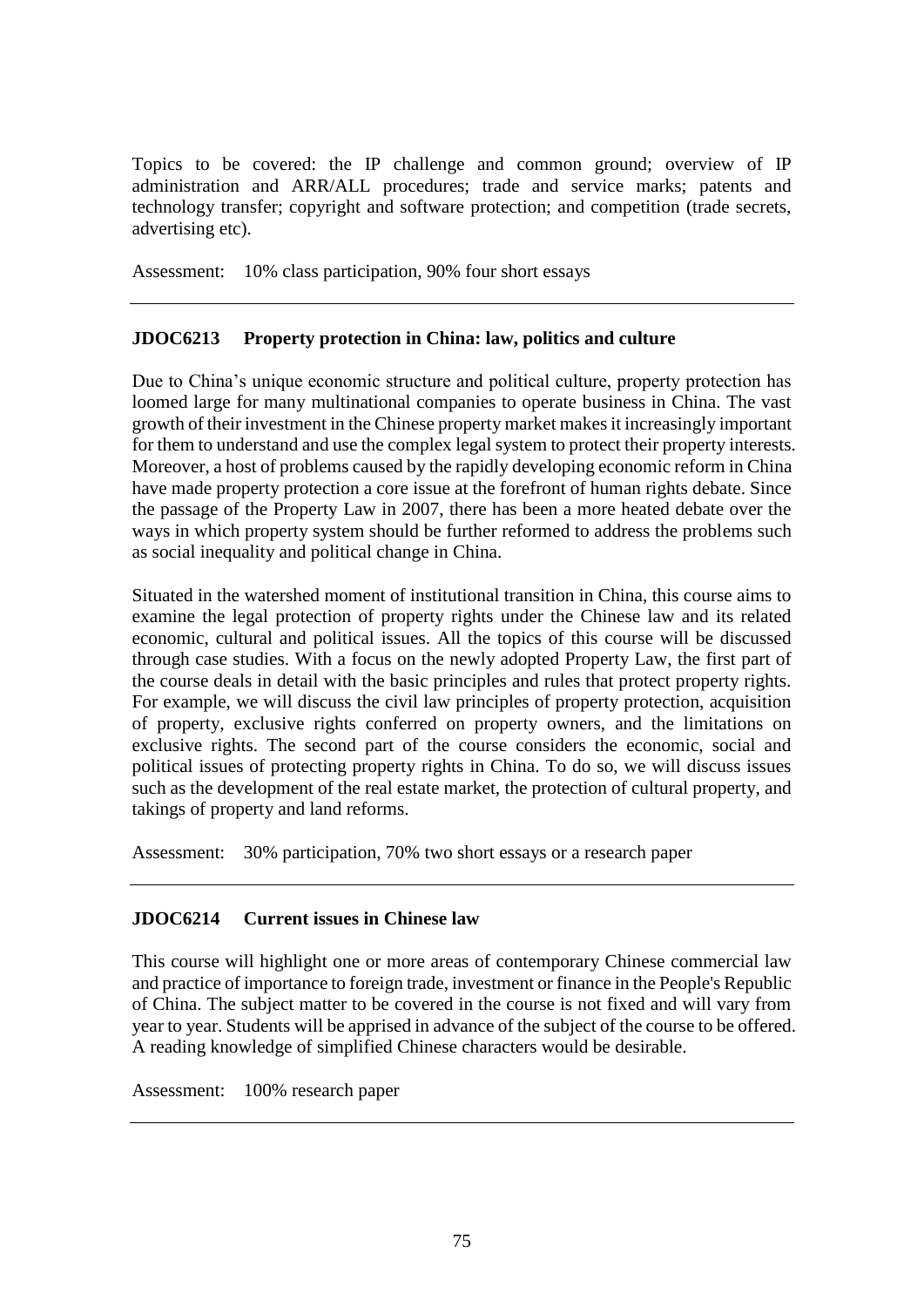## **JDOC6215 Seminar on human rights and constitutionalism in Asia**

The Seminar on Constitutionalism and Human Rights in Asia offers an opportunity to explore human rights in its social and institutional contexts. Students will explore the important themes of constitutionalism and human rights in Asia, a region that houses nearly two-thirds of the world's population and includes a wide range of cultures and developmental contexts.

This course adopts an interdisciplinary and comparative approach to analyze the interaction between constitutional law and politics in Asia. We will examine communist regimes (China, Vietnam), dominant party democracies (HKSAR, Singapore), and liberal democracies (Taiwan, South Korea), and explore how the regime-type of the constitutional system impacts human rights enforcement by the courts.

Assessment: 30% class presentation, 70% research paper

## **JDOC6216 Graduate seminar**

The principal goal of the Graduate Seminar is to examine issues and questions regarding to comparative Chinese legal research which has been carried out in the English language. This is an interactive course which examines Chinese law scholarship and the underlining methodological questions.

Assessment: 100% continuous assessment

### **JDOC6219 Patent law**

Intellectual Property Rights (IPRs) are among the most important catalysts for growth and innovation in the modern economy. IPRs – in particular patents - are worth billions if not trillions of dollars. What are patents and why are they so valuable? This course will look at patents, first in the context of all IPRs, then will examine rights under a patent, criteria for patentability, and the process of getting and challenging a patent. The class will also cover issues related to patent claims and will look at some current patent issues including:

- Commercial dealings: ownership, licensing, assignments, employees' inventions
	- Protection of discoveries
	- The process of getting a patent
- Patent infringement: Literal infringement and a comparison of UK and US treatment of non-literal patent infringement
- Protection of information technology products and the controversy surrounding software patents
- Design patents
- The value of patents

Prior technical knowledge of the subject matter is not required.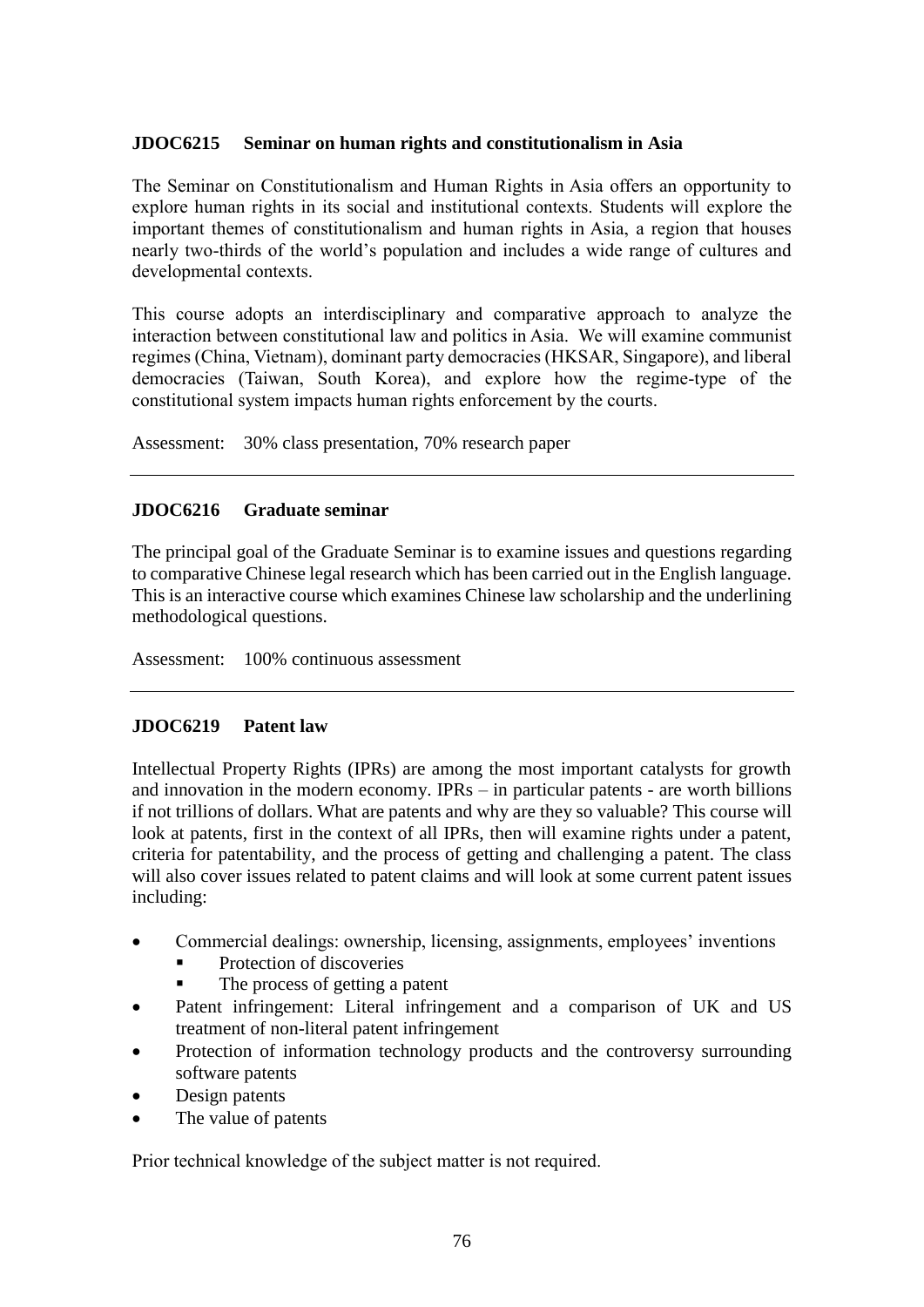Assessment: 10% class performance, 10% quiz, 30% patent drafting exercise, 50% take-home examination

## **JDOC6220 Constitutionalism in emerging states**

This seminar will examine comparative constitutional law in emerging states. The international debate over human rights and development often takes a top-down perspective (especially in human rights courses), asking what international institutions can do to better address issues of development, government power, human rights and human dignity. This course reverses this perspective, looking at these central issues of our time through a bottom-up constitutional lens. Unlike traditional comparative constitutional law courses that focus on established constitutional systems, this seminar will give greater emphasis to the development context and emerging states. With democratization in Latin America and East Asia, the collapse of the former Soviet Union, the economic and developmental crisis in Africa and South Asia and the Arab Spring, the debate over constitutionalism and its mission has taken on global dimensions. This debate addresses a range of questions. For example, will the rule of law and democracy better promote economic development? Can constitutional institutions such as judicial review, freedom of expression and democracy be successfully established in all societies? What are the cultural dimensions of this problem? Has liberal democracy failed the poor? Does constitutionalism travel well? What institutional emphases might better serve a postcommunist society, a very poor underdeveloped country, or a rapidly developing society? Does liberal constitutionalism better respond to crises? Will "illiberal democracy" work better? Addressing these questions has become an interdisciplinary project with law, political science and other disciplines.

Assessment: 70% research paper, 20% oral presentation of research paper, 10% class participation (includes two think papers worth 5% each)

### **JDOC6221 Selected problems of the European convention on human rights**

This course offers an introduction to the international human rights law as developed in Europe under the 1950 European Convention on Human Rights and under the case-law of the European Court of Human Rights. It is meant to be taken in conjunction with, or as a sequel to, the course on "International and Regional Protection of Human Rights". The European Convention represents the most developed mechanism of protection of human rights on a regional level and information on its practical operation may be relevant also for other regional and national systems.

After a general presentation of the European Convention, i.e. the system of human rights enshrined therein, as well as the organization, jurisdiction and procedure of the European Court of Human Rights, examples and cases taken from three substantive areas will be discussed:

1. the right to life, focused, in the first place on the use of lethal force by State agents,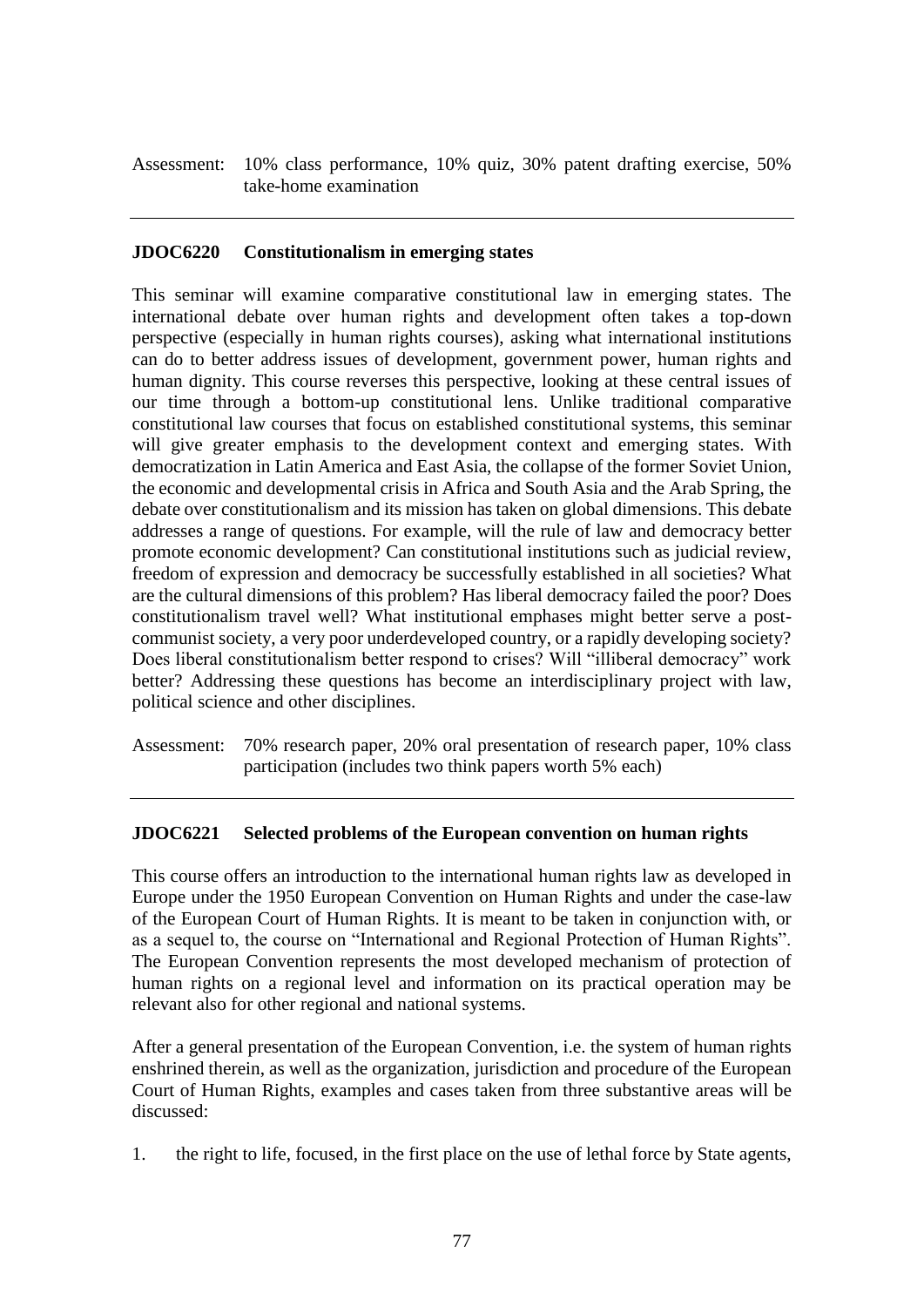but also addressing positive obligations of the State to protect human life and questions like euthanasia (mercy killing) and abortion;

- 2. the prohibition of ill-treatment and its current extensions in the Court's case-law, particularly in respect to deportations and prison conditions and also in respect to the modern interpretation of the prohibition of forced labour;
- 3. the right to personal autonomy, including rights to personal identity and decisions on individual and family matters.

All students are invited to consult those written materials and, in particular, judgments of the European Court of Human Rights that are mentioned in the Syllabus.

Assessment: 70% take-home examination, 30% class participation

## **JDOC6222 Financial dispute resolution: Hong Kong & international perspectives**

In the wake of the Global Financial Crisis various dispute resolution responses occurred. In respect of consumer/institution disputes, the course will focus on the new financial dispute resolution regime in Hong Kong and the establishment of the Financial Dispute Resolution Centre (FDRC) and what these developments may signify for the future of resolving financial disputes in Hong Kong. In addition, the course will provide a comparative overview of financial dispute resolution from some selected markets globally. In response to increasing investor participation in financial markets, regulators and governments have sought different ways of responding to investor-broker disputes. This course will analyze these different approaches and discuss the impact of legal systems, markets and cultural preferences. The course will consider what choices have been made by Hong Kong in order to adapt to local circumstances and will challenge students to assess these choices in the light of global experience.

In respect of institutional disputes, the course also considers how institutional clients are beginning to turn to ADR to solve their disputes e.g. PRIME Finance. The design of dispute resolution systems can be key to their success. Students will be expected to understand who the stakeholders are in financial disputes, what their specific needs are and how systems can be designed to address these concerns.

The class will be assigned reading in advance of class. Students will be expected to participate in discussions and role-plays during class. Students will work on a specific case study and work to resolve the dispute through negotiation, mediation and arbitration.

Assessment: 20% class participation, 20% individual presentation, 60% research paper

# **JDOC6223 Copyright and creativity**

The course investigates the relationship between copyright protection and creativity by targeting creative sectors such as film, music, publishing, and software. Through in-depth analysis of the cases and empirical data involving copyright protection or infringement in these industries, the course aims to assess to what extent these sectors have benefited from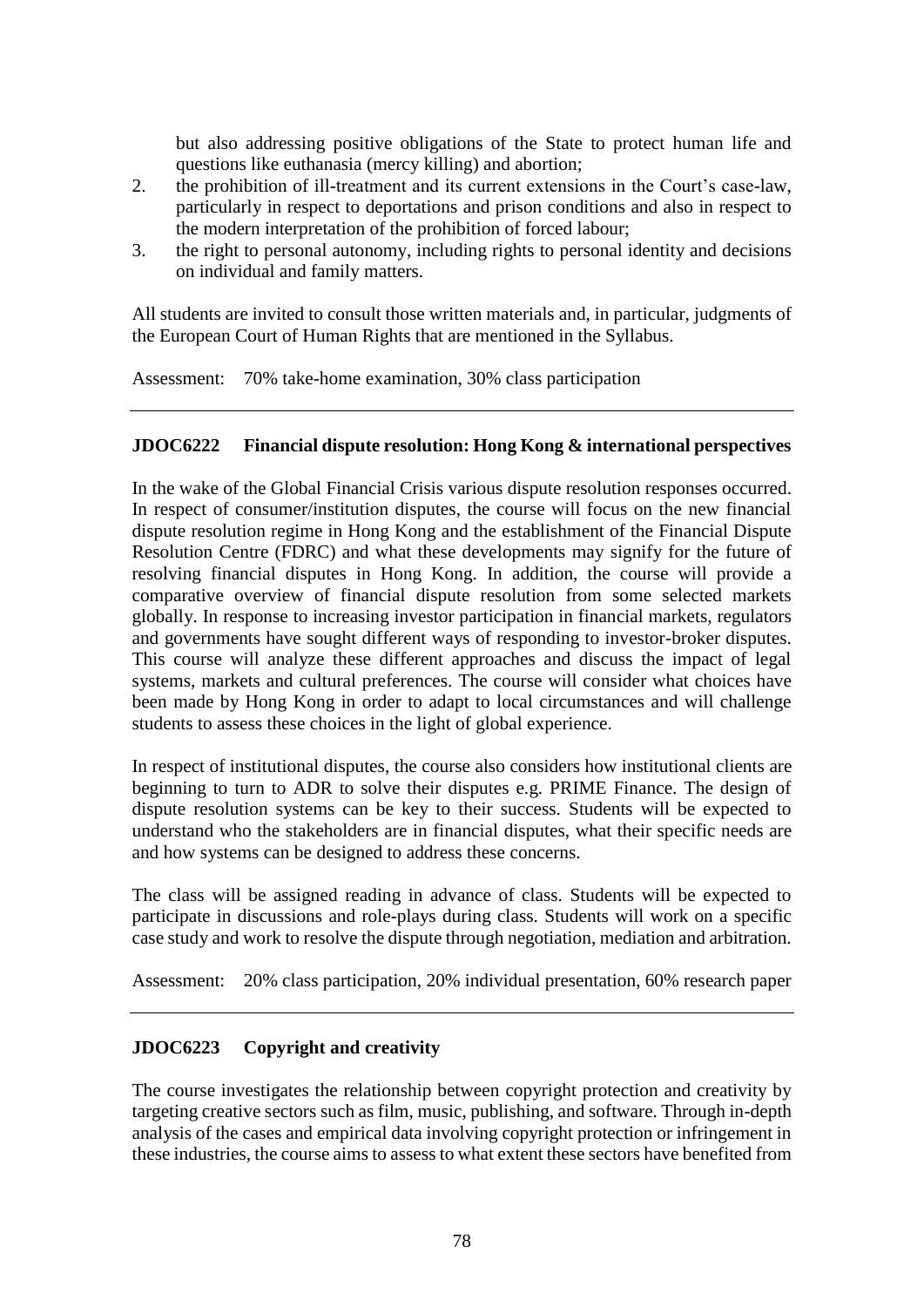or are impeded by copyright protection, how "fair use" systems can be employed to achieve a better balance between copyright industries and users/consumers of copyrighted works, whether alternative regimes such as public or free licenses including creative commons and open source initiatives are helpful in promoting creativity, and finally, how to capitalise on or commercialise the copyrights so that the works can generate financial gain for start-up creative companies or individuals. These issues will be discussed in the context of both traditional and internet-related creative sectors and activities such as parody, file-sharing, snippets and thumbnails, streaming, and copying for nontransformative personal use on internet, iPad or iPhone, and online games. The countries or regions of which the copyright laws and creative sectors are examined include but are not limited to Hong Kong, the mainland China, the United States and the European Union.

Assessment: 80% final take-home examination, 20% class participation

# **JDOC6224 Mergers and acquisitions**

The course will consider the specific circumstances of mergers and acquisitions in Hong Kong. Both private and public/listed M&A situations will be considered.

The course will commence with an examination of the reasons for M&A transactions occurring and a consideration of how M&A transactions are to be assessed, for example, in terms of their value creation. Although the course is focused on practices in the Hong Kong market, the course will also explore M&A transactions internationally, particularly with a view to gaining an understanding of the art and science of conducting an M&A transaction.

The different ways M&A can be conducted will be examined. The process of negotiating and executing transactions will be considered as well as the typical documents involved. This will cover standard terms in contracts, such as purchase price payment mechanisms, warranties and undertakings. Other aspects of the transaction process will be considered, in particular, the role of due diligence will be examined closely including as to how due diligence interacts with contractual documentation and the negotiation process. Problems arising in the cross-border context will also be considered.

A focus of the course will be the application and relevance of the Code on Takeovers and Mergers and the relevant Listing Rules of The Stock Exchange of Hong Kong Limited. These regulations will be considered in the context of both commercial practices as well as regulatory objectives such as investor protection and the promotion of good corporate governance.

There will be an emphasis on coursework comprised of actual and hypothetical M&A transactions that require legal analysis and solution via class presentations and discussion.

Assessment: 50% take-home examination, 40% coursework, 10% class participation

[Students are required to pass the exam to be eligible to pass the course.]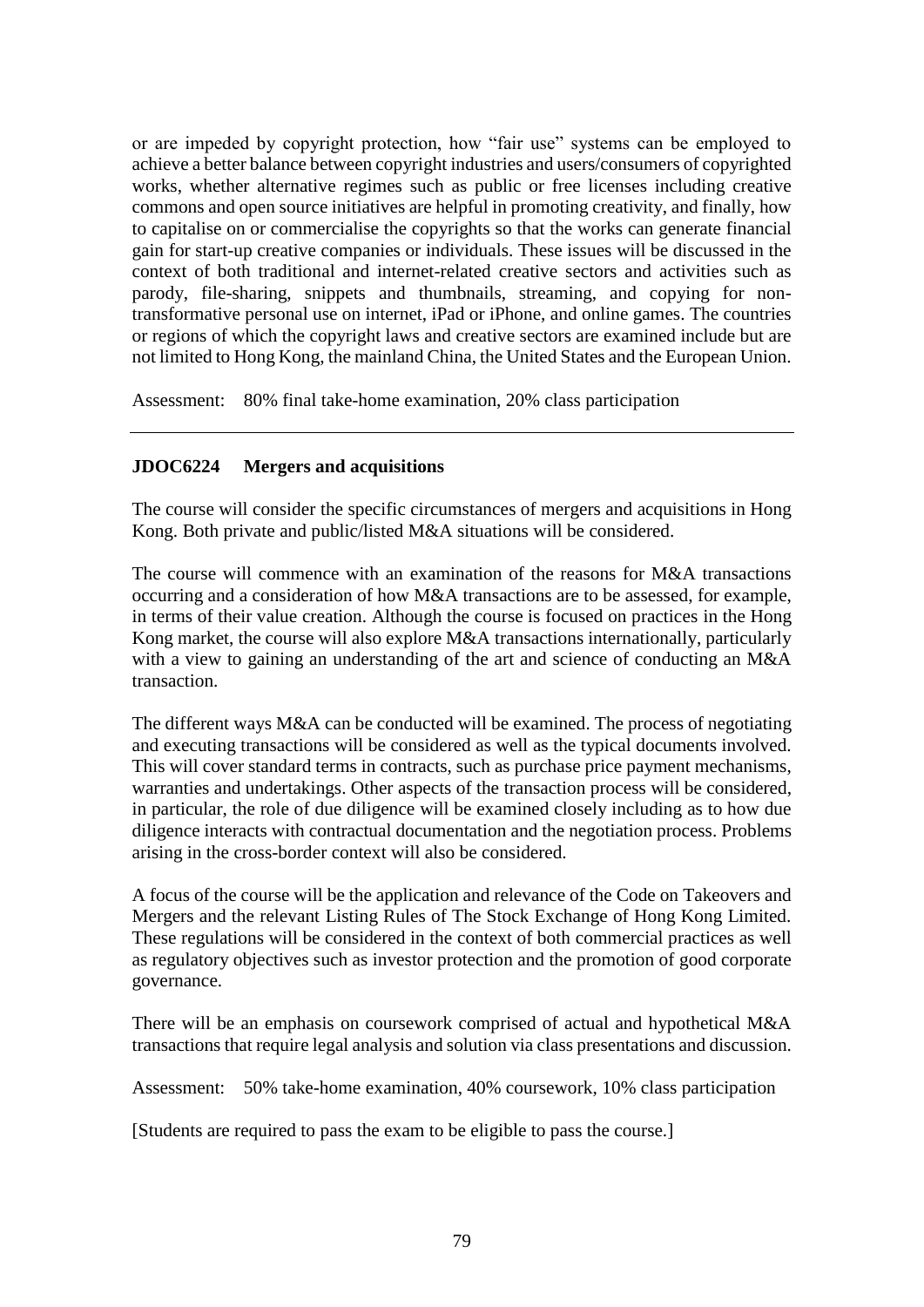# **JDOC6225 PRC shipping law (in Putonghua)**

The course aims at promoting students' understanding of the legal framework governing shipping and maritime trade in mainland China.

Topics include: ships and crew; contracts of sea carriage; bills of lading and charterparties; multimodal transport; sea towage contracts; collision of ships; salvage at sea; general average; marine insurance; limitation of time and liability for maritime claims; maritime dispute resolution. The PRC Maritime Code and relevant legislation will be covered.

The course will be taught in Putonghua and examined in Chinese. The examination answers can be written in either English or Chinese as selected by the student. Problemsolving approach with case studies will be adopted.

Assessment: 80% take-home examination, 20% class participation

## **JDOC6226 Comparative constitutional law theories**

This course is designed to examine constitutional law from a comparative and interdisciplinary perspective. It will cover a series of topics arising in the comparative study of constitutional structure and law in countries including the USA, Germany, and China. In addition, the course will deal with questions of constitutional purpose, function, design, and rules. In case studies, the course will examine underlying values, the interpretation of constitutional law as well as the role of the judiciary. Readings will be drawn from legal and social science literature, including works from economics and political science. This course is theory-based and has a significant research component.

Assessment: 70% research paper, 20% presentation, 10% participation

# **JDOC6227 Introduction to private international law (conflict of laws)**

The field of private international law, otherwise known as "the conflict of laws", is a body of principles by which Hong Kong courts deal with cases involving a mainland or overseas element. It is particularly important in this jurisdiction. Hong Kong's economy is an intersection of many different people and places, including the mainland and elsewhere in Asia, as well as Europe and the Americas. Therefore, a significant proportion of disputes here have a connection outside of Hong Kong. An understanding of the conflict of laws will be useful to you as members of Hong Kong's legal profession and if you are involved in international business.

In private international law, there are three questions that a judge must ask himself or herself. The answers to those questions form the backbone of this course:

- Is it appropriate for me to exercise jurisdiction in this dispute, even though it is connected in some way with a place outside Hong Kong?
- If I decide that I will exercise jurisdiction, is it right for me to apply only the law of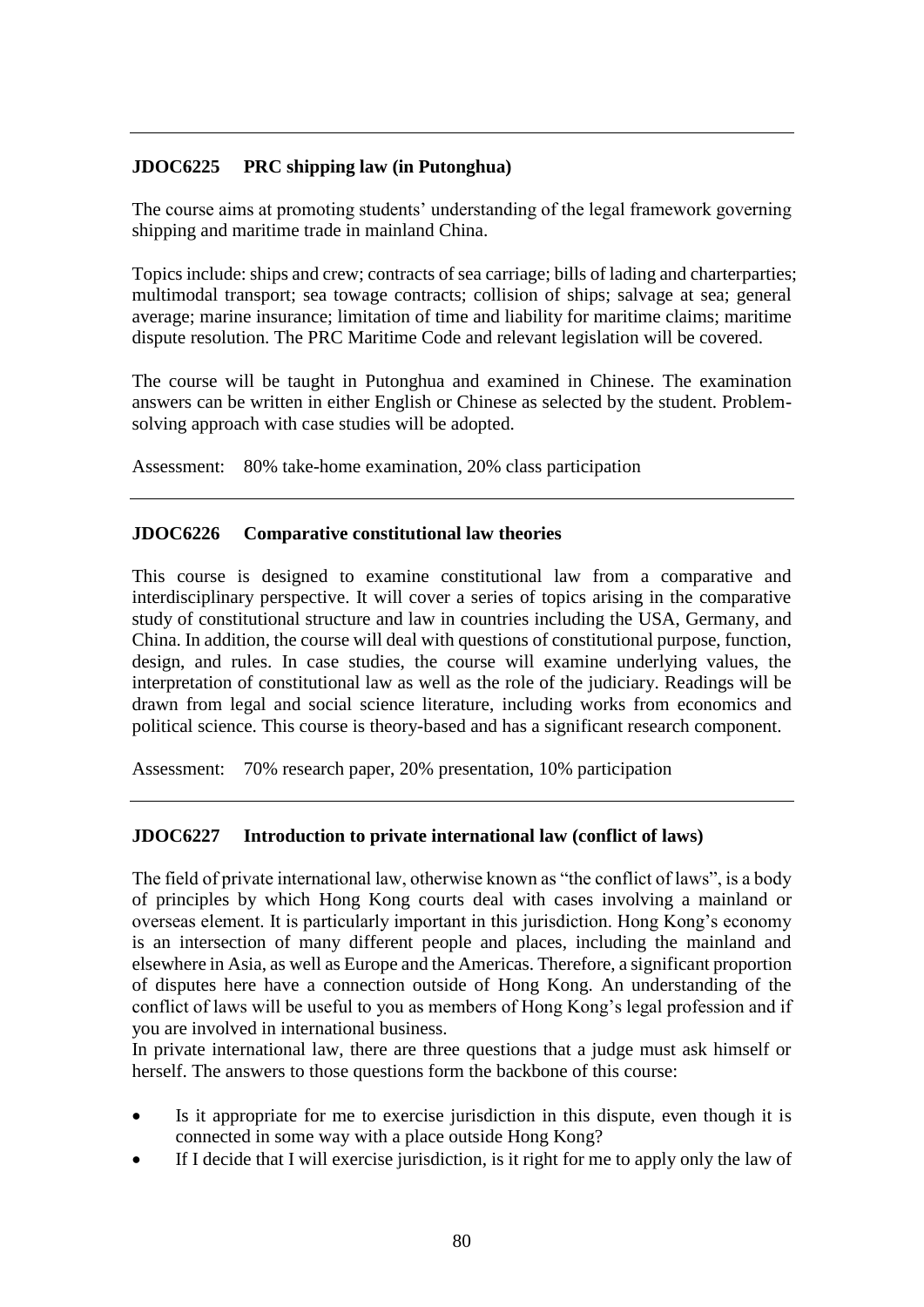Hong Kong to the dispute? Or does its "foreign element" mean I should, to some extent, apply the law of some other jurisdiction?

 Has the dispute already been the subject of a decision by a court outside Hong Kong? Should I somehow give effect to that decision within Hong Kong?

The aim of this course is to giving you a working knowledge of private international law so that you can competently advise your clients on such issues.

Assessment: 100% take home assignment

### **JDOC6228 Advanced legal theory**

This course will provide a sustained and in-depth analysis of a central overarching theme in legal theory. The theme may vary from year to year. The inaugural theme is 'Law and the common good'.

The theme will be explored through a range of material and disciplinary approaches. These will include conventional scholarly texts in law, politics and philosophy, but will also draw on non-standard resources including art, poetry, film, and literature.

The purpose of the thematic approach is to provide a coherence to the study of several perennial problems in legal theory. By working in a sustained way through a range of questions and perspectives associated with the overarching theme, students will gain a deeper knowledge of legal theoretical issues.

The theme 'Law and the common good' has been chosen to allow students to engage with certain key claims that are made on behalf of contemporary law and legal institutions, namely that they strive to or do in fact embody a common good or set of goods. Whether and how that embodiment operates, according to what conditions and under what limitations are questions to be explored through a series of engagements with texts, contexts, representations and contestations.

Topics to be covered under the theme may include: historical lineages of law and the common good: Aristotle and Aquinas; measuring the common good: rights v utility; how can law reflect the common good?; pluralism, democracy and the common good; contesting commonality: whose commons, which goods?; identity and voice: protest and political trials; overcoming social division: memory and the politics of reconciliation; authority, obligation and allegiance; the 'new commons' and the global public good. This list is not exhaustive.

As this is an advanced level course it is expected that students will normally have already studied some aspect of legal theory or a cognate subject. However, this is not a prerequisite.

Assessment: 80% research essay, 20% oral presentation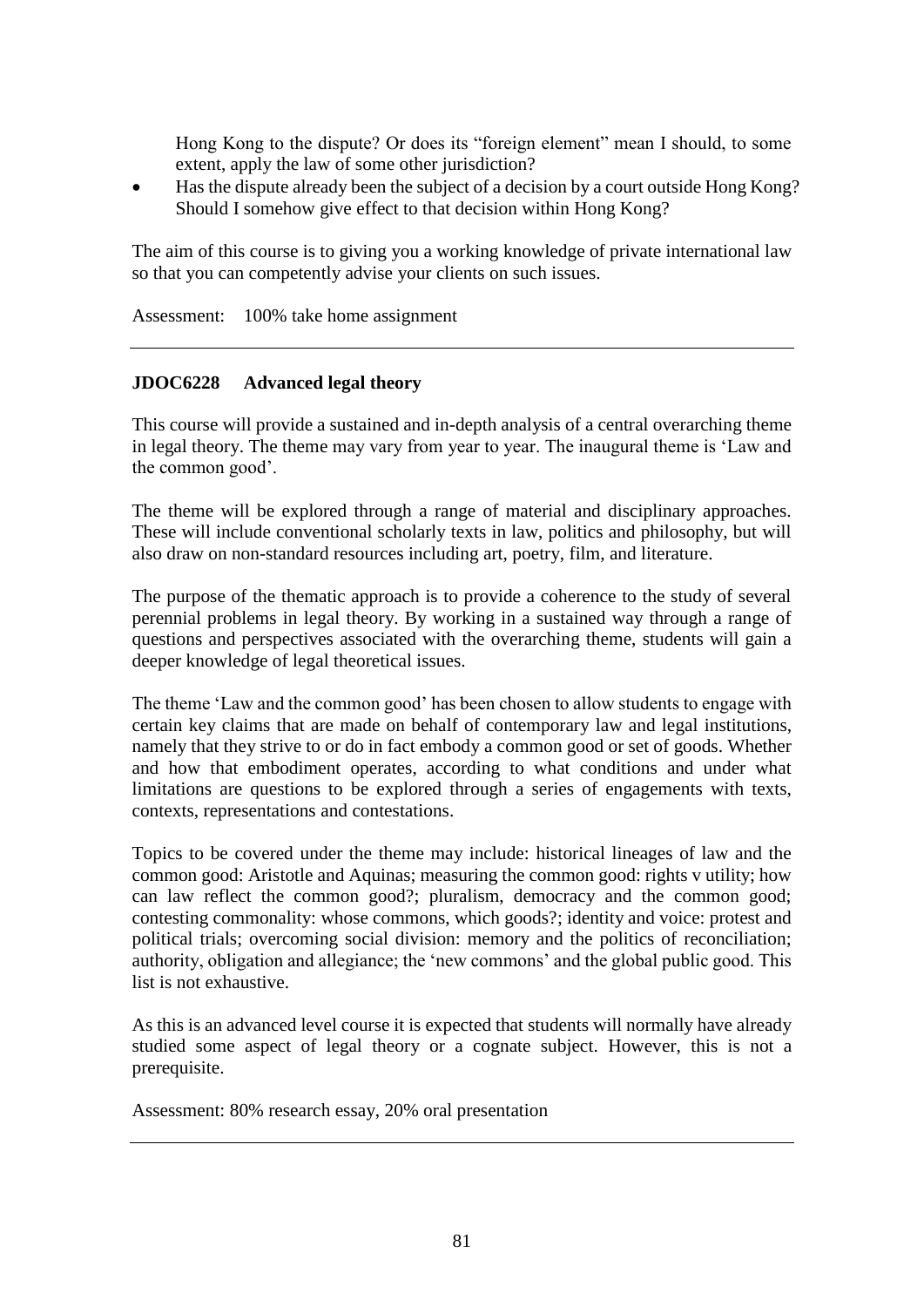### **JDOC6229 Arms control and disarmament law**

This course will explore all aspects of arms control and disarmament law, including international law-making, supervision, interpretation, dispute settlement and enforcement efforts. By "arms control law," it is meant the rules and principles that regulate weapons and weapon-related material, which does not necessarily include the actual reduction or removal of those weapons or materials. By "disarmament," it is meant the rules and principles for the reduction and eventual removal of weapons and weapon-related material. Particular emphasis will be put on weapons of mass destruction (WMD), which include nuclear, chemical, and biological agents and the means to deliver them, inasmuch as the UN Security Council repeatedly has noted that WMD proliferation is a serious threat to international peace and security. International and regional efforts to respond to these threats will be evaluated from a critical perspective. This course also will focus on the international law relating to conventional weapons, including arms trade generally, weapons with non-detectable fragments, landmines, incendiary weapons, laser weapons, riot-control agents, cluster munitions, exploding bullets, expanding bullets and other questionable methods and means of warfare, all of which will be evaluated from a critical perspective. The interaction between this branch of public international law and others will be explored, including the interaction with international humanitarian law, international human rights law, international trade law, air and space law, collective security law, the law of international organizations, the law of state responsibility and the law of the sea, among others. All of this and more will be analyzed through various case studies and with a critical eye in assessing whether the current legal regime is adequate in meeting the needs of the international community. Potential reforms to the system will be explored through discussion and debate.

Assessment: 80% research paper, 20% general participation in in-class debate and discussion

#### **JDOC6230 Law and practice of investment treaty arbitration**

This course is about a form of arbitration which is specific to disputes arising between international investors and host states – i.e. investor-state disputes – involving public, treaty rights. In contrast, international commercial arbitration typically deals with the resolution of disputes over private law rights between what are usually private parties.

It will be of interest to those interested in arbitration, or the law of foreign investment.

The course will be taught from the viewpoint of a commercial law practitioner, and international lawyer and former treaty negotiator who has drafted such treaties.

Assessment: 50% take-home examination, 50% research paper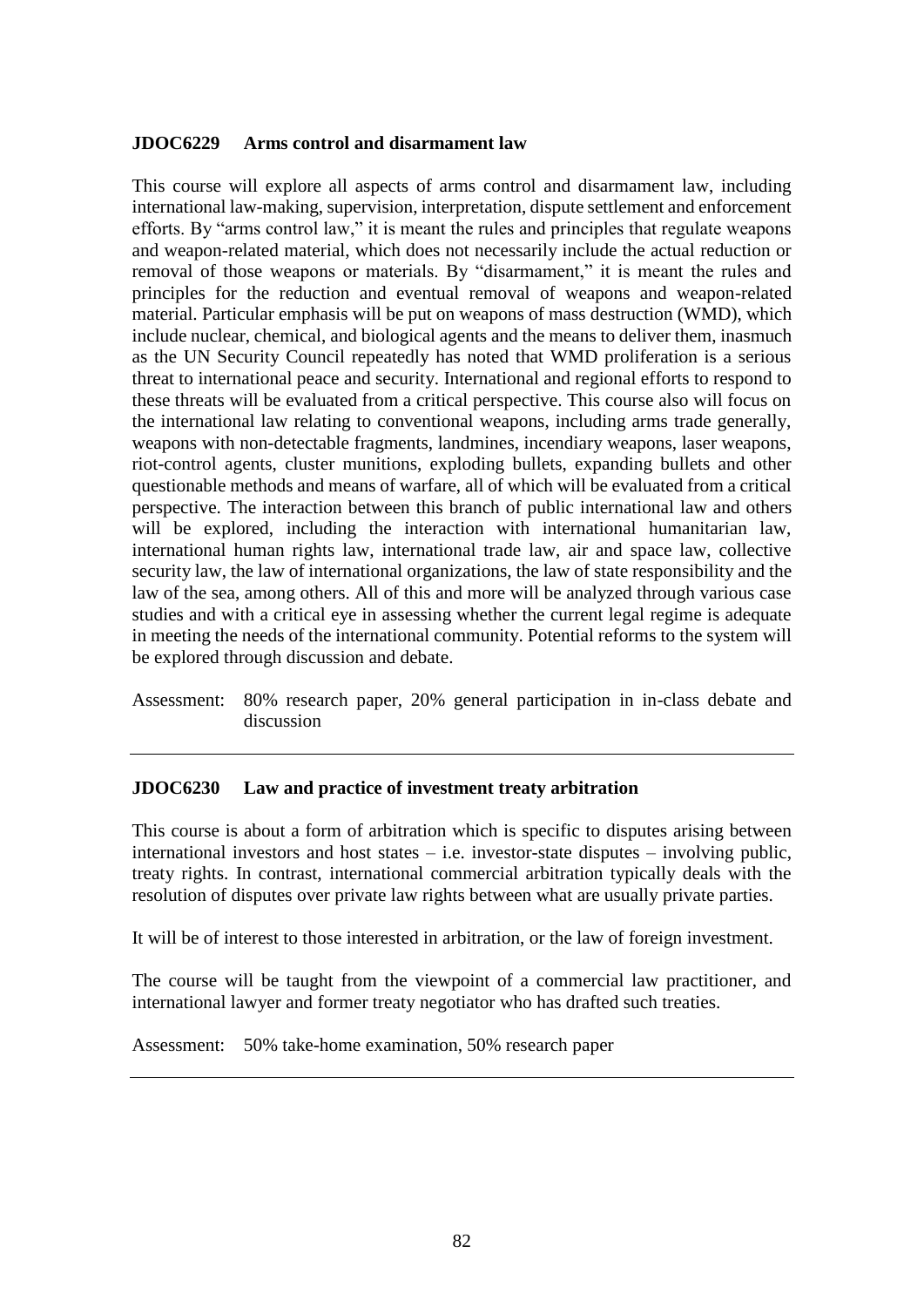## **JDOC6231 Justice**

This course is about justice. It begins with a treatment of John Rawls' justice as fairness and the related debates. Implications of justice as fairness to constitutional regimes will be analyzed. The course also involves a discussion of distributive justice and corrective justice and their implications to selected branches of law such as tax law, tort law, contract law, and property law.

Assessment: 70% research paper, 20% presentation, 10% class participation

# **JDOC6233 Critical theory in legal scholarship**

This course will review the most important developments in critical theory as it relates to law and jurisprudence. We will critically engage with the works of the thinkers connected with the critical tradition in Western philosophy including those by Friedrich Nietzsche, Soren Kierkegaard, Sigmund Freud and Michel Foucault. We will then look at the influence of this critical tradition in Western legal theory including the American legal realists, Critical Legal Studies and the emergence of identity based critical movements. Some of the central questions which we will analyse include: What is critique and why do it? What is the role of critique in social movements lawyering? How to apply critical approaches to the understanding of contemporary legal issues?

Assessment: 65% research paper, 25% class presentation, 10% class participation

# **JDOC6236 ASEAN law**

The Association of Southeast Asian Nations (ASEAN) is a regional community established in 1967 by Indonesia, Malaysia, the Philippines, Singapore, and Thailand to promote political and economic cooperation, and regional stability. By 1999, it has expanded to ten members to include Brunei, Vietnam, Laos, Burma and Cambodia. The ASEAN Declaration in 1967, the association's founding document, formalised the principles of peace and cooperation to which ASEAN is dedicated. With the ASEAN Charter entering into force on 15 December 2008, ASEAN established its legal identity as an international organization and took a leap into a community-building process with the aim of moving closer to 'an EU-style community'. The Charter is an important step towards creating a single free-trade area (FTA) for the region encompassing 500 million people. The ASEAN region has a total area of 4.5 million square kilometers, a combined gross domestic product of almost US\$700 billion. China together with Japan and South Korea participate in the forum ASEAN Plus Three (APT) that functions as a coordinator between the ASEAN and these three East Asian nations.

2017 marks the 50th anniversary of ASEAN. Fifty years on, has ASEAN achieved what it aspired to achieve? As a major regional organization, what arrangements has it made with China, with other countries, and with other international organizations, in order to promote trade and other areas of cooperation? Underpinning these arrangements, what is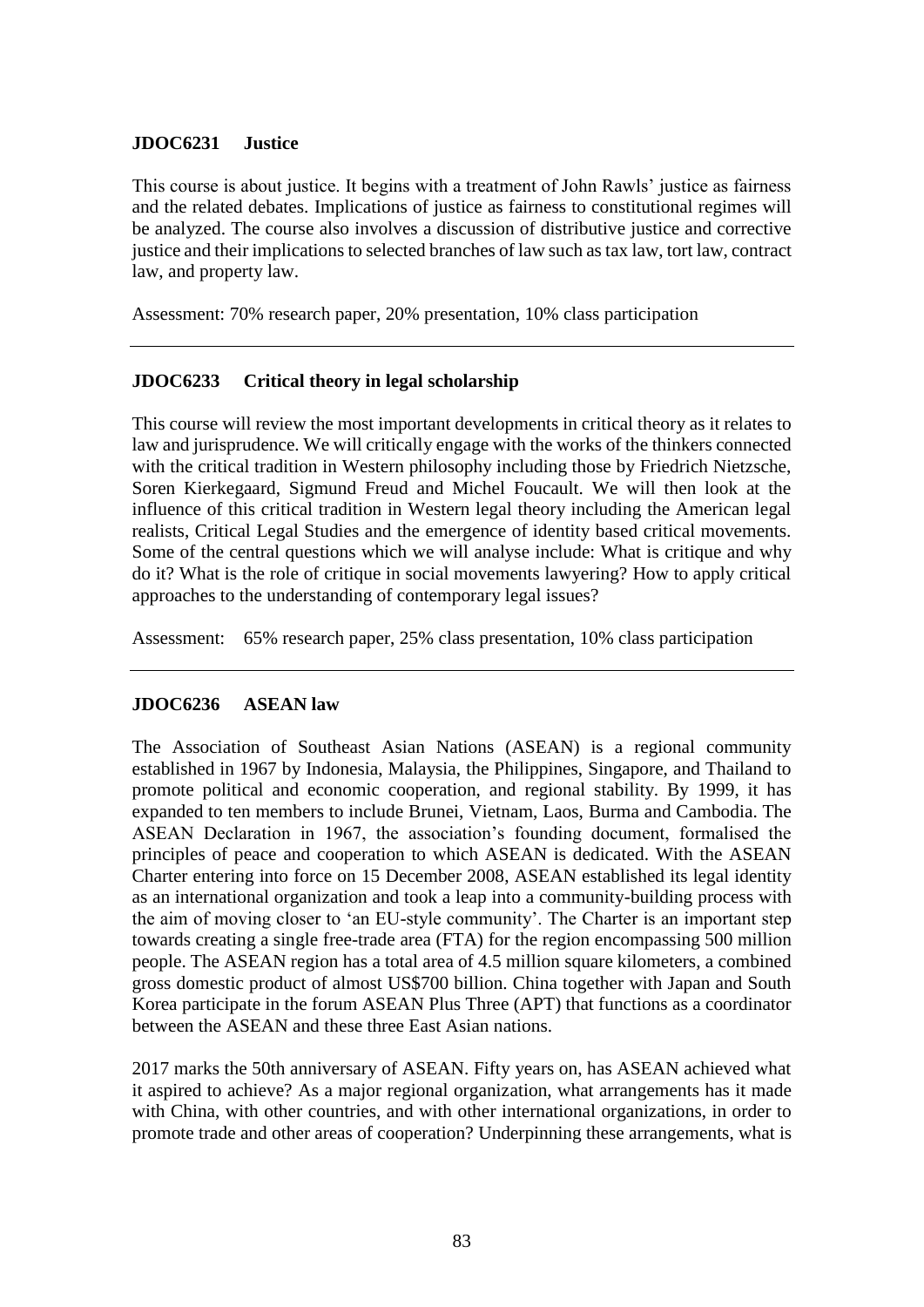the role of law? How do the ten ASEAN States reconcile their cultural, economic, legal and juridical differences in order to foster cooperation and function as a single entity?

This course begins with an overview of ASEAN's establishment, its goals and aspirations, before looking at how law is used to govern and regulate relationships between the ASEAN States. This course critically analyzes ASEAN's existence, whether as a legal entity or otherwise, and the way in which it interacts with other major players in international fora. Throughout the course, students are encouraged to engage with the literature, as well as the relevant debates, on important issues relating to ASEAN's development, and how this may impact on trade, stability etc. within the region.

Assessment: 100% essay

## **JDOC6237 International arbitration: practice, process and strategy**

The course will introduce students to the practice of international arbitration with a focus on administered arbitration (utilizing the HKIAC Administered Arbitration Rules) and investment arbitration. Utilizing a case study as the basis for the course, students will apply the theory of arbitration to a mock case. The course will provide students with the opportunity to manage a case from the beginning to the end. From negotiating and drafting an arbitration clause to drafting pleadings, students will have the opportunity to enhance their legal writing skills in the context of an arbitration. Students will also learn how to strategise and learn the various options available during the course of an arbitration (mediation, negotiation, settlement, etc). An investment arbitration component will be incorporated into the case study whereby students will learn how to navigate the investment arbitration process and options. Mock hearings will also take place before eminent arbitrators in the industry. The class will be assigned reading in advance of class. Students will be expected to participate in role-plays and teamwork during class.

Assessment: 20% completion of a final research paper, 80% class participation, written assignment and oral presentation in class

### **JDOC6238 Comparative arbitration in Asia**

The course will survey the arbitration laws in major jurisdictions in Asia, including but not limited to Hong Kong, Singapore, China, India, Korea and Malaysia. For the sake of comparison and analysis, reference will be made to the UNCITRAL Model Law and the laws of major European arbitration centers. In addition, the course will survey compare and contrast the various approaches taken by arbitral institutions in these regions (such as HKIAC, SIAC, CIETAC, etc.) with respect to procedural and other matters. Again, reference to the UNCITRAL Model Rules and the rules of other major arbitral institutions (such as the ICC and the LCIA) will be useful for comparison and analysis.

Notwithstanding reference to UNCITRAL and other materials, the course will focus on the laws and procedural rules in use in the Asia-Pacific region, in particular Hong Kong, Singapore, China and India. In addition, although the course will take a comparative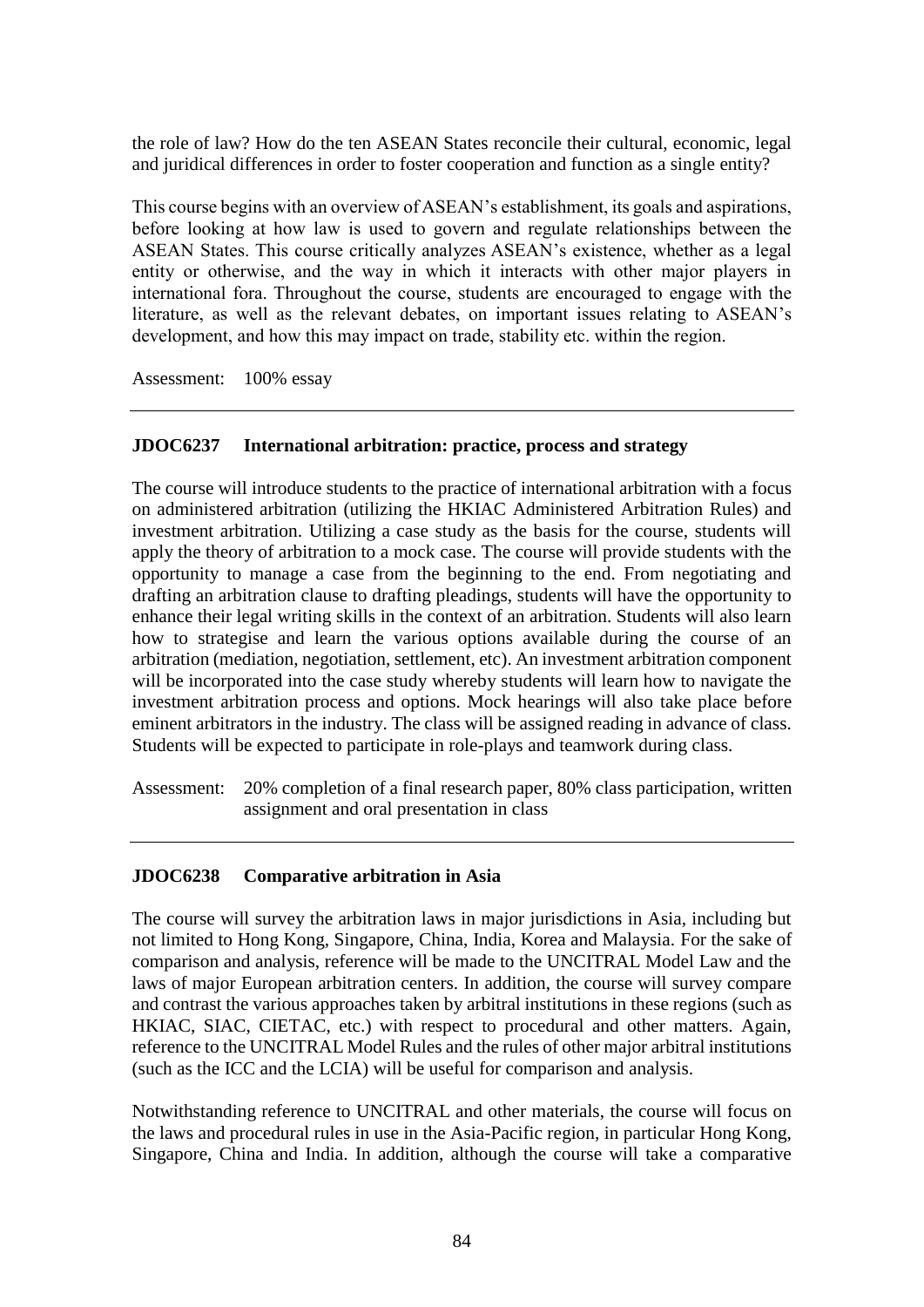approach to these laws and rules across jurisdictions in the region, the interaction of state law and institutional rules within a particular jurisdiction will also be the subject of analysis and discussion. Finally, cultural and other issues which may impact the practice of arbitration in a given jurisdiction will be explored.

Students will be assigned reading in advance of class, and will be expected to participate in discussions and role-plays during class.

Assessment: 80% take-home examination or research paper, 20% class participation (a set of assessment rubrics will be developed to assess class participation)

## **JDOC6239 Law and regulation of private banking and wealth management I**

The eruption of the global financial crisis in 2008 has led various organizations such as the G20, Financial Stability Board, Basel Committee on Banking Supervision and the IMF, to implement new regulatory and economic policies.

Constant requirement of implementing regulatory changes and placement of proper risk management and crisis management processes and procedures become mandatory for banks and financial institutions. Also, instillation of corporate governance culture and inplace of proper corporate governance process and procedures along the organizational hierarchy is important and key to corporate success.

Many banks and financial institutions, particularly private banks and wealth management institutions, have shifted their focus from risk enhancement to business growth. For practitioners (risk and compliance professionals, bankers and lawyers) and those prepare to enter into the private banking and wealth management industry, to stay advanced in the game, a good understanding of the business, compliance, law and regulations would be highly advantageous.

This course is specially designed to give students a better understanding of the private banking and wealth management business, compliance, operations, laws and regulations. In addition to the academic requirement, the course emphasises real-life experience and sharing from practitioners' perspectives. Recent scandals from major international banks on compliance and regulatory areas (i.e. Know Your Client, Anti-Money Laundering, Product mis-selling, etc) will be discussed. Important legal and regulatory components and Ordinances on clients on-boarding process, compliance requirement, sales process, end-to-end client relationship management, corporate governance, sales ethics, clients suitability and sustainability  $\&$  risk profiling, data privacy, etc. will be discussed in details. In addition, dispute handling on financial disputes will also be discussed.

Assessment: 80% research paper, 20% presentation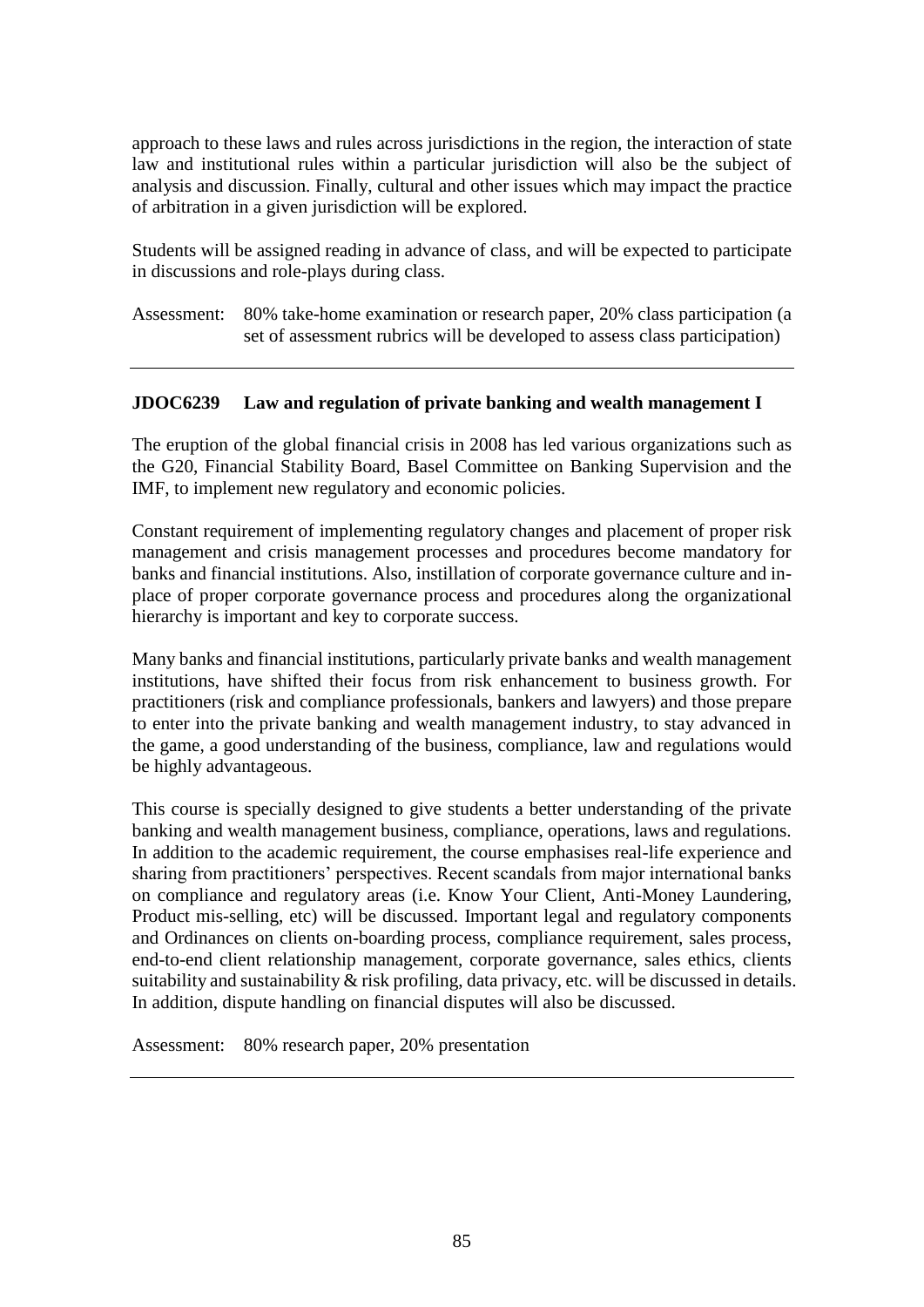## **JDOC6240 Security and human rights**

A central feature in the discourse on public policy around the globe has been the question of whether, and to what extent, it was (and is) necessary to curtail human rights in order to maintain and promote "security" in times of perceived crisis. Whether it is the threat of terrorism, organised crime or the risk of re-offending sex-offenders and child-molesters, governments are quick to respond with security legislation that often has significant implications for internationally protected rights and liberties. This course focusses on the alleged balance of "security" and "liberty". It examines the theoretical underpinnings of the concepts of "security" and "liberty" and analyses how human rights protections apply in times of crisis. It discusses several contemporary case studies that highlight the tension between "liberty" and "security", including derogation from human rights treaties, preventive detention of sex offenders, extradition/expulsion and non-refoulement, and the blacklisting of terrorists. What these case studies have in common is that they originate in a long-standing predicament of the liberal democratic state: how far are we prepared to go to create a "secure" environment for ourselves without getting caught in our own security net?

The specific aims of this course are:

- to examine and analyse some of the theoretical underpinnings of the concepts of "security and "liberty";
- to provide students with an understanding of the historical development of the operation of human rights in times of crisis and emergency;
- to develop students' knowledge and understanding of contemporary challenges in relation to human rights and security;
- to assist students to develop advanced research skills in the area of human rights law and policy, in particular in the context of security;
- and to assist students to recognise international human rights law in their subsequent careers;

The course will be cover nine substantive areas and is structured as follows:

- I. Introduction
- II. The Concept of Liberty
- III. The Concept of Security
- IV. Balancing Liberty and Security?
- V. How Human Rights Work
- VI. Derogation From Human Rights Treaties in Times of Emergency
- VII. 'Ticking Bombs' and Torture
- VIII. Extradition and Expulsion and the Principle of Non-Refoulement
- IX. Blacklisting of Persons and Entities Suspected of Terrorism
- X. Preventive Detention

Assessment: 15% class participation, 15% presentation of short paper (based on research essay), 70% research essay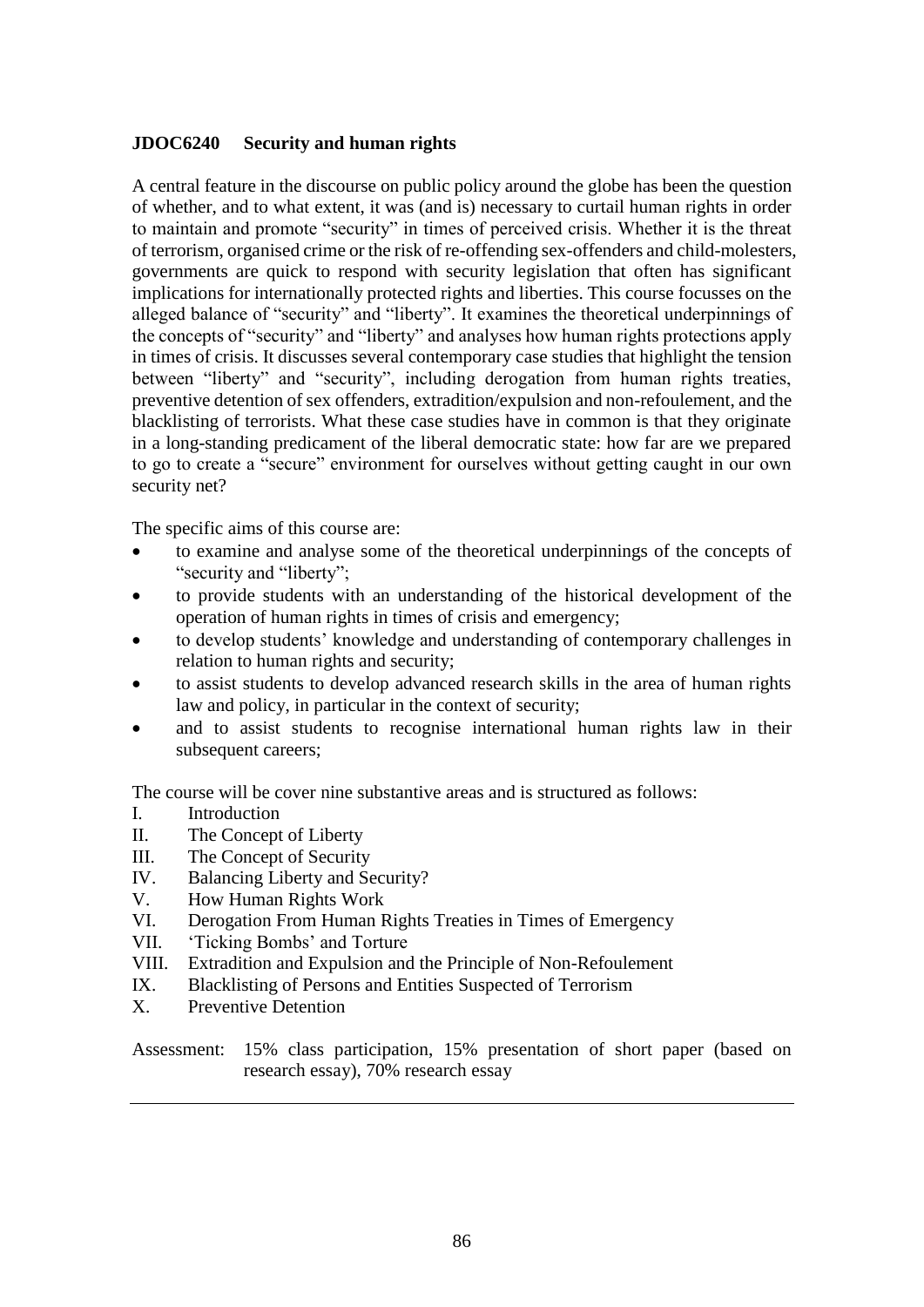# **JDOC6242 Human rights in practice**

Human Rights in Practice aims to empower and equip HKU students with the skills and knowledge necessary to excel in the changing global legal environment by providing students with the opportunity to learn by doing and by providing service to the community.

The course aims to meet the increasing demand for practical and theoretical knowledge about human rights throughout the Asian region by providing HKU students an opportunity to experience human rights in practice domestically, regionally and internationally. The clinic will collaborate with select international and domestic NGOs as well as foreign law schools on human rights projects, including advocacy campaigns, legal and policy analysis, litigation, legal aid clinics, fact finding and report writing, submissions to human rights bodies, and human rights trainings and capacity building.

Specific skills taught include interviewing; working with an interpreter; "client" relationships when working with an NGO; oral advocacy; collaborative and communitybased lawyering; design and implementation of interactive legal trainings; negotiation; fact investigation; needs assessment; domestic and international legal research and analysis, including comparative legal research; human rights research; and legal writing and drafting.

Students will be assessed on a pass/fail basis.

Assessment: 5% proactive and independent leadership in weekly small group meetings, 5% demonstration teaching session, 10% participation in seminar and Street Law Training, 20% reflective essays/reading responses, 30% community legal education teaching, 30% final written work product for partner organisation

# **JDOC6243 Advanced intellectual property law**

This course is intended for students who are already familiar with the main contours of intellectual property law and would like to explore the subject further. The course teacher will examine in depth a series of topics that, in recent years, have proven especially controversial or troublesome in many countries:

- 1. the fair use/fair dealing defense in copyright law;
- 2. possible solutions to the crisis in the entertainment industry;
- 3. intellectual property protection for fashion;
- 4. the treatment of standard-essential patents;
- 5. reverse-payment settlement agreements in the pharmaceutical industry;
- 6. extralegal intellectual property norms;
- 7. traditional knowledge;
- 8. how legal reform might help address the health crisis in the developing world;
- 9. the relationship between intellectual property and business strategy.

Assessment: 25% class participation. 75% take-home examination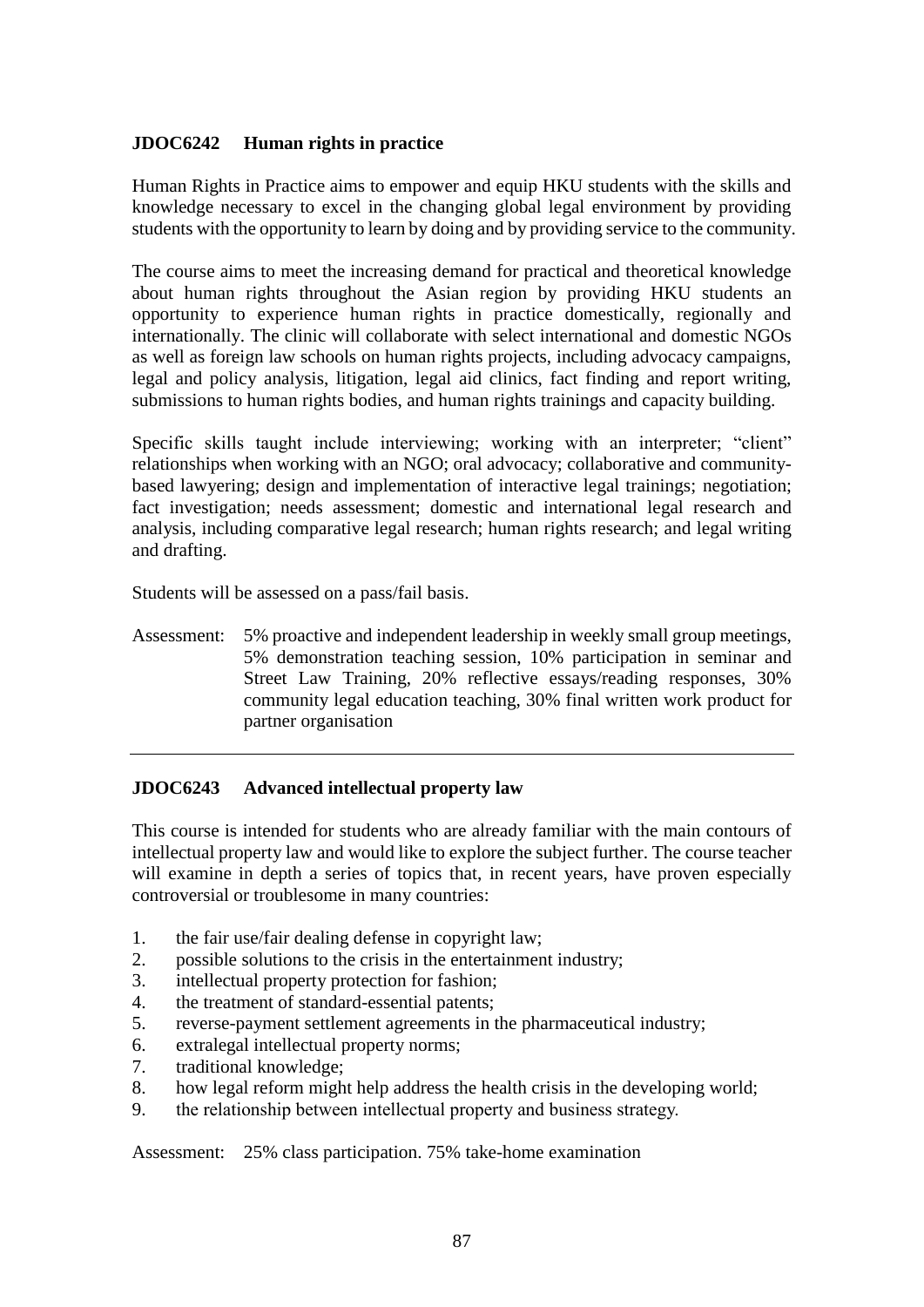## **JDOC6244 Securities regulation II**

The course will build on and develop concepts and issues that were considered in Securities Regulation I as well as introducing new topics.

The development and marketing of investment products and complex products are subject to developed regulatory requirements that will be examined in detail. A preliminary overview of derivatives and traded futures will be undertaken for the purposes of providing a basis for understanding structured investment products. This will also provide a basis for appreciating the role of OTC derivatives in the marketplace, their role in the global financial credit crisis and the development of regulatory oversight of this market.

A focus of the course will be on the rapidly developing body of case law in the Hong Kong courts arising out of the increased activity of the Securities and Futures Commission in bringing misconduct matters under the Securities and Futures Ordinance (SFO) to trial. Regulatory enforcement cases will also be examined. This will require a closer examination of the relevant provisions of the SFO.

The course will also review the Code on Takeovers and Mergers, which regulates takeovers activity. The ways in which the Code affects the commercial execution of takeover and acquisition activity will be considered.

How the regulatory system is responding to relatively new phenomena, such as dark pools and high-frequency trading, as well as developing new approaches to existing issues, such as the position of the fiduciary concept and the treatment of information in the regulated marketplace, will also be considered. The development of behavioural or smart regulation will also be considered. A focus will be to develop a deeper understanding of the factors that influence such developments.

This Part II course will require a higher level of class interaction and will include a workshop component.

- Prerequisite: Have taken and passed JDOC6049, or demonstrated knowledge of the securities industry consistent with the scope of JDOC6049.
- Assessment: 65% take-home examination, 25% group course work, 10% class participation

[Students are required to pass the exam to be eligible to pass the course.]

### **JDOC6245 Compliance in the Hong Kong securities industry**

The course will provide students with an understanding of the core roles, tasks, challenges and issues that a regulated intermediary must deal with when seeking to comply with applicable laws and regulations. While 'compliance' can readily be understood as an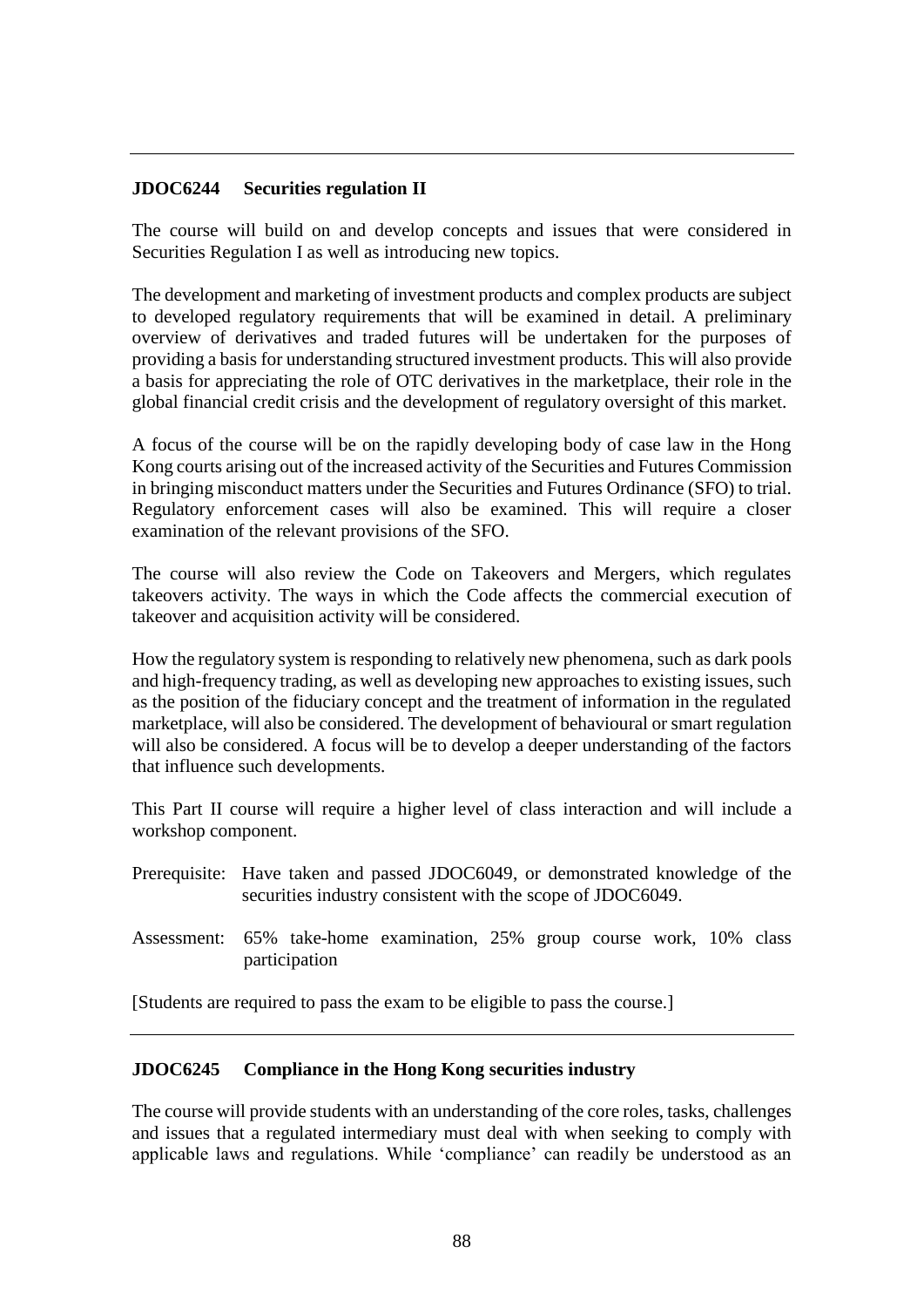objective, much of the course will be concerned with the hurdles and issues that face compliance as a function when implemented in the complex matrix of regulatory requirements, business needs, management styles, and cultural and behavioural factors.

The course will commence with a brief recap of the regulatory framework for Hong Kong's securities industry, including the overarching objectives of regulation, and an ad hoc review of some important failures that serve to highlight the relationship between compliance, regulations and the proper operation of markets.

With a view to giving a 360-degree review of the compliance function, the course will examine (a) the different roles of compliance in different types of organizations, (b) positioning the compliance function in the context of an organization's culture, corporate governance practices, and ethics, (c) the proper role of compliance in the organization's relationships with third parties (including customers, clients, counterparties, and regulators) and (d) compliance as a risk management function.

While the focus of the course will be on regulated intermediaries such as securities dealers, corporate finance advisers and asset managers, the course will also consider the position of issuers, particularly the challenges facing newly listed issuers.

The development, purpose and important aspects of the in-house compliance manual will be examined. How policies and procedures should be tailored, applied to an organization's operations, and reviewed and assessed will be considered.

With a view to giving students closer contact with the realities of the compliance task, the course will make extensive use of speakers from the industry and the regulators. The format of each lecture will in general be comprised of two halves, the first being in a lecture format, the second being discussion-based and driven by small group work and question and answer discussions. Accordingly, student participation is expected and required to contribute to the learning context.

- Prerequisite: Have taken and passed JDOC6049, or demonstrated knowledge of the securities industry consistent with the scope of JDOC6049.
- Assessment: 60% take-home examination, 15% individual course work, 15% group course work, 10% class participation

[Students are required to pass the exam to be eligible to pass the course.]

### **JDOC6246 Law and regulation of private banking and wealth management II**

This course covers the design and compliance requirements of products offered by banks and other financial institutions in the context of private banking, wealth management and family office operations. In addition to the legal, regulatory and compliance components, a significant portion of the course covers the technical aspects of design of products and services including investments, insurance, tax planning, succession planning, philanthropy, etc, so as to provide a full spectrum of cover for the participants.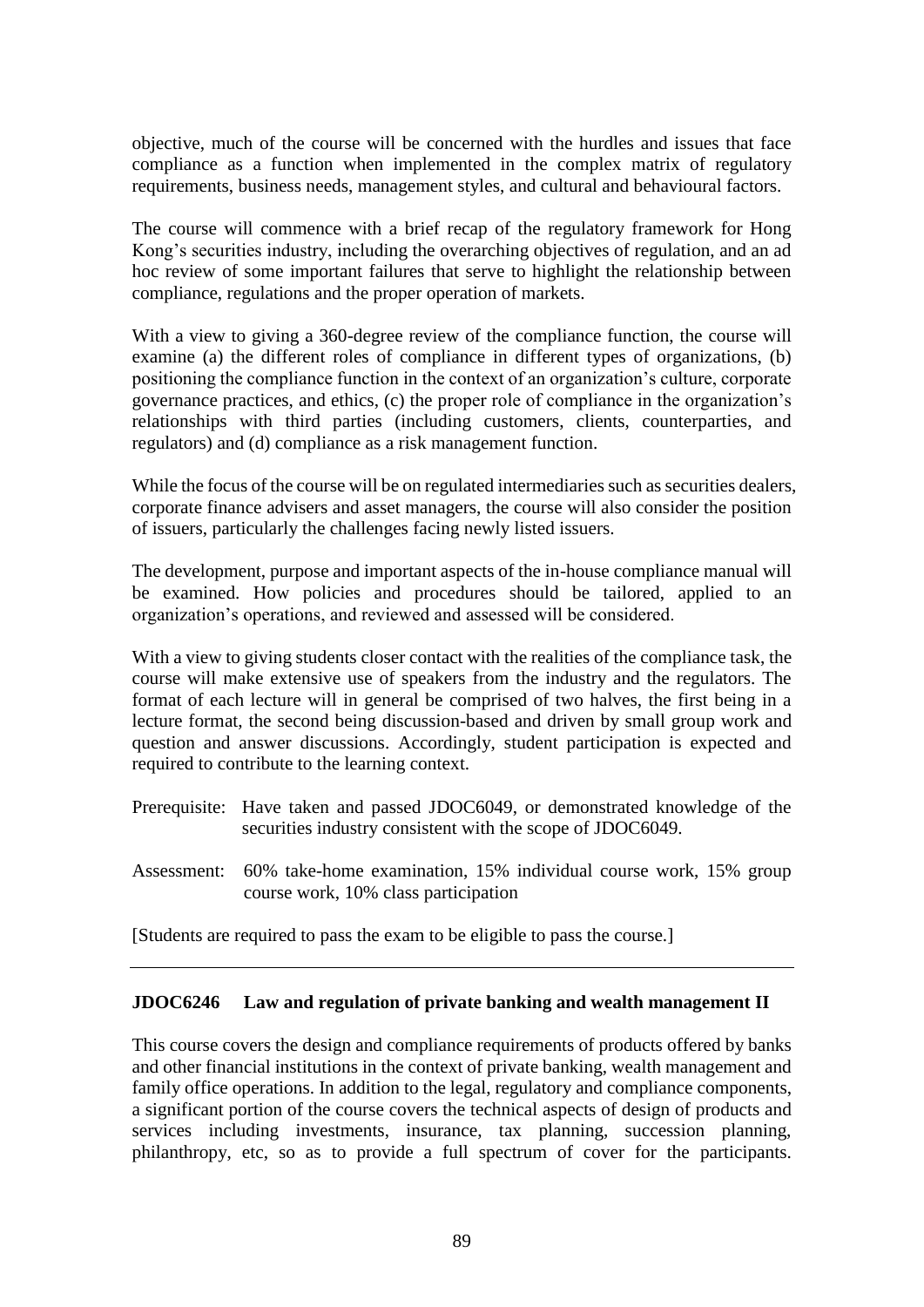Throughout the course, emphasis will be made on ethical issues and risks. In addition to the theoretical framework of issues, the course emphasises practical dimensions and involves experience sharing by seasoned industry practitioners.

This course gives practitioners (lawyers, risk and compliance professionals and bankers) a good refreshment of knowledge. And for those who prepare to enter into the private banking and wealth management industry, this module gives a good understanding of the Financial Products compliance and regulatory requirement.

This module is a good complementary to JDOC6239 and with the two modules together, will give an end-to-end view of the services/business provided by Private Banking and Wealth Management industry.

Assessment: 20% individual presentation and 80% research paper

# **JDOC6247 Medico-legal issues**

Advances in medical knowledge and technologies have transformed the modern world, altering the very fabric of societies by greatly improving the quality of life and extending life expectancies in the developed world. But increasingly, advances in medical knowledge and technologies is seen as delivering ever-marginal returns, and as merely postponing inevitable mortality at considerable cost to the quality of life in many circumstances.

Life and Death. This course begins with an examination of some of the most fundamental human concepts: the meaning and definition of life, and of death. We start first with an inquiry into the meaning of life, and when it begins. This inquiry has profound consequences not only for the criminal law ('can one murder an unborn child? Is an unborn child alive and distinct from its mother to begin with?'), but also for modern clinical technologies such as artificial reproductive techniques such as *in vitro* fertilization, and also for cutting-edge research involving human stem cells derived from the destruction of human embryos. The definition of life, too, is central to the shape of the law in relation to issues such as abortion. The definition of life in the body of the law and of ethics is inextricably bound up with the definition of death: in this second line of inquiry, we explore the consequence of modern technologies that extend biological function in ways not historically within the experience of humankind. Is a person dead when the heart stops? When it does, is it ethical and legal to remove the heart for transplant into another person, with the intent of restarting it in the recipient? What is the social, ethical and legal approach to the status of patients who are not wholly brain-dead, but are in irreversible states of unconsciousness such as PVS (Persistent Vegetative State)? Is it ethical and lawful to let such people die by removing them from life support? What is the meaning of 'brain dead'?

The next inquiry is a logical extension of the inquiry into death: people don't have any choice about being born, or of the circumstances of their birth, but do or should people have a choice about how they die? Do patients have a right to refuse treatment? Do patients have a right to die? Do patients have a right to helped to die if they cannot achieve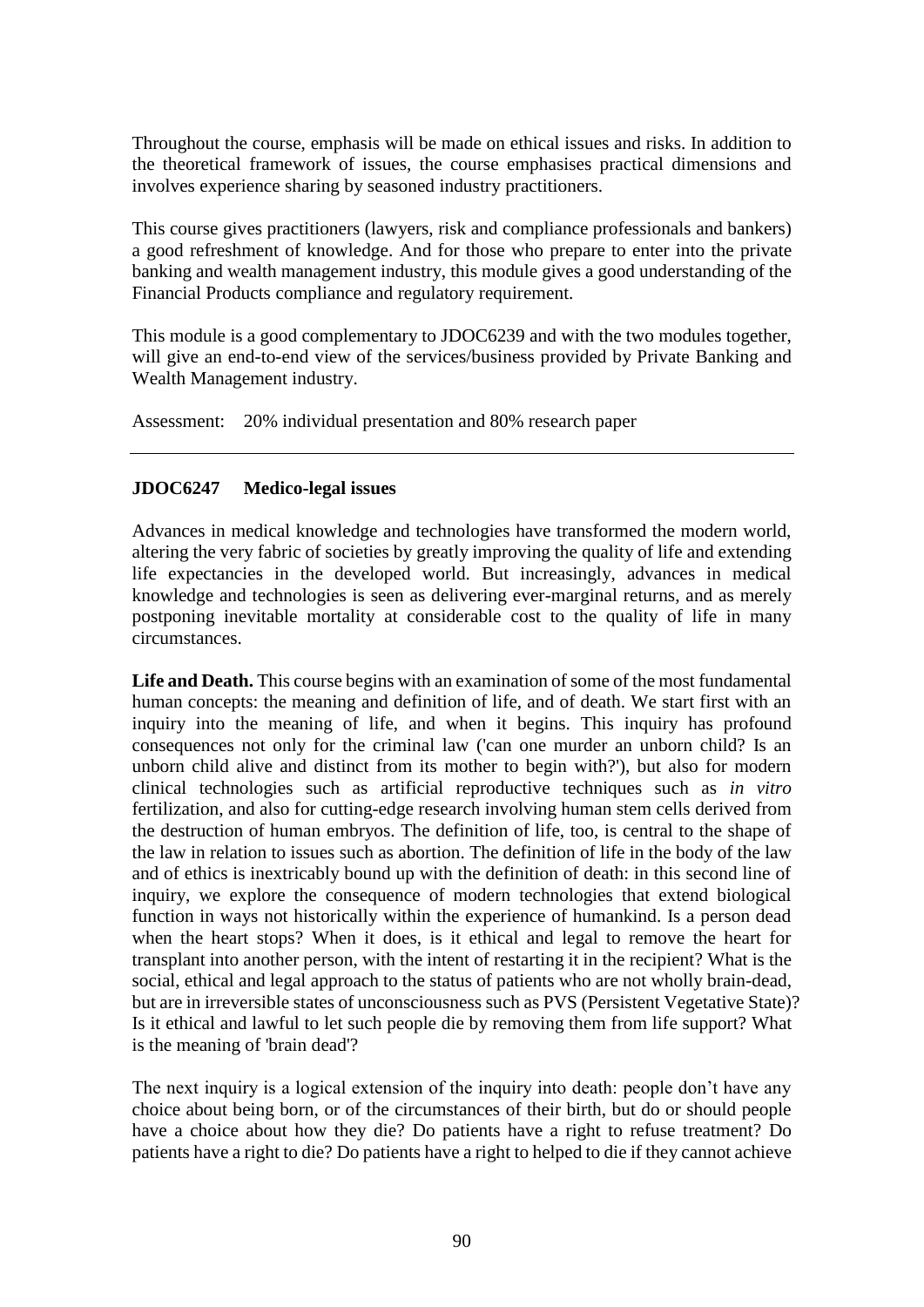this themselves (for example, if they are paralysed)? What kind of advance decisions may a dying person make regarding his treatment and care at the end of life? Are living wills or advance directives lawful in Hong Kong? Do they bind doctors and families? Who is entitled to make decisions for a patient at the end of life when the patient is no longer competent or conscious? We examine in this context the notion of medical futility and its place in the law.

**The Human Body and the Law.** In this section, we explore a series of related inquiries, beginning first with the question of what kind of property rights may be asserted in the human body and its parts. Is a human body (or any part thereof) property which a testator may lawfully devise and make a binding gift of in his will? Is a corpse, or a preserved organ or tissue samples capable of being 'owned' in the sense of personal property in the law? The legal answer to this question may be surprising to most people, and it has profound implications for current developments such as intellectual property claims to or derived from human tissue or genes or proteins, as well as to the rapidly developing field of human tissue banking, biobanking and genetic or genomic banking.

Closely tied to the question of property in the body is the concept of human organ transplantation. Is transplantation legal, and what are the ethical and legal rules governing it? Do rules differ for *inter vivos* transplants (where the donated organ is taken from a living person) and cadaveric transplants (where the donated organ is taken from a dead person – but when is a person 'dead' for the purposes of transplantation?). We examine in particular the ethical and legal difficulties involved when organs are harvested from donors declared dead on cardiovascular death criteria instead of whole-brain death criteria. How should scarce resources such as human organs be allocated? To the sickest? To the best immunologically-compatible match? Should trade in organs be allowed, and if not, why?

**The Physician-Patient Relationship.** In this third part of the course we examine the standard duties imposed on physicians by the law, and consider especially the standard of care to be applied in the global duties of diagnosis, disclosure and treatment. Starting from the standard background of the *Bolam* rule, we consider the implications of the recent (March 2015) change in the common law relating to the standard of care for disclosure directed by the UK Supreme Court. Who decides how much information a patient should be given? Are there any circumstances in which a doctor may deliberately withhold information from the patient? What kinds of risks may a doctor take on behalf of the patient?

In this part, we also examine the obligation of confidence, starting first with an inquiry into the operation of the duty of confidence in the 'traditional' context or 'traditional' situations. But increasingly, the advent of modern technology and new applications for medical information is straining the traditional justifications for the confidence rule. We examine the modern formulation of the confidence rule in the context of new technologies such as genetic testing, genetic screening – and genetic research.

**Human Biomedical Research.** In this final part, we survey key developments in a rapidly-developing field which is becoming an increasingly important part of the work (and ambitions) of every healthcare institution in the developed world – biomedical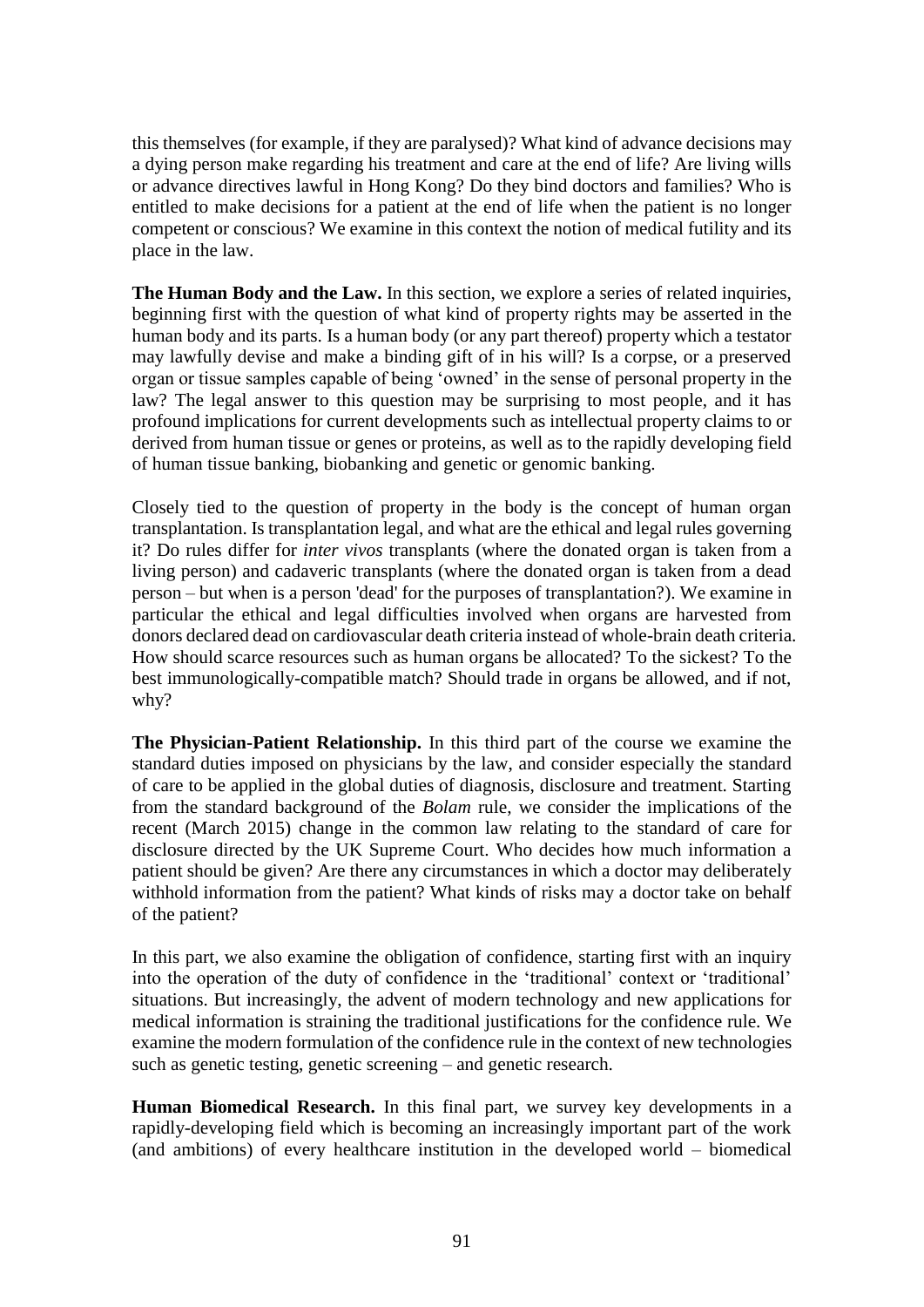research. The student is introduced to basic concepts in the field of human experimentation, research involving human subjects, clinical trials (drug or pharmaceutical trials), institutional ethical governance for biomedical research, human tissue banking, the use of medical information and biobanking.

Assessment: 30% class participation; 70% take-home examination

## **JDOC6249 Entertainment law**

This course provides practical knowledge about the legal, regulatory and business aspects of the entertainment industry in Hong Kong. The lecture room will turn into the legal office of a mass media and entertainment conglomerate. Students, positioned as recruits of the legal office, will learn how to deal with the common legal issues in the daily operations of the conglomerate. The conglomerate has broad-based business ranging from production, acquisition and distribution of TV programmes of different genres (drama, non-drama, news etc.), production and distribution of theatrical films, music publishing and recording to artiste management. Thus, the legal issues to be dealt with may include:-

- Copyright in entertainment industry
- Passing off
- Defamation
- Contempt of Court
- Privacy issues of celebrities
- Recruitment and management of artistes
- Advertising regulation
- Legal/ regulatory traps in producing a TV programme/ theatrical film or organizing a public entertainment event

Assessment: 50% research paper, 50% group project

### **JDOC6250 The regulation of biomedical research**

The course is aimed at students seeking an understanding of the framework of legal and ethical regulation (both locally and internationally) of biomedical research in all its common aspects, and the legal and regulatory requirements that must be met before new drugs, vaccines, biologics or medical devices may become accessible to the public.

Topics that will be covered in the course include international standards for clinical trials (involving pharmaceutical and biopharmaceutical product); direct human experimental and biomedical research involving human subjects; 'non-invasive' epidemiological and other studies involving only the use of data; human tissue banking and biobanking; cohort studies; genomic research; the research use of 'legacy' diagnostic tissue or data collections; the sharing of personal, medical and genomic information; public 'diseases registries' and the use of medical information for public health research purposes; the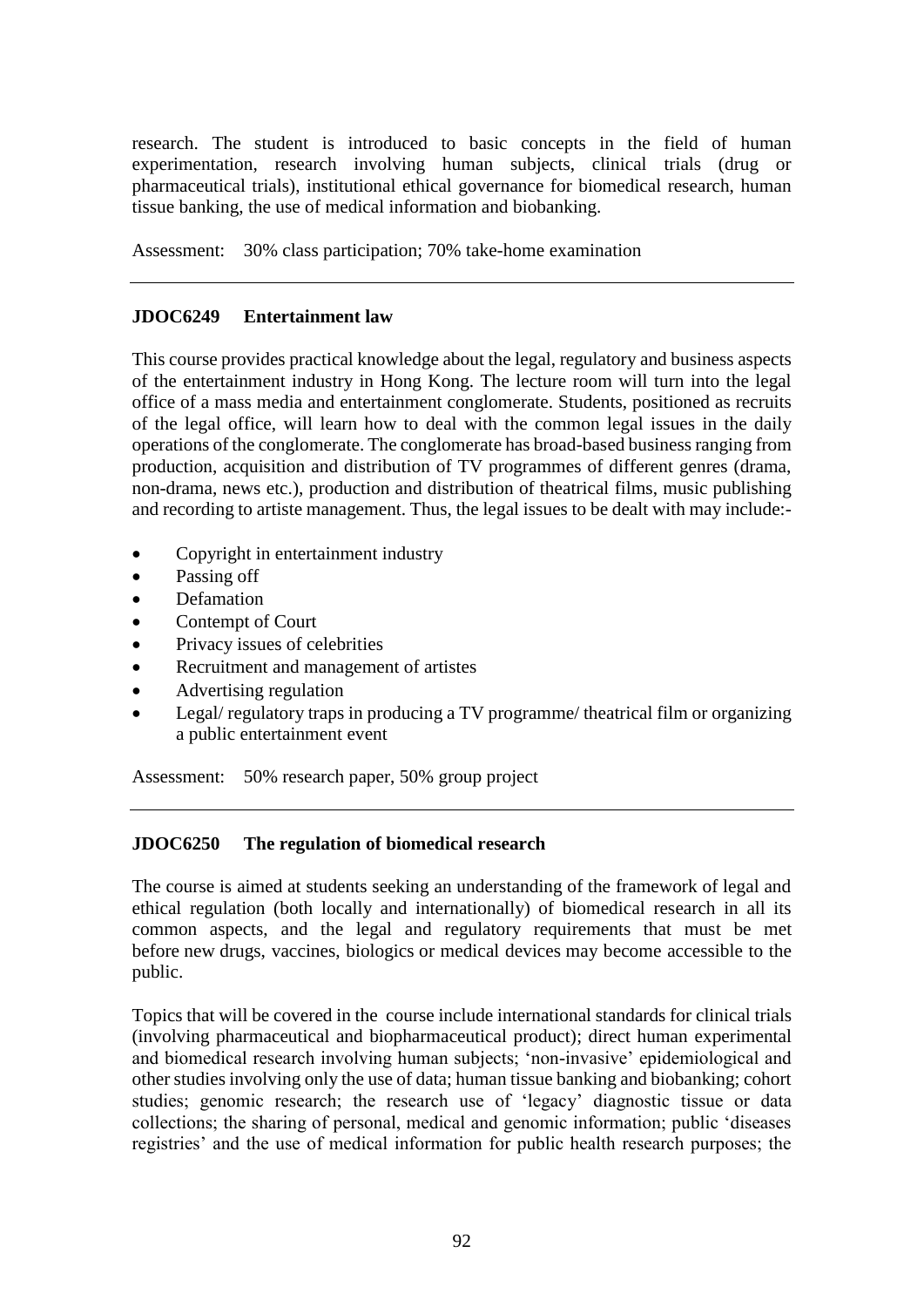legal and ethical regulation of multi-centre and multi-jurisdictional collaborative biomedical research; EMR (electronic medical records) databases; data-mining and the implications of migration to large-scale national health records systems; human embryonic stem cell and induced pluripotent stem cell research; genome editing and gene therapy; medical device trials (including devices based on artificial intelligence or machine learning); and ethical and regulatory standards for governance of biomedical research at the institutional level (through IRBs, ECs, HRECs).

Fundamental concepts such as the informed consent of subjects (at common law and under international clinical trial good practices) with particular emphasis on the consent given by or on behalf of minors, incompetent subjects and vulnerable populations, social value of the research, right to science, return of benefits to research subjects or affected populations, risk-benefit assessment, clinical trial designs and clinical equipoise will be considered, as along with the impact and requirements of national laws and regulations international guidelines.

The course seeks to help students understand and keep abreast of developments (and to enable them to advise the medical and biomedical research sectors) in the rapidly developing field of biomedical research, and to equip them with the basic language and vocabulary necessary to appreciate the legal and ethical implications. To this end, students will be introduced to basic technical (i.e. medical or scientific) information that relates to the research proposals or endeavours (e.g. human genome editing) considered in this course.

Assessment: 70% take-home examination, 30% class participation

# **JDOC6251 Comparative Property Law**

In 1766, Blackstone wrote that "there is nothing which so generally strikes the imagination, and engages the affections of mankind, as the right of property." In 1848, Karl Marx and Friedrich Engels wrote that property in land should be abolished in the most advanced countries. Property rights have been at the very heart of human development in the past centuries. On one hand, property has been viewed as the basis for liberty and economic development. On the other hand, as Proudhon said, property is just another word for theft. In China, land-related social conflicts occur every day and everywhere. From ordinary farmers to university scholars, each person has his own idea of property rights. However, in the fierce debates around property rights, there is lack of consensus on such basic questions: What is property? What things should we keep for ourselves? And what should we share with others? Why should a piece of land belong to you rather than me? How is property rights structured and defined? What is the relationship between property and development? On the other hand, property rights are behind many challenges facing human beings: can a market of pollution permits save us from air pollution? How to govern the common resources in the oceans? Have intellectual property rights deterred or encouraged technological innovation? Are property rights the key to economic prosperity in the U.S.? How about China? Why have land reform programs sponsored by the World Bank failed in many developing countries? Are indigenous residents in the New Territories of Hong Kong entitled to the development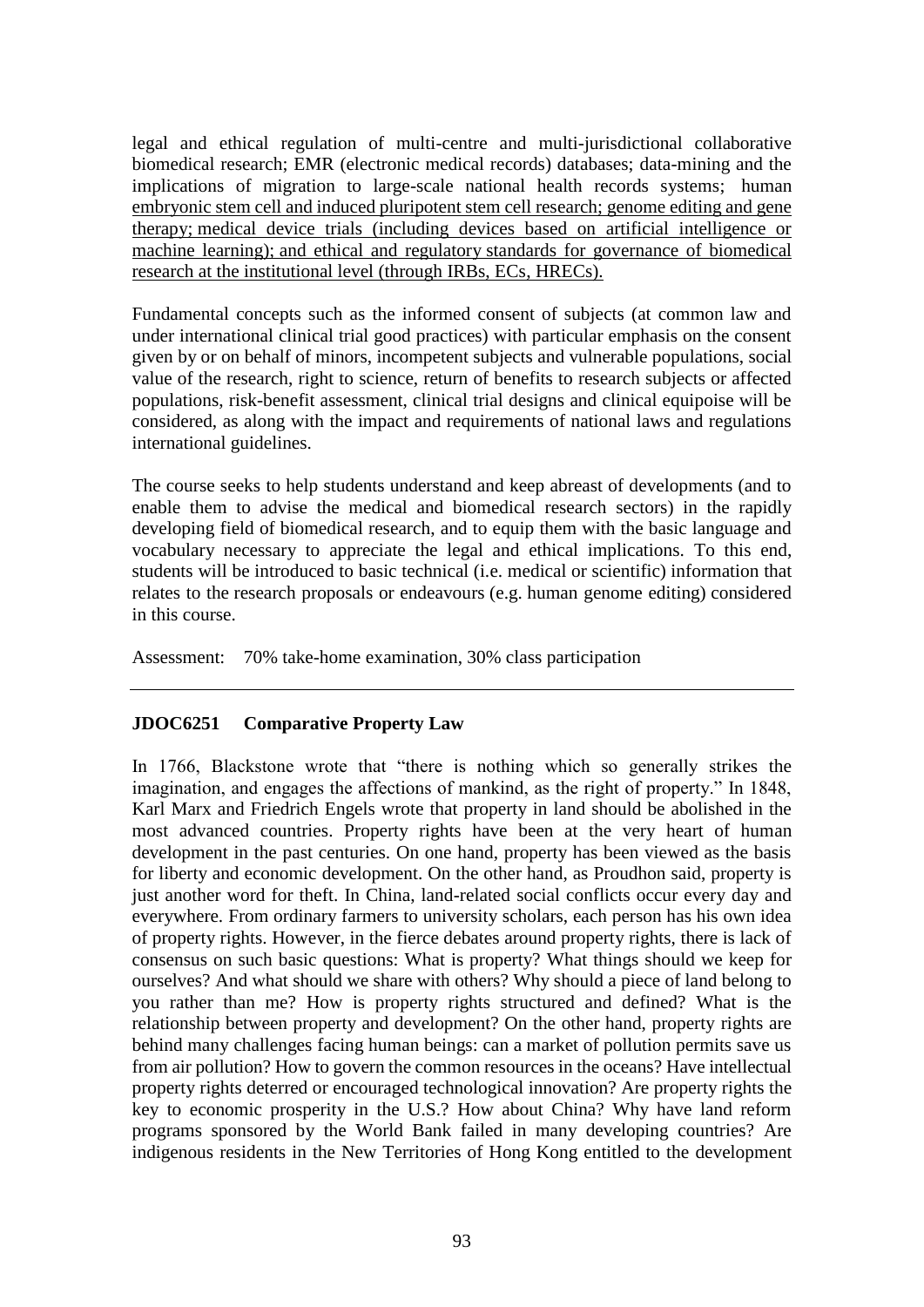value of their land? This seminar will provide students with the theoretical and comparative perspectives to investigate such questions.

This seminar will begin with an inquiry into how members of a society allocate, and should allocate, formal and informal entitlements to scarce resources such as wild animals, labor, water, ideas, and land. It will explore various forms of private property and also alternative regimes such as communal and state property. It will give students an overview of the contemporary debates on property rights, in particular the debate between law and economics and critical legal studies regarding efficiency and fairness of property regimes. It will draw cases from different jurisdictions of the world, in particular the U.S., China, African and South American countries, and different fields of law, including environmental law.

Through this course, I hope to improve students' understanding of property rights from both theoretical and comparative perspectives. It is more suitable to students who are interested in exploration and proactive learning rather than passive learning of black-letter laws.

Assessment: 30% response papers, 30% class participation and presentations, 40% final essay

# **JDOC6252 Construction of commercial contracts**

This LLM elective is designed to provide students with an understanding of the principles of construction of commercial contracts. Unlike the substantive law of contract, construction of contractual terms is essentially intuitive in nature, with no rules but, rather, with fundamental guiding principles which have evolved from a large body of case law and, indeed, continue to evolve. It is, therefore, essential that any commercial lawyer has a solid grasp of such principles so as to enable them to anticipate how contractual terms are likely to be interpreted by the court for the purposes of giving advice and drafting contractual documents.

Other than examining the guiding principles of contractual construction, the course will also consider related concepts, such as implied terms, rectification and estoppel by convention, which are also highly relevant to the overall construction issue. To this end, the course will draw on, develop and deepen the knowledge acquired from their undergraduate study of the Law of Contract.

Prerequisite: Have taken and passed the law of contract

Assessment: 80% take home assignment, 20% group project

### **JDOC6253 Law of the cities**

This course explores legal institutions of cities in the world, including two parts: the political law of cities and the economic law of cities. The first part explores the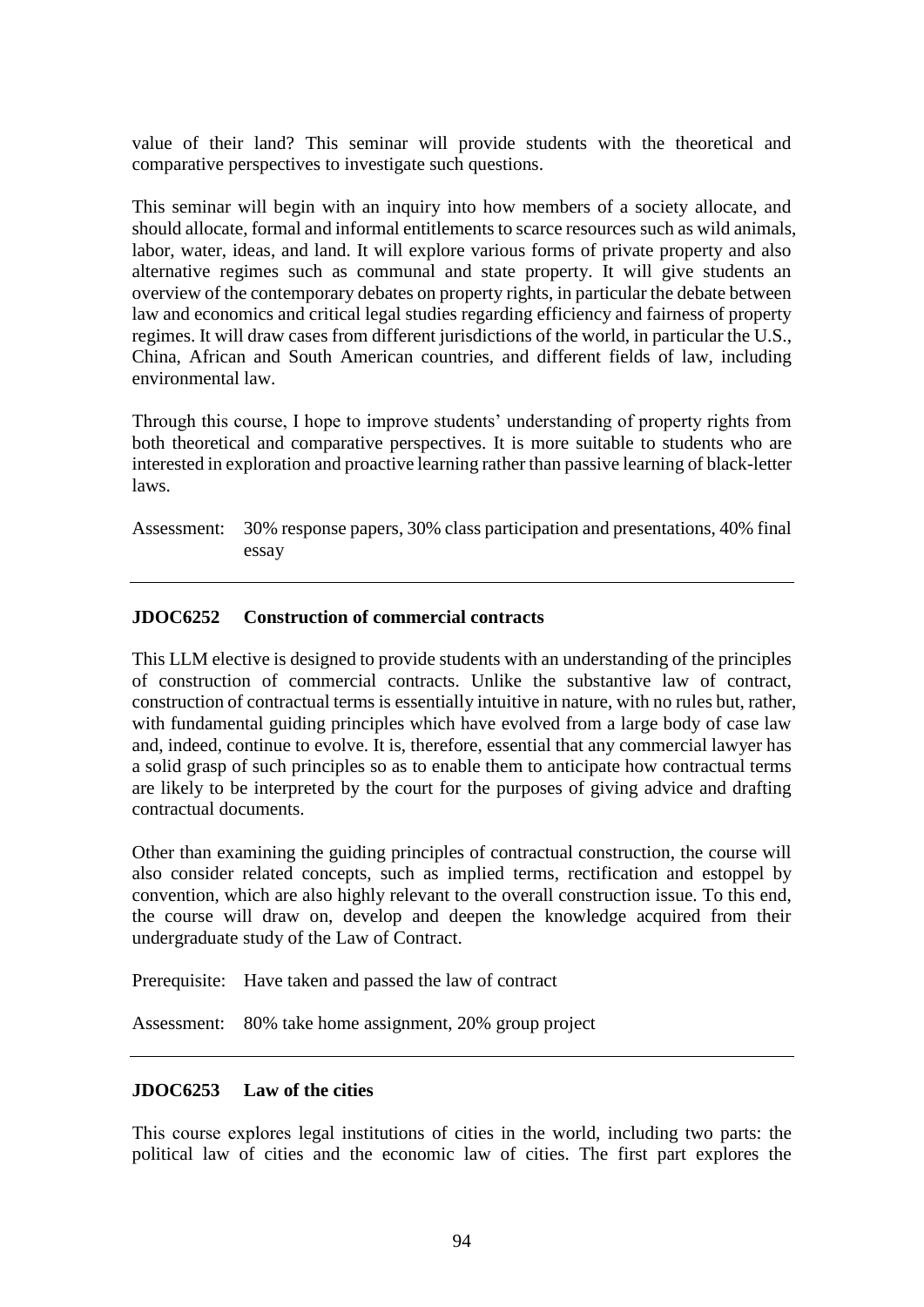constitution of city governments (e.g., whether it is authoritative or democratic, and in the latter situation whether it is dominated by the legislative council or the executive branch; its relationship with upper level governments; etc.) and its influence on city development. The second part focuses on laws and regulations that govern various economic issues, in particular land use regulations, immigration policies, affordable housing, environmental and other social issues. We will investigate cases from different cities around the world, including but not limited to Chinese cities such as Beijing and Shanghai, and American cities such as New York and Los Angeles. Chinese and American cities are facing similar problems today, such as the ongoing pandemic, conflicts in land use, sky-rocketing housing prices, and tension between property protection and economic development. This course endeavors to provide a universal framework for students to understand urban governance in different contexts. We hope students in this course will learn how to address various challenges to urban governance. This course takes an interdisciplinary approach by building on frontier research in law, politics, sociology and economics. Through this course, we endeavor to answer the question why cities fail or succeed, and hope to improve students' understanding of city governance from both theoretical and comparative perspectives.

Assessment: 30% class participation, 70% final essay

## **JDOC6260 Law of state immunity and sovereign debt**

SISD is a highly topical course intended principally for full–time LLM(CFL) candidates, and deals with conflicts arising between public international and private intentional law in cases of distressed foreign currency sovereign debt. The course will also be of interest to JD, MCL and LLM(CR) candidates with appropriate interests in private and public international law.

The course will address the results of two contemporary developments, the widespread adoption of the doctrine of restricted sovereign immunity in the engagement of states with commercial actors; second, a long–term transition in foreign currency borrowing by central governments from being evidenced by inter–state treaties to private law contracts.

These changes have contributed to increasing conflicts between official interests and diffuse creditor groups in cases involving delinquent or distressed debt; by protracted creditor litigation, for example involving Argentina, Greece, Ukraine and Venezuela; an erosion of engagement among previously–cooperative commercial creditors; and a lack of international consensus in dealing with the odious debts of impoverished states in political flux.

The course will examine all aspects of these issues, in a seminar setting with a high– degree of class participation through weekly discussions of specific course topics, supported by guided readings and issues introduced each week by class members.

## Prerequisites: Demonstrable competence in the common law of contract or civilian law of obligations and JDOC6055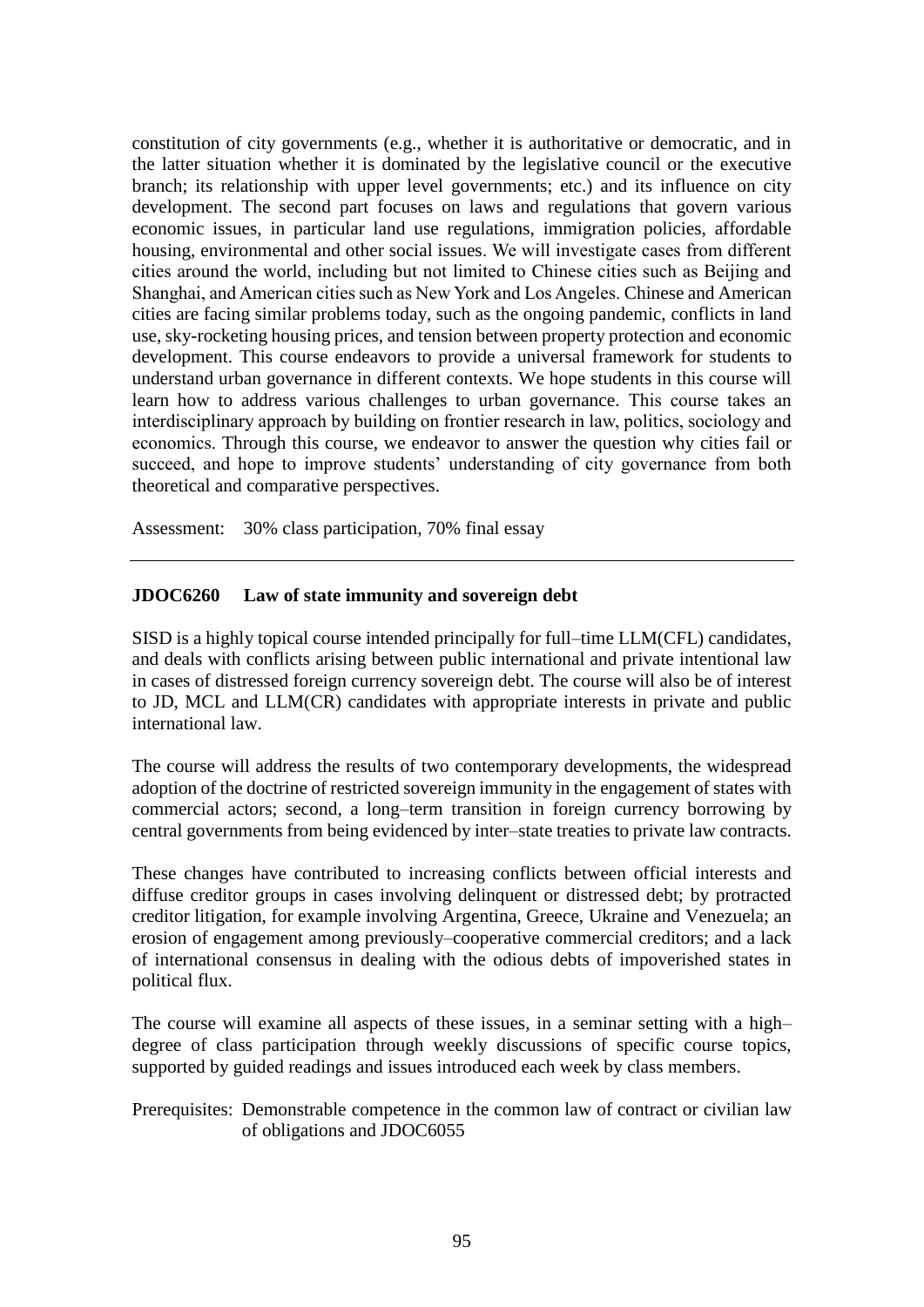Assessment: 40% coursework and class participation, 60% take-home examination

### **JDOC6262 Comparative law of elections**

This course will focus on how Asian courts have responded to deficiencies in the electoral processes and the concomitant problem of partisan self-dealing. Specifically, partisan self-dealing occurs when the political actors devise electoral rules that govern voting, political parties, electoral boundaries, apportionment, the administration of elections, and campaign finance that are designed to entrench themselves in power.

This course will only examine Asian jurisdictions, with a specific focus on Hong Kong, but also examine Western countries as a comparative foil. Western jurisdictions to be examined include Australia, Canada, and the United States of America.

This course will examine the landmark election cases in the common law jurisdictions of Hong Kong, Bangladesh, India, Malaysia, Pakistan, and Singapore, and also the civil law jurisdictions of South Korea, Taiwan, and Thailand. The course will examine how courts operate when key election results and electoral restrictions are challenged in dominant party democracies, dynamic democracies, and fragile democracies in Asia. We will also explore how courts address election disputes in Australia, Canada, and the United States of America.

Prerequisite: Have taken and passed a course on constitutional law in Hong Kong or overseas.

Assessment: 70% take home paper, 20% two response papers, 10% class presentation

### **JDOC6263 Introduction to U.S. class action law**

This course will cover all of the major topics of U.S. class action law. Actual class action cases will be examined, including some of the largest and most highly publicized cases in U.S. history. The following topics will be addressed:

- 1. The history of the U.S. class action rule (Fed. R. Civ. P. 23);
- 2. Overview of the current Rule 23;
- 3. Threshold requirements for class certification, including class definition;
- 4. Rule 23 mandatory requirements: numerosity, commonality, typicality, and adequacy of representation;
- 5. Various types of class actions (money damages, injunctive relief, etc.);
- 6. Class action settlements;
- 7. Multi-district litigation;
- 8. Attorneys' fees;
- 9. Case study: British Petroleum oil spill class action;
- 10. Case study: National Football League Concussion Injury class action;
- 11. Comparative analysis: How U.S. class action law differs from that in other major countries.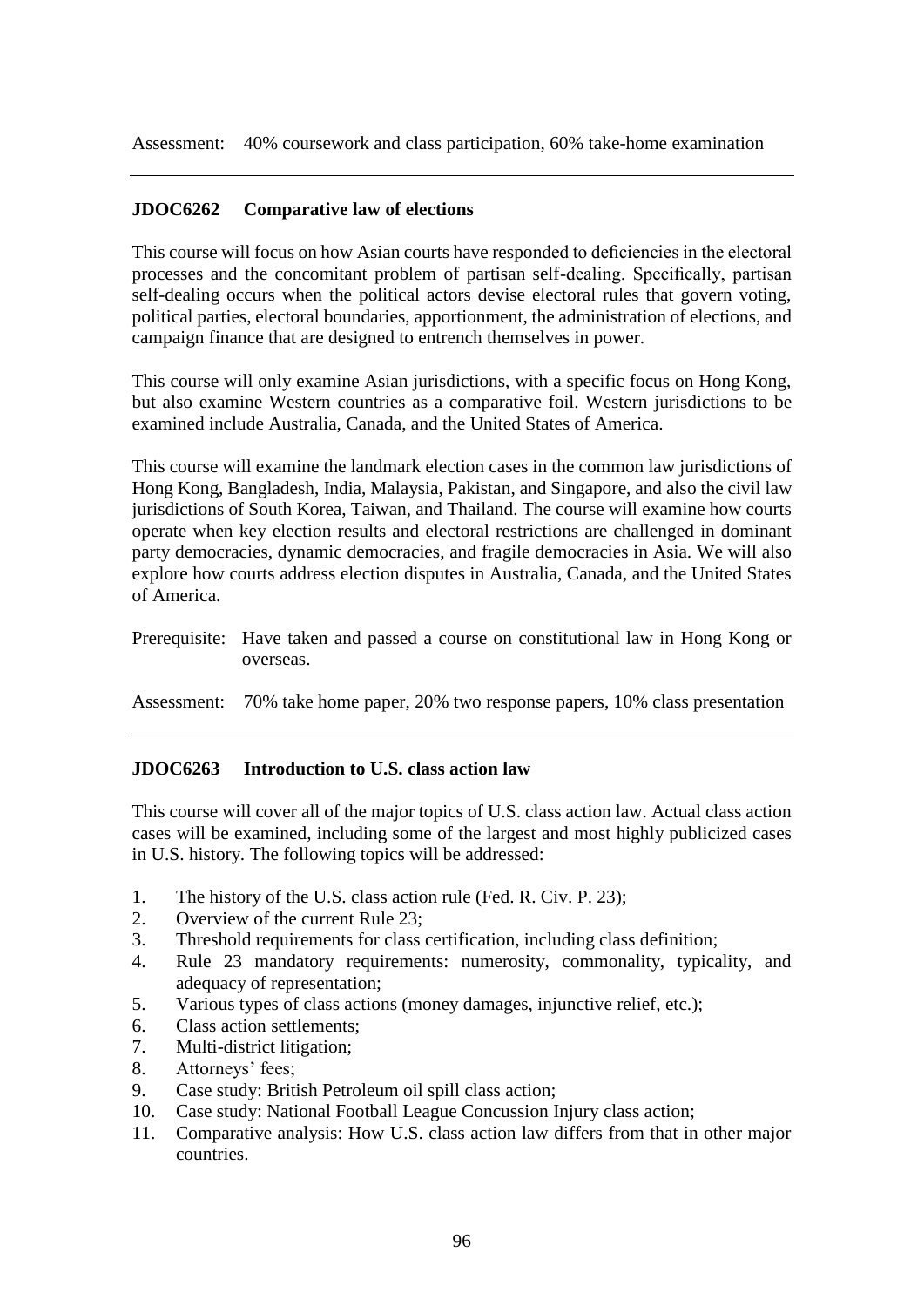Assessment: 10% class participation, 90% in-class exam

## **JDOC6264 Competition law and policy in China**

The unveiling of the Anti-Monopoly Law (the "AML") on August 30, 2007 marked a symbolic commencement of a new era of competition for China. Long heralded as the economic constitution, the AML is the first modern competition law adopted in China. Although China only began to enforce the law in 2008, Chinese administrative antitrust agencies have not shied away from bringing high-profile cases with lasting impact on both the domestic and global markets. For instance, in 2015, China's National Development and Reform Commission (NDRC) imposed a record-high fine against Qualcomm for charging excessive licensing fees in China, fueling speculation that China is using its competition policy to protect domestic industries from foreign competition. However, the AML has not only been applied to foreign firms. Chinese domestic firms, including state-owned firms, are also frequent targets under the law.

This course aims to provide students with a comprehensive and in-depth understanding of the AML and its enforcement practice by situating the discussion in the broader institutional context of the Chinese political economy. It covers all the substantive aspects of the AML, including horizontal agreements, vertical agreements, abuse of dominance, concentrations, and abuse of administrative monopoly. It also covers the procedural aspects of the AML, including the enforcement structure, the administrative agencies, the courts, the merger review process, remedies, leniency and fines, and the newly introduced fair competition review system. More specifically, this course will introduce students to the major investigations brought by the administrative agencies and the leading cases decided by the Chinese courts in civil litigations. It will conduct a critical evaluation of the enforcement record by Chinese administrative agencies and will compare enforcement practices in China and those in other major jurisdictions, such as the EU and the United States. To help students understand the pattern of enforcement, this course will also examine the forces that have propelled the active enforcement of the AML in recent years.

This course encourages active class participation. When appropriate, experienced practitioners and enforcers will be invited to share with students their experience and insights with Chinese antitrust practice. The course aims to develop skills that will be of benefit to those students who seek to enter professional practice after their degree, and those who would prefer a career in business. A range of practical skills will be developed including the ability to think broadly beyond just solving legal problems to considering how global businesses can adapt to the new regulatory environment in China.

Assessment: 10% class participation, 90% take-home examination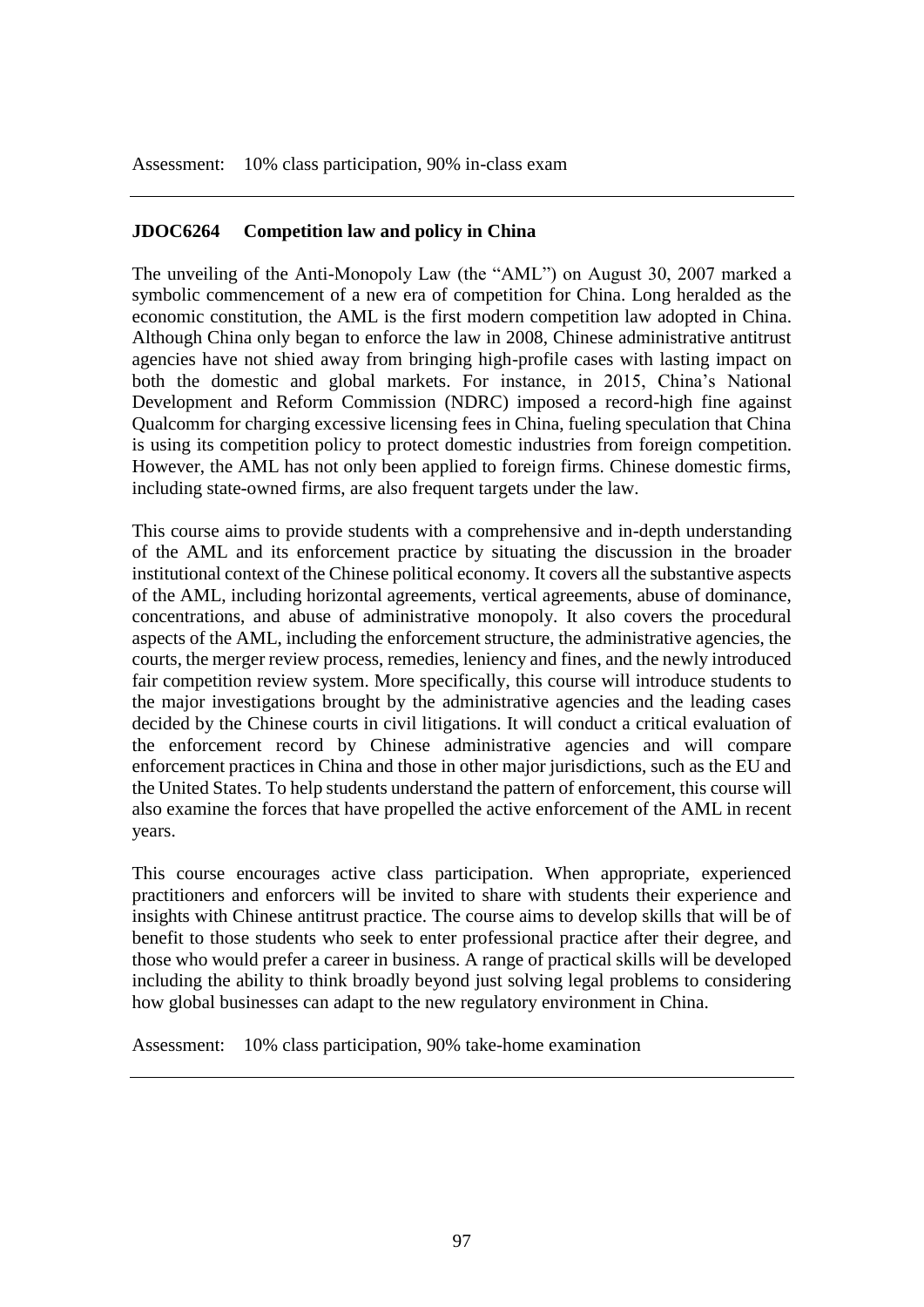## **JDOC6265 Law, regulation and compliance for insurance industry in Hong Kong**

Insurance is playing a more prominent role in the business portfolio of many financial institutions. Since the financial crisis in 2008, consumers have become more risk-averse in choosing financial solutions, those relatively complex investments like derivative products are less receptive by the market. People are looking for other long-term financial planning solutions to give themselves a better protection and security for future, while getting a decent return. Insurance becomes an obvious choice among various financial products. Further, some banks are offering lending facilities for insurance products, with the low-interest environment, this further boosts up the attractiveness.

Insurance is historically a less regulated industry when compared to the banking world. Laws and regulations in the whole financial industry is generally getting more stringent. there is quite a significant change in the regulatory landscape in the insurance industry. This course will cover the essential laws, regulations and compliance requirements for the insurance business in Hong Kong from a practical perspective.

This course is suitable for students who would like to understand the latest laws, regulations and compliance requirements for the insurance industry in Hong Kong and how they apply in the industry from a practical perspective.

Assessment: 80% research paper, 20% presentation

## **JDOC6266 Regulatory compliance in international finance and OTC derivatives documentation**

Regulatory Compliance in International Finance and OTC Derivatives Documentation is a course for students planning to venture into today's interconnected legal and financial world. Theories will be explored in this course, complemented by practical insights, with an aim to provide students with hands-on understanding of complex legal, compliance and risk management concepts applicable to international finance, particularly in respect of client on-boarding and over-the-counter derivatives ("OTC derivatives").

This course will introduce students to the client on-boarding processes, which are crucial to banking institutions to ensure that anti-money laundering, anti-terrorist financing and sanctions regulations are followed. Moreover, emphasis will be placed on the compliance framework and the standard contractual documentation for OTC derivatives, which are essential for international financial risk management. The relevant OTC regulations and documentation under certain common law jurisdictions and the PRC jurisdiction will be explored.

Assessment: 20% in-class participation, 20% class work, 30% test, 30% exam (oral)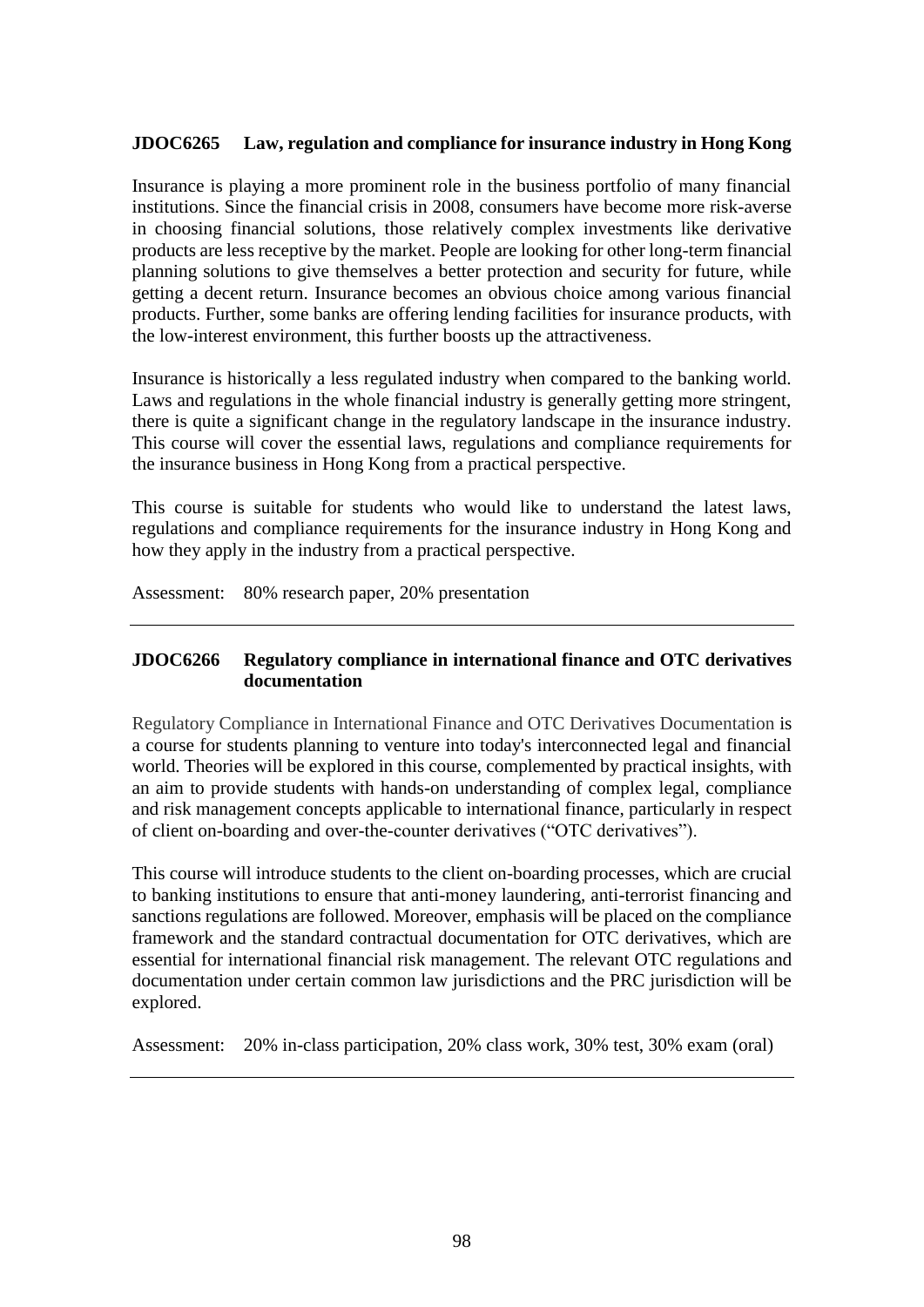### **JDOC6267 Courts**

This course takes an interdisciplinary, comparative, and empirical perspective on politically relevant questions concerning the design and operation of courts. Potential topics include the manner in which social scientists study courts; the nature and basis of judicial power; the practical effects of judicial review; the different ways in which a system of judicial review can be designed; the role of courts in nondemocratic environments; the challenges of defining and achieving judicial independence; and the dynamics by which courts expand into the domain of politics. Students should be prepared for copious reading assignments commensurate with a graduate-level course in the social sciences and consisting primarily of academic scholarship rather than cases. The readings are intended to introduce participants to the major debates and empirical arguments found in the scholarly literature on courts. The course will be conducted as a true graduate seminar, meaning that class time will consist primarily of collective critical discussion of the readings rather than passive absorption of the instructor's views. Each week, students will be required not only to demonstrate knowledge of what is in the readings, but also to offer their own evaluation and critique of the empirical arguments found in the readings and to articulate arguments of their own. The expectation is that students will engage in critical and original thinking and become active participants in the scholarly debate rather than passive consumers of scholarship produced by others.

Assessment: 30% research paper, 50% reaction papers, 10% oral presentation, 10% participation

### **JDOC6268 Administrative law and governance in China**

This course introduces the administrative law in China and discusses its role in enhancing the governance. It provides perspectives of both comparative law and legal realism on the scope and growth of PRC administrative law, analysing this law's doctrinal foundations and exploring its interaction with China's political and societal transformation during the past three decades. The course focuses on legal control of the public authorities' decisionmaking process, and highlights the dynamic domains where legal transplantation interacts with indigenous system-building. Specifically, topics that are covered include:

- 1) Historical background (both political and intellectual) for the institutional development of administrative law in contemporary China;
- 2) Governance structure in China, and its impacts on the scope of the PRC administrative law (particularly in relation to the nature of administrative power and the basis for judicial intervention);
- 3) Fundamental concepts, principles and general doctrines of PRC administrative law, and their inspirations from and comparison with administrative law in western countries;
- 4) Grounds of judicial review of administrative decisions (excess of competence, legal errors, insufficient evidence, procedural impropriety, and abuse of (discretionary) power);
- 5) Judicial control of the rule-making power of public authorities, and sources of administrative law;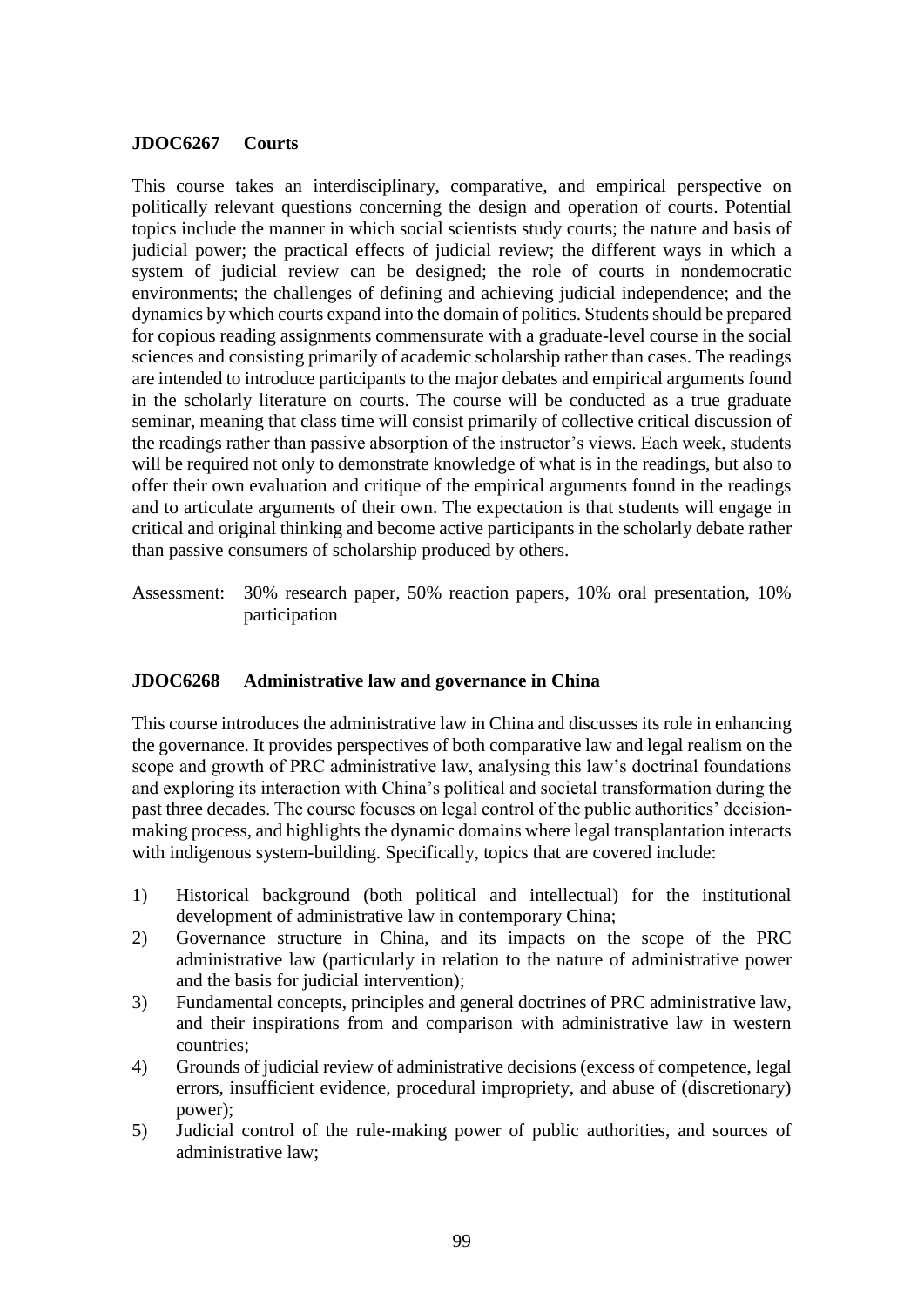- 6) Scope of judicial review and conditions for the access to court;
- 7) Non-curial scrutiny of public authorities' decision-making (administrative review, letters and visits, administrative supervision);
- 8) Procedural control of decision-making (hearing, freedom of information);
- 9) Theories for assessing PRC administrative law, and salient factors that influence its function related to individual rights protection and governance accountability.
- Prerequisites: Subject to special approval by the course coordinator, students taking this course must demonstrate that he or she has basic knowledge on PRC law. Have taken and passed one course on PRC law (e.g. JDOC6008 Introduction to Chinese law and legal system, or its equivalent).

Assessment: 70% research paper, 30% group project presentation

# **JDOC6271 Bioethics foundations**

This is a course in bioethics offering an introduction to the fundamentals of bioethics.

The course provides a firm grounding in traditional approaches to bioethics and relevant basics of legal and philosophical theory, while also introducing students to non-Western perspectives. By making connections to moral and legal philosophy as well as to bioethics, students will be able to locate current questions of policy and law within a broader academic context. The course will emphasize building student understanding of philosophical fundamentals, which are involved in and may provide a different perspective to more specific topics in bioethics such as the end of life and the physicianpatient relationship.

The syllabus covers significant schools of thought essential to an understanding of bioethics and medical law, such as consequentialism, virtue ethics, and deontology. Students will also be introduced to non-Western perspectives, such as concepts in Confucian ethics. Throughout the class, students will examine legal, ethical, and economic and policy dimensions of questions in bioethics using the philosophical tools they develop. This will generally take the form of case studies, which students will be given to analyze and debate in class. Such case studies will cover topics such as rationing in modern health care systems, organ transplantation, the use of reproductive technology and human enhancement. Through the in-class debates, students will develop the ability to identify the key issues of bioethics that arise in the case studies, as well as construct well-formed arguments in support of or against a position in these debates.

Assessment: 30% class participation, 70% take-home examination

# **JDOC6272 The physician-patient relationship**

The course examines in depth the legal relationship between the physician and the patient, with a particular focus on the basic ethical and legal duties and responsibilities owed by registered medical practitioners and other healthcare professionals (including dentists,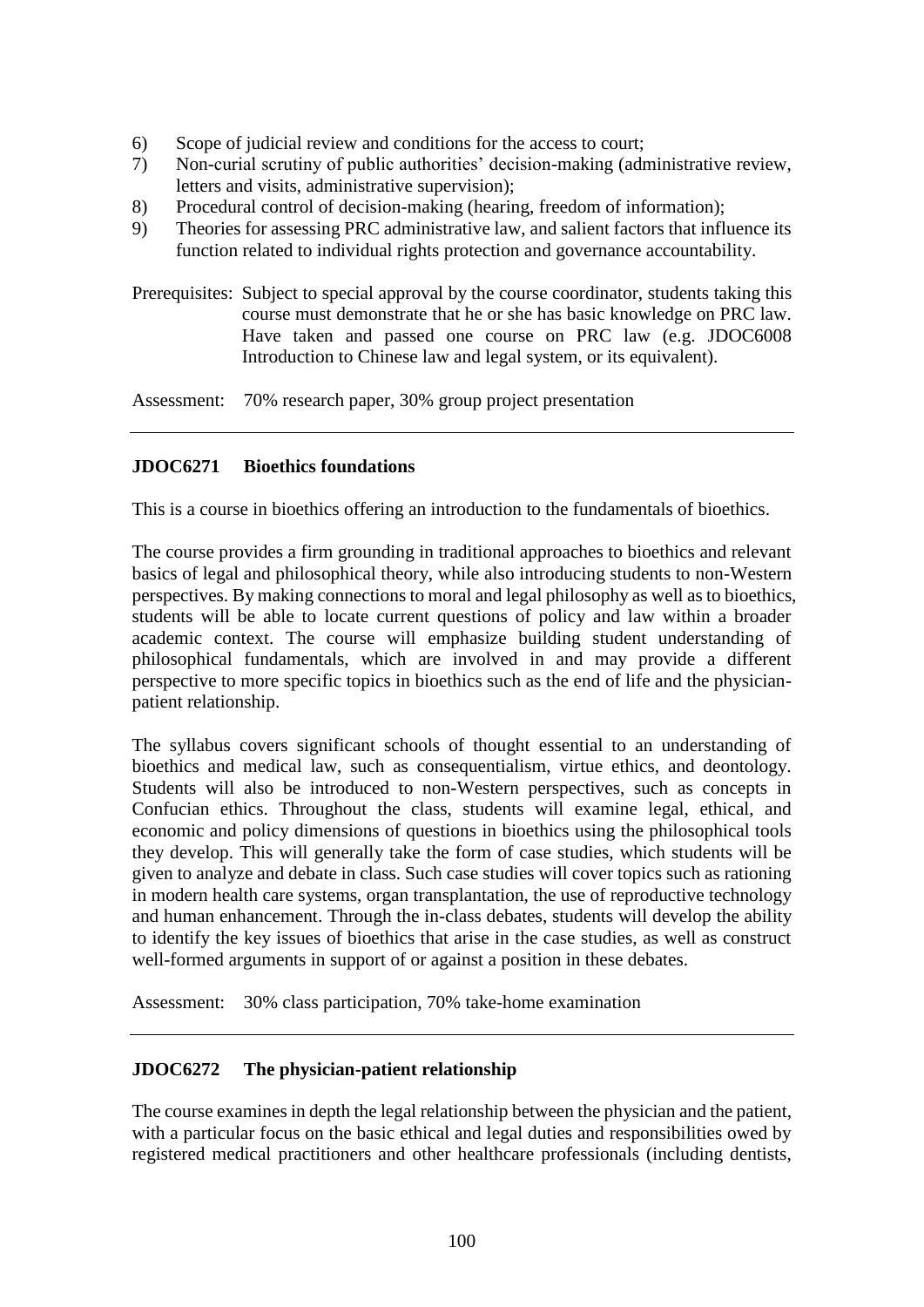pharmacists, nurses, medical social workers, counsellors, medical diagnostic professionals, clinical trials administrators and biomedical researchers) to their patients. The aim is to equip students with a sound understanding of the basic legal principles and doctrines underlying the legal and ethical responsibilities and duties owed to their patients.

In particular, the specific tort of medical negligence will be examined in detail, as well as claims in contract, particularly in relation to non-therapeutic or purely elective procedures. The applicable standard of care for all three elements of the global duty of a physician will be covered, with particular attention being paid to recent law reform in the areas of informed consent, adequacy of disclosure and information, as well as causation. The responsibilities and duties owed by entities such as hospitals, health insurance companies, employers will also be examined in the context of organizational and institutional liability and non-delegable duties in the provision of healthcare. The ethical and legal obligations of professionals in allied healthcare professions such as nursing, pharmacy and supporting medical therapies will also be covered.

Apart from medical negligence, the course will also deal with other important responsibilities of physicians such as the taking of consent from minors and incompetent patients; medical confidentiality and privacy of medical information and records; the refusal of treatment; an introduction to advance medical directives; the concept of medical futility and the withdrawal of treatment. Statutory obligations under the Medical Registration Ordinance and other relevant statutory instruments will also be covered, as well as an introduction to professional disciplinary proceedings. The course will cover disciplinary processes and fitness to practice, professional ethics, professional licensing and codes of conduct, and statutory and common law rules and concepts applicable to disciplinary proceedings.

Students will also be given an introduction to duties that are likely to arise with the advent and widespread adoption of new technologies in medical practice – for example, likely future developments in the standard of care in the context of genomic medicine, precision medicine, genetic testing and screening, gene editing and germ-line gene therapy.

Assessment: 30% class participation, 70% take-home examination

# **JDOC6274 The beginning and end of life**

The course examines in depth some of the most compelling ethical, legal and social issues brought about by the advent of modern technology which has blurred the certainty traditionally taken for granted as regards the constructs of the beginning of life and of its end.

Major components of the course include the following sections:

The Foetus and the Beginning of Life. When does human life begin from the perspective of the law? What kind of protections does the law provide for the foetus or the unborn child? Starting with an examination of the common law doctrines bearing on the beginning of human life, we move onto a consideration of the relevant provisions of the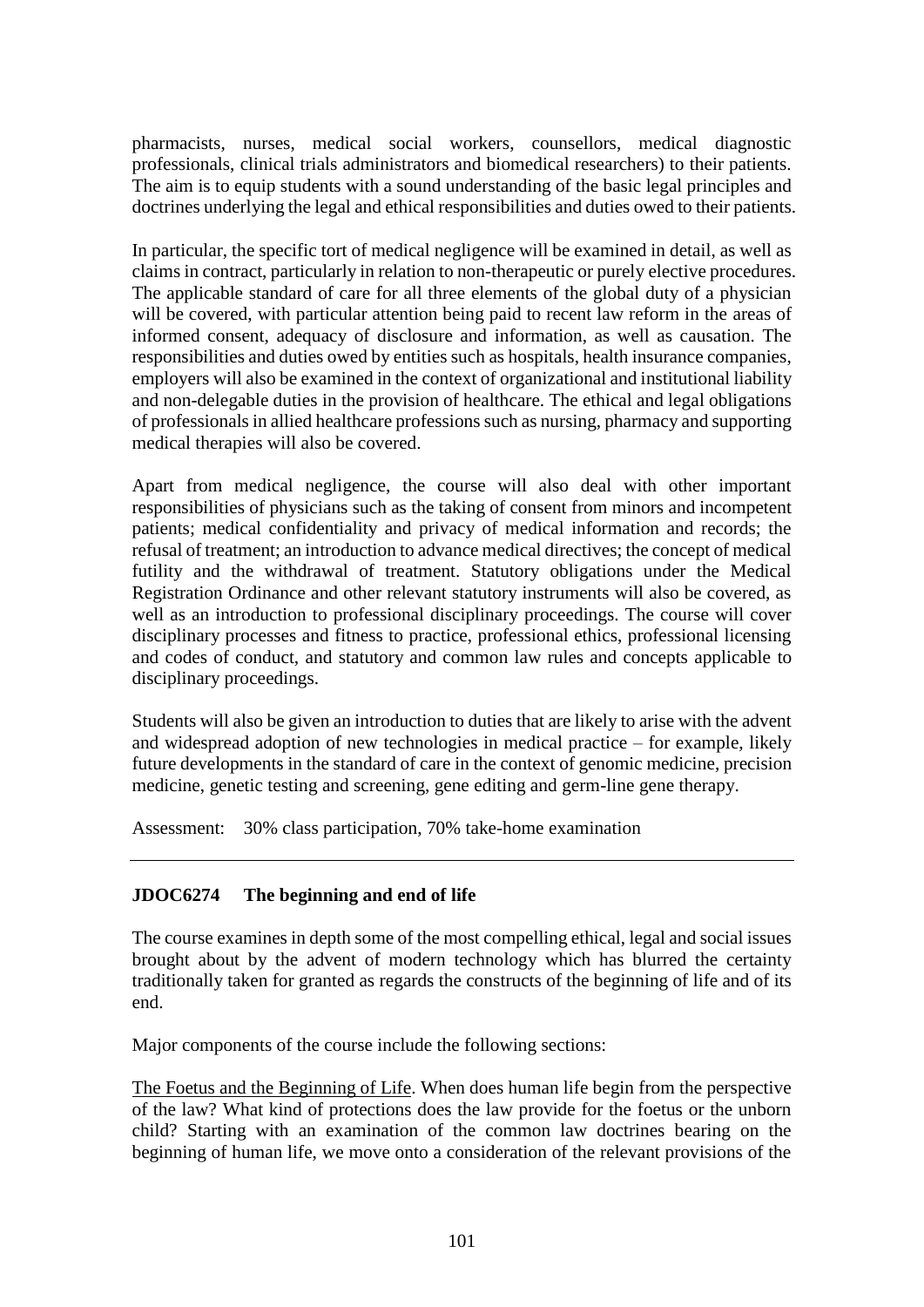Offences Against the Person Ordinance governing abortion, child destruction and infanticide, and then to a wider consideration of abortion laws and policies around the world. We will also examine current legal perspectives on the balance of rights between the interests of the unborn child and its mother, and how such perspectives affect the structure of legal regimes governing the right to abortion, and/or to the limits placed on such procedures. Enforced sterilization will also be covered.

Assisted Reproductive Technologies. This section deals with the impact of artificial or assisted reproductive technologies, including *in vitro* fertilization, donated gametes, and surrogacy. What controls should there be on genetic screening and genetic selection procedures, including procedures such as preimplantation genetic diagnosis (PGD) which allow the selection of embryos (whether against severely disabling or likely fatal heritable conditions, or for gender or 'social' reasons) for implantation? How should supernumerary or 'spare' embryos be dealt with?

Decisions at the End of Life. How is death currently defined in the law, and is it a moving target because of rapid developments in medical technology? On what basis is the shift from the traditional cardiovascular death standard to that of 'whole-brain death' to be justified? In this section, the course examines at length ethical, legal and social perspectives on patient autonomy and the right of self-determination, anticipatory decisions and advance directives, refusal of treatment, and emergency treatment of the incompetent or unconscious. It explores the concept of medical futility, and the right to refuse treatment (and conversely, the right to demand treatment), before going on to consider arguments for the right to die and euthanasia.

Assessment: 30% class participation, 70% take-home examination

# **JDOC6275 The legal foundations of global health and development**

This is an elective designed primarily for the LLM in Medical Ethics and Law programme, and will introduce students to global health law, international moves towards a right to global health, the fundamental human right of access to basic medical services, national and coordinated international responses to and the management of global health hazards (including responses to emergent infections, epidemics, antimicrobial resistance (AMR), addiction and substance abuse), the socio-legal management of and responses to risky behaviours (including STDs, addiction and substance abuse).

The course will also cover the role of international law, treaties and instruments touching on global health concerns, and how international law operates, and how it is different from national law.

The constitution, function, role and effectiveness of key international global health organizations such as the United Nations, World Health Organization, UNICEF and the FAO will also be studied. Selected examples on key pressing current issues such as national and international responses to SARS, MERS, Ebola, Zika and AMR, as well as an assessment of the state of national and international preparedness for highly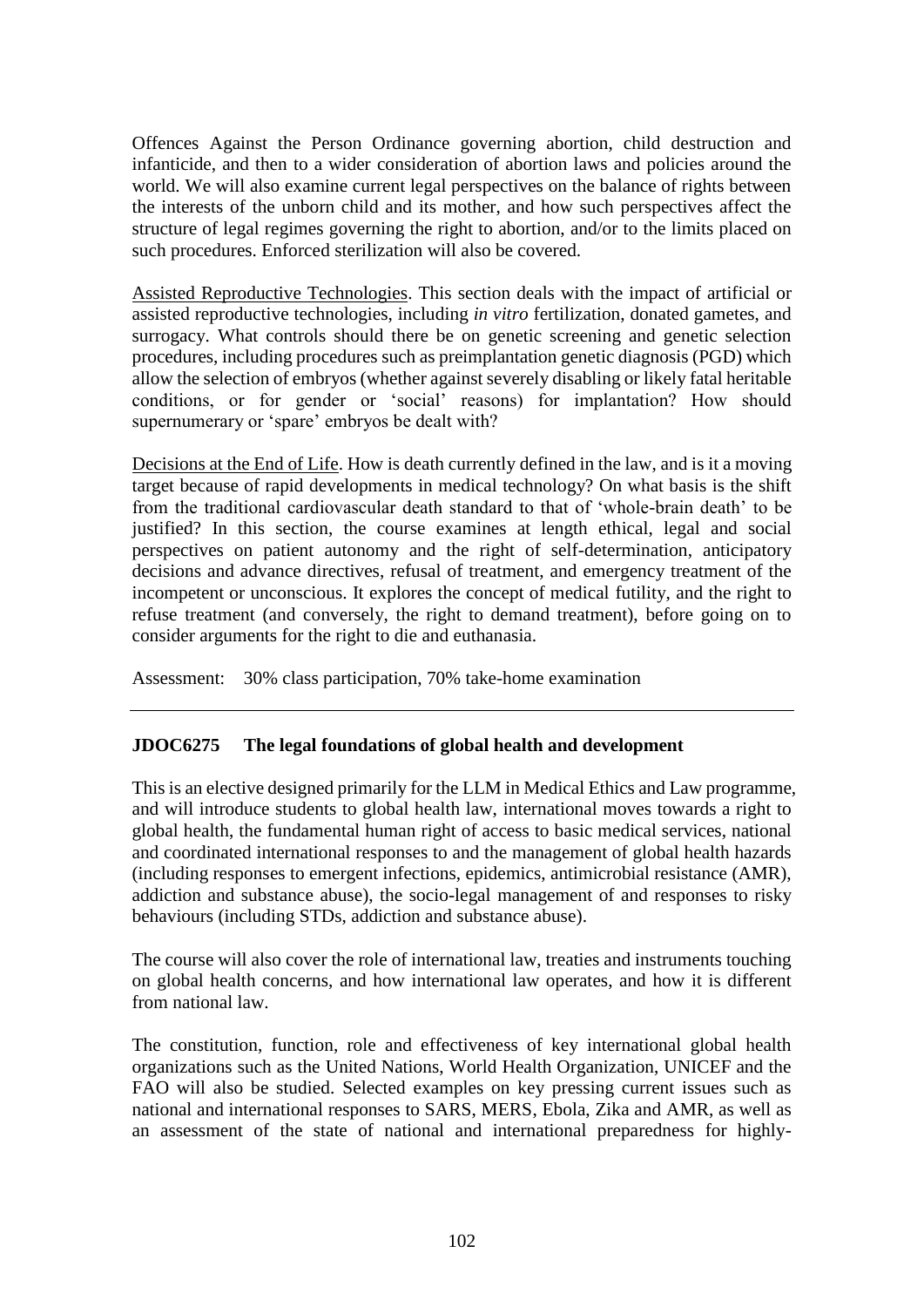pathogenic future pandemics and the effectiveness of public health measures such as that for tobacco control will be examined through case studies.

Students will also be introduced to the International Health Regulations (IHR 2005), and will examine responses of the various IHR Emergency Committees on Ebola, MERS-CoV, Zika virus etc. The often-strained relationships between international health organisations such as the WHO and national agencies will be examined.

The argument for basic medical services as a fundamental human right will be examined, particularly in the context of the links between health access on the one hand and economic and social development and social stability of developing countries on the other. The use of denial of medical services as a weapon of war will also be discussed.

In a similar context, equitable access to drugs and fair pricing will also be considered, as well as the role of intellectual property claims in the context of access to pharmaceutics.

Finally, the course will examine current moves both at the national and international levels for a coordinated public health response to noncommunicable diseases (including epidemic 'lifestyle' diseases such as diabetes and other NCDs which are metabolic disorders), and the role that national and international law can play in such responses.

Assessment: 30% class participation, 70% take-home examination

# **JDOC6277 The theory and history of the PRC constitution**

This course takes a historico-theoretical approach to explain the nature and purpose of the PRC Constitution and introduces the complex constitutional context in which the Basic Law of the Hong Kong SAR is grounded. The origin of the present-day Constitution of the People's Republic of China is neither 'Western", nor "Far Eastern" or "East Asian". It is entirely based on the "Eastern" or essentially Russian 1936 Constitution of the Soviet Union. This course will illuminate these conceptions and clarify common misconceptions by discussing the history and theories since the 19th century which forms the often neglected bedrock of the present day Chinese Constitution.

**Rationale**: Legal minds in the English-speaking Common Law world routinely attempt to understand the Chinese Constitution by employing a Western Anglo-American intellectual framework. This is uncritical. In the West, it is far too convenient to attempt an understanding of the Chinese Constitution by simple application of British and American constitutional concepts. Their comparatively minor difference in approach is not useful to fully comprehend the Chinese Constitution because its textual structure is based on a traditional Russian/Continental European model. It is also common for students of constitutional law to casually apply the textbook Western concept of "separation of powers" in such analyses. Hence, common law students taking this course will acquire a fresh approach to the law and constitution of China.

Assessment: 40% two short essays, 60% research essay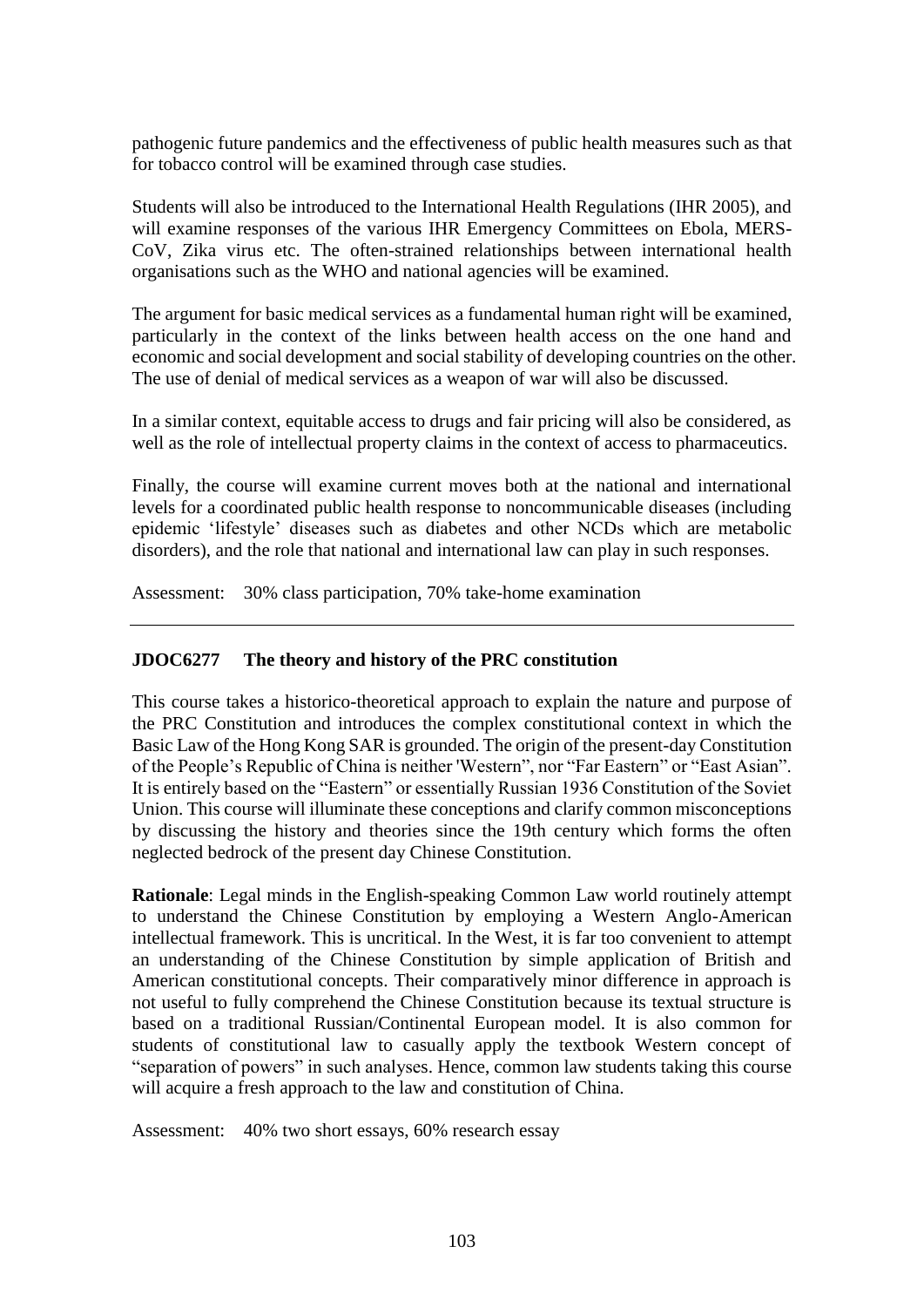## **JDOC6278 Chinese judicial reform in comparative perspective**

This course examines the current judicial reforms in the People's Republic of China in comparative perspective. This course will consider Chinese judicial reforms in the wider context of the judiciary and judicial reforms in advanced and developing economies (considering practice as well as theory) as well as the context of China's history, political system, and society. It will give students an overview of the issues involved a chance to learn more about the judicial reforms from a variety of viewpoints, including if possible, from participants themselves. Some of the topics to be covered include the judicial profession, role of the judiciary, judicial autonomy/independence, relationship among the judicial organs, role of the circuit courts, and splitting jurisdiction from administrative areas. Why has the Communist Party decided that judicial reform is necessary? What are the goals? To what extent are issues unique to China or found/controversial in other jurisdictions?

Assessment: 10% class participation, 30% oral presentation, 60% coursework

## **JDOC6279 Comparative corporate law and theories**

This course examines corporate law from comparative and interdisciplinary perspectives. In the course students will be introduced to the fundamental legal principles concerning limited liability, corporate contract, voluntary and/or mandatory nature of corporate law, directors' duties, shareholder protection and external finance, disclosure, insider trading, takeover, shareholder value maximization or stakeholder theories, convergence and divergence of corporate law, and corporate social responsibility.

Through the examination of the above convent/topics, several fundamental issues will be dealt with. They include freedom of contract and its limits, externalities and collective action, transaction costs, goals of corporate law, legal rules and finance, methods of enforcement, interaction of corporate law and market means, and globalization.

The comparative aspects will deal with materials from the US, UK, Germany, Japan and China. Teaching is interdisciplinary. Readings will be drawn from legal and social science literature, including works from economics and finance. This course is theory-based and has a significant research component.

Assessment: 10% class participation, 20% presentation, 70% research paper

### **JDOC6280 Introduction to artificial intelligence and law**

Big data and artificial intelligence are poised to become the fourth industrial revolution, fundamentally changing the way we live, work, and learn. This course introduces how data analytics and artificial intelligence are currently applied into legal studies, legal practice, and policy making.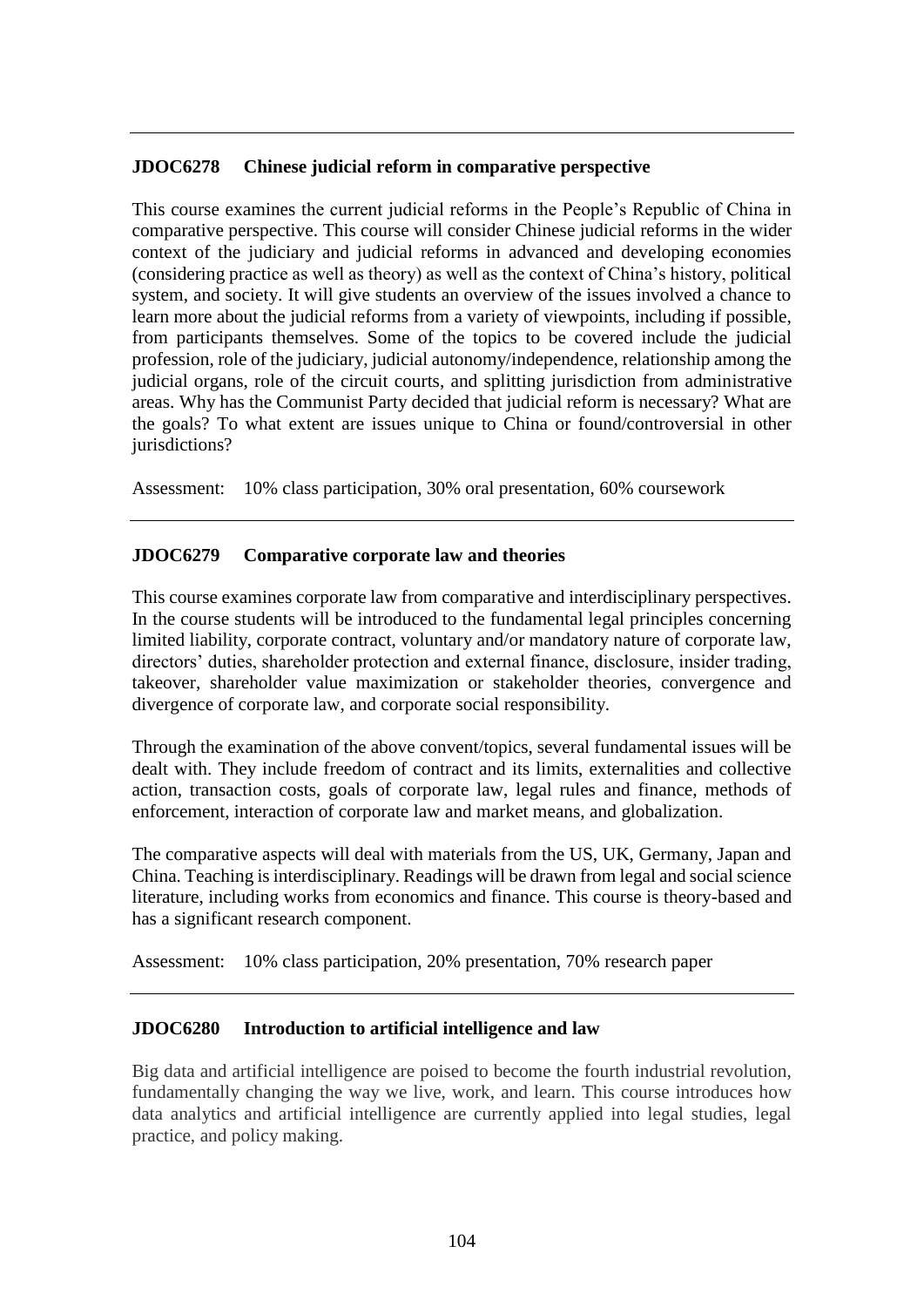To get a flavor of this course, consider the following questions that we will cover: 1. Recent machine learning algorithms outperform judges in making parole decisions in the United States, that is, algorithms are now better at predicting risks associated with the release of criminal suspects. How do the algorithms accomplish this? 2. Data analysis enables scholars and policy makers to precisely calculate incarceration's influence on criminals' income after release, for example, X years of incarceration will decrease income by \$Y. How do they accomplish this? 3. Data analytics help scholar and business to study when and why individuals obey contracts. What are the exact methods that they use?

This course can be seen as an introduction to data-driven and empirical methods in legal studies. The focus is to use real world examples to give students a basic idea of the underlying logics of applying different methods. Students are expected to achieve critical appreciation for empirical methods and data analytics thinking in law, but are not required to implement empirical research by themselves. In other words, the content covered in this course will be introductory in nature. No computer programming or statistical analysis experience is required. Students who have programming or statistical analysis experience and want to study how to implement an empirical project in law should register JDOC6285 / JDOC6285 Computer Programming, Data Mining, and the Law — An Applied Introduction. And you should not register JDOC6285 / JDOC6285 and this course simultaneously.

Assessment: 20% designing an empirical research, 40% reading reports, 40% essay

# **JDOC6281 Research seminars in ADR ethics and policy**

The aim of this course is to help students gain familiarity with the law, ethics and policy of alternatives to court adjudication – including arbitration, mediation, and direct negotiations, and to help counsel clients to select appropriate mechanisms. Recent scholarship examining efforts toward enhancing efficiency, fairness, and access to justice will be examined. In addition, students will be assisted to develop greater awareness of the underlying ethical dimensions in the practice of ADR, including professionalism, adherence to best practices, and understanding of underlying ethical issues such as confidentiality, implicit bias and fairness. The aim is that through such understanding, students will be assisted to gain relevant tools to resolve ethical dilemmas that may arise in practice. The course will be based on class participation, discussion and a research essay examining a particular area of ADR policy reform.

Assessment: 20% class presentation/participation, 80% research essay

### **JDOC6284 Comparative company law**

This course examines critical and controversial topics in company law in a comparative context, in particular the laws of the UK, France, Germany and the United States. Each class will introduce students to definitions and concepts to be considered in detail, followed by presentations of relevant national laws to allow a comparison of how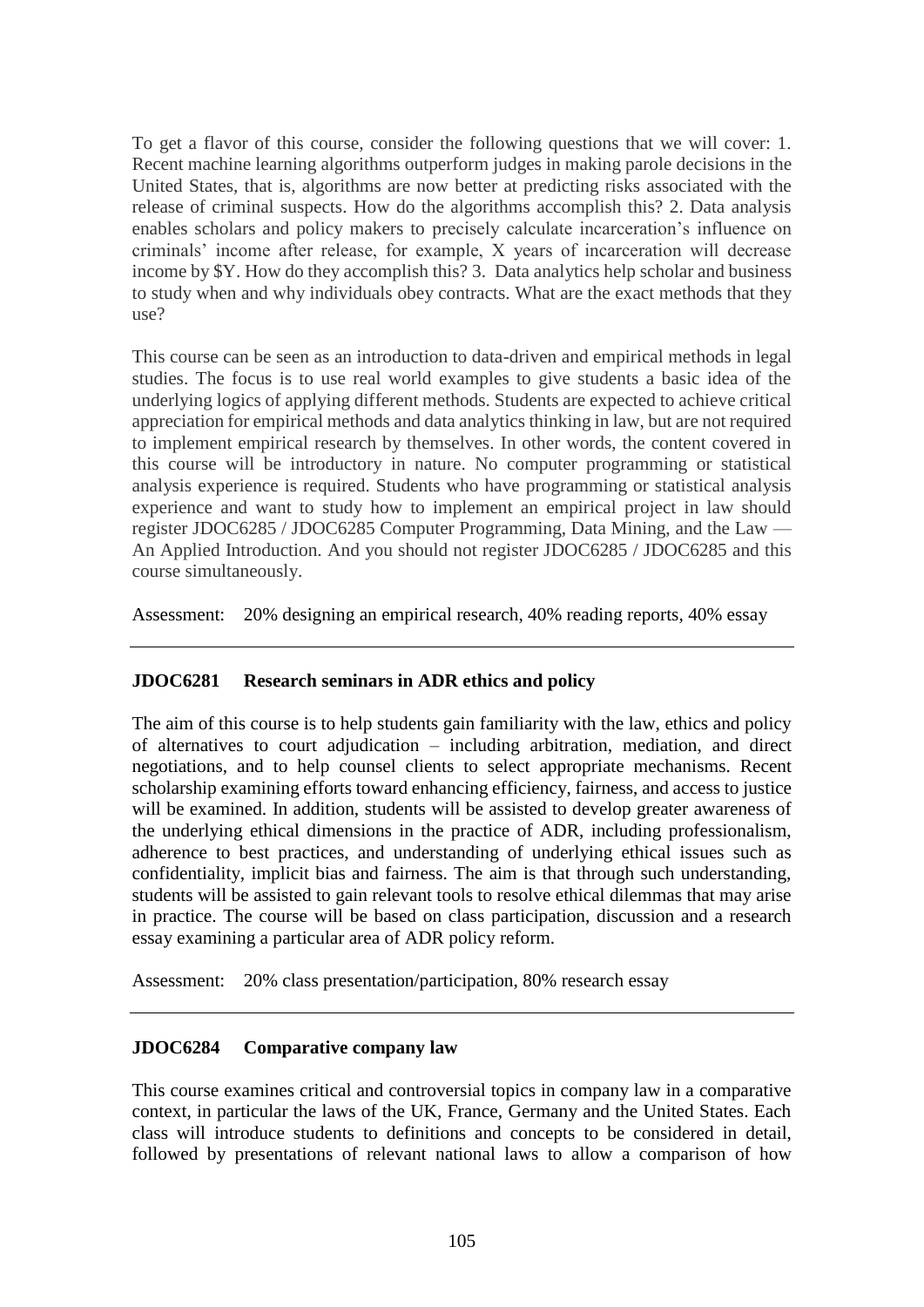different legal systems deal with similar needs and problems. Against this background, the final part of each class will be consider the comparative advantages and effectiveness of the solutions analyzed in this way.

The principal topics to be examined are:

- The corporation as a legal person and the limits of limited liability, including piercing or lifting the corporate veil.
- Types of business organisations.
- Company formation.
- Governing the corporation: management, board of directors, shareholders meetings and shareholder resolutions.
- Shareholder rights (including those of minorities) and their protection.
- Closely–held public companies.
- The company's share capital.
- The nature of equity claims and classes of shares.
- Mergers, acquisitions and changes in corporate control.
- Corporate groups.

Assessment: 20% class performance, 80% take-home examination

# **JDOC6285 Computer programming, data mining, and the law – an applied introduction**

This course will introduce students to using data analytics and computational methods in legal studies (or, broadly speaking, empirical studies of law). The course will cover a range of empirical methods that are widely used in sciences and social sciences, including regression analysis, machine learning, and causal inference, and it will use real-world examples to introduce how these methods can be applied into the study and the practice of law. The course will guide students in a hands-on way, focusing on substantive projects that are relevant to legal research and practice.

Designed to serve as an introduction to the field, students can expect to leave the class with an experience of conducting empirical legal study, that is, finding a research question, designing an empirical research, collecting and analyzing data, and presenting the results. Students who aspire to develop a career in law and new technologies, or who plan to pursue a graduate degree (e.g., Ph.D. or JSD), are encouraged to take the course.

Computer programming or statistical analysis experience would help, but is not required. Students without such experience can take JDOC6280 / JDOC6280 Introduction to Artificial Intelligence and Law. But you should not register JDOC6280 / JDOC6280 and this course simultaneously.

Topics covered will include:

- Decision tree and some other Machine learning techniques
- Regression analysis
- Causal inference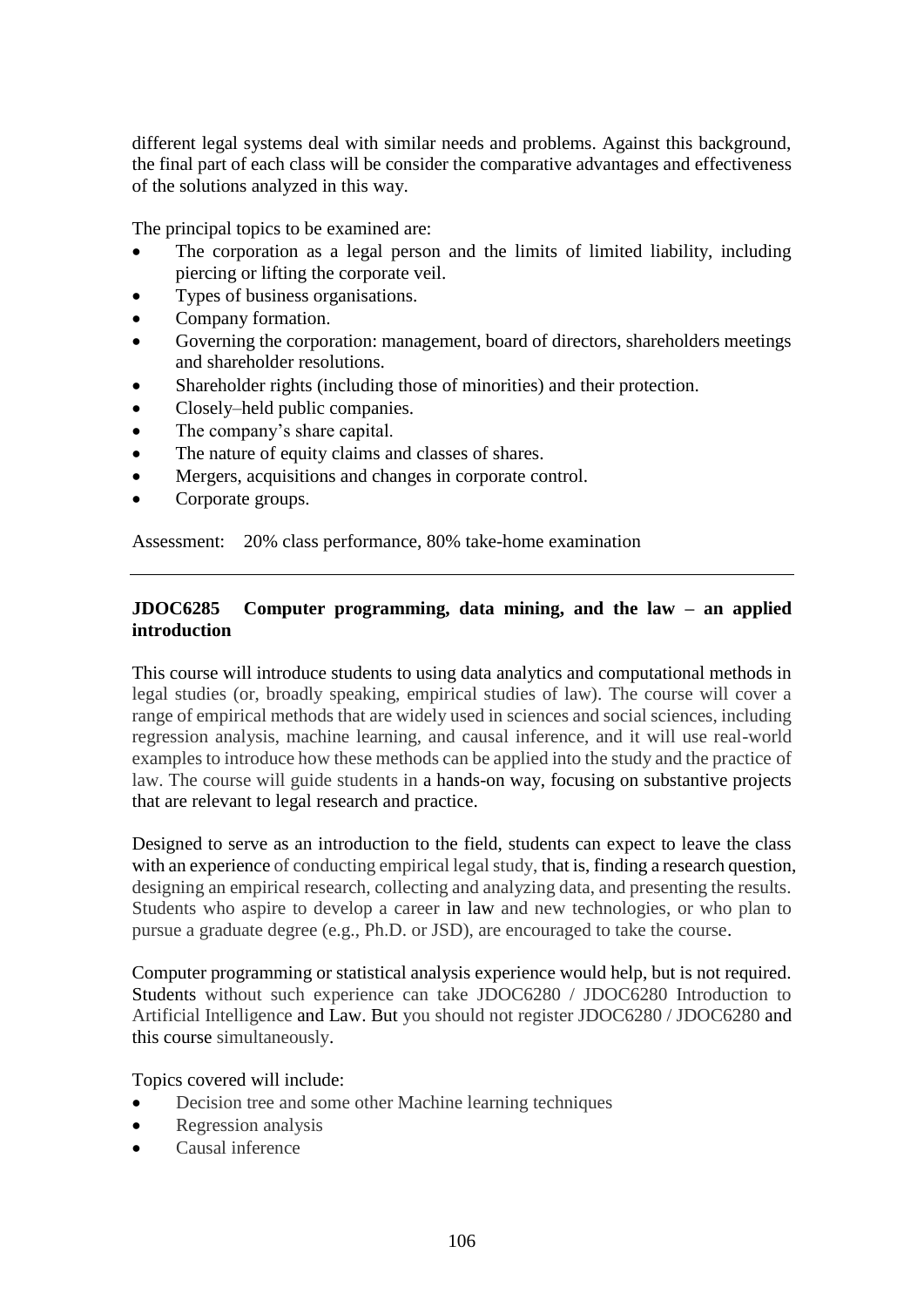The application of these methods in a range of legal areas, including criminal law, judicial behavior, property& intellectual property, corporate and financial regulation

Assessment: 10% oral presentation, 20% data analysis task, 30% designing an empirical research, 40% reading reports

## **JDOC6286 Cross border corporate insolvency: issues and solutions**

Today many corporations operate and have assets and creditors beyond their domestic borders. When these corporations collapse the legal uncertainties that follow their insolvency are a major obstacle to the advancement of international trade and finance.

The course covers:

- The issues that arise in transnational corporate collapses, with particular focus on the conflicts issues of jurisdiction, applicable law, recognition and enforcement; and
- The various approaches that have been suggested or implemented for their resolution

As the title suggests, this is a course about cross border issues in corporate insolvency and their resolution. It is NOT a course on the domestic insolvency laws of any particular jurisdiction.

The conflicts consideration of cross border corporate insolvencies has become critical with globalisation and the increasing transnational nature of corporate insolvencies today. The course seeks to provide students with an awareness and understanding of the issues that may arise so that they will be able to identify them, and deal with them sensibly and appropriately in practice.

Attempts at regional and international harmonisation have not to-date found completely viable solutions. Each of the approaches for the treatment of the issues has its shortcomings. Students will be encouraged to consider these approaches critically, and to formulate their own views as to how the issues ought to be dealt with.

The conflicts considerations and treatment are as necessary before as upon a transnational corporate collapse. Lawyers and investment bankers advising on financing transactions should anticipate and address these issues in the terms of the contracts or in the structuring the financing so that their financier clients are protected in the insolvency of the borrower. The course should be useful to those who intend to have an international practice, or to work in the corporate, insolvency or financial sectors.

- Prerequisite: Have taken and passed JDOC3015/ JDOC6048/ JDOC6084/ JDOC6087/ JDOC6206/ JDOC6207/ JDOC6227; or significant practical experience in insolvency or conflict of laws.
- Assessment: 70% research paper, 30% oral presentation and defence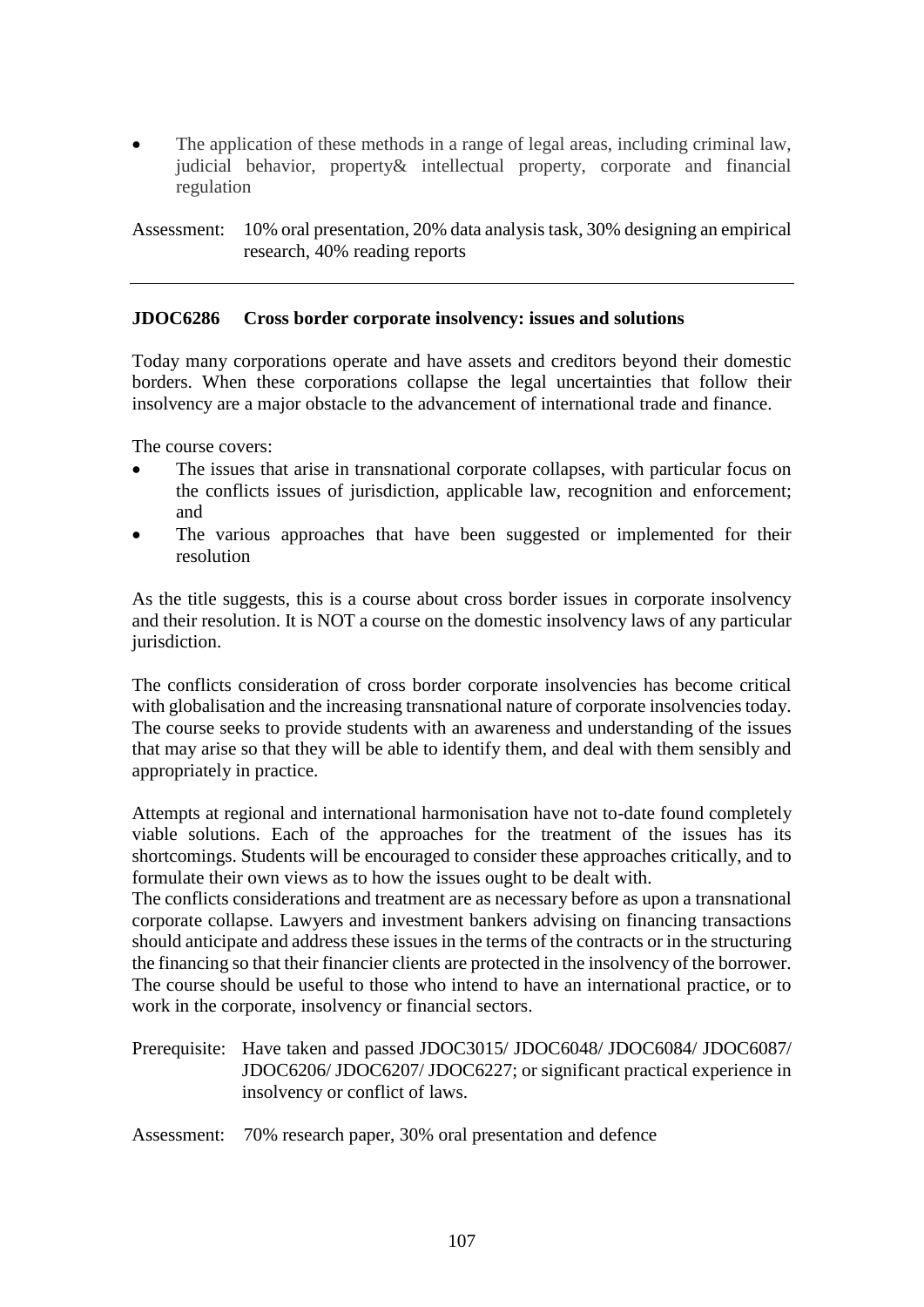# **JDOC6287 FinTech finance**

The course will appraise the impact of information technology on the implementation of new financial regulations that take into account the regulatory developments of equity finance and debt finance.

The course will focus on financial technology (FinTech) and regulatory technology (RegTech), used increasingly by financial institutions and their regulators to enhance regulatory compliance in and supervision of a sophisticated and fast-changing financial sector. To more systematically analyse the securities regulations that encompass the rules governing the financial instruments issued in capital markets, as well as the actors in these markets in which new financial technologies are being implemented, equity crowdfunding will constitute a major part of the course syllabus. Equity crowdfunding implies a tripartite relationship among the crowdfunding platform (CFP) operator, the fundraiser (i.e. the company that raises funds through the CFP) and the investors (crowdfunders). Behavioural economics postulates that not all investors are rational, including both unsophisticated individual investors and sophisticated institutional investors (such as mutual funds, pension funds and insurance companies). Regulation may thus be used to impose on the issuer (i.e. the company that raises funds by issuing securities) a duty to disclose information about its business plan and finance forecast with a view to curbing the lemon problem. Likewise, investors must prove their financial eligibility to be allowed to invest in equity crowdfunding. In general, the securities sector is characterised by consumer protection and an investor-disclosure system.

RegTech is a new form of FinTech since both are rooted in post-2008 global financial crisis regulatory requirements, although RegTech's development was preceded by that of FinTech. Notably, the causes underlying FinTech's and RegTech's respective developments vary. RegTech is deployed to meet the regulatory challenges created by FinTech. Specifically, RegTech aims to more effectively regulate new commercial transactions facilitated by FinTech, such as payments made through mobile devices and equity crowdfunding through the internet portals which are cornerstones of the proposed course on FinTech finance.

The course will first introduce new financial technologies such as blockchain, artificial intelligence, robo adviser solution and big data, all of which are exemplary of information technology, followed by an exploration of the types of FinTech-enabled products and payment services such as crowdfunding and P2P lending, and ending with a forwardlooking approach in tackling some critical and timely issues related to FinTech, including, but not limited to, financial democratisation, improving access to financial system, sharing economy and privacy protection for consumers.

Assessment: 20% in-class assessment, 80% take-home examination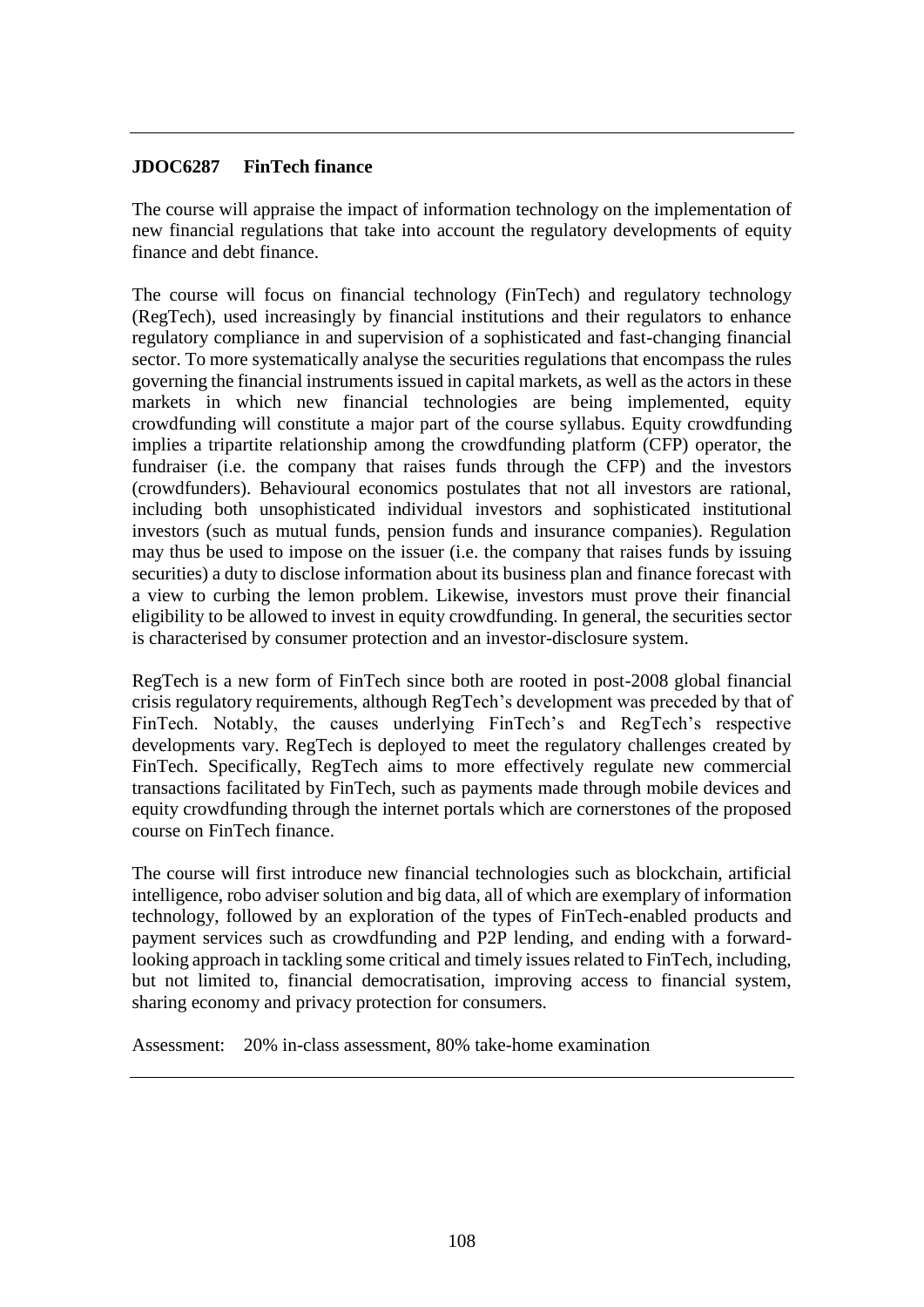### **JDOC6288 Introduction to European Union law**

This course is intended to introduce students to law and institutions of the European Union. The EU law constitutes an autonomous and developed legal system which is directly binding on all member states. It is based on international treaties (TEU, TFEU, CFR), but it is also composed of thousands of regulations and directives enacted by the EU bodies, as well as of the case law of the EU Court of Justice. An important portion of both legal regulations and judicial case-law addresses matters of fundamental rights.

The course is structured as a general introduction and, by definition, must be very selective. It is focused on EU "constitutional law" and does not enter into any of the specialized branches of EU law.

It explores, first, historical development of the European integration (topic 1) and the institutional scheme of the EU (the Union: competences, accession and withdrawal – topics 2-3; the three branches of government – topic 4).

Secondly, the course moves to matters of the EU legal order: system of sources (topic 5), primacy and direct effect of EU law (topics 6-7), liability and enforcement (topic 8).

Finally, the remaining three topics deal with EU fundamental rights: their development and present scope (9), prohibition of discrimination and relation to the ECHR (10), protection of personal liberty (European Arrest Warrant and blacklisting – topic 11).

Assessment: 20% class participation, 80% take-home examination

## **JDOC6289 Law, governance and development in Asia**

In the wake of Asia's striking economic progress issues of law and governance are now seen as critical for the developing, developed and post-conflict states of Asia. Legal reforms are embracing constitutional, representative government, good governance and accountability, and human rights, based on the rule of law. How and on what principles should Asian states build these new legal orders? Is there such a thing as an 'Asian approach' to development? Can Asia sustain economic progress and satisfy the demands for the control of corruption and abuse of powers, and the creation of new forms of accountability? This course examines on a broad comparative canvas the nature, fate and prospects for law and governance in developing democracies in Asia. Coverage of the issues will be both theoretical, as we ask questions about the evolving nature of 'law and development'; and practical, as we ask questions about the implementation of law and development projects across Asia. The emphasis is on governance reform and the legal system as a tool for development.

Assessment: 20% presentation, 80% research paper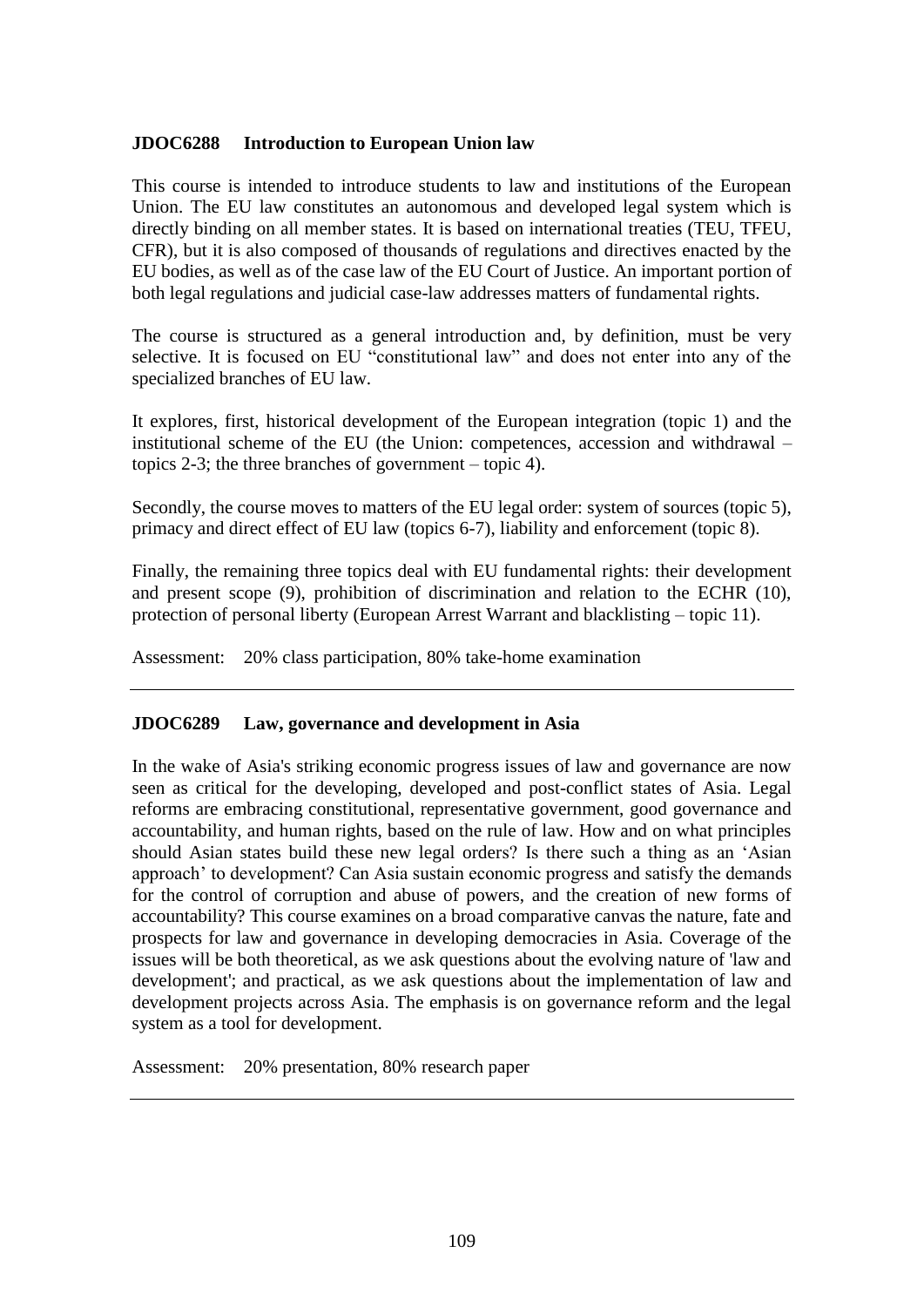#### **JDOC6290 Law and society in South East Asia**

Law and society courses deal with law in context, but are not concerned with discovering rules as such or with what the rules ought to be. This module aims to increase students' breadth of contextual understanding of law, and thereby their theoretical understanding of the subject from societal perspectives. These perspectives include historical, sociological, political, and economic/ development perspectives. SE Asia is defined as the ASEAN countries, but comparison with Hong Kong will be drawn where helpful. There will be an emphasis on ethnic and religious diversity, and therefore on legal pluralism as a perennial issue in this region. The course will explore issues that have bearing on diversity/ pluralism, especially on how ethnic and religious diversity are handled and how justice is conceived. Examples will be chosen from different areas of law, ranging from family law to jurisdictional issues to constitutional rights. These issues will cover pre-colonial, colonial, post-colonial and contemporary law.

Assessment: 20% presentation, 80% research paper

### **JDOC6291 Mental disability and the law**

This is a course that explores the relationship between mental disability and the law.

This course deals with the relationship between mental disability and the law, examining various aspects of how the law deals with those with mental disability in both the civil and criminal context. The course also addresses the key ethical principles underlying mental health law, as well as the international human rights instruments (such as the UN Convention on the Rights of Persons with Disabilities) that have had or should have an impact on the development of mental health law.

The syllabus covers a range of topics in mental health law and ethics. Students will begin by learning about mental disability and legislative frameworks that govern mental health. The course will then cover various topics in civil mental health law, including compulsory treatment (both in hospital and in the community) and mental capacity law (with a specific focus on available legal mechanisms in preparation for mental disability). This will be followed by various topics in criminal mental health law, including police powers and criminal defences.

Throughout the classes, students will apply the ethical concepts they have learned to the various areas of criminal and civil law which take a different approach to those with mental disability, and develop the skills to critically examine the strengths and weaknesses in these areas. In particular, students will consider whether the law should have a different approach towards those with mental disability, and why. Students will also consider the extent to which Hong Kong's mental health law regimes are compliant with Hong Kong's international commitments, and where they are not, whether reforms are necessary and the direction any such reforms should take. Students will examine ethical, legal and policy dimensions in their exploration of the possibilities for reform.

Assessment: 30% class participation, 70% take-home examination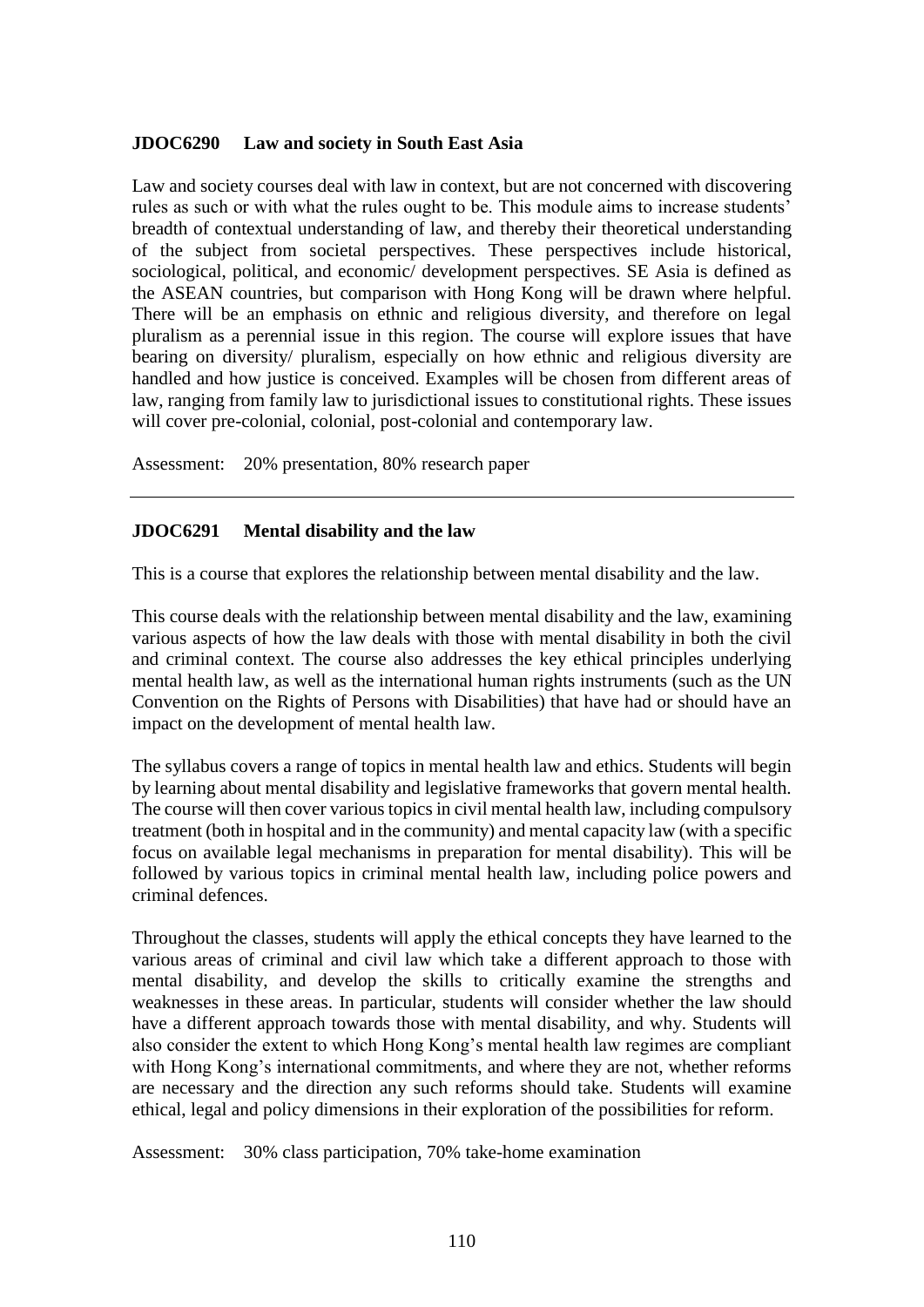### **JDOC6292 Comparative constitutional review: theory and practice**

This course introduces students to the major features of constitutional review (or judicial review of constitutionality) as an institution, and its decisions from a comparative law perspective, while focusing on the practice of the Constitutional Court in Taiwan. The experience of constitutional adjudication in Taiwan provides fertile soil for comparative constitutional law: Taiwan's constitutional court (established in Mainland China in September 1948) is the oldest constitutional court in East Asia; it has rendered over 700 decisions, officially known as constitutional "interpretations"; and its jurisprudence has been primarily influenced by German and American jurisprudence.

Assessment: 20% class participation, 80% research paper

### **JDOC6293 International corporate governance**

The course will begin with an introduction to corporate governance in general and comparative corporate governance in particular as a new discipline of legal scholarship in the United States and in other countries. Students will study the current state of comparative corporate governance research by examining law review articles and other academic materials, as well as documents drawn from the actual practice of corporate governance and finance. The convergence in corporate governance discussions will be the focus of this part of the course, and the divergent approaches of the contemporary corporate governance theories will be reviewed.

Then, the class will study theory and practice of cross-listing and cross-border mergers and acquisitions to understand the two major forces of global convergence of corporate governance and finance. The class will cover the issues of international regulatory competition and arbitrage, cross-listing and bonding hypothesis, and international implications of the US Sarbanes-Oxley Act and Dodd-Frank Act. The role of the global investment banking institutions and investment professionals in corporate governance and finance will also be discussed with some illustrative cases on cross-border mergers and acquisitions and reincorporation, including Gucci, Vodafone, ArcelorMittal, News Corporation, and DaimlerChrysler.

After that, the instructor will draw introductory studies on corporate governance from Germany, Switzerland, Sweden, Russia, China, Japan and Korea, and explore with the students how and why the respective corporate and securities laws of these countries are converging with those of the United States. The class will also look into corporate governance of some representative international companies in those jurisdictions, including Volkswagen, Porsche, Gazprom, Wallenberg Group, Novartis, Hyundai Motor and Samsung Group.

Assessment: 40% case study, 60% take-home examination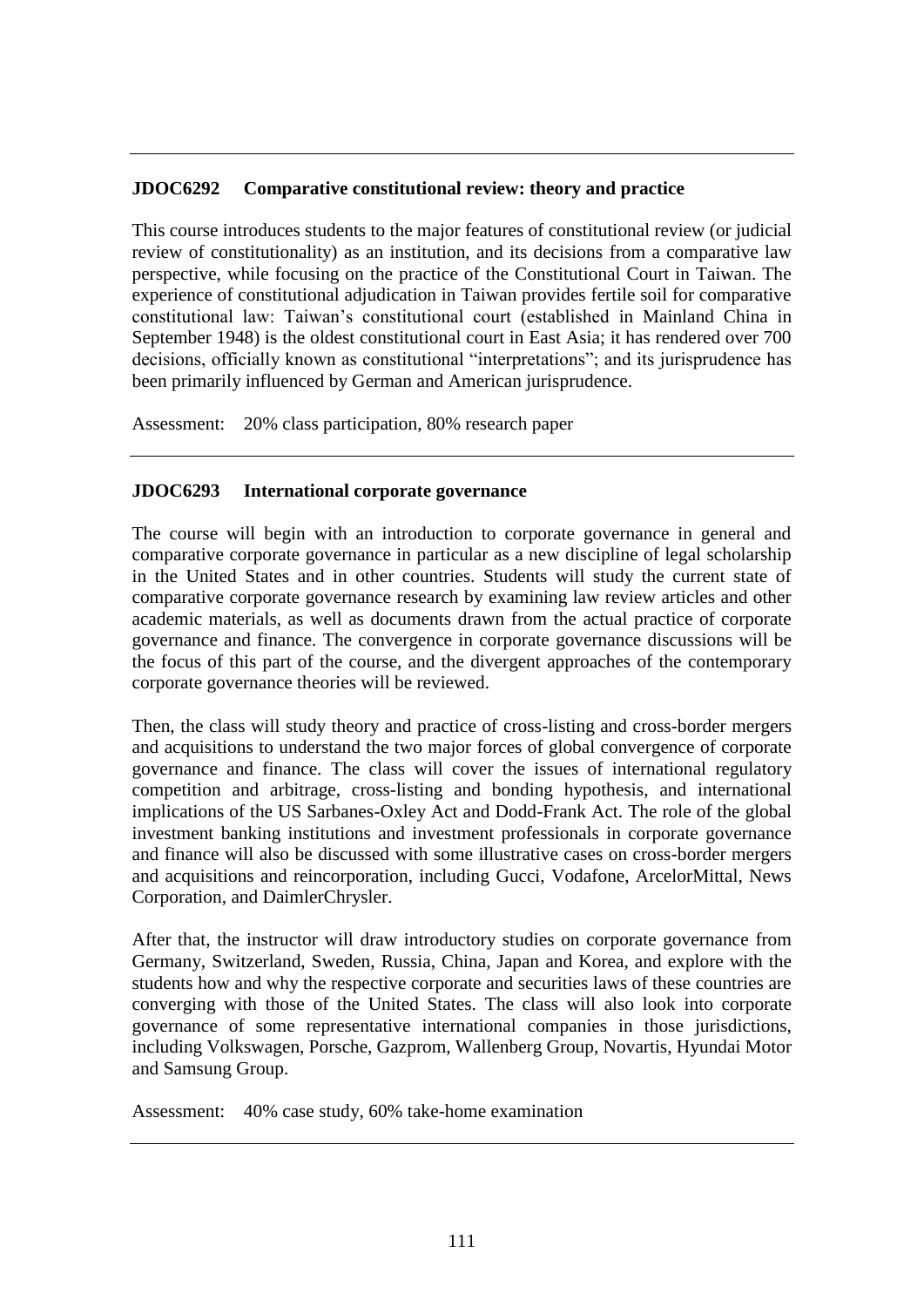### **JDOC6295 Issues in consumer law: theory and policy**

This course involves an in-depth study of consumer law issues at the postgraduate level, emphasising the theoretical underpinnings and policy implications of Hong Kong and global developments in various areas of consumer law, such as the regulation of unfair trade practices, the regulation of standard form contracts and unfair contract terms, the regulation of product quality, the regulation of product safety, and the regulation of consumer finance. The coverage of this course goes beyond Hong Kong legal issues: it will draw on latest, cutting-edge developments in consumer law in foreign jurisdictions (such as the UK, the EU, Australia, and the US) to provide a comparative and global perspective on the subject.

Prerequisite: Students should have a basic understanding of contract law, and preferably also tort law

Assessment: 40% coursework, 60% final examination

## **JDOC6296 Climate and energy justice in practice**

Climate change is dramatically impacting on the future of the planet and the survival of the human race. Legal regimes are emerging slowly as the political process lags behind the science. This course examines the international law regime addressing climate change and how countries are incorporating this into national law. However, we cannot discuss climate change solutions in an idealistic bubble. The human demand for energy and consumption is a key driver and therefore this class will also examine the related topic of energy law and how law enables innovation to provide solutions.

This course is part of the HKU experiential learning program, and addresses the increasing market demand to combine theoretical knowledge with knowledge of the law in practice. Students will contribute to on-going cases and climate litigation throughout the Asia-Pacific region, with the option to explore cases in other international jurisdictions. This provides HKU students with the opportunity to experience climate justice in practice domestically, regionally and internationally. This practice-based learning will be done with select NGOs as well as foreign Universities. Students will have the opportunity of engaging in a wide range of skills based legal work, including drafting submissions, conducting legal research for lawyers, contributing to advocacy campaigns, policy analysis, fact finding, report writing, submissions to human rights bodies, trainings and capacity building.

Assessment: 50% research paper, 50% take-home examination

#### **JDOC6297 Macau and Hong Kong comparative constitutional law**

This comparative constitutional law course provides a panoramic and in-depth overview of key features of the legal system of the Macau Special Administrative Region of the People's Republic of China and of the Hong Kong Special Administrative Region of the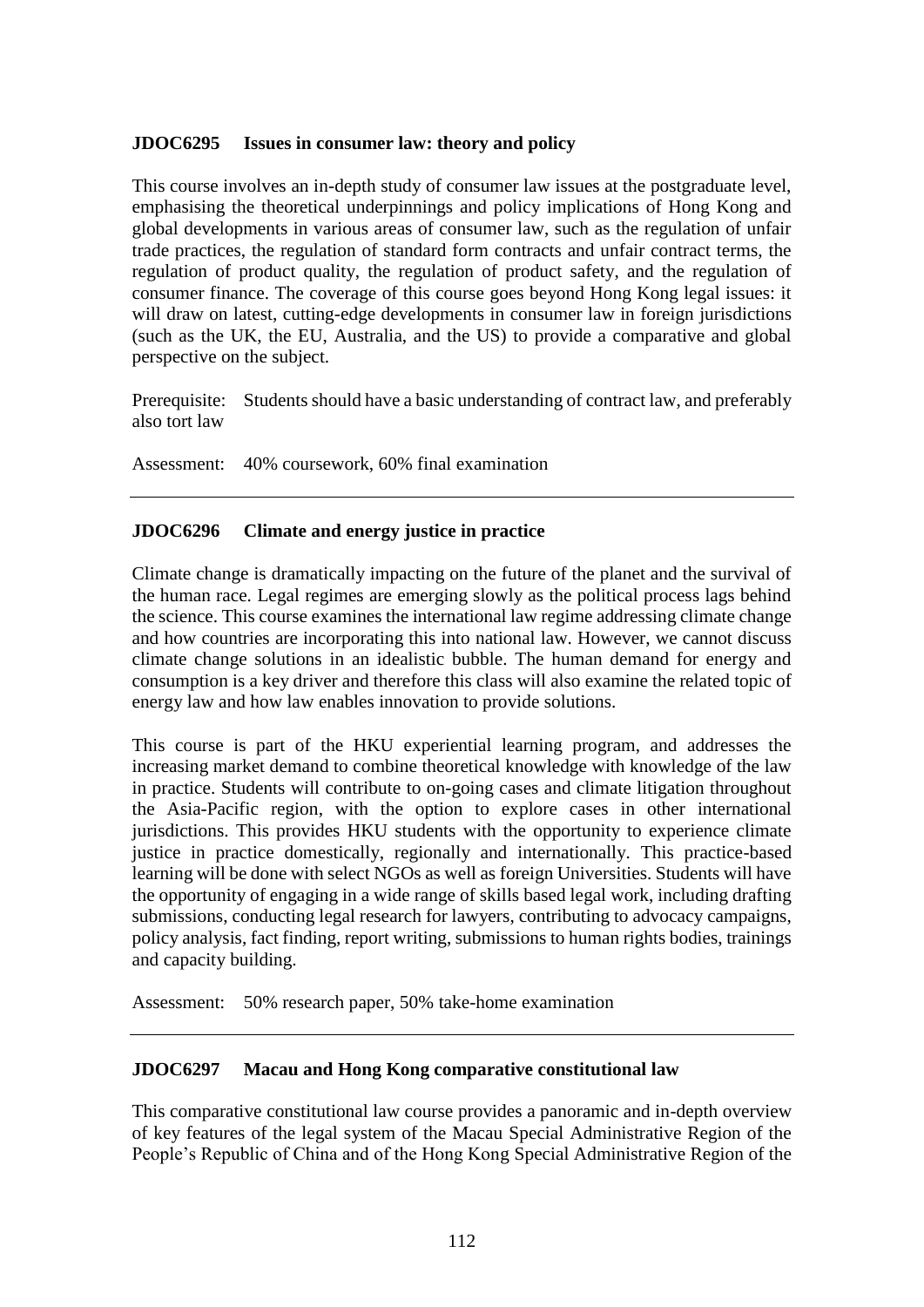People's Republic of China, most especially at the constitutional order level and with an emphasis on a comparative law methodology approach.

Macau and Hong Kong both enjoy a similar constitutional order but also similar problems worthy of further discussion, academic and research cooperation, efforts on identifying commonalities and understanding differences.

The course covers aspects of political-legal history, fundamental rights, autonomy and subnational constitutionalism, juridical nature of the Basic Law, the 'One Country, Two Systems' framework, the multi-composed constitutional order, and specific aspects of international law particularly relevant to Macau and Hong Kong. Again, with a particular attention paid to the comparison of the systems.

Assessment: 50% paper presentation and class participation, 50% research paper

## **JDOC6298 Private equity and venture capital: law and practice**

This course is designed to provide students with an understanding of the legal issues that arise in private equity and venture capital from both theoretical and practical perspectives. The topics that will be covered explore the laws and practices relating to the whole cycle of the venture capital and private equity, including fundraising, investments, exits, foreign investments and regulation.

The course will also discuss emerging methods of SME financing including crowdfunding and ICOs. Certain topics of this course will provide relevant comparisons with private equity and venture capital in the US, the UK, EU, China and Singapore. It will be of interest to legal professionals in the private equity and venture capital sectors.

A basic knowledge of company law but it is not a prerequisite for the course.

Assessment: 20% class participation, 80% research essay

#### **JDOC6299 Trusts in commerce, finance, and wealth management**

The course examines cutting edge problems arising from the modern application of the trust and equitable doctrines in modern family succession planning, commerce, and finance.

The 21<sup>st</sup> century has presented a series of challenges to trust and equitable doctrines. First, transformation in the form of wealth held by individuals, from real estate to corporate and most recently digital assets, raises interesting issues such as whether data, digital assets and cryptocurrencies may be held upon trust, and how trust law may be used to protect people's rights in these new forms of wealth. Second, the aging of the population and inequality in wealth distribution means that inter-generational transfers of wealth are more complicated than in the past. There is increasing sophistication in the use (or abuse) of trust by high net worth individuals to preserve wealth in the family. This development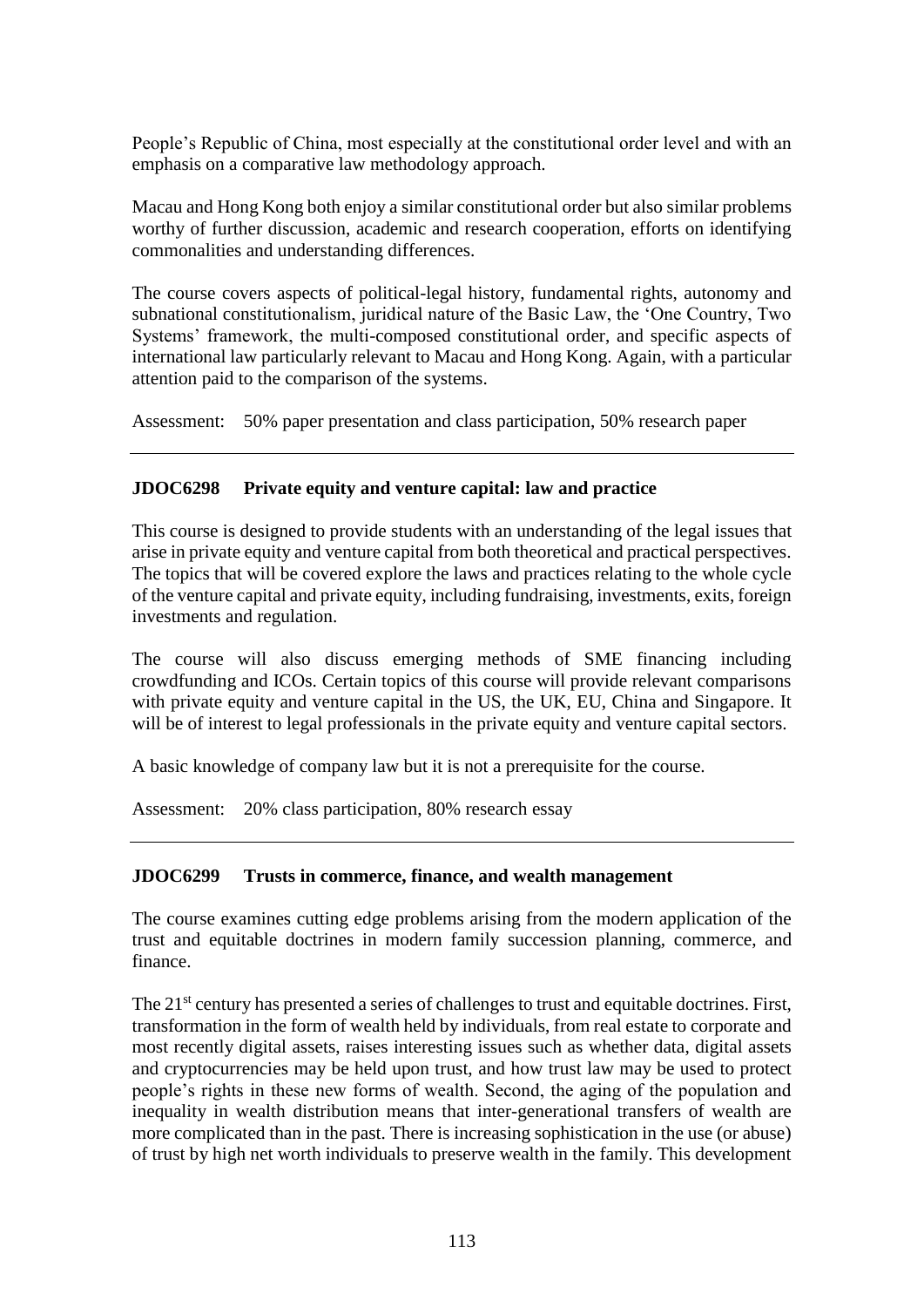gives rise to questions such as when is a trust a sham or an illusory trust, how far may settlors protect themselves from creditors, estranged spouses and the tax authorities while maintaining control over the trust property, and what is the minimum core of a trustee's duties. Third, the globalised economy has provided a strong impetus to civil law countries to adopt the trust to enhance their capabilities in international finance. As civil law trust laws interact with common law jurisdictions, there are theoretical and practical uncertainties as to the nature of the rights and proprietary remedies in trust law. The course will consider these modern challenges to trust law and equitable principles.

Assessment: 20% class participation, 80% research essay

## **JDOC6300 Digitalisation: health, law and policy**

This is an Elective designed in part for the LLM in Medical Ethics and Law programme, and will have three key objectives:

(1) Introduce students to the ethical and legal implications of digitalisation of health and related aspects of law, primarily from a policy (or regulatory) standpoint. **Health** is referred to generally as the module will study digitalisation in a variety of health-related contexts, including healthcare (e.g. electronic health records and use of sensors to monitor medical adherence), biomedical research (e.g. use of artificial intelligence (AI) in drug development), health insurance (e.g. use of Big Data analytics in claim and loss predictions) and public / global health (e.g. use of digital technologies to support realisation of the Sustainable Development Goals);

(2) Introduce students to Computational **Law** as applicable to digitalisation of health (as depicted in Objective (1) above). The module will focus on a number of computational models of legal reasoning (and related legal apps that have been developed), and will examine how modern legal expert systems are likely to change in response to the digitalisation of health; and

(3) Introduce students to data visualisation (in both health and law) and means of thinking critically about an increasingly data-driven world (with focus on potential sources of misinformation and disinformation).

**Digitalisation** refers to the added value of applying digital technologies (such as Big Data analytics, AI and robotics) to interventions directed at meeting needs or goals that relate to health, administration of justice and regulatory compliance. The course adopts a **Policy** approach in that different epistemic systems of ethical, legal/regulatory and governance principles (e.g. human-centricity) that guide decisions to achieve health and legal outcomes will be examined. The ethical and legal implications of digitalisation policies in both subjective and objective decision-making will be considered.

The jurisprudential basis of right to information, freedom of expression (as pertinent to health), privacy, as well as concerns with misinformation and disinformation will be studied. The course will also cover the role of national laws, international law, and instruments touching on digitalisation concerns in health and related aspects of legal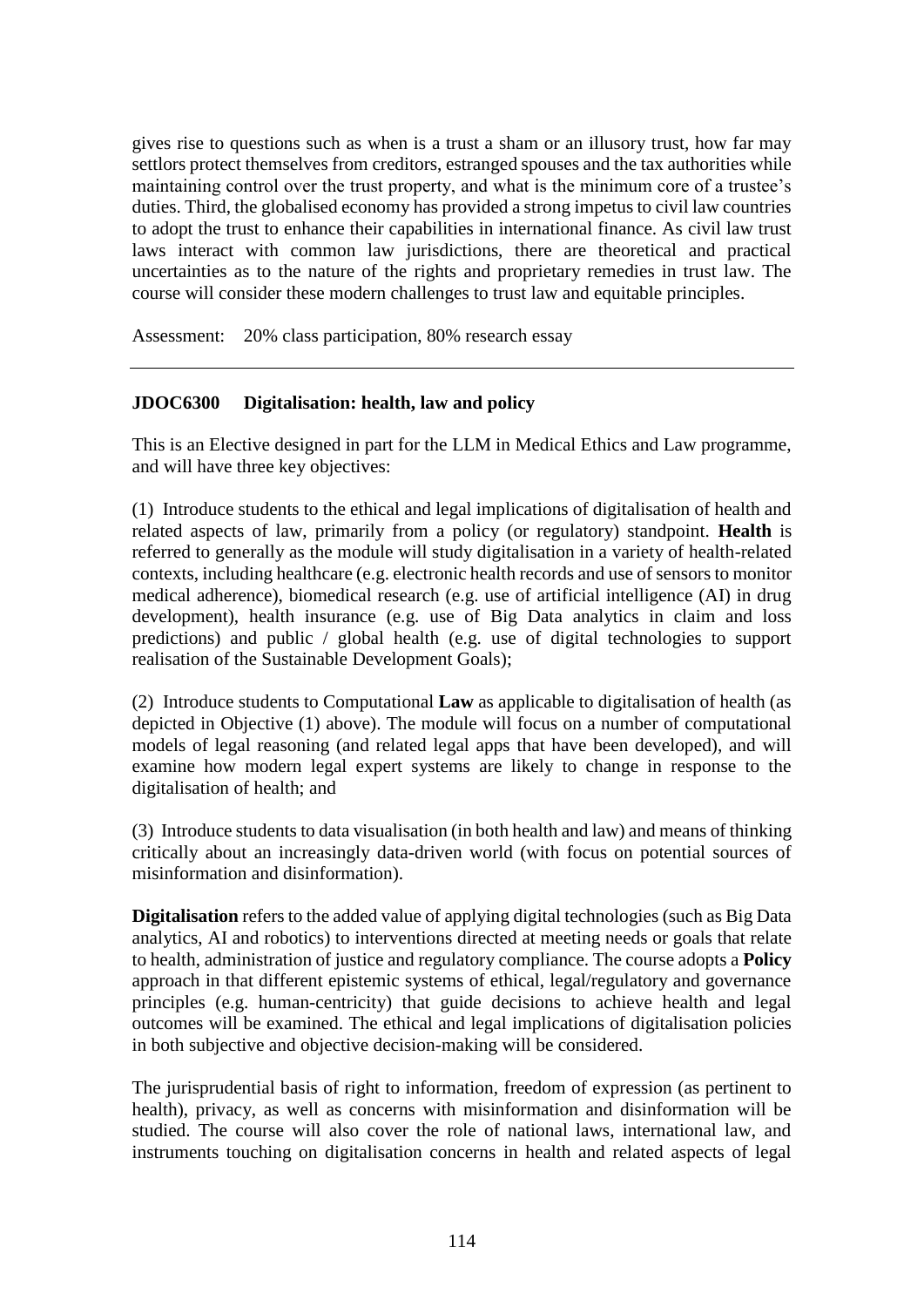practice and regulation. Of these laws and normative instruments, this course will focus on those that pertain to data security, collection, sharing and use, control (e.g. through intellectual property) as well as those that apply to data custodians and intermediaries (including cloud platforms). Additionally, the normative impact of social organisations (including business entities) on digitalisation and regulatory trends will be considered.

Assessment: 30% class participation, 70% take-home examination

# **JDOC6301 Law, innovation, technology and entrepreneurship (LITE) postgraduate internship**

The Law, Innovation, Technology and Entrepreneurship (LITE) programme is an interdisciplinary and experiential programme for students of all backgrounds. In LITE – Postgraduate Internship, postgraduate students will have the opportunity and commit to be onsite to work with Hong Kong tech companies at least the equivalence of one day in the week during the semester ("host companies").

Host companies are initially expected to come from Cyberport, Hong Kong Science and Technology Park (HKSTP), and the FinTech Association of Hong Kong (FTAHK). Sectors and business areas may include fintech, digital entertainment, artificial intelligence, big data, blockchain, and cybersecurity, among others.

As compared to the structured project-based LITE Lab - Tech Startup Law (JDOC3255), LITE - Undergraduate Internship is more fluid to reflect the operations of innovation firms, startups, and social entrepreneurs, with tasks assigned supervised by relevant officers of such fast-moving and evolving companies. Supervision is primarily by the host company and may include multiple shorter-term projects and deliverables that evolve during the term of the internship. Priority will be provided to tasks and officers which are legally-related, and accordingly, host companies will tend to be later stage as compared to the companies involved in LITE Lab - Tech Startup Law (JDOC3255).

Student-company pairings will be made based on each student's previous work experience, academic focus, areas of particular interest, and relevant skillsets. In addition to class time, expected time commitment will be 9-10 hours per week devoted to the internship, comprised primarily of time committed to be spent on-site with the host company, reporting and communicating with the LITE instructors about progress.

Students will be assessed on a pass/fail basis.

Assessment: 10% learning reflections, 10% class contribution, 40% internship final project/tool/explainer, 40% internship participation and delivery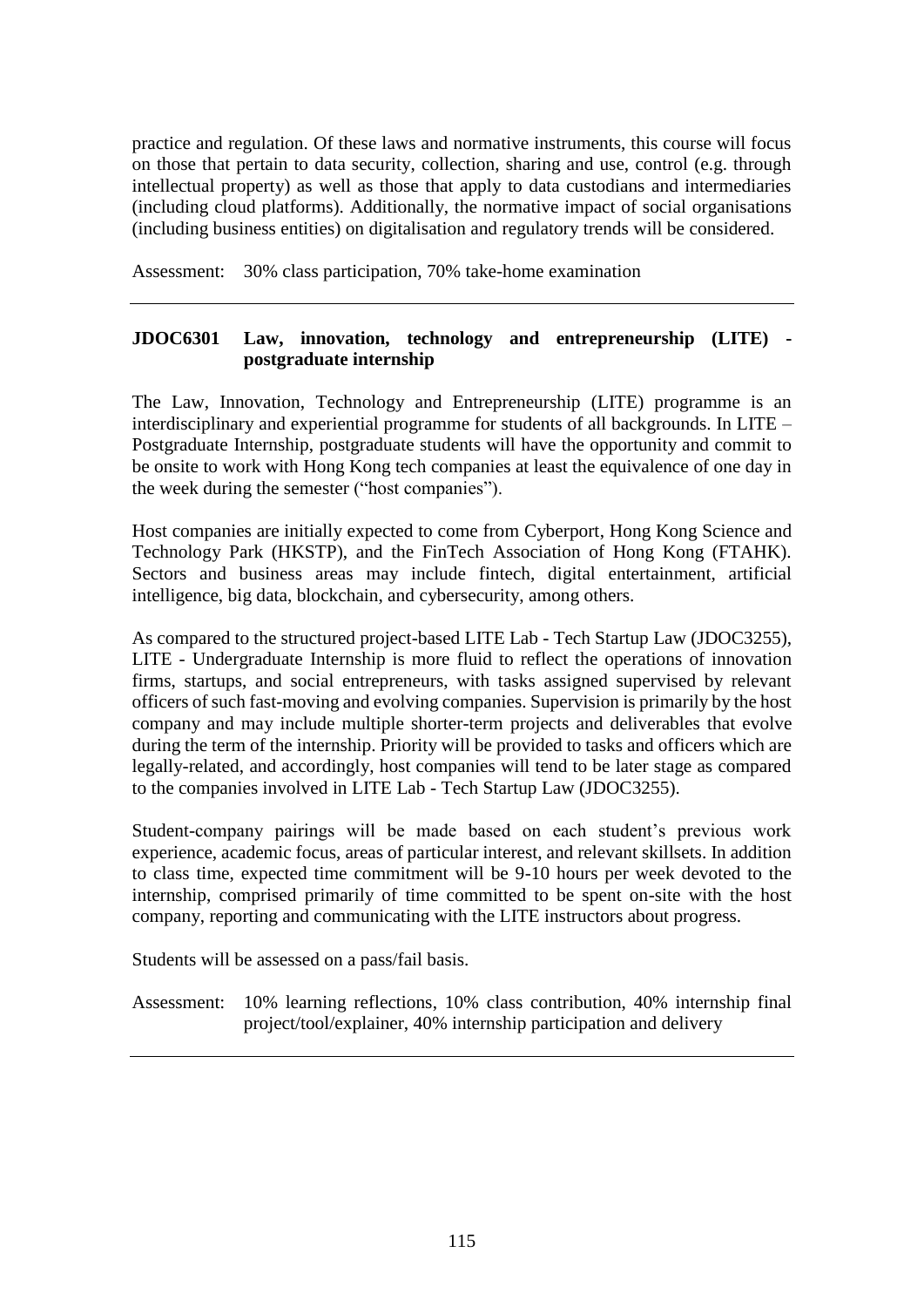# **JDOC6302 Law, innovation, technology and entrepreneurship (LITE) lab - tech startup law plus**

Law, Innovation, Technology and Entrepreneurship (LITE) Lab@HKU is an interdisciplinary and experiential programme for students from all backgrounds.

Postgraduate students gain practical experience working with Hong Kong tech startup entrepreneurs through curated legal-related research projects determined between the startup and students that relate to real-world needs of such tech startups that are often at the cutting-edge of legal and technological innovation. For this project-based experiential course, students will regularly interact with tech startups at LITE Lab@HKU on campus, at HKU-Cyberport Fintech Nucleus, at the startup's premises and/or electronically under the supervision of instructors.

Projects will include interviews and consultations with and research to benefit emerging technologies and business models as well as contributing to LITE  $Lab@HKU$ 's online resource and tools to enable access to justice and democratization of legal information to empower entrepreneurship and self-sufficiency for Hong Kong tech startups. For example, the inaugural undergraduate cohort for LITE Lab - Tech Startup Law (JDOC3255) worked with and conducted legal research for Hong Kong startups on topics including metadata, webscraping, data privacy, online platform liability and blockchain, and created legal primers for licensing agreements and cross-border distribution and sale agreements.

Students will be part of the growing LITE Lab@HKU community and conduct regular peer sharings amongst their cohort, including engaging in case rounds and project management, contributing towards internal knowledge management resources, and using design-thinking principles to create user-friendly deliverables that are comprehensible and helpful to laypersons. These are the skills and professionalism expected for those providing legal services in the future.

To create expand upon the impact, selected student deliverable are expected to be published on the LITE Lab@HKU website to foster the broader Hong Kong tech startup ecosystem.

Students will be assessed on a pass/fail basis.

Assessment: 10% class contribution, 10% learning reflections, 40% project service/ product delivery, 40% research/case study

## **JDOC6303 EU financial regulation and technology**

The course aims at introducing students to the European regulation of the financial sector including compliance dimensions with a particular focus on the role of technology.

Digital technology and finance have been inextricably linked for decades, but we are entering a new era. Technologies like machine learning, data analytics, biometrics or blockchain are creating new possibilities to address credit and risk management, identity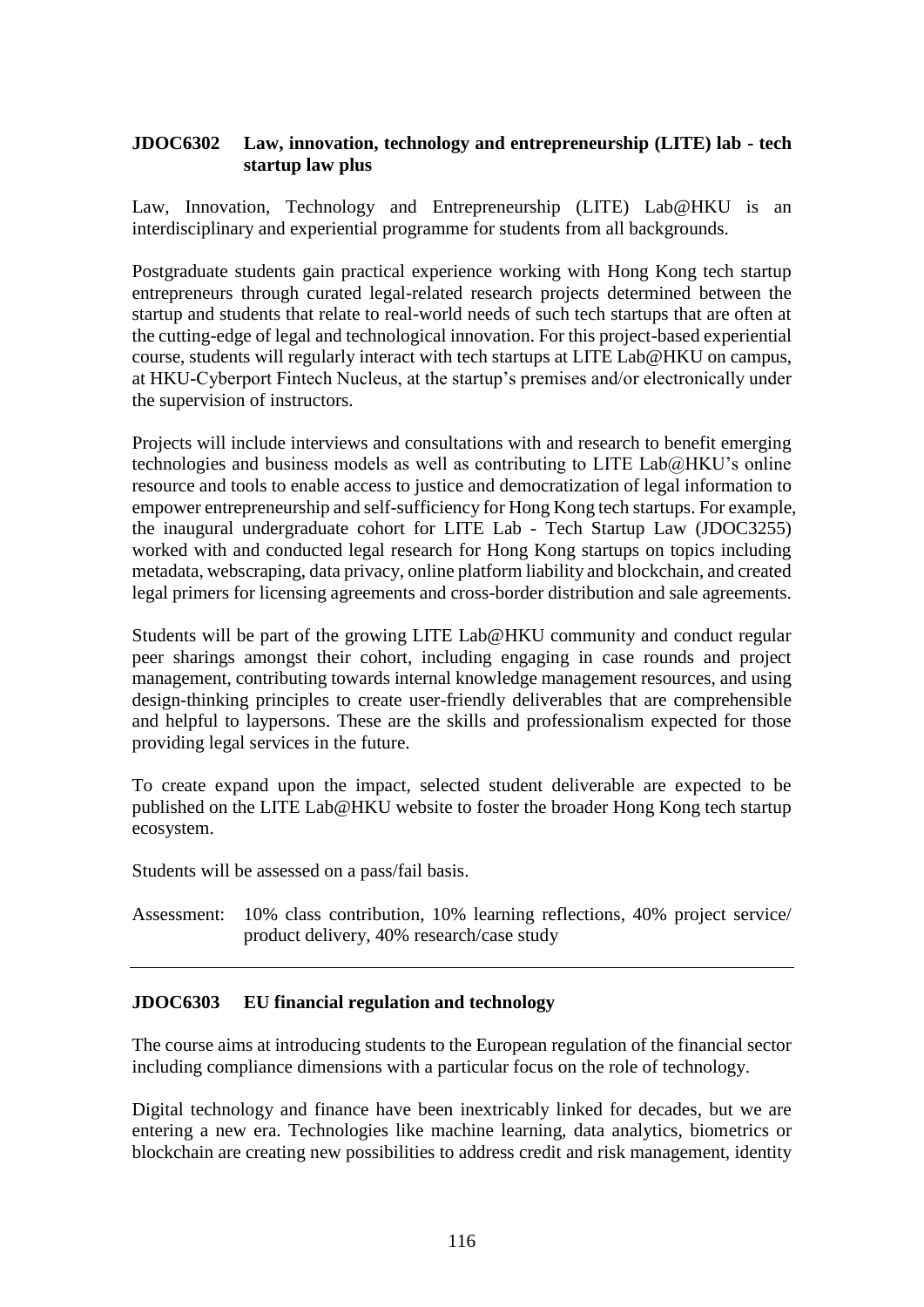management, information security, secure payments or portfolio management. The full impact on the financial sector is yet to be seen, but a new comprehensive EU regulation is arising slowly. According to this trend, the course will cover four main areas of EU financial regulation: (i) financial markets, (ii) banking and financial institutions (iii) corporate governance regulation and compliance (iv) fintech.

In the first part of the course students will be introduced to the most significant piece of UE financial legislation, such as MiFID 2, PSD2, Prospectus regulation Amended, BRRD, Antimoney Laundering Directive (AMLD 5), etc. as well as to some recent proposal such as those concerning AIFMD and UCITS Directive and DRSPs regulation and the consequences of Brexit.

The second part of the course will then be devoted to explore fintech regulation and policy in Europe, with particular reference to the new Regulation on Crowdfunding, the EBA Guidelines for Outsourcing Arrangements, as well as the Proposal of Market in Cryptoasset Regulation; Roboadvice, Cybersecurity and Data protection policies in the financial sector.

To have a better understanding of the effective application of the EU framework, also CJUE decisions will be analysed.

- Prerequisite: Students should have at least some basic knowledge of company law and regulation
- Assessment: 10% class participation, 20% in-class small groups course discussions, 20% coursework formal prepared presentation, 50% take-home examination

[Students are required to pass the exam to be eligible to pass the course.]

## **JDOC6304 Governing online platforms: law, economics and politics**

In the past two decades, we have witnessed extraordinary growth in the number of online platforms in China and the rest of the world. Governing these platforms, however, poses a daunting task for both the platform operators and state regulators. This course simultaneously explores three dimensions of the governance of online platforms. The first dimension is public governance, as state regulators are applying stricter scrutiny over various aspects of the platform businesses. We will survey the major Chinese laws and regulations that have been applied to platform businesses, such as financial regulation, consumer protection law, antitrust law and data protection law. We then compare the legal developments in China and other major jurisdictions such as the EU and the United States. The second dimension is private governance. We will survey the internal mechanisms developed by Chinese online platforms to govern users. We will also examine the intriguing phenomenon of platform decentralization, where Chinese online platforms engage their own users to participate in rulemaking and dispute resolution. The third dimension is foreign governance. Given the escalating geopolitical tensions between China and the West, Chinese online platforms are facing increasing scrutiny from foreign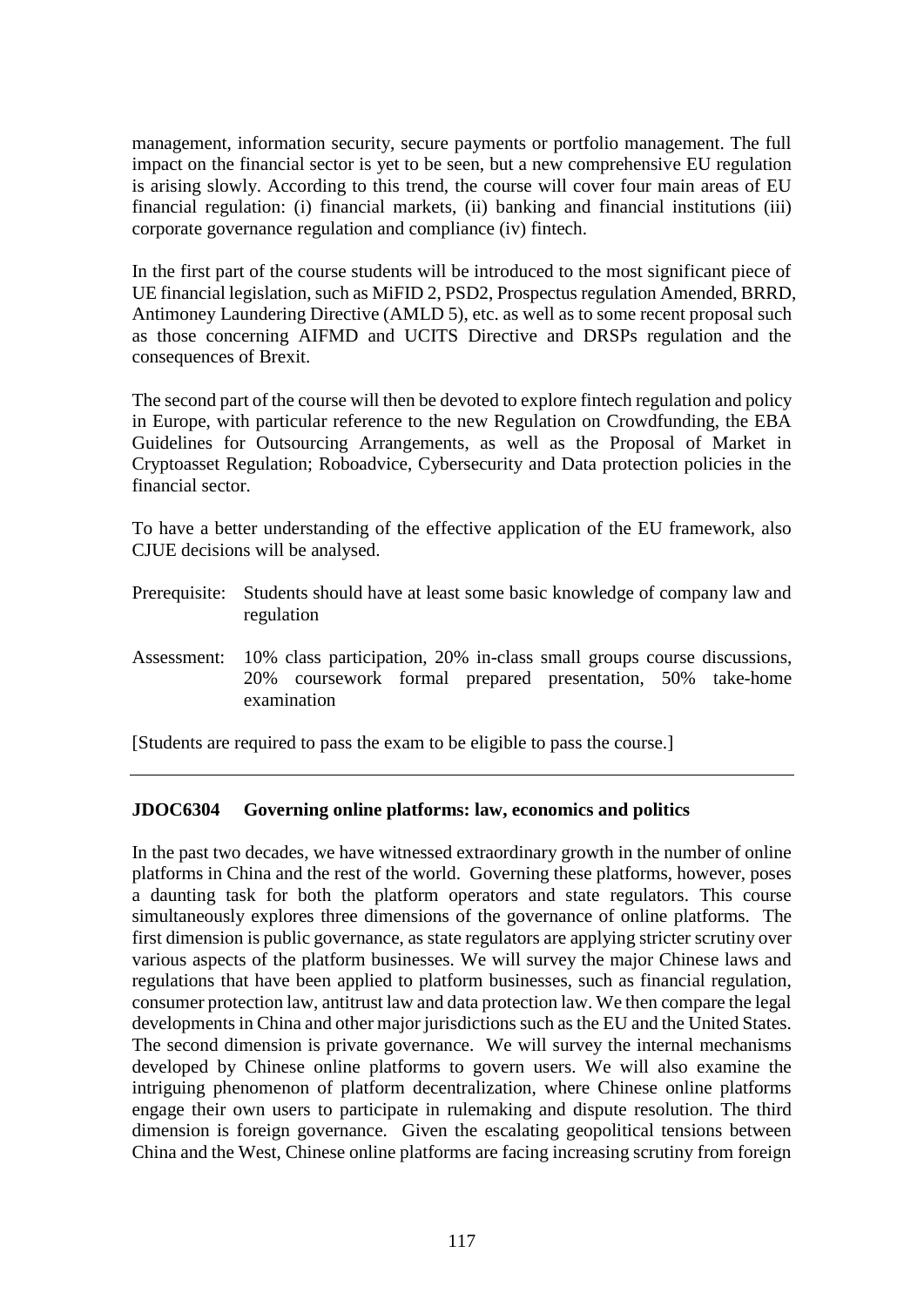regulators over national security and competition issues (e.g., TikTok and WeChat). We will explore the legal challenges posed to Chinese online platforms and examine how they are navigating these challenges. In addition to introducing students to the legal issues surrounding platform governance, this course will also guide students to analyze the potential overlaps and conflicts between each of the above governance models, the underlying political and economic institutions that have driven the development of these governance models, as well as the associated economic and financial consequences.

Assessment: 30% class participation, 70% research paper

## **JDOC6305 Sanctions: law and practice**

This course will provide students with a comprehensive introduction to the concept and practice of sanctions from the corporate perspective. It will be divided into two main parts. The first part will consider sanctions regimes on both international and domestic levels. The interactions between the different regimes will be discussed, together with highlighting areas of potential inconsistencies and evaluating their implications to sanctions compliance in practice. The second part will focus on managing sanctions issues in practice. This will include the key components of the sanctions compliance governance framework as well as decision making amidst competing legal, commercial, and policy demands relevant to corporate actors. Throughout this course, various legal and practical issues will be presented for analysis and discussion.

Assessment: 20% group presentation, 80% take-home examination

#### **JDOC6306 The economic analysis of law**

Judges make policy through their decisions in individual cases. This observation is especially true of jurisdictions that recognize opinions as authoritative sources of law. To distill precedents and extract from them a rule to govern future cases, skillful lawyers imbue doctrine with spirit and purpose. Are case outcomes best explained by the economic notion of efficiency? How should legal regimes be designed to maximize welfare? Finally, should social efficiency and welfare—as defined by the economist—be the normative goal of law and its institutions?

This lecture-based seminar will introduce students to the economic analysis of the common law, including property, contracts, and torts. It will also cover public law themes such as voting and delegation. Finally, challenges to the neo-classical law and economics tradition will be considered. Students should come to each meeting prepared to discuss the assigned readings.

This course is self-contained, and no prior knowledge of law or economics is assumed or required.

Assessment: 40% mid-year examination, 60% research paper